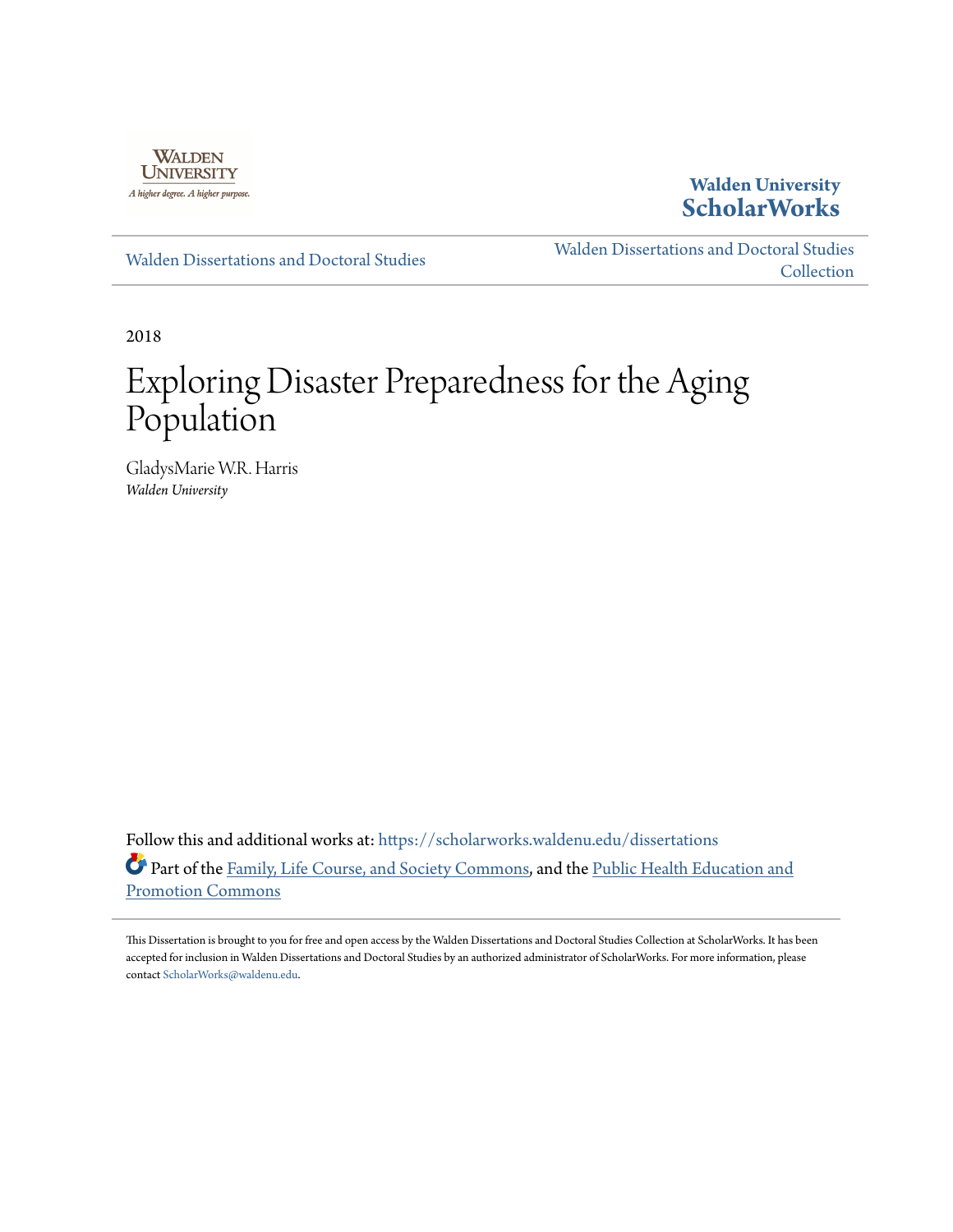## Walden University

College of Social and Behavioral Sciences

This is to certify that the doctoral dissertation by

GladysMarie W.R. Harris

has been found to be complete and satisfactory in all respects, and that any and all revisions required by the review committee have been made.

> Review Committee Dr. George Larkin, Committee Chairperson, Public Policy and Administration Faculty

Dr. Mi Young Lee, Committee Member, Public Policy and Administration Faculty

Dr. Amanda Deerfield, University Reviewer, Public Policy and Administration Faculty

> Chief Academic Officer Eric Riedel, Ph.D.

> > Walden University 2018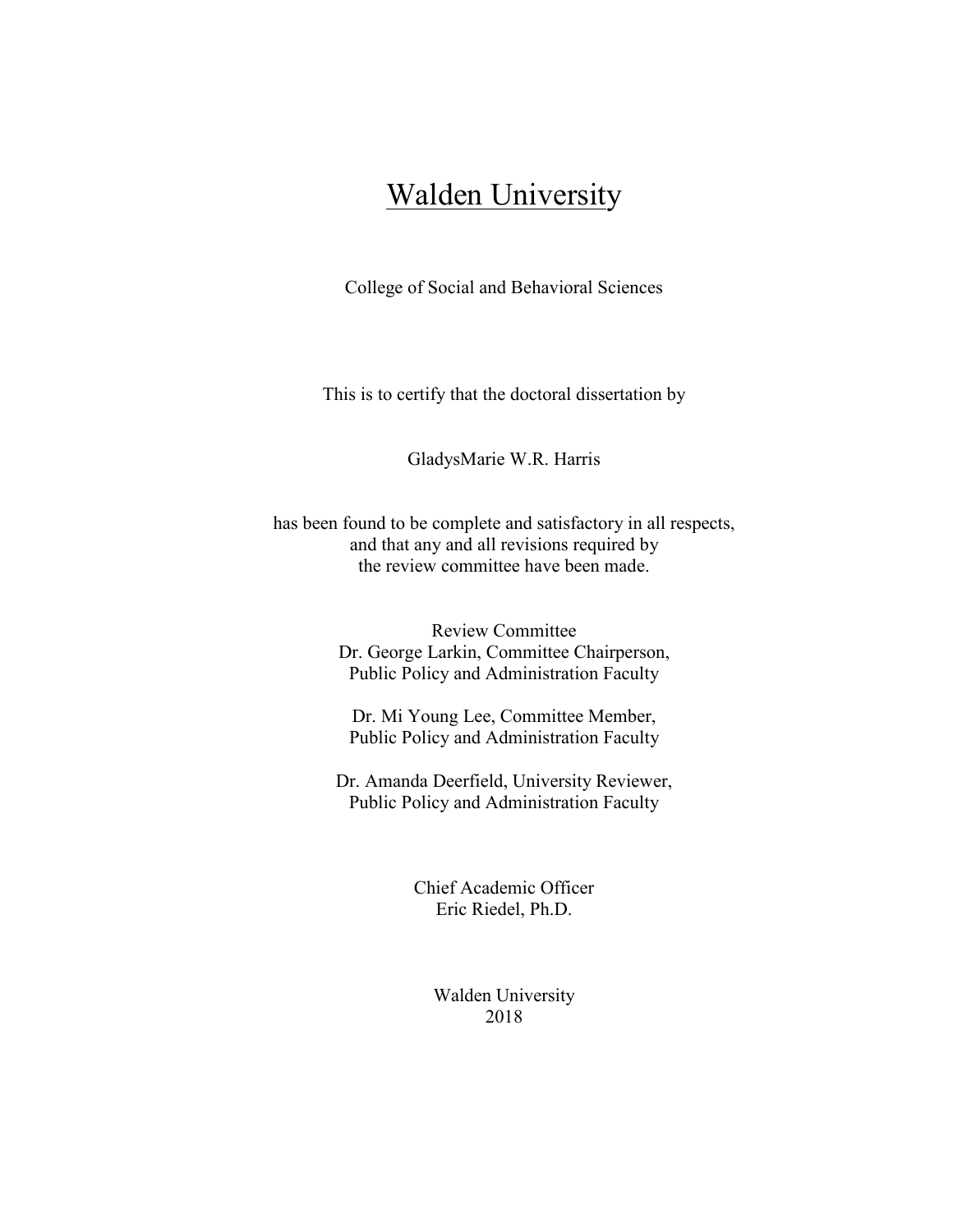#### Abstract

Exploring Disaster Preparedness for the Aging Population

by

GladysMarie W.R. Harris

MNO, Case Western Reserve University, 1996

BBA, Kent State University, 1993

AA, Cuyahoga County Community College, 1990

Dissertation Submitted in Partial Fulfillment of the Requirements for the Degree of Doctor of Philosophy Public Policy Administration

Walden University

November 2018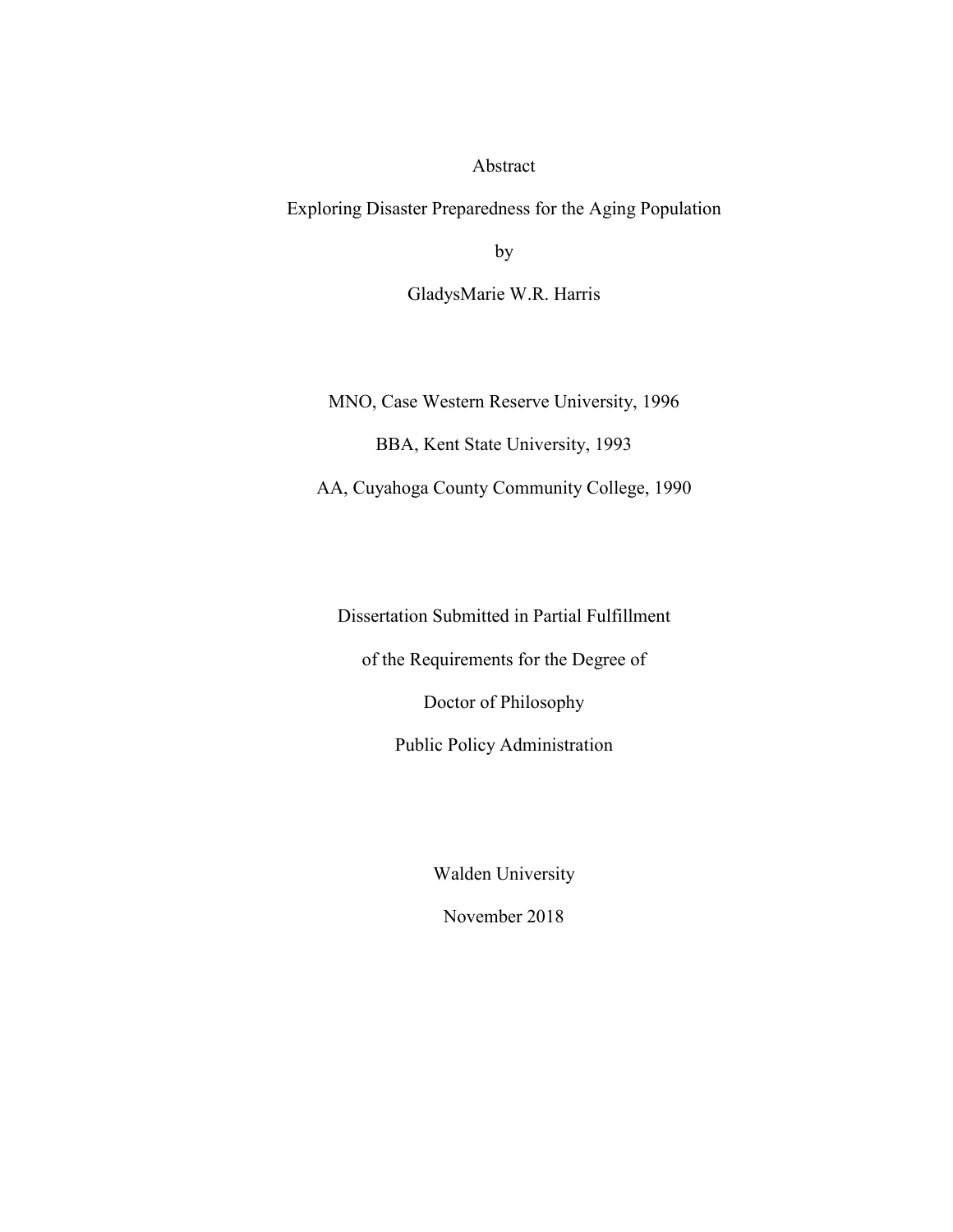#### Abstract

Older adults are encountering harsh recovery after disasters, and compounding this problem is the lack of research on older adults' perceptions on disaster preparedness as aging affects the ability to react to emergency situations. To partially address that gap, the purpose of this general qualitative research study was to use Rotter's spectrum of locus of control theory to examine the level of preparation regarding disaster preparation of older adults who were living independently in single-family homes in a state affected by Hurricane Sandy. Data were collected through a qualitative survey distributed to adults aged 65 to 80-years (N=88) and publicly available documents from federal and state emergency management agencies. These data were inductively coded and subjected to a thematic analysis procedure. Findings identified 3 themes that consisted of (a) delayed acceptance, (b) defective instinct, and, (c) unexpected effects of disasters. This study contributes to social change by helping emergency management officials understand the deficiencies in preparedness by an aging population which may in turn improve the quality of life for older adults by stressing proper preparation for sheltering in place or evacuation in the event of a disaster.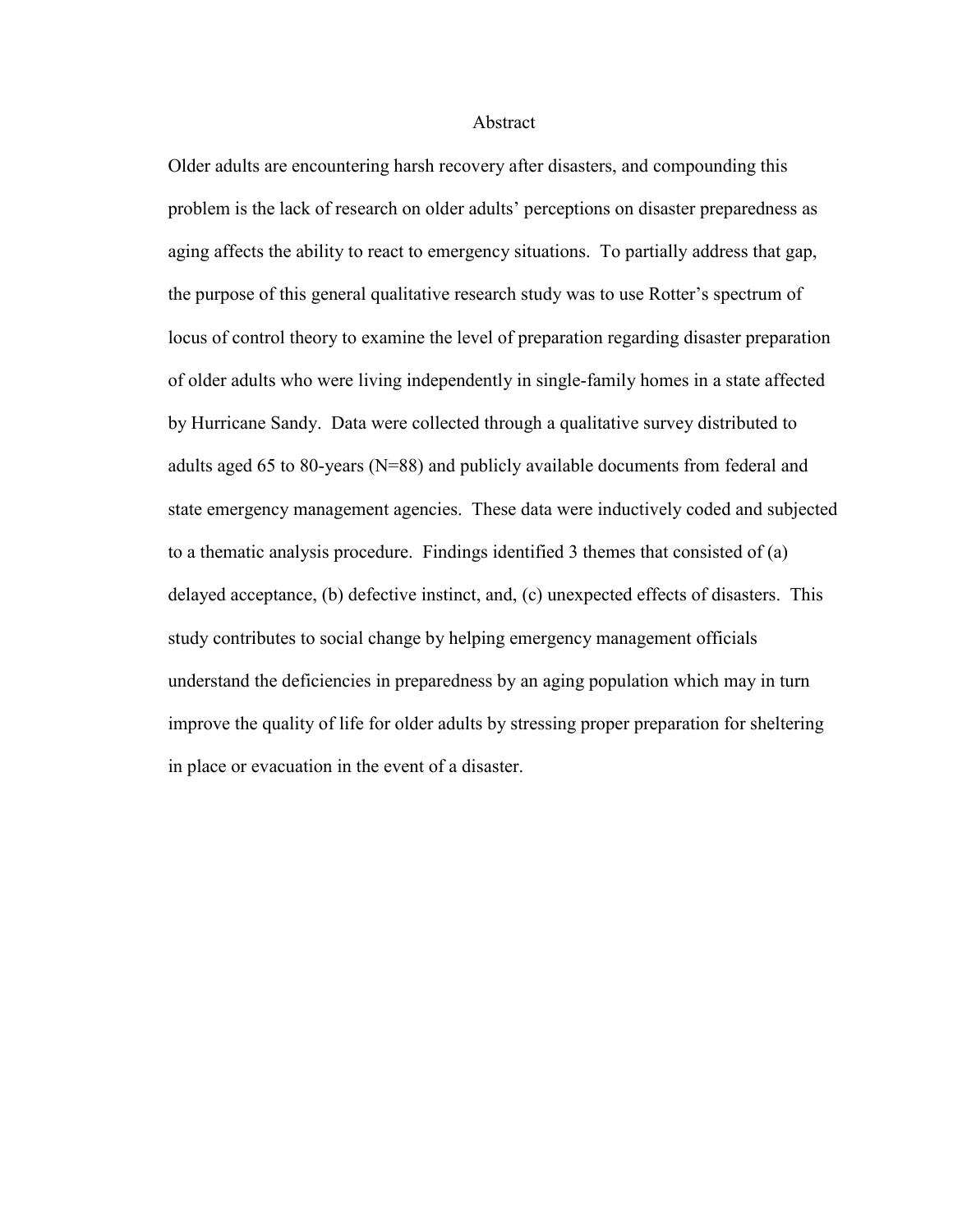Exploring Disaster Preparedness for the Aging Population

by

GladysMarie W.R. Harris

MNO, Case Western Reserve University, 1996

BBA, Kent State University, 1993

AA, Cuyahoga County Community College, 1990

Dissertation Submitted in Partial Fulfillment of the Requirements for the Degree of Doctor of Philosophy Public Policy Administration

Walden University

November 2018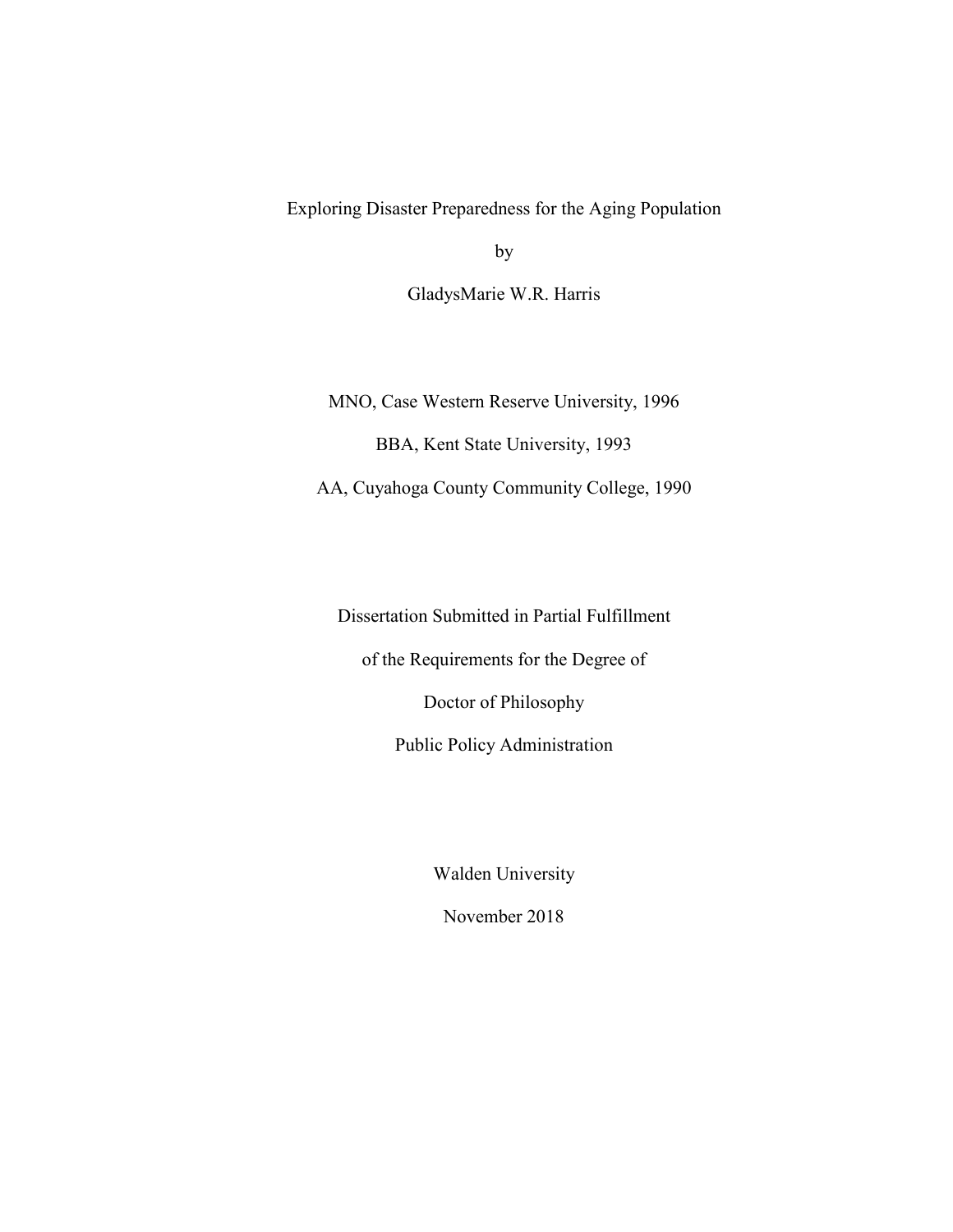#### Dedication

This dissertation is dedicated to the older adults and their families whom have endured the impact of natural disasters without having the knowledge and resources to properly prepare for survival. Recovering from the aftermath of a disaster is overwhelming with resources and impossible without resources. I am inspired by all the heroic efforts of volunteers during and after natural disasters. I hope factors identified from my study help transform public policy for the older adult population.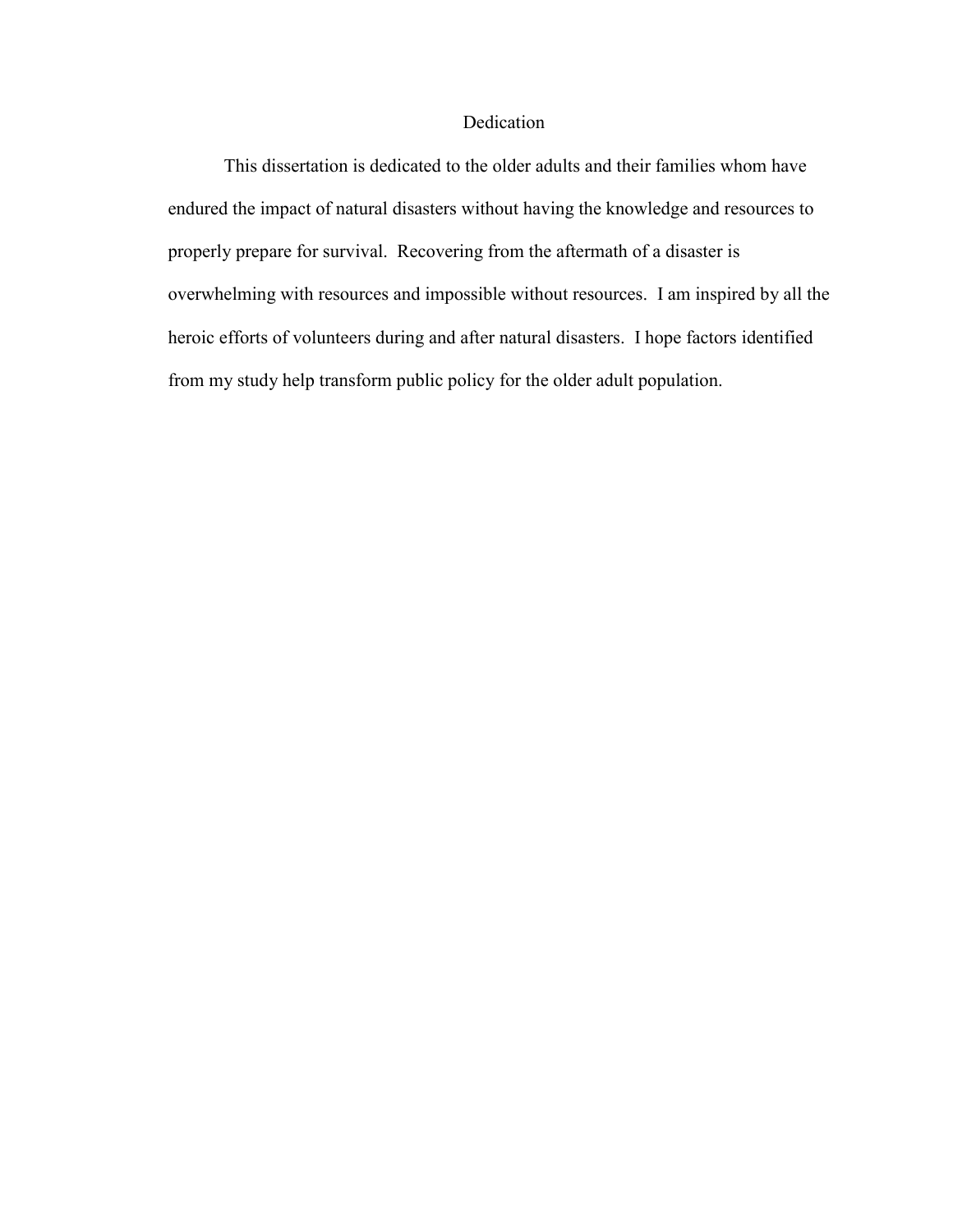#### Acknowledgments

 My journey of life has encountered many hills and valleys along the way, although through each adversity, I continued to expand my résumé of life including the completion of my doctoral journey. First, thank you to my Lord and Savior Jesus Christ, for with Him everything is possible. I would like to thank my husband, Albert Douglas Rogers, for his support, encouragement and love throughout this entire process. I thank my parents, Freddy Marie Harris and Eugene Samson Harris for their continued love and support throughout my life. I thank my late grandmother, Ida Belle Williams for her love and guidance. I thank my entire church family, who are too numerous to mention individually, but who were supportive and very much a part of my success. Finally, I want to express my gratitude to my committee chair, Dr. George Larkin and committee member, Dr. MiYoung Lee for the constructive feedback in the completion of my dissertation.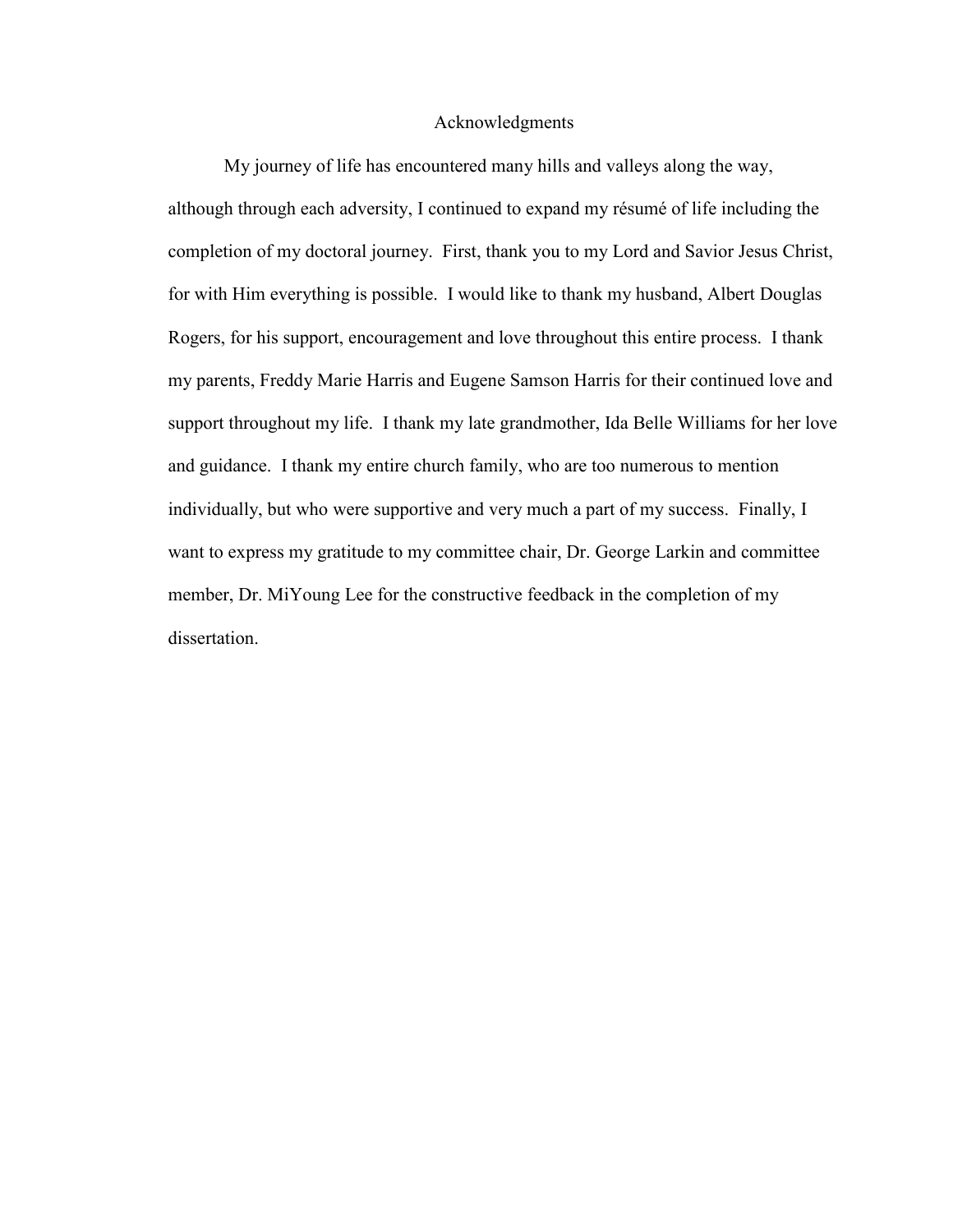## Table of Contents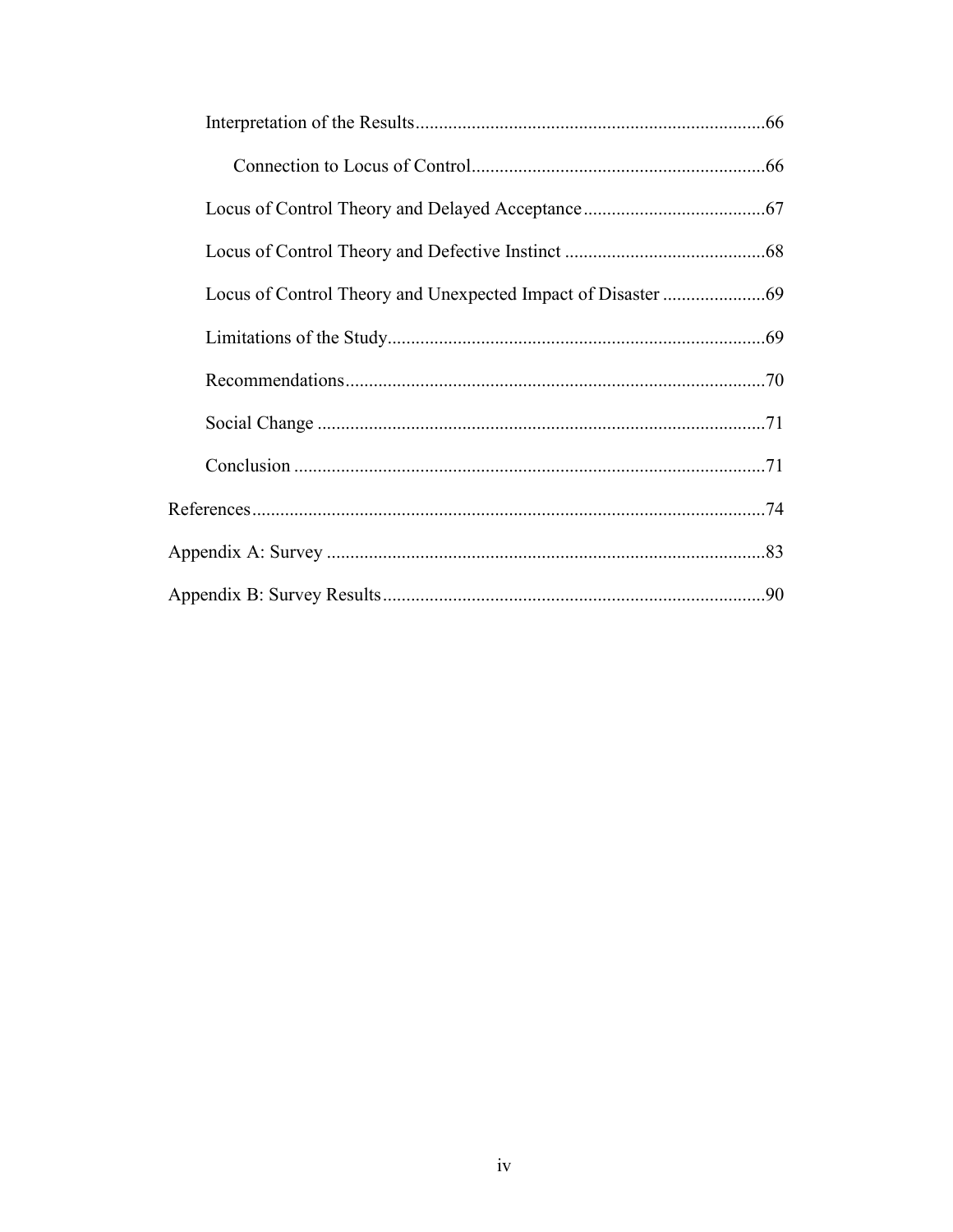## List of Tables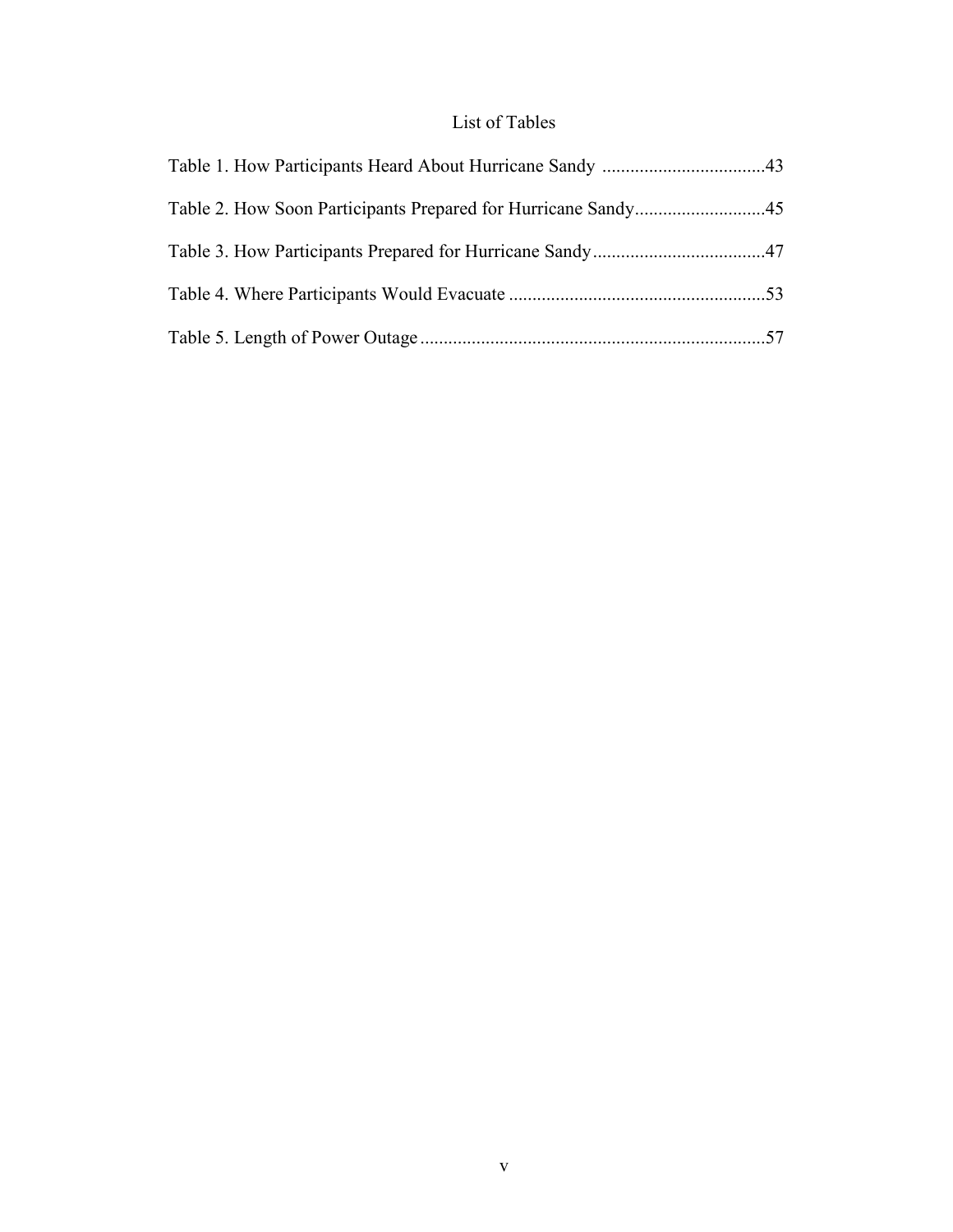Chapter 1: Introduction to the Study

#### **Introduction**

 Over the past few decades, natural disasters such as snowstorms, ice storms, floods, tornadoes, hurricanes and earthquakes have been increasing in frequency and magnitude due to climate change (Ellenwood, Dilling, & Milford, 2012; Field, 2012). In the United States in recent years, many individuals, families, and communities have been affected by catastrophes such as Hurricane Sandy, winter storm Athena (Federal Emergency Management Agency [FEMA], 2012), or the Alabama tornado outbreak (Chui et al., 2013), each resulting in individual and family health risks and vulnerability, in addition to prolonged community recovery timeframes (Gowan, Sloan, & Kirk, 2015; MacInnis et al., 2015). Survival and resiliency can be limited without disaster preparedness education available to those with cognitive and physical impairments living independently in their own homes. Unlike older adults who live in senior apartments and complexes, those living independently in single-family homes are responsible for themselves when a disaster threatens. In many cases, aging affects the ability to react to emergency situations such as disasters. Being able to understand and cope with unexpected physical, mental, and emotional challenges occurring in this stage of life is essential in emergency situations (Diament, 2014; Langer, 2012).

 As people age, their health usually declines, including their physical and cognitive abilities (Langer, 2012; Pande, Gillespie & Stapleton, 2016). According to the U.S. Census Bureau, the elderly population is expected to continue to increase as a percentage of the population, a factor that supports the need for more federal, state, and local resources for this population (Onder & Schlunk, 2015). Every day, approximately 10,000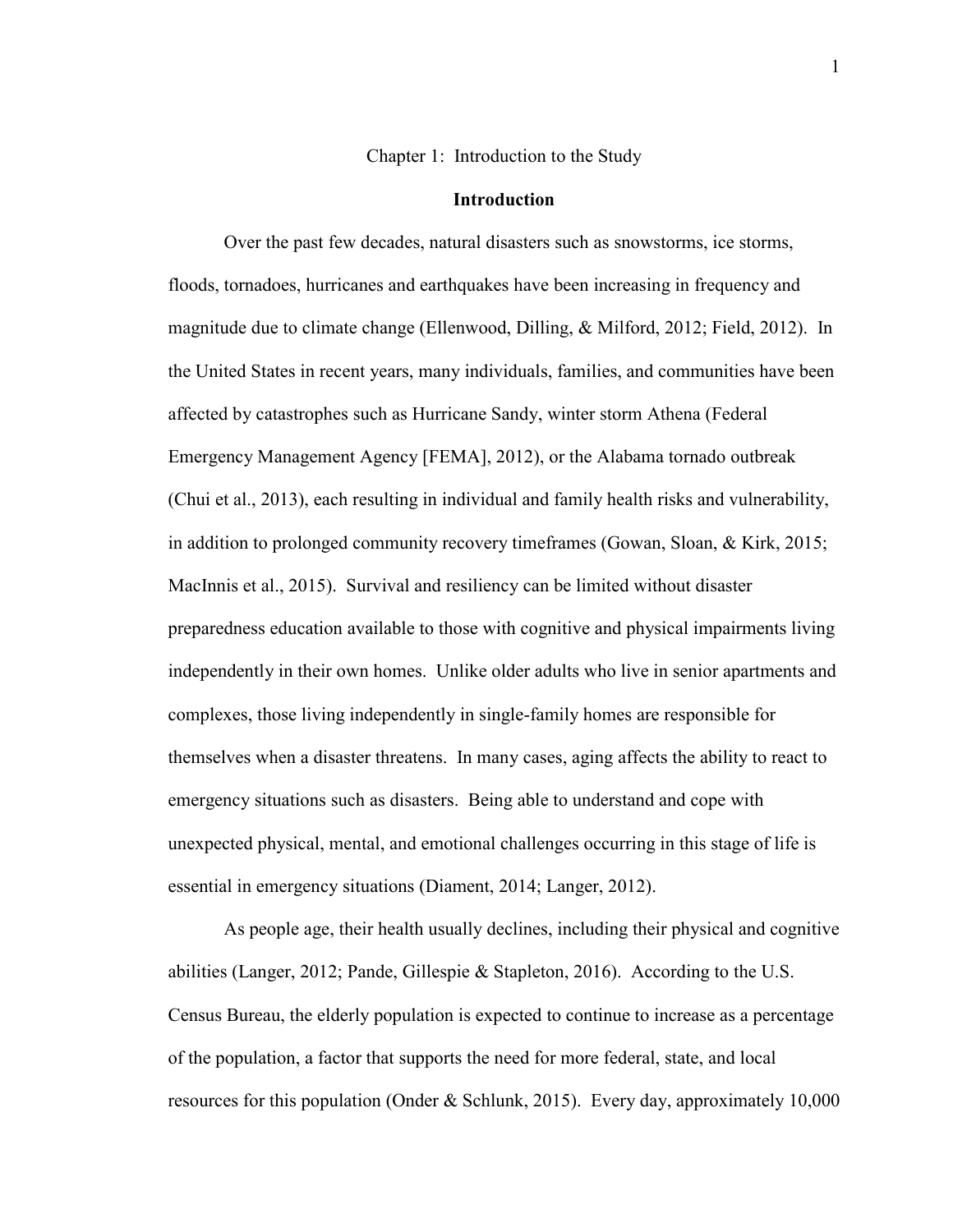baby boomers reach the age of 65, an occurrence that is predicted to be true for the next 19 years ("Baby Boomers Retire," n.d.). Researchers have identified typical physical impairments in both sight and hearing for this population (Pande et al., 2016) in addition to degenerative arthritis, osteoporosis, diabetes, hypertension, stroke, and heart disease, any of which can limit quick physical reaction (Al Khayyal, El Geneidy, & El Shazly, 2016; Dye, Williams, Kemper, McGuire, & Aybar-Damali, 2012). By age 65, most people will be battling at least one chronic health condition or disease, resulting in an increase in the need for medication or physical assistance to maintain their ability to take care of themselves (Lassman, Hartman, Washington, Andrews, & Catlin, 2014).

Cognitive impairments in the population continue to increase from the mentally and physically debilitating illnesses of dementia or Alzheimer's. Daily activities of life become difficult when cognitive challenges affect people's ability to care for themselves (Ducharme & Geldmacher, 2011). Undiagnosed cognitive issues may also place individuals in greater danger when natural disasters occur. The ability to process the severity of an impending disaster and the best plan of action is needed for survival. Those with cognitive impairment may fail to comprehend the magnitude of a disaster, which will affect their chances of survival as well as their resiliency during recovery if they survive (Al-rousan, Rubenstein & Wallace, 2014; Gowan et al., 2015; Tuohy et al., 2014).

 Disasters occurring in areas not typically affected by disasters are increasing such as increased numbers of hurricanes, tsunamis, earthquakes, tornadoes, and storms, which increases the concern for the elderly population who might not be prepared for such disasters. The Intergovernmental Panel on Climate Change (2012) has discussed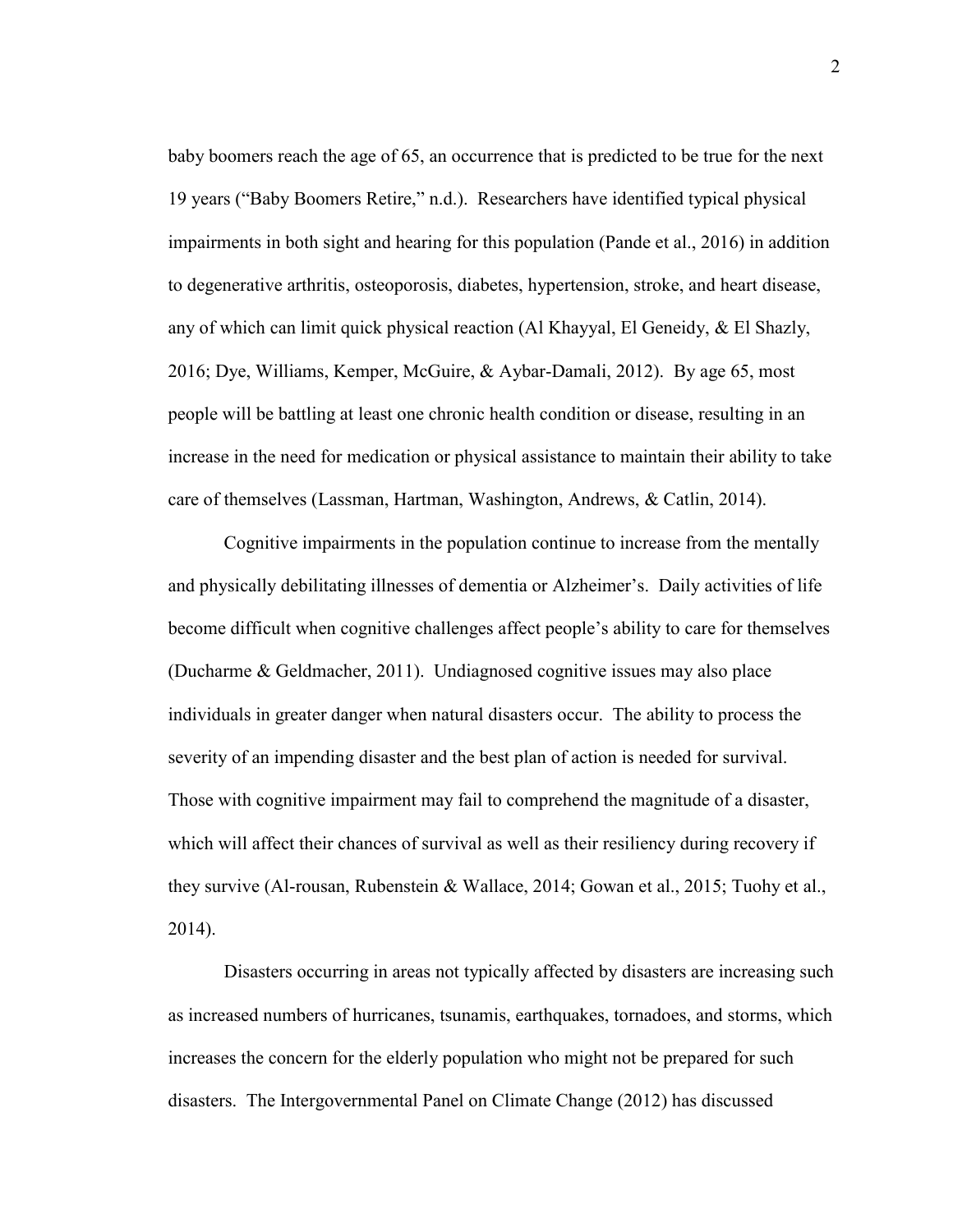potentially adverse results for the ways humans respond to natural disasters, (Liu, Smith, & Safi, 2014). For instances, natural disasters have claimed the lives of older adults at high rates. Hurricane Sandy in 2012 resulted in, 45% of deaths by drowning in flooded homes whose occupants averaged 60 years and had a median age of 65. Hurricane Katrina in 2005, resulted in 71% of the deaths of those over the age of 60 and 47% over the age of 75 (Center for Disease Control [CDC], 2013). The five-state tornado event in Alabama, Arkansas, Georgia, Mississippi, and Tennessee that occurred from April 25 to 28 resulted in the death of 338 persons. Thirty-three percent were adults 65 years and older that had a median age of 55 (CDC, 2013).

Preparation allows people to manage the risks of natural disasters (Intergovernmental Panel on Climate Change, 2012). MacInnis et al., (2015) categorized the purpose of preparation into six main areas, but only four are relevant to natural disasters, which are (a) reducing risk, (b) reducing vulnerability, (c) increasing resilience, and (d) increasing readiness. Those who are prepared endure less property damage and physical harm by reducing their vulnerability (Curry, 2011).

 The intent of this study was to examine whether the population consisting of those between the age of 65 to 80 living in single-family homes in the community are prepared for disasters. This chapter will provide the background of the study, problem statement, research question, theoretical framework, nature of the study, definitions, assumptions, scope, inclusion, criteria, limitations, significance, and the potential for social change.

#### **Background**

 This research adds to the body of knowledge on how disaster preparedness informs the locus of control theory (Rotter, 1966). This theory is effective for predicting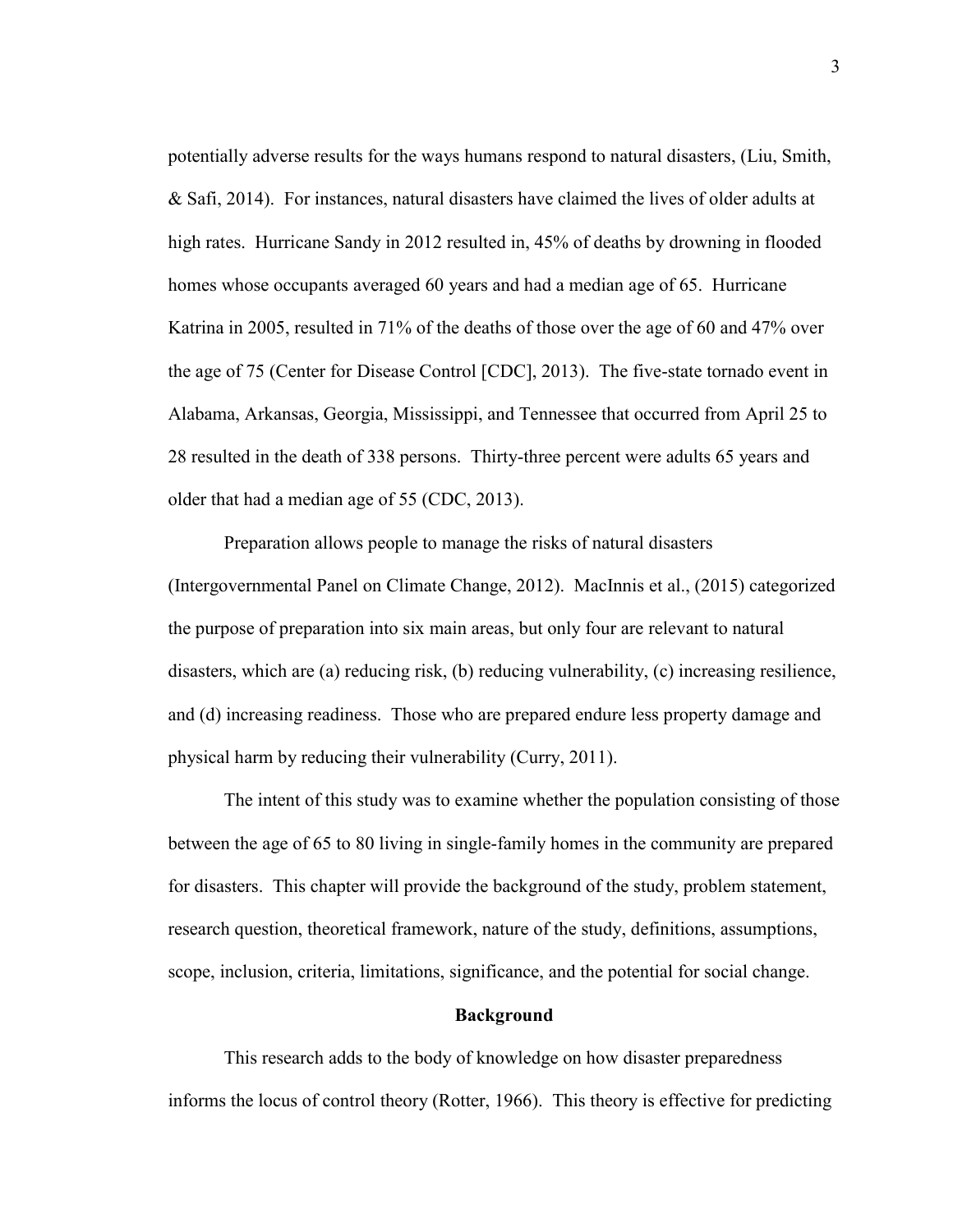disaster preparedness and identifying effective and efficient strategies for increasing survival, resiliency and recovery, and improving quality of life during and after a disaster (Al-rousan et al., 2014; Tuohy et al., 2014). Identifying how the young old population, those 65 to 80 years, process the need to prepare for natural disasters proactively may increase options before, during and after the event. This study may also lead to recommendations to reduce fear and confusion during disasters as well as determining if the control of survival is within this populations control or results in elements outside of their control.

After an extensive literature review of disaster preparedness, no research was found focused on disaster preparedness for the subgroup of the older population such as those living independent in single-family homes. Limited research has been conducted on the quality of life before, during, and after a disaster, which directly relates to the level of preparedness of the older population.

 However, the literature suggested that many cognitive, physical and emotional factors contribute to quality of life, particularly after a disaster (Castro-Monteiro et al., 2014). Preparation has been shown to have a significant influence on survival and follow-up afterwards to reduce the unexpected (Al-rousan, et al., 2014). The literature review was also informed by the locus of control theory, which indicates that external locus of control directs a person's belief that outcomes and consequences in life are uncontrollable, where outside forces dictate the results of events and situations (Rotter, 1966). Developing a lower level of external locus of control reduces the magnitude of the outside forces in a person's life (Hamwi, Rutherford, Boles, & Madupalli, 2014). Internal locus of control indicates that a person's individual actions influence outcomes.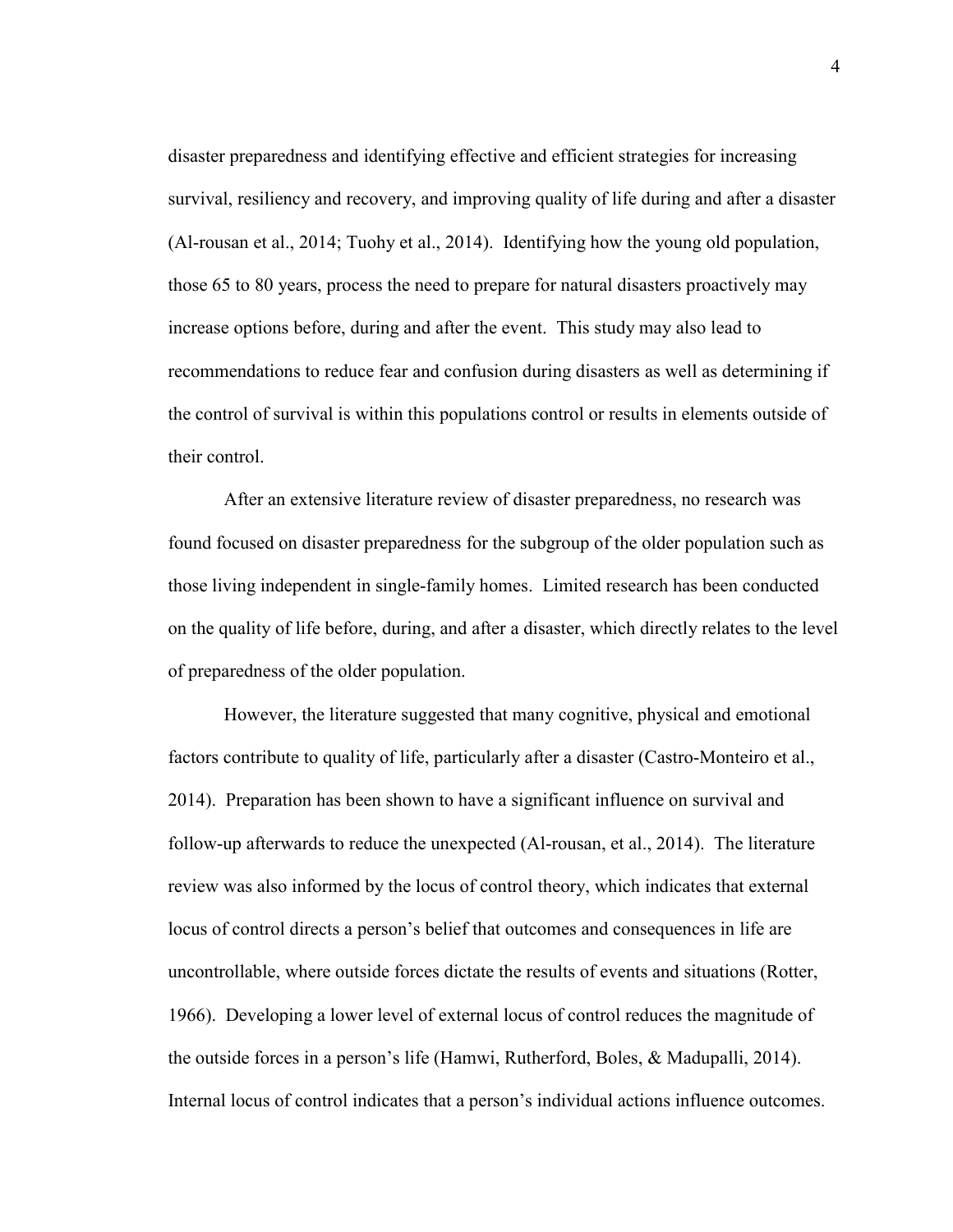Those with more internal control reflect a strong sense of self-efficacy to accomplish goals while challenging adversity (Palanisamy, 2015).

This research adds to the body of knowledge on challenges that have an adverse effect on the older population living independently in single-family homes. As the largest U.S. population group continues to age and, an increasing amount live outside of care facilities in their own homes, there is a need to understand the driving factors of disaster preparedness toward resiliency, survival, and recovery. Understanding these factors can help lead to recommendations to prepare those who are able to age independently in this older population.

#### **Problem Statement**

There is a problem with limited disaster preparedness for 65 to 80 year olds with possible cognitive and physical impairments living independently in single-family homes in areas not typical to disasters has proved to be a significant problem. Few researchers have examined the quality of life before, during, and after a disaster that relates to the level of preparedness of the older population. Disasters are difficult to predict and impossible to prevent especially in areas not accustomed to hurricanes, ice and snow storms, or flooding. Climate change reportedly is causing more unexpected weather events such as Hurricane Sandy superstorm that devastated the Northeast coast of the United States. Not since 1870 has a hurricane the size of Sandy moved up the east coast of the United States and made landfall. This storm was as large as the Category 5 Hurricane Katrina that devastated New Orleans. The most vulnerable members of the population in both cases had the fewest resources and were most severely affected by wind and flooding (Langan & Palmer, 2012). These people were generally poor, elderly,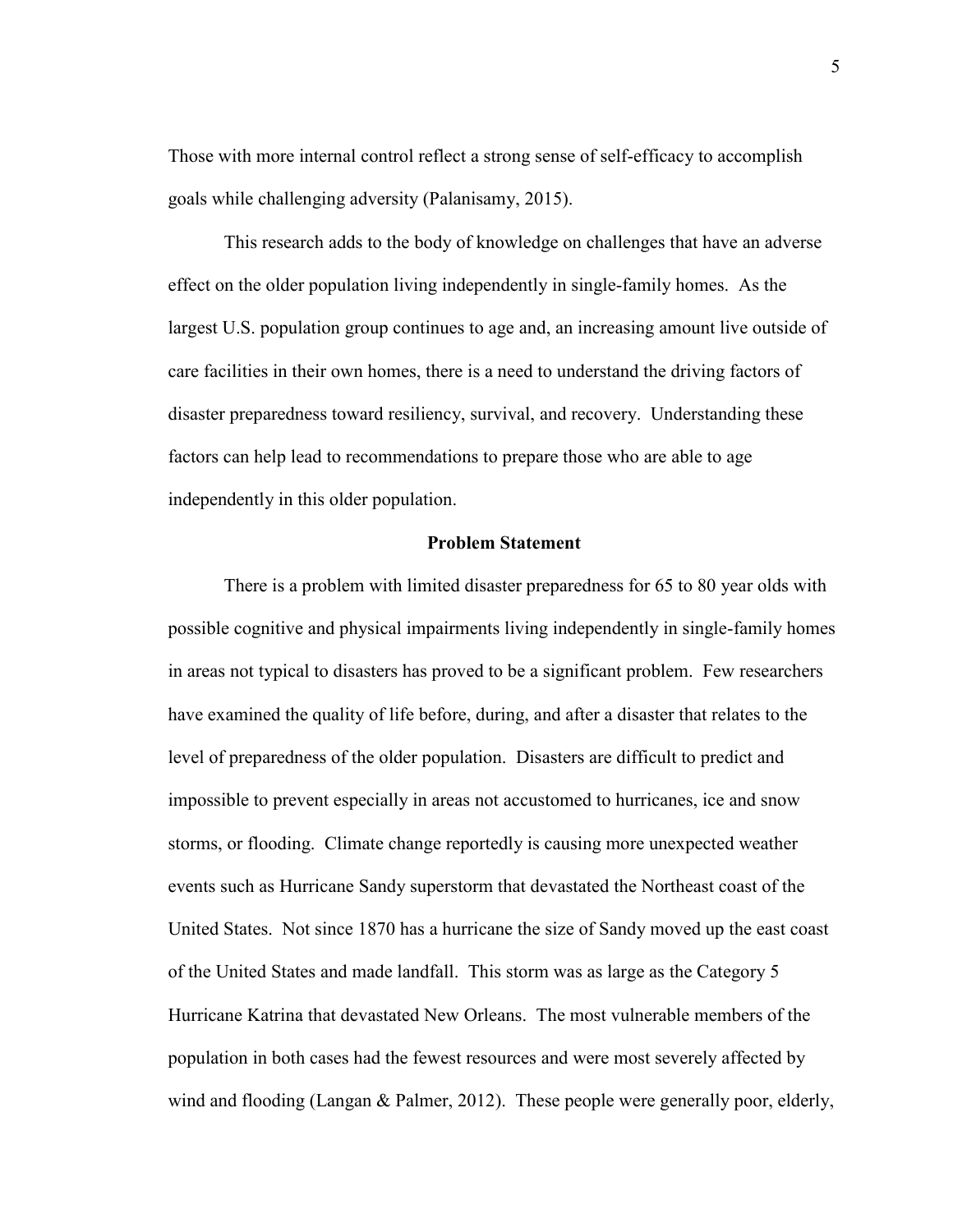and lacked the means to escape. The states had emergency preparedness plans, but nothing of the magnitude that might have saved more of the 1,600 people who perished in New Orleans or the 147 in New Jersey and New York who perished from Hurricane Sandy. Of the latter fatalities, 49% were 65 and older (FEMA, 2013).

Despite emergency warnings of impending disasters, most individuals 65 to 80 fail to prepare for disasters, which often result in worse outcomes for their survival (Alrousan et al., 2014; Casey-Lockyear et al., 2012; Chui et al., 2013; Donahue, 2014; Heldman, 2011; Tuohy et al., 2014). People 65 to 80 have more physical and cognitive challenges, and many ignore emergency warnings or are unable to process the severity of the disaster (Al-rousan et al., 2014; Casey-Lockyear et al., 2012; Chui et al., 2013; Donahue, 2014; Langan & Palmer, 2012; Nix-Stevenson, 2013; Shrira, Palgi, Hamama-Raz, Goodwin, & Ben-Ezra, 2014; Tuohy et al., 2014;).

 The least prepared population during a disaster are those 65 to 80 with cognitive and health challenges (Al-rousan et al., 2014; Casey-Lockyear et al., 2012; Chui et al., 2013; Donahue, 2014; Greenberg, 2013; Langan & Palmer, 2012). Although proper preparation decreases the loss of life and improves mental health during disaster recovery (Donahue, 2014; Shrira et al., 2014), individuals 65 to 80 with physical and cognitive needs are more severely affected during emergencies (Langan & Palmer, 2012; Thiede & Brown, 2013; Wistow, Dominelli, Oven, Dunn, & Curtis, 2015).

City infrastructures impose additional hardship on the residents in communities not typical to flooding and high winds from hurricanes (FEMA, 2013). To develop improved disaster preparedness and to ultimately save the lives of those 65 to 80, it is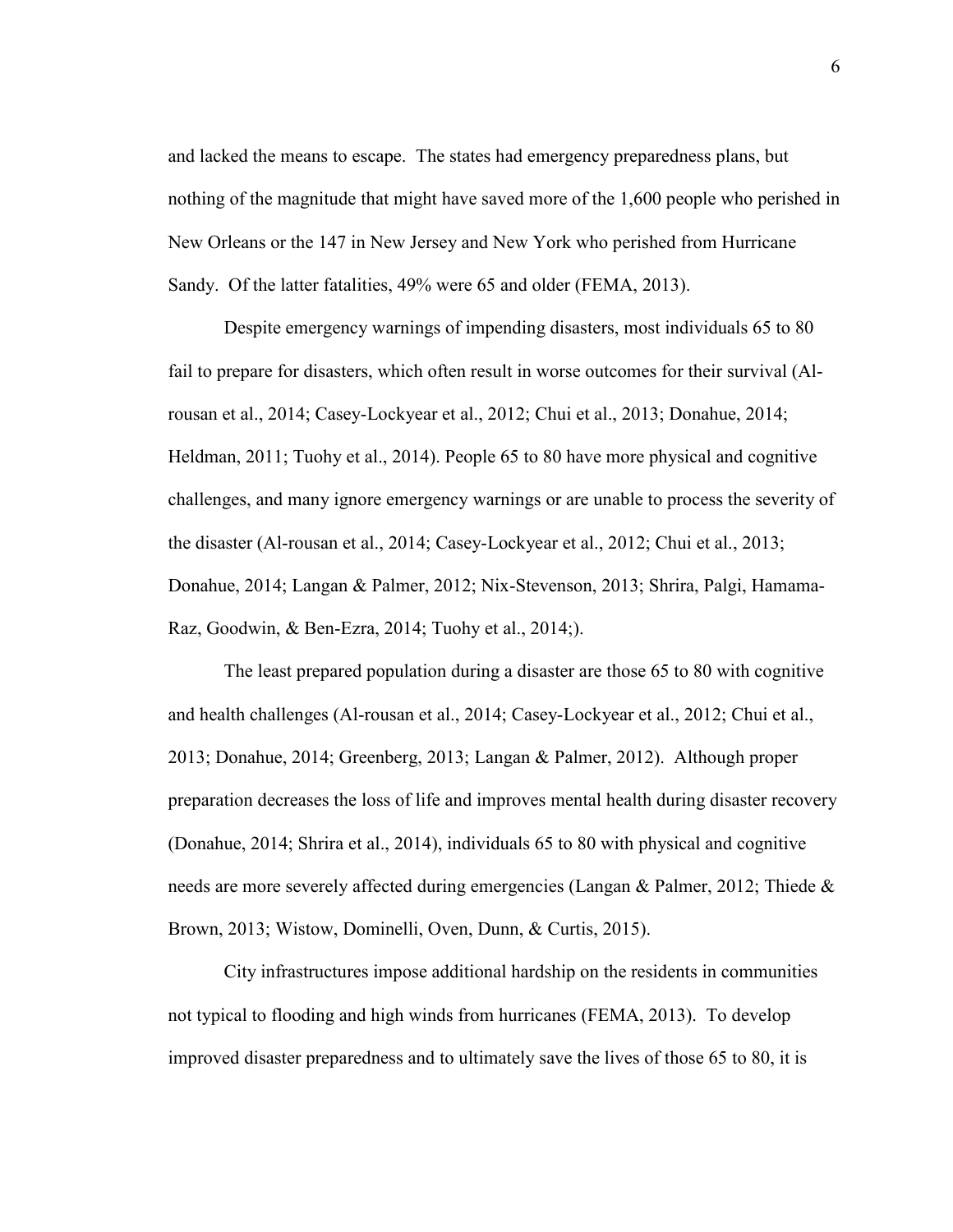necessary to know the level of disaster knowledge, if individualized disaster plans and preparations exist and the communication networks that are available.

Natural disasters such as snow and ice storms, floods, tornadoes, hurricanes, and earthquakes are escalating each year and are devastating communities with high winds, rain and flooding ("United States of America–Disaster Statistics," n.d.) yet many individuals 65 to 80 are not able to escape because they lack a plan and personal resources, or emergency management communications (Al-rousan et al., 2014; Greenberg, 2013; Langan & Palmer, 2012). Events during Hurricane Sandy in 2012 suggest that not much had changed in personal disaster preparedness as 46% of the deaths occurred from drowning of those ages 62 to 91 (CDC, 2013). Although prepared cannot save everyone, it is essential to saving more lives of those between the ages 65 to 80. It is particularly important when the population is largely comprised of vulnerable older adults.

#### **Purpose of the Study**

 In this study, I assessed the level of preparation and identify personal and community resources of those 65 to 80 who were living independently in single-family homes in New Jersey during Hurricane Sandy. Proper preparation would have included: plan to stay or leave home, available personal resources, and communication networks. To determine the level of preparedness, I developed questionnaires to assess not only participants' personal disaster plans but also their knowledge of resources to assist in an emergency.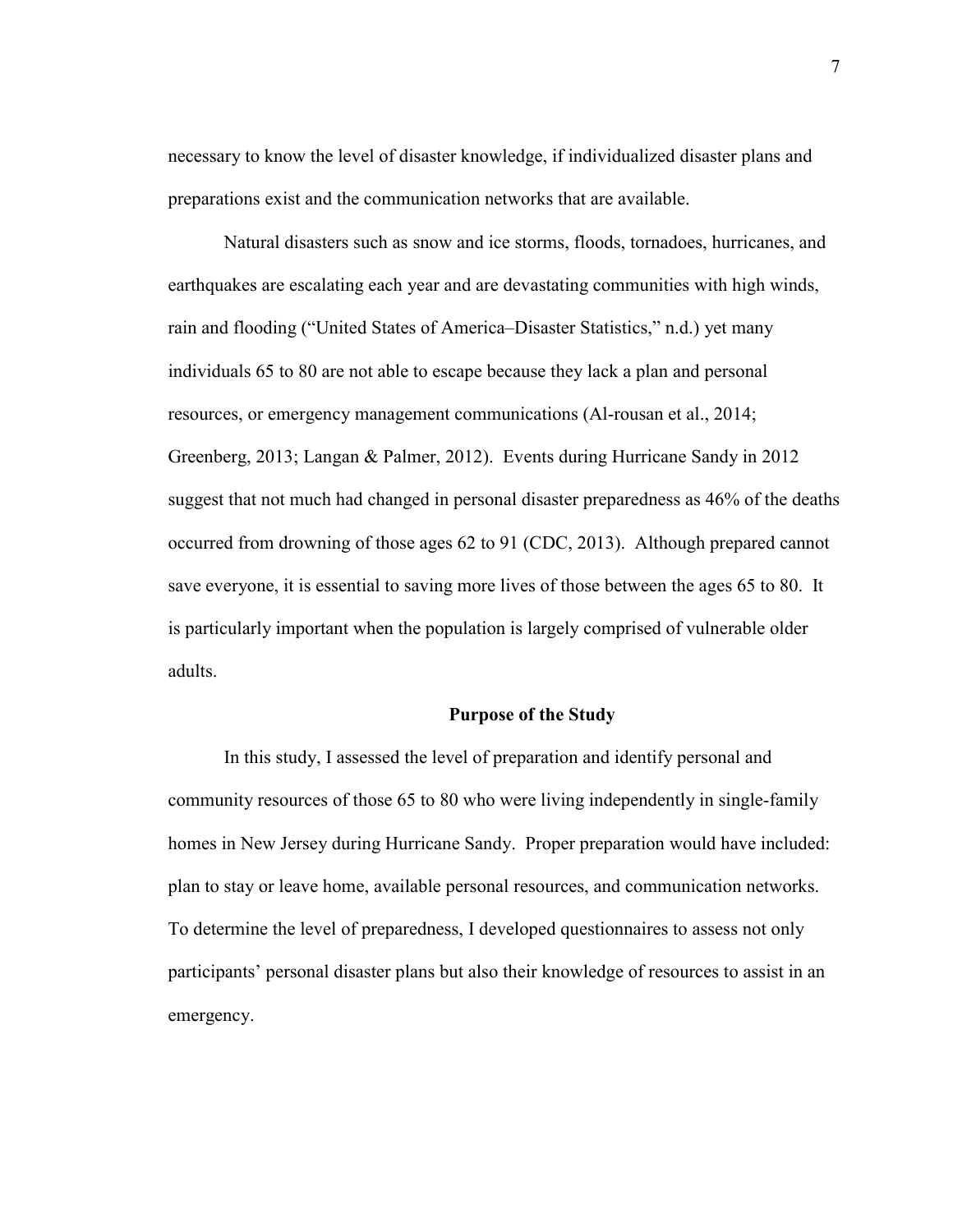#### **Research Questions**

RQ1: What are the perceptions of the disaster preparedness of elders 65 to 80 who live independently in single-family homes and may have cognitive and physical impairments?

RO2: How does current public policy conform to the perceptions of the participants identified in Research Question #1?

#### **Theoretical Framework**

The theoretical framework was the locus of control theory, which helps explain that people believe either they or outside factors have power over the events in their lives. The locus of control includes learning what people have control over and what they do not as well as identifying what options are available (Ahlin & Antunes, 2015). Although locus of control is generally stable, it can change from experiences such as aging and knowing personal limitations (Ahlin & Antunes, 2015).

Having an internal locus of control means people feel full responsibility for the consequences of their behavior. An external locus of control is the feeling that other factors are responsible for their circumstances and is beyond their control (Crick & Dodge, 1994; Mirowsky & Ross, 1990; Rotter, 1966). Strong external locus of control involves attributing success to luck or chance or fate, which is outside people's ability to control and renders individuals powerless and hopeless in challenging and adverse situations (Ahlin, 2014; Mirowsky & Ross, 1990).

Locus of control theory relates to people's sense of preparedness, as they may prepare differently depending on what locus of control attributed to a natural disaster. If people 65 to 80 lack preparedness, and their personal resources affect the chances of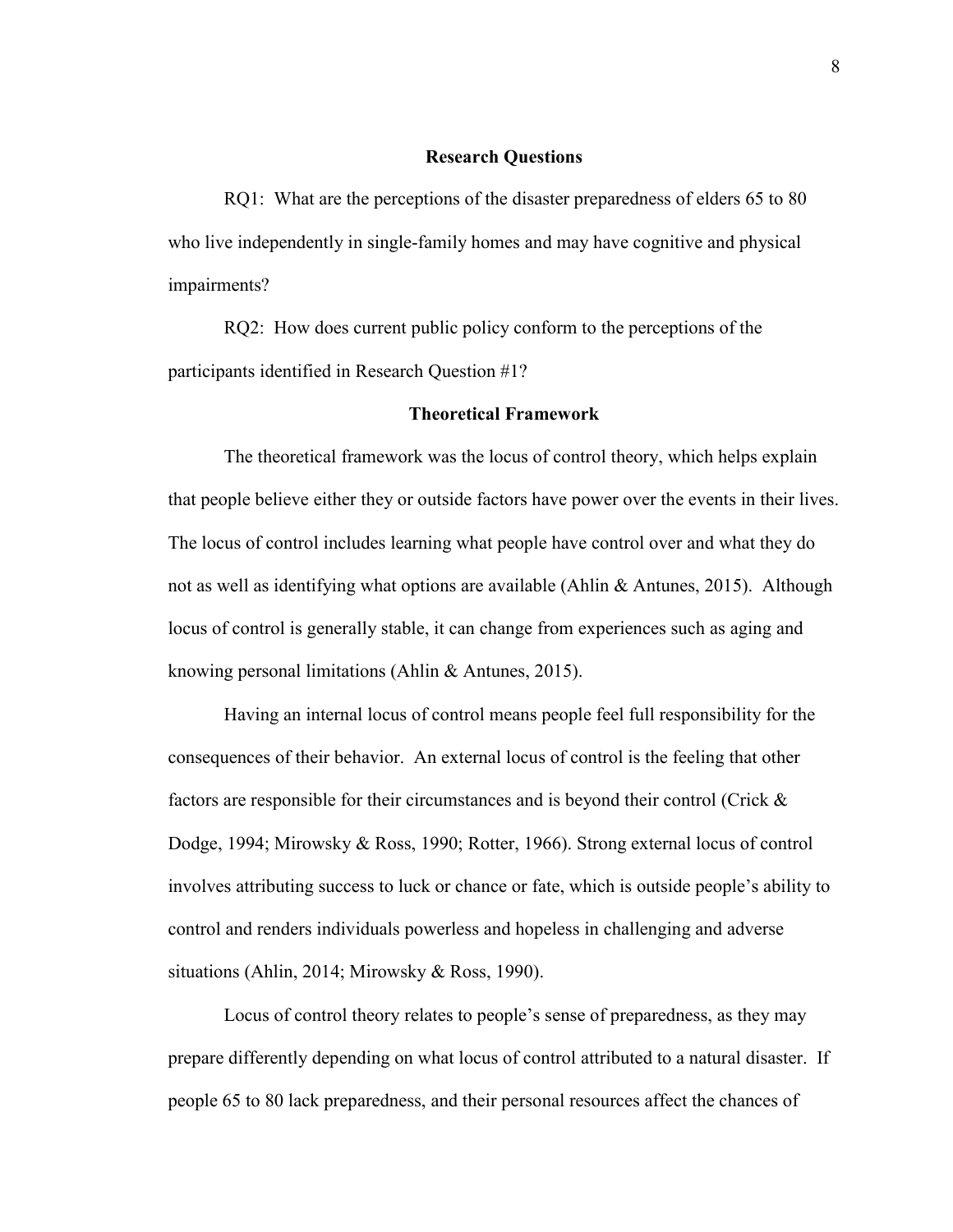survival during or in anticipation of a disaster, there is a need to reduce the potential loss and harm from threats (O'Brien, 2003). Available resources available to vulnerable communities drive disaster prevention and risk reduction (Nix-Stevenson, 2013). Preparedness and identification of personal resources determine how human and financial resources can affect the results of disasters (Nix-Stevenson, 2013; Shrira et al., 2014; Thiede & Brown, 2013).

#### **Nature of the Study**

 In this research study, I followed a qualitative method employing case study to analyze the data from interviews (see Yin, 2013) and the records from FEMA and Office of Emergency Management in New Jersey. With an emphasis on identifying effective and efficient strategies for increasing survival, resiliency and recovery, and improving quality of life during and after a disaster (Al-rousan et al., 2014; Tuohy et al., 2014). Through this process, I identified themes that explain the reasons those age 65 to 80 failed to prepare for a disaster.

### **Definitions of Terms**

*Aging in Place*: Refers to older adults staying in their own homes as they continue to age while living with health challenges and identifying and supplementing the needed services in their homes to maintain their quality of life (Lindquist, et al., 2016).

*Coping*: Refers to the behaviors and practices used to reduce or eliminate an event or situation that is causing stress (Lazarus & Folkman, 1984). Coping with a disaster is described as the methods of managing the stress of disaster that threatens the chances of survival (Onuma, Shin, & Managi, 2016).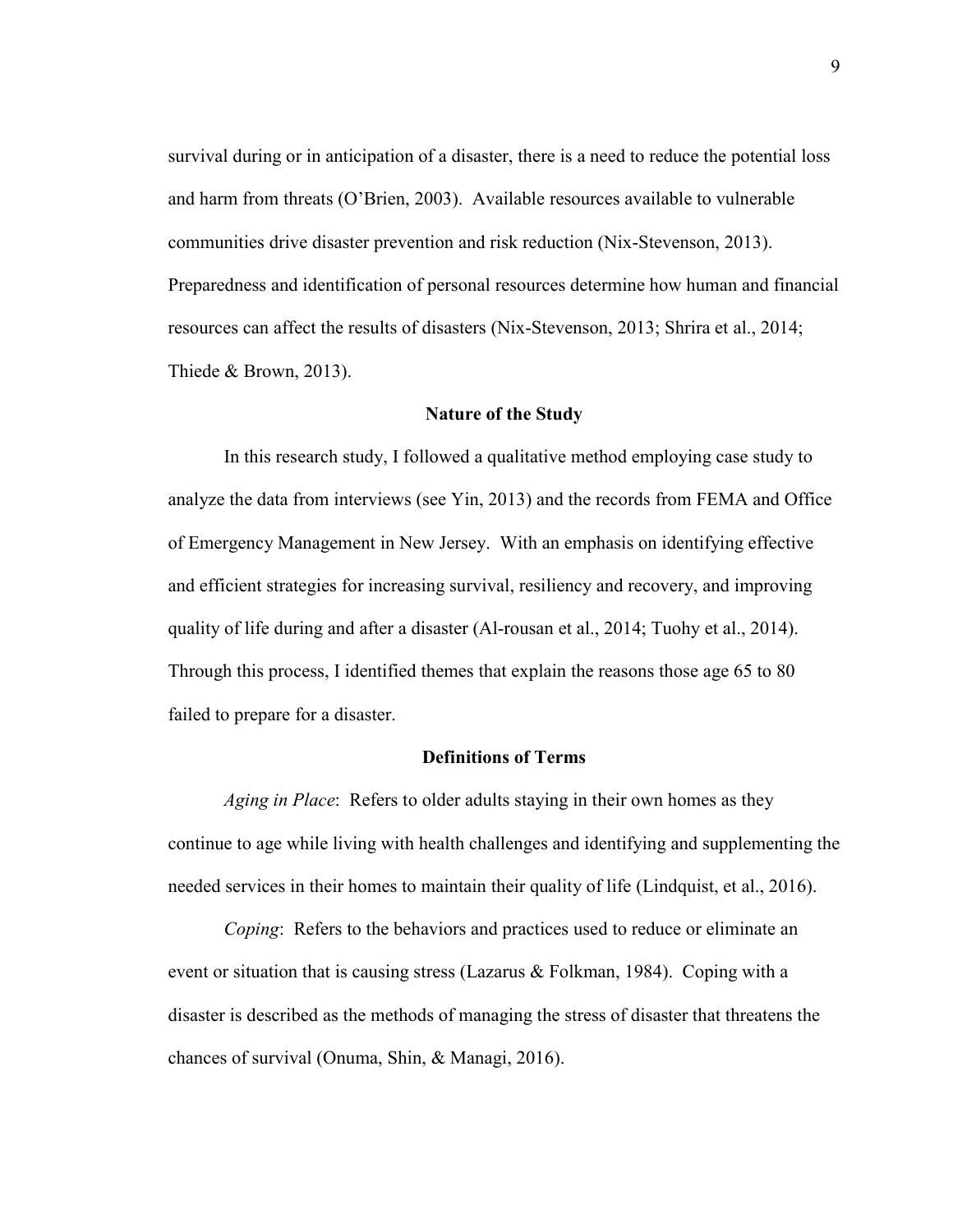*Disaster preparedness*: "Refers to measures taken to prepared for and reduce the effects of disasters. To predict the magnitude of a disaster to reduce vulnerability and loss of life" (International Federation of Red Cross and Red Crescent Societies, n.d., para. 1).

*Emergency*: Any natural or human made event requiring responsive action for the protection of life or property. Under the Robert T. Stafford Disaster Relief and Emergency Assistance Act of 1988 (Pub. L. No. 93-288), an emergency is "any occasion determined by the President, Federal assistance is needed to supplement State and local efforts and capabilities to save lives, to protect property, public health and safety, or to lessen or avert the threat of catastrophe in the United States" (Department of Homeland Security, 2016, p. 1).

*Independent Living*: "Safely and comfortably maintain a high quality of life in one's own home" (Godfrey, 2017). One's own home could mean, townhouse, singlefamily house or apartment complex, excluding any health care facility.

*Mild cognitive impairment*: Significant memory loss without the loss of other cognitive functions that enables a person to function independently and not show other signs of dementia, such as impaired reasoning or judgment (Alzheimer's Association, n.d.).

*Natural disaster*: Hurricane, tornado, storm, flood, high water, wind-driven water, tidal wave, tsunami, earthquake, volcanic eruption, landslide, mudslide, snowstorm, drought, fire, or other catastrophe that causes or may cause substantial damage or injury to civilian property or persons (Tuohy, et al., 2014).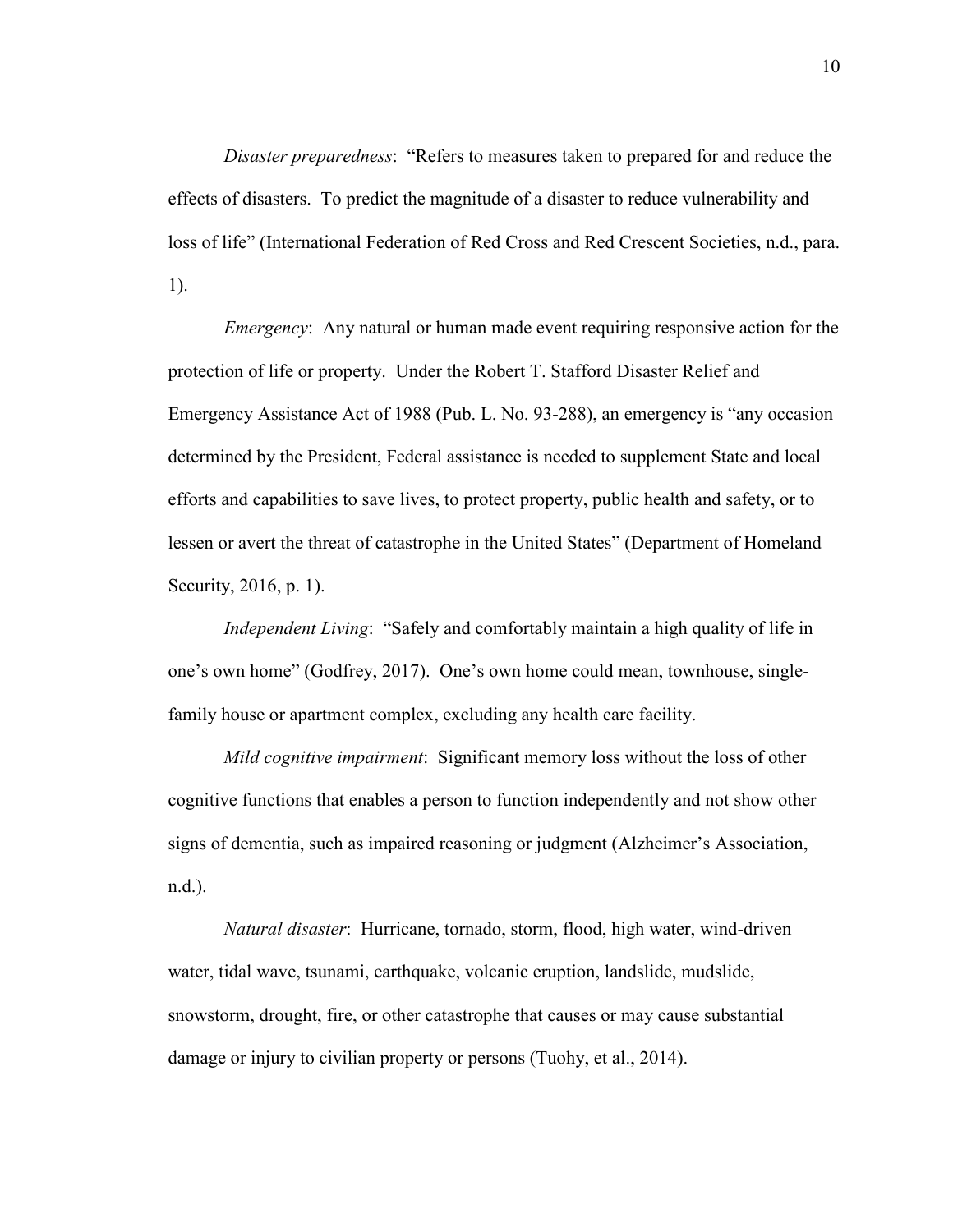*Physical impairment*: Decreased muscular power and balance and limited motor performance relating to a person's physical functioning, mobility, dexterity or stamina that negatively impact activities of daily living (Dunsky, Yahalom, Arnon, & Lidor, 2017).

*Preparedness*: "Actions taken to plan, organize, equip, train, and exercise to build and sustain the capabilities necessary to prevent, protect against, mitigate the effects of, respond to, and recover from those threats that pose the greatest risk to the security of the Nation" (Presidential Policy Directive 8, 2011, p. 5)

*Quality of life*: People's happiness related to their standard of physical health, mental health, and social relationships within their environment (Lin et al., 2017).

*Recovery*: Individuals and communities working in a coordinated effort to return to normal. This includes "Actions of development and execution of services to repair physical infrastructure and restoration of emotional social, economic, and physical wellbeing" (Department of Homeland Security, National Response Plan, n.d., para. 17).

*Resiliency:* The power or ability to return to the original routine of life after experiencing an unexpected event. Chronological age and experience assist in allowing individuals to return to normality faster (Tuohy & Stephens, 2012).

*Vulnerability*: "A set of prevailing or consequential conditions composed of physical, socioeconomic, and/or political factors that adversely affect the ability to respond to disasters" (Tuohy & Stephens, 2012).

#### **Assumptions**

The following assumptions guided this study: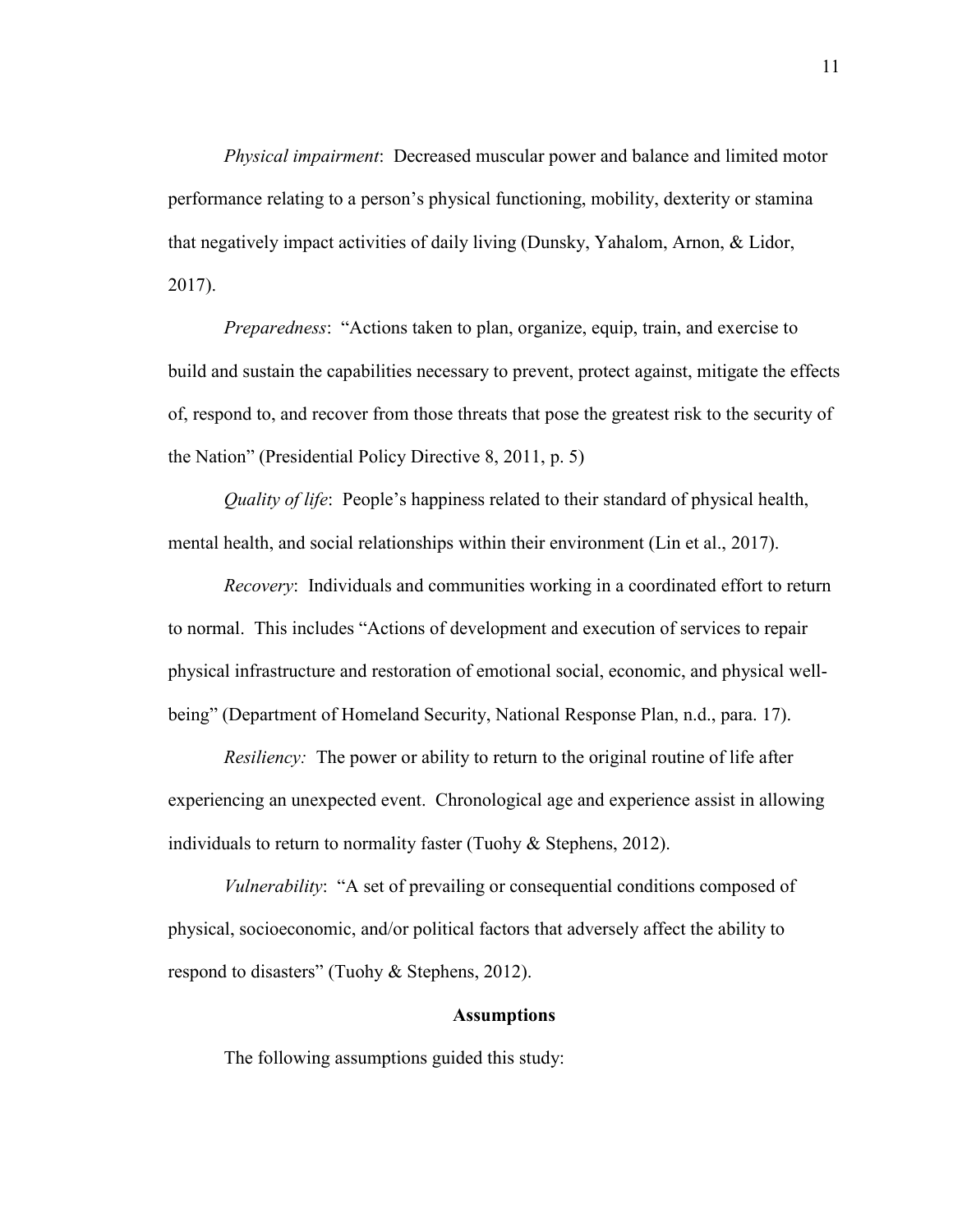- 1. All participants will answer the survey questions truthfully, and to the best of their ability and will not introduce any type of bias into their responses.
- 2. All participants will be unbiased in their answers on the survey.
- 3. The responses are reported correctly in survey questionnaire.
- 4. Not all participants will have experienced negative consequences as a result of Hurricane Sandy.

This study is also based on the assumption that all participants experienced some natural disaster that negatively affected their quality of life and caused them to have less confidence in their ability to survive and recover from a disaster.

#### **Scope and Delimitations**

 The results of this study can provide insight into emergency preparedness within the context of preparation for natural disasters for those ages 65 to 80 with cognitive and physical impairments. Insights from this study can assist researchers and emergency management offices in identifying and developing effective and efficient resources for managing disaster preparedness and increasing survival and recovery. Without education and training, this population will continue to be unprepared for emergencies and may have to rely on community resources rather than their own.

This study might be generalized to those with cognitive or physical impairments who are older than 65 to 80. Emergency management officials, government officials and policy makers may also find these research findings useful.

#### **Limitations**

 The limitations of the study are that the questions chosen from the survey were based on theory, similar research, and face validity. Another limitation was that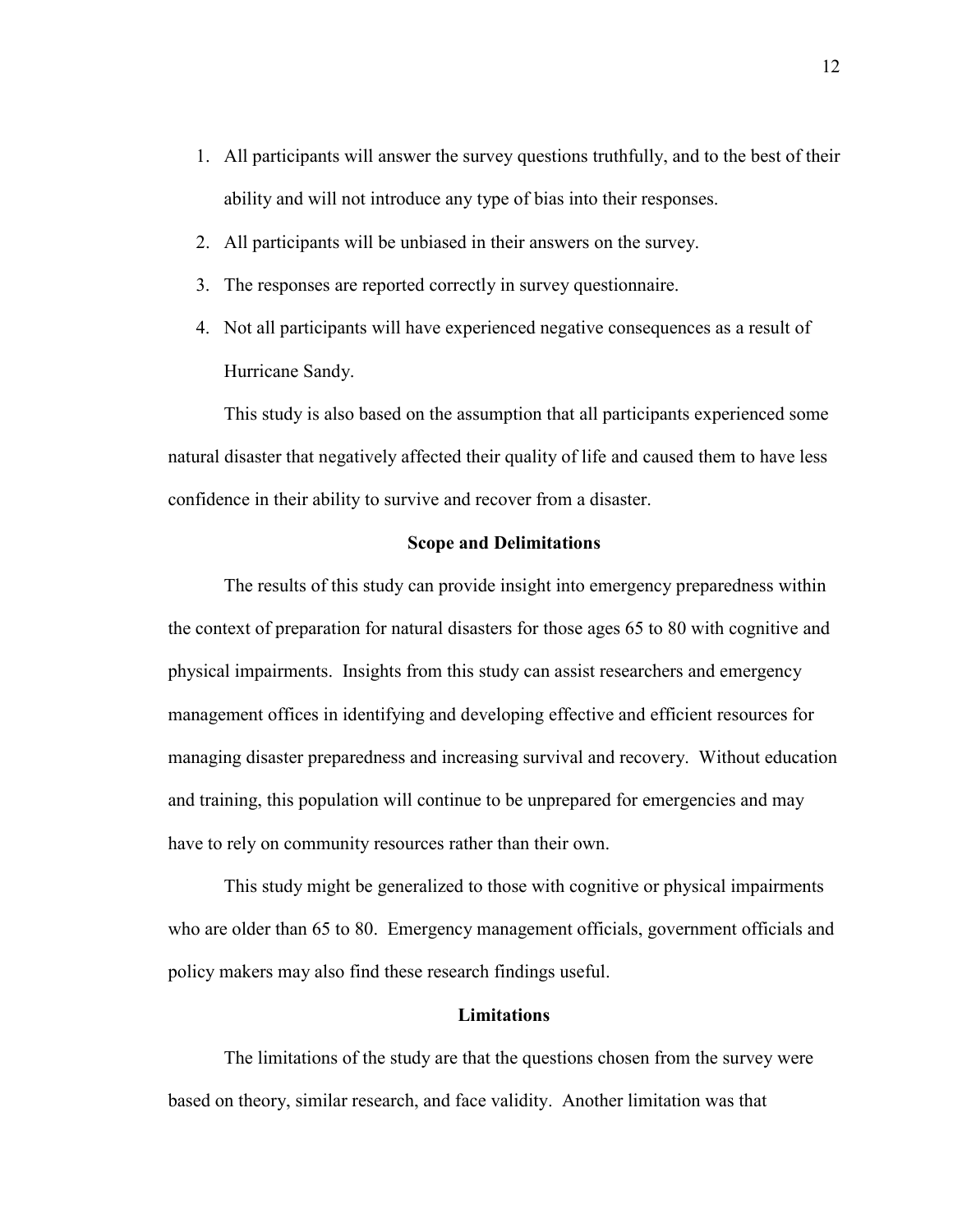participants may have not answered the survey honestly and without bias. Additionally, participants may not have remembered all aspects of what transpired before, during, and after Hurricane Sandy struck.

#### **Significance**

 As a result of a disaster, those ages 65 older typically undergo significant mental and physical suffering in catastrophes because of their age and level of cognition as well as their lack of preparedness (Al-rousan, et al., 2014; Durant, 2011). This research can help to identify methods to increase preparation and knowledge of personal and community resources by filling the gap in the knowledge about the level of preparation and resources for this population. This may decrease loss of life and minimize the drain on community resources so cities can recover quicker from a disaster.

#### **Positive Social Change**

 This study's implications for social change include the possibility to promote an increased level of preparedness, resiliency, and survival and reduce recovery time in the community. Changes in emergency management preparation increasingly require that individuals with minimum health needs remain at home and stay informed during disasters. Therefore, those prepared for a disaster should have a shorter recovery time from the disaster.

 This research also adds to the body of knowledge on how disaster preparedness informs the locus of control theory (Rotter, 1966). It illustrates the effectiveness of this theory for predicting disaster preparedness and identifying effective and efficient strategies for increasing survival, resiliency, recovery, and improving quality of life during and after a disaster (Al-rousan et al., 2014; Tuohy et al., 2014). This study may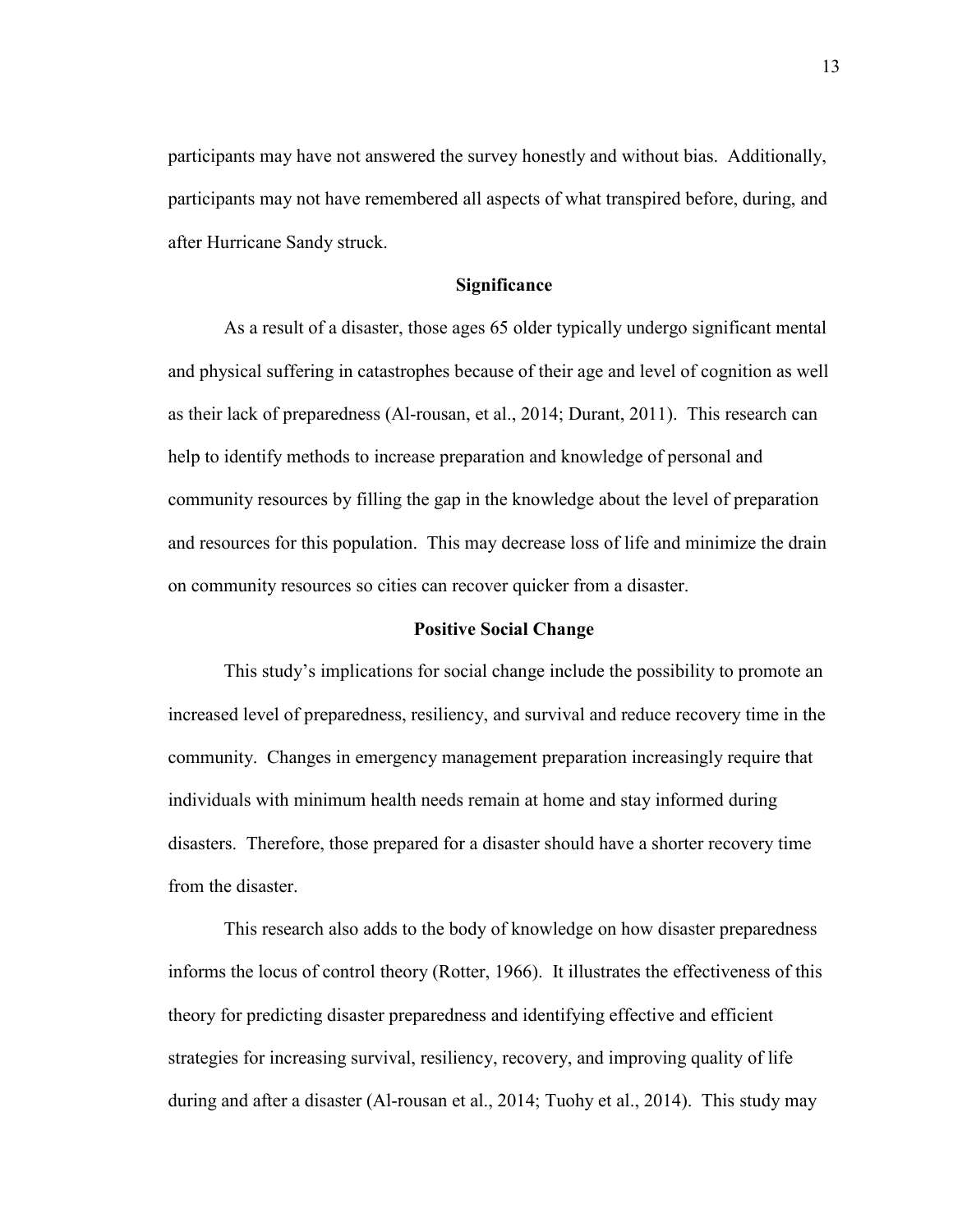also lead to recommendations that may reduce fear and confusion. Therefore, the identification of the study population's processes and the need to prepare for natural disasters increased options before, during, and after the event. The results might also help determine if the control of survival is within people's control or results from elements outside of their control.

#### **Summary**

This study called for an examination of emergency preparedness for the older population living independent of apartment complexes and social service agencies.

In Chapter 1, a background to the study was provided; the research question, problem statement, theoretical framework, and significance of the study were also discussed. Chapter 2 will include a review of the scholarly literature on natural disasters, cognitive and physical impairments and disaster preparedness. Chapter 3 will include a description of the research design and methodology of the study.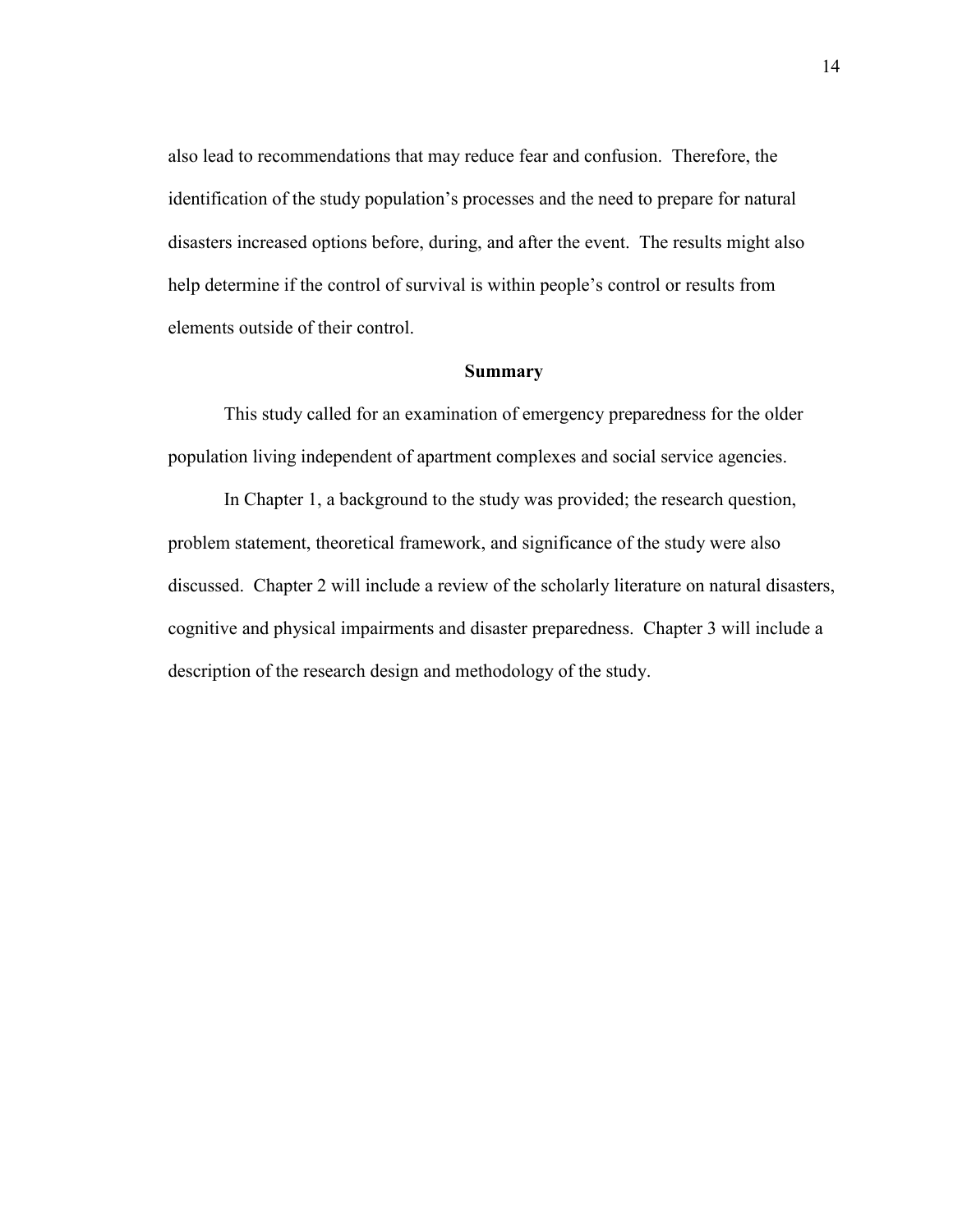#### Chapter 2: Literature Review

#### **Introduction**

This chapter includes the theoretical and developmental factors related to disaster preparedness, a condition that has been associated with increased levels of resiliency before and during a disaster and human survival after a disaster. Resiliency is associated with various physical, emotional and psychological effects of survival and recovery. Although emergency alerts are announced by the emergency office of management through television and radio media before a disaster to determine the course of safety for individual preparation decisions. The information and medium of announcements may not be informed by analysis of disaster preparedness of those ages 65 to 80 who may or may not process the severity of the disaster and may be limited in their efforts to evacuate quickly.

#### **Prevalence of Problem and Impact**

 The purpose of this research was to examine whether the older population living independently in single-family homes are prepared for disasters. Individuals 65-80 years old typically experience physical and cognitive impairments during their daily activities. However, these physical and cognitive impairments magnify themselves when weatherrelated disasters affect their basic needs of shelter, food, clothing, and medication. Challenges are significant when they are not prepared or if they do not comprehend the seriousness of the disaster (Al-rousan et al., 2014; Curry, 2011; Tuohy et al., 2014) compared to those who live in senior housing with designated personnel to assist them with problems. The consequences of their not being prepared may even lead to death (Gowan et al., 2014; Kamo, Henderson, & Roberto, 2011; Naser-Hall, 2013; Nirupama,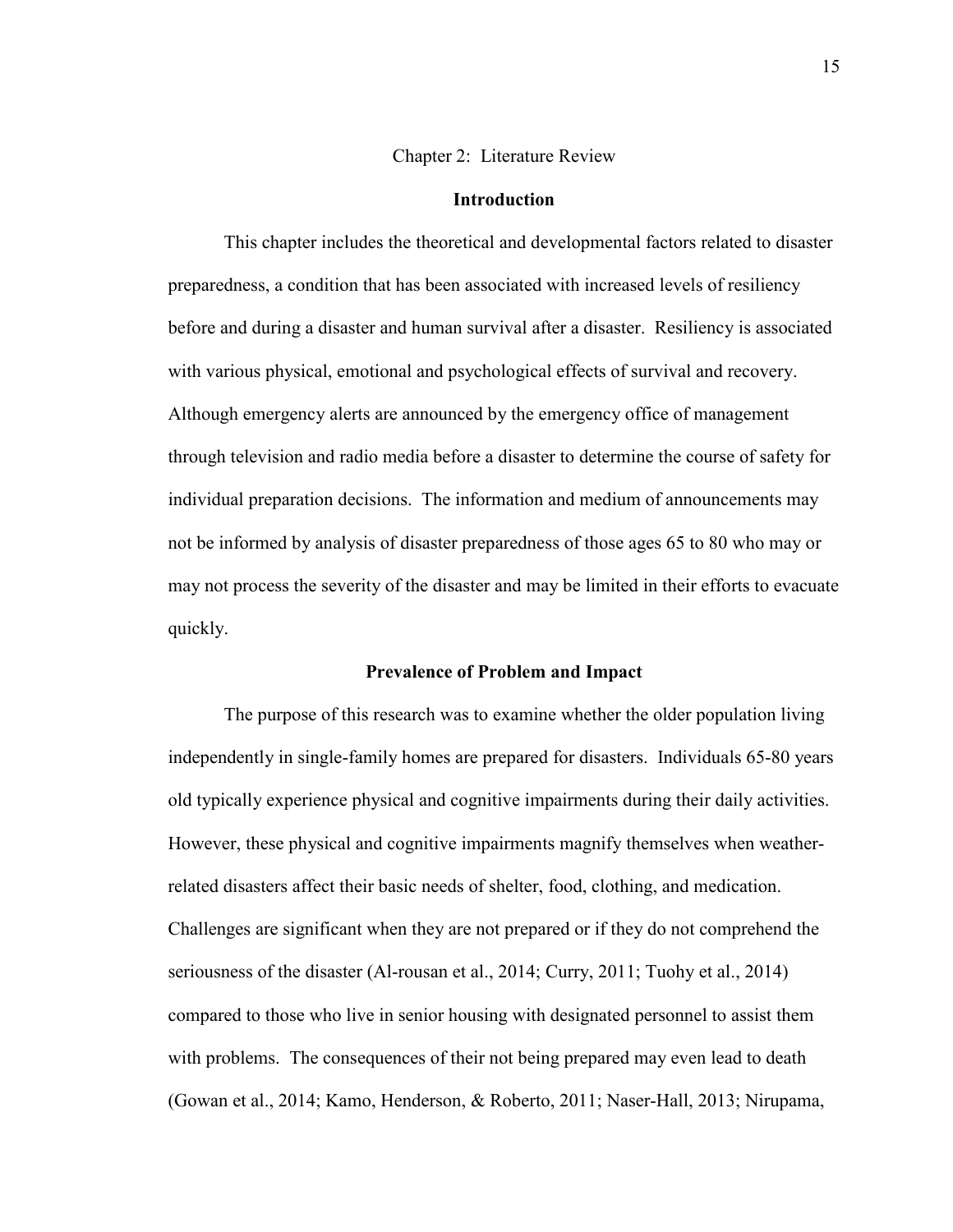Popper, & Quirke, 2015). Many of this population are not connected to community social service programs because their physical and cognitive impairments have been manageable under normal circumstances (See, 2013; Subaiya, Moussavi, Velasquez, & Stillman, 2014). Social service agencies and housing management facilities often supply educational programs to prepare residents for potential disasters, but most who live in single family homes fail to connect to social service agencies until there is a need.

 The results of this study can provide greater insight into disaster preparation of the elderly population within the context of locus of control theory (see Rotter, 1966) as well as insight into what degree of disaster preparation is necessary for resiliency and survival. Insights from this study can assist offices of emergency management and social service agencies in identifying and developing effective and efficient resources for reducing the unknown of not being prepared. With the increase of worldwide disasters due to climate change, individuals living alone may have to assume more responsibility for disaster preparation and recovery time after a disaster than those living in senior apartments (Gowan, et al., 2014; Naser-Hall, 2013).

#### **Relevance of the Problem**

 Individuals who proactively protect themselves and their families can ensure greater sustainability and safety from natural disasters. Being proactive reduces the uncertainty during a disaster versus being reactive, which increases the level of uncertainty and possible death. The focus of survival and recovery in the United States was triggered by the needs of the citizens that resulted in the creation of the FEMA. As natural disasters increase, emergency measures must continue to evolve to stay ahead of preparation for survival and recovery. Each natural disaster throughout the world allows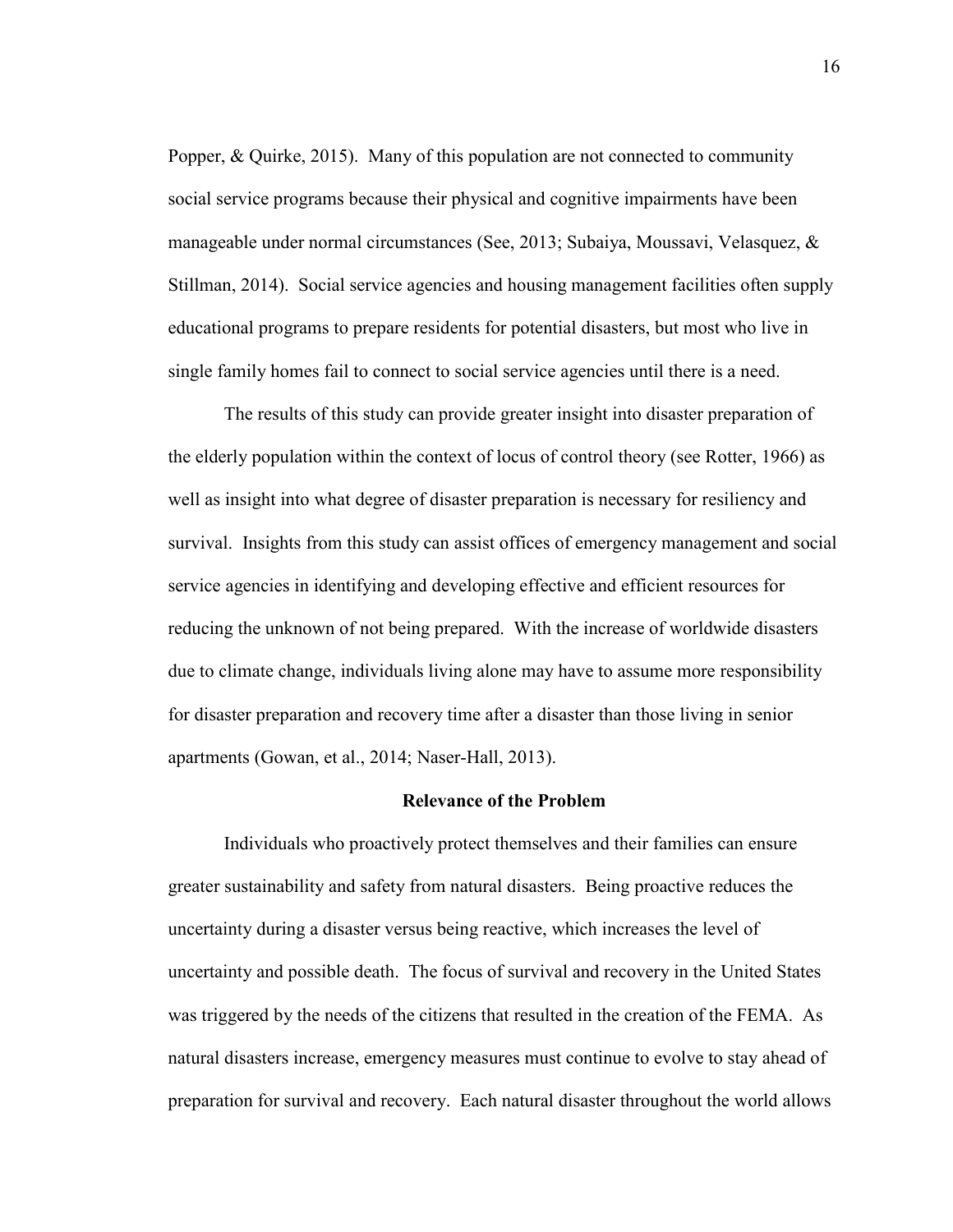FEMA and the Office of Emergency Management to learn new recovery techniques while evaluating what works. Droughts, heatwaves, hurricanes, typhoons, floods, volcanoes, wild fires and winter storms continue to affect the world (Field, 2012).

 The year 2012 registered many natural disasters throughout the world, killing thousands and costing billions of dollars in property and infrastructure damage. These disasters especially affect older adults between 65 to 80 who are vulnerable due to aging, which reduces their ability to respond quickly to impending disasters.

#### **Hurricane Sandy**

 Hurricanes and tropical storms typically affect the Southeastern United States each year. However, storms have struck the northeastern coastline like Hurricane Sandy on October 29, 2012. Sandy's tropical storm winds covering 900 miles created storm surges and destruction killing 117 in the United States and 71 people in the Caribbean. Forty-five percent of the deaths occurred from drowning in flooded homes, with those living in them having a median age of 65 and an average age of 60 (CDC, 2013). Changes in the statistical distribution of weather that extends longer than average weather conditions have created a noticeable climate change. After the events of Hurricane Sandy, FEMA (2013) released a follow-up report entitled "Hurricane Sandy FEMA After-Action Report," which detailed that a total of \$62 billion in infrastructure damages resulted from Hurricane Sandy.

#### **Typhoon Bopha**

In the Philippines, on December 3, 2012, a Category 5 super typhoon hit the Southern Philippine island of Mindanao and made landfall as the strongest tropical cyclone with winds of 175 mph. On November  $29<sup>th</sup>$ , the Palau National Emergency 17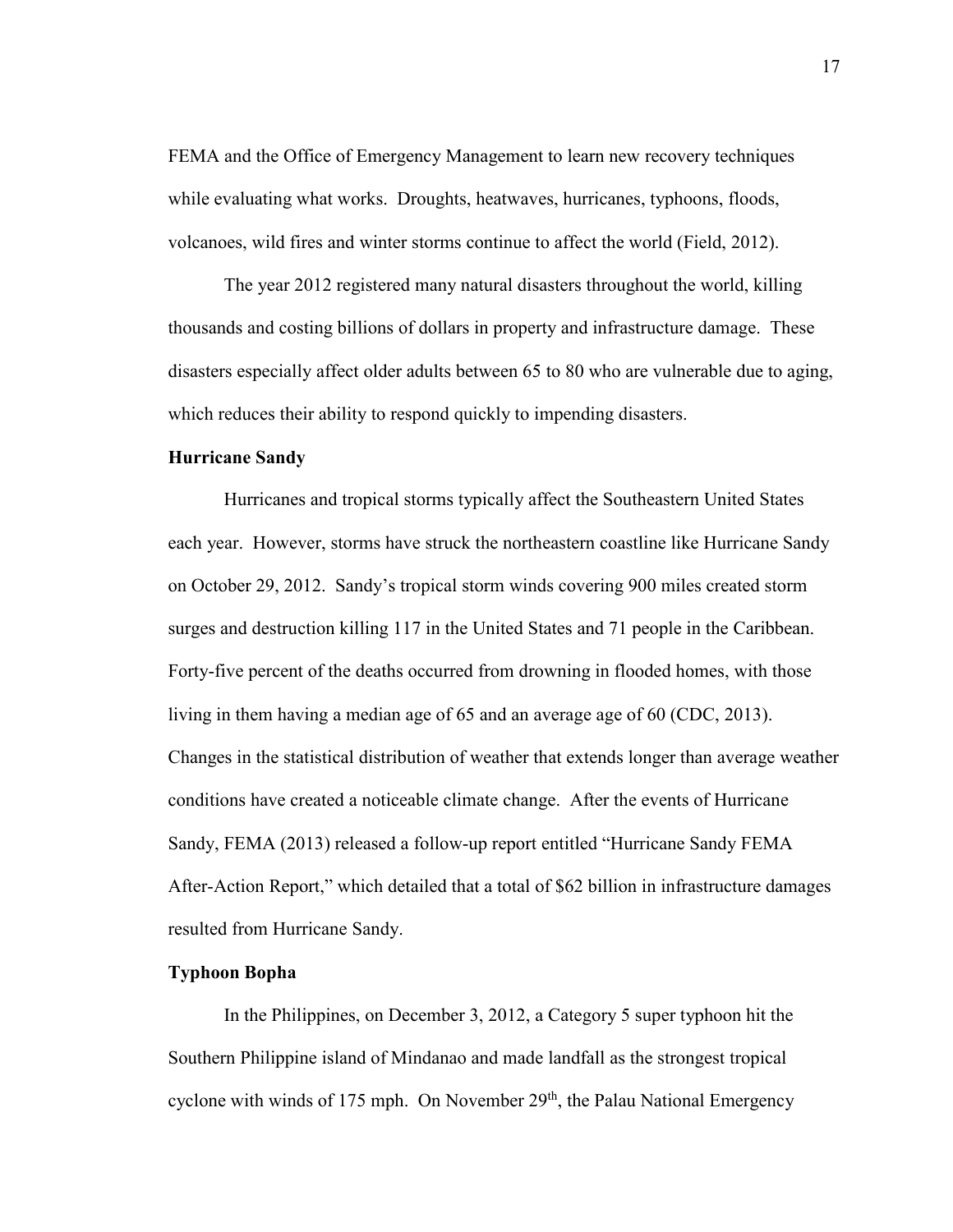Management Office (NEMO) issued an announcement informing the public to prepare for an impending disaster with emergency supplies such as food and water, in addition to portable radios and spare batteries, flashlights and first-aid kits for 3 days. More than 170,000 people fled to evacuation centers. President Benigno S. Aquino III instructed regional emergency management directors to minimize causalities, as much as possible.

 The results of Typhoon Bopha were over 1,067 deaths and 834 people missing. A total of 80,000 were left homeless. Many deaths and injuries occurred from flying debris and falling trees. The storm caused widespread destruction on Mindanao creating landslides from heavy rain and flooding while power outages occurred in many provinces. (National Hurricane Center, n.d.).

#### **Hurricane Isaac**

 In Louisiana in 2012, Hurricane Isaac originated from a tropical wave that began on the western coast of Africa and eventually made landfall at two points on the coast of Louisiana. Flooding came from several inches of rainfall in a short period along with power outages caused by strong winds and waves that also caused minor beach erosion.

As a result of the hurricane, there were 41 fatalities and \$2.39 billion in damage, including major damage to infrastructure. Heavy rainfall, floods and high winds also affected Florida, Mississippi, and Alabama. (International Federation of Red Cross and Red Crescent Societies, n.d.)

As climate change continues to affect the weather, individuals and communities also continue to age. Although aggregate knowledge generally increases from each disaster, aging also causes more individual physical and cognitive challenges. The older adult population also experiences higher mortality and morbidity rates as a result of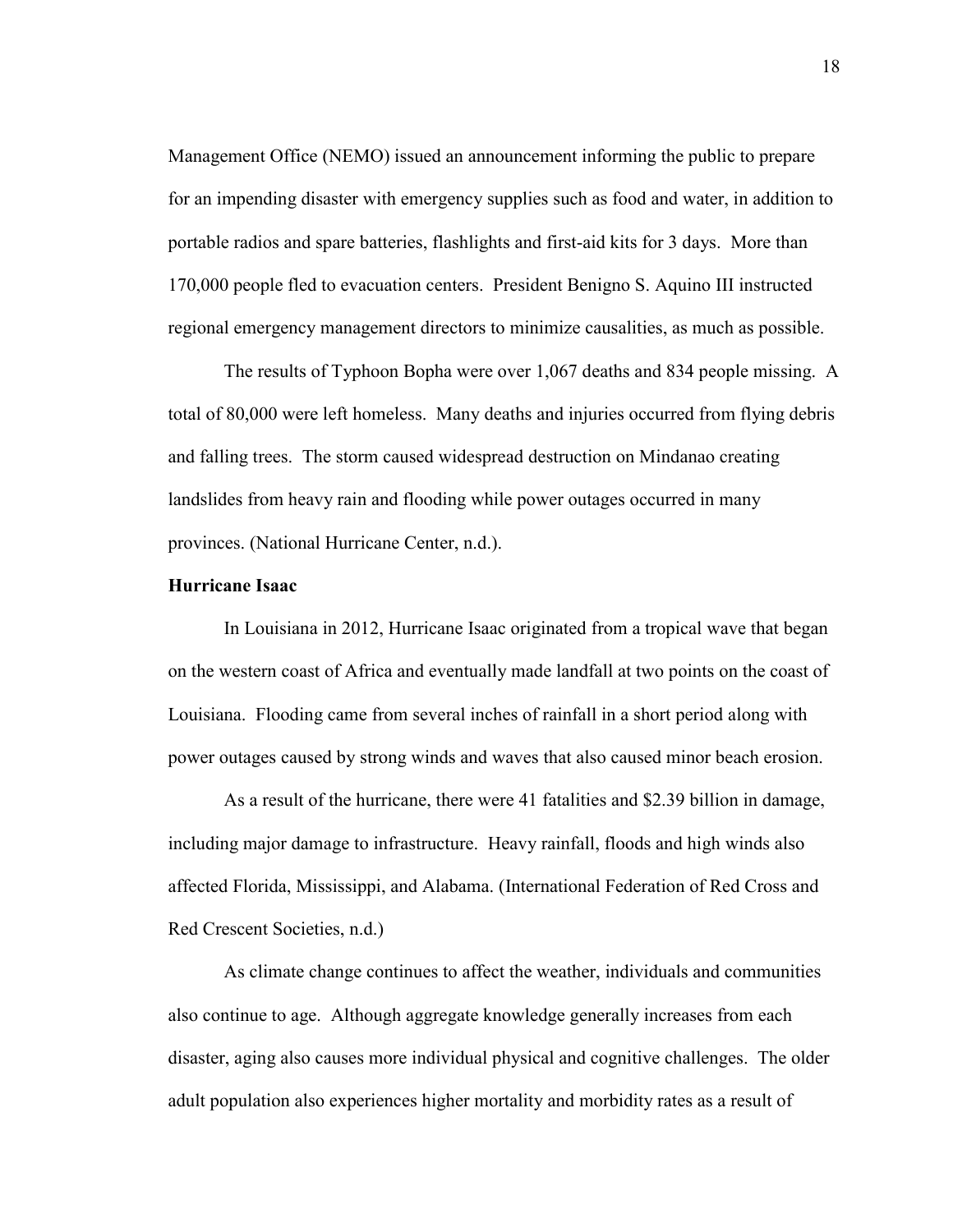natural disasters (Al-rousan et al., 2014). The largest generation, the baby boomers, continues to age and enjoy longer life expectancy, but it also creates a larger and more vulnerable population affected by inevitable medical needs.

#### **Literature Search Strategy**

 The search terms and the combination of search terms used in this research were *disasters, aging, older adults, disaster preparation, disaster planning, climate change, resiliency, coping* and *the elderly*. The literature search included literature on disaster preparation and aging published between 2000 to 2017. The literature search involved several literary data sources including ABI/INFORM Collection, CINAHL Plus, Expanded Academic ASAP, Google Scholar, Medline, National Academies Press, ProQuest Central, PsycArticles, SAGE Journal, and Academic Search Complete, which produced 112 articles for evaluation on the topic of perceptions of disaster preparedness and the effects of natural disasters regarding those unprepared.

#### **Theoretical Foundations of this Research**

 The overarching theoretical framework for this research is the locus of control defined by Julian Rotter (1966), a concept that helps to explain the phenomenon.

Rotter defined and described locus of control as

The effects of reward or reinforcement on preceding behavior [that] depends in part on whether the person perceives the reward as contingent on his own behavior or independent of it. Acquisition and performance differ in situations perceived as determined by skill versus chance. Persons may also differ in generalized expectancies for internal versus external control of reinforcement. (p.1)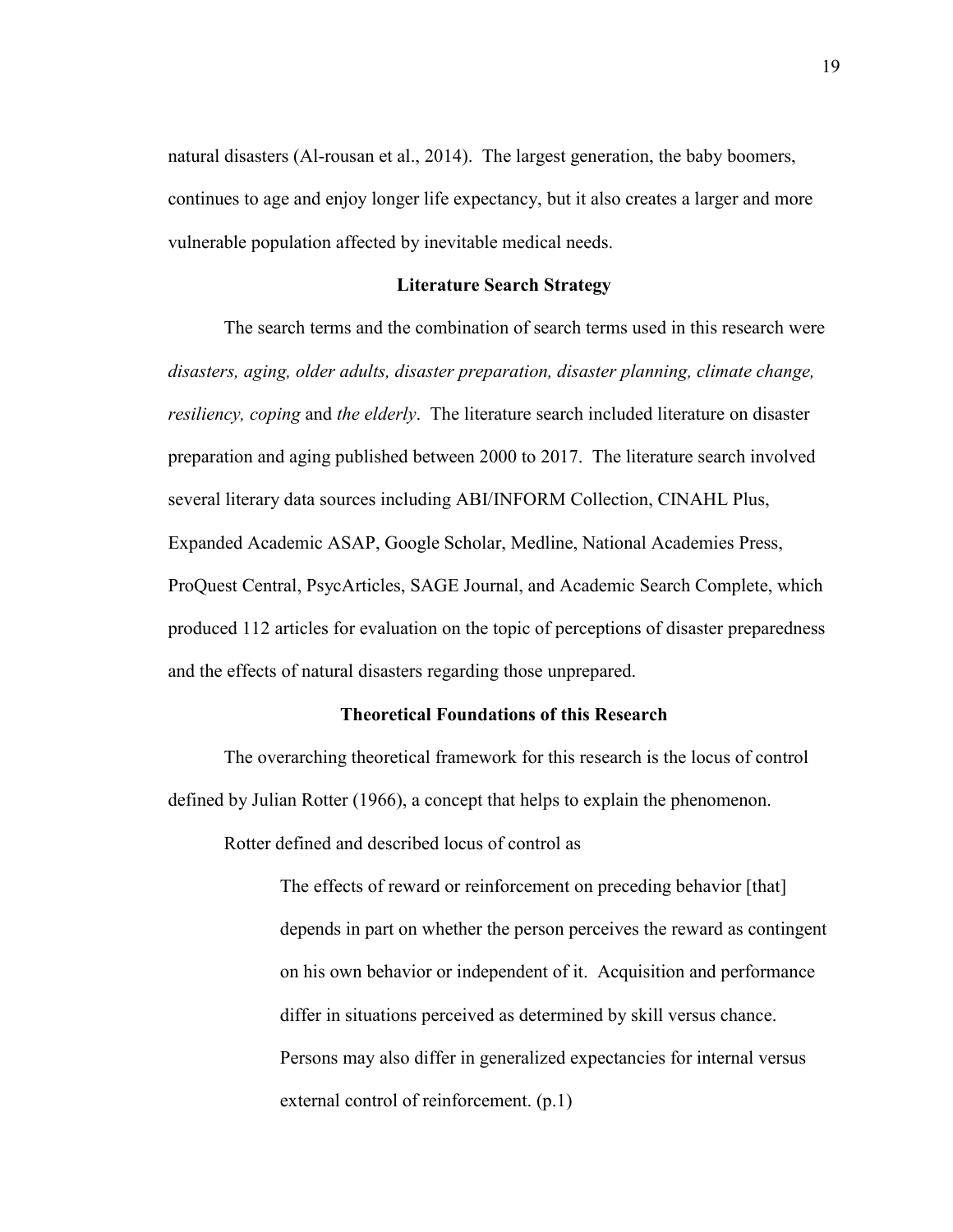Locus of control is a key variable in a person's determination and perseverance (Halpert & Hill, 2011) and is likely to affect the level of preparedness for disasters. Understanding preparedness behavior through the theory of locus of control increased the level of surviving a disaster. Those with high internal locus of control believed they were in control of their entire situation, but this was not accurate. A person's ability to control the entire situation to produce the desired outcome cannot operate during a disaster, as it cannot be contained or controlled. The only safe action was to seek safety until the disaster ends. Those with a high internal locus of control believed they controlled the outcome of a situation by manipulating their behavior and not the variables of the situation (Halpert & Hill, 2011).

 A high internal locus of control indicates that having prepared for a disaster led to their belief they controlled the situation and experienced a good outcome. For example, preparation can create a sense of control based upon the type and estimated magnitude of a disaster, which alter the course of action from staying at home to immediate evacuation. Constant reassessment of the situation was imperative in a case such as this. In the case of an impending flood, most people recognize that no amount of preparation inside their home lead to believing food, water, and extra flashlight batteries while safely locked in doors produces a good outcome, as rising flood waters eliminate most control. This sense of control manifests itself in the beliefs of adults that they were prepared for a disaster because they were secure in their homes. This sense of control promotes a false sense of security in those living in their homes.

Those with a high external locus of control believe external forces such as fate, luck, or their birth sign will control the outcome of their situation or destiny (Rotter,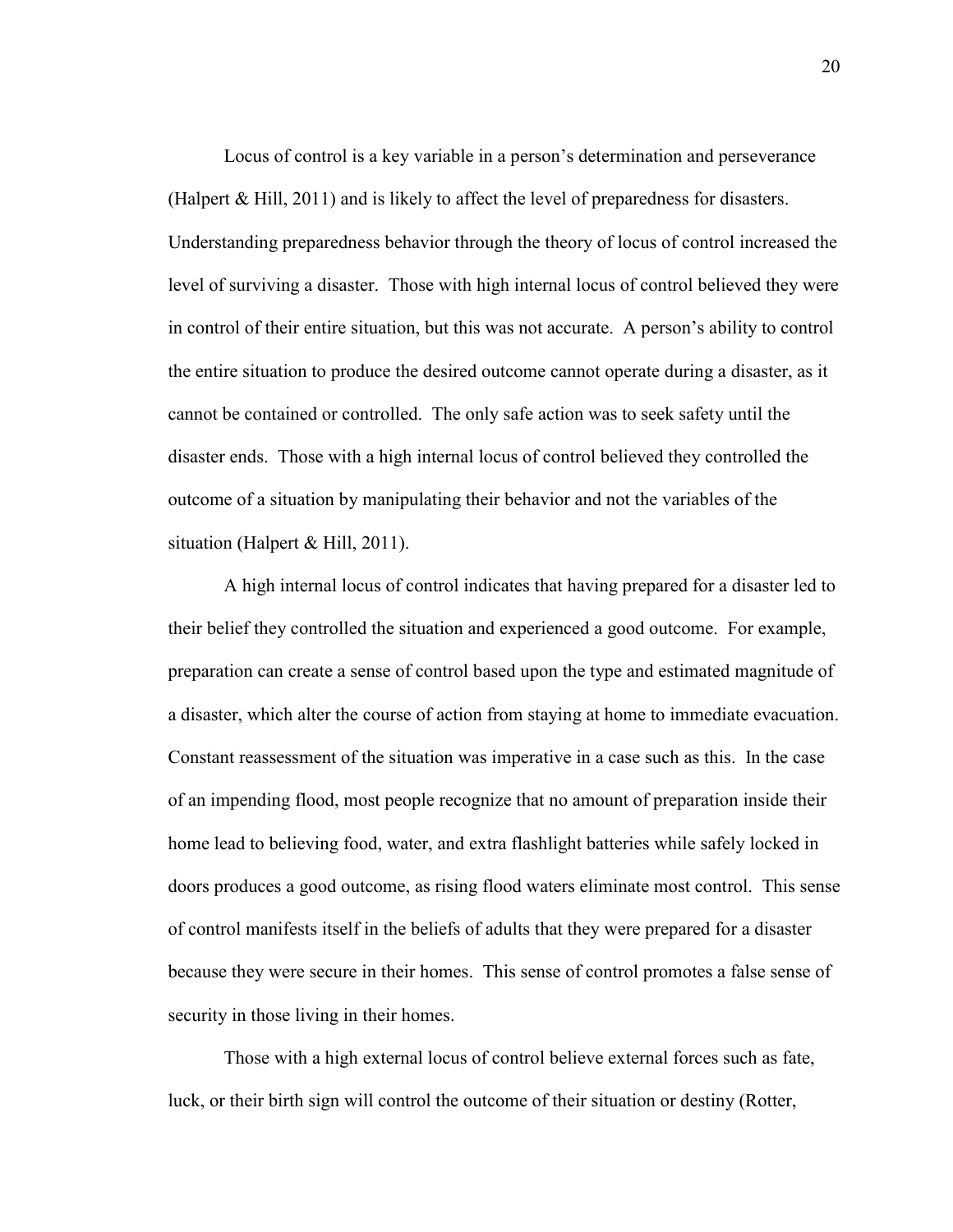1966). A high external locus of control indicates a person lacks control of the situation driven by external forces such as God or luck, forces they believed are beyond anyone's control. Their thinking was that no preparation could alter the inevitable. Those who believed in luck, hoped they would have the good fortune to be spared; the remaining individuals left it in the hands of fate.

Rotter's (1966) locus of control theory has been fundamental in determining level of control and how that control is leveraged. Some have suggested lack of control is shaped by successes and failures (Ahlin et al., 2015; Hamwi et al., 2012; Palanisamy, 2015). Formulations of successes and failures examined the resiliency of those surviving a disaster, including having lived longer and coped with life experiences that increase resiliency (Miller & Brockie, 2015).

The ability to balance the high internal and high external loci of control was imperative for survival. Disaster preparedness includes constant re-evaluations of the storms to determine safety. The preparation must factor the ability to prepare for an impending disaster, enduring it, and follow-up. Each phase involves reassessment of the safety variables. Flooding, compromised shelter, or an unsafe environment may force people to abruptly evacuate to a safe location.

There is a need to learn the disaster preparation on these older adults, particularly those with physical and cognitive challenges that reduce their ability to respond appropriately to a disaster. Tuohy et al. (2014) offered a perspective on the lack of research on disaster preparedness for independent older adults living in a retirement community. When disasters occur, vulnerable older adults may suffer poor outcomes, including death. Research is needed to determine their preparedness.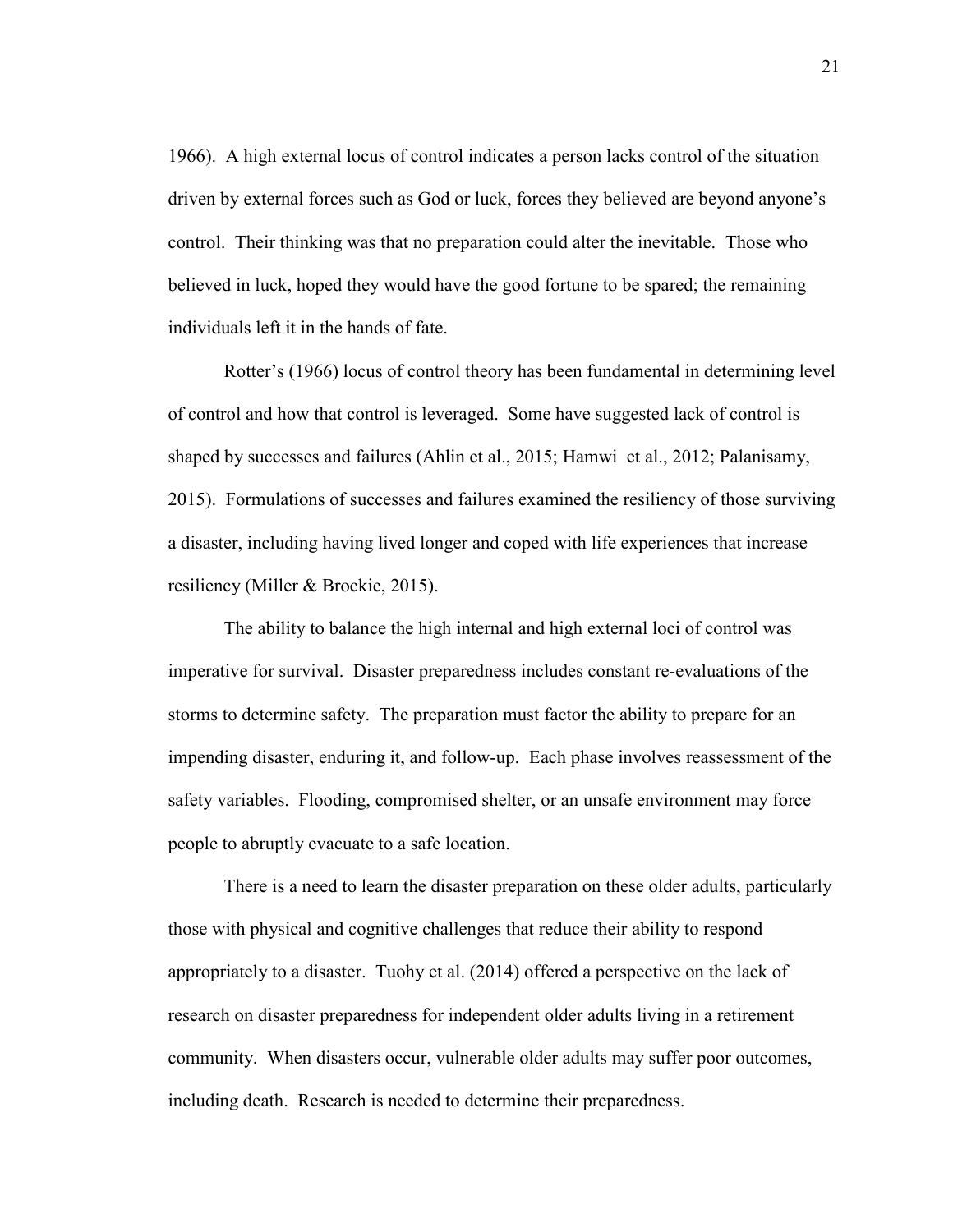Those failing to evacuate reported not knowing where they should go if they were evacuated. Subaiya et al. (2014) concluded additional storm preparation was needed, including medication refills, food availability at distribution centers, and neighborhood security. Food supply was a concern for 29% of the responding households in Rockaway Pennisula in New York City after Hurricane Sandy. Individual lack of preparedness for prescription drugs, exacerbated by closed clinics, resulted in lack of prescription medications.

It was also determined from a study that the need for personal and family preparedness planning and enhanced messaging to inform the public is essential to reducing the risk of death. Chiu et al. (2013) noted that women and the elderly were at highest risk of tornado-related deaths from the outbreak in Alabama in April of 2011. Unfamiliarity with warning terminology also contributed to the confusion of those 60 and older.

Research also indicated those who live in those dwellings had not identified a safe location to go to if their homes were damaged or destroyed. Casey-Lockyer et al. (2012) revealed that one-third of tornado deaths are those 65 years and older who live in mobile homes or single-family homes. Limitations of meteorology preclude having warnings about the potential impact and strength until after a tornado has passed, which forces families to be prepared for the highest-level storm strength.

The lack of adequate planning for the older adult community resulted in health burdens, physiological distress, and other specific problems after Hurricane Katrina. Langan et al., (2012) determined that 75% of the deaths from Hurricane Katrina were older adults, whose vulnerabilities include reduced physical mobility, diminished sensory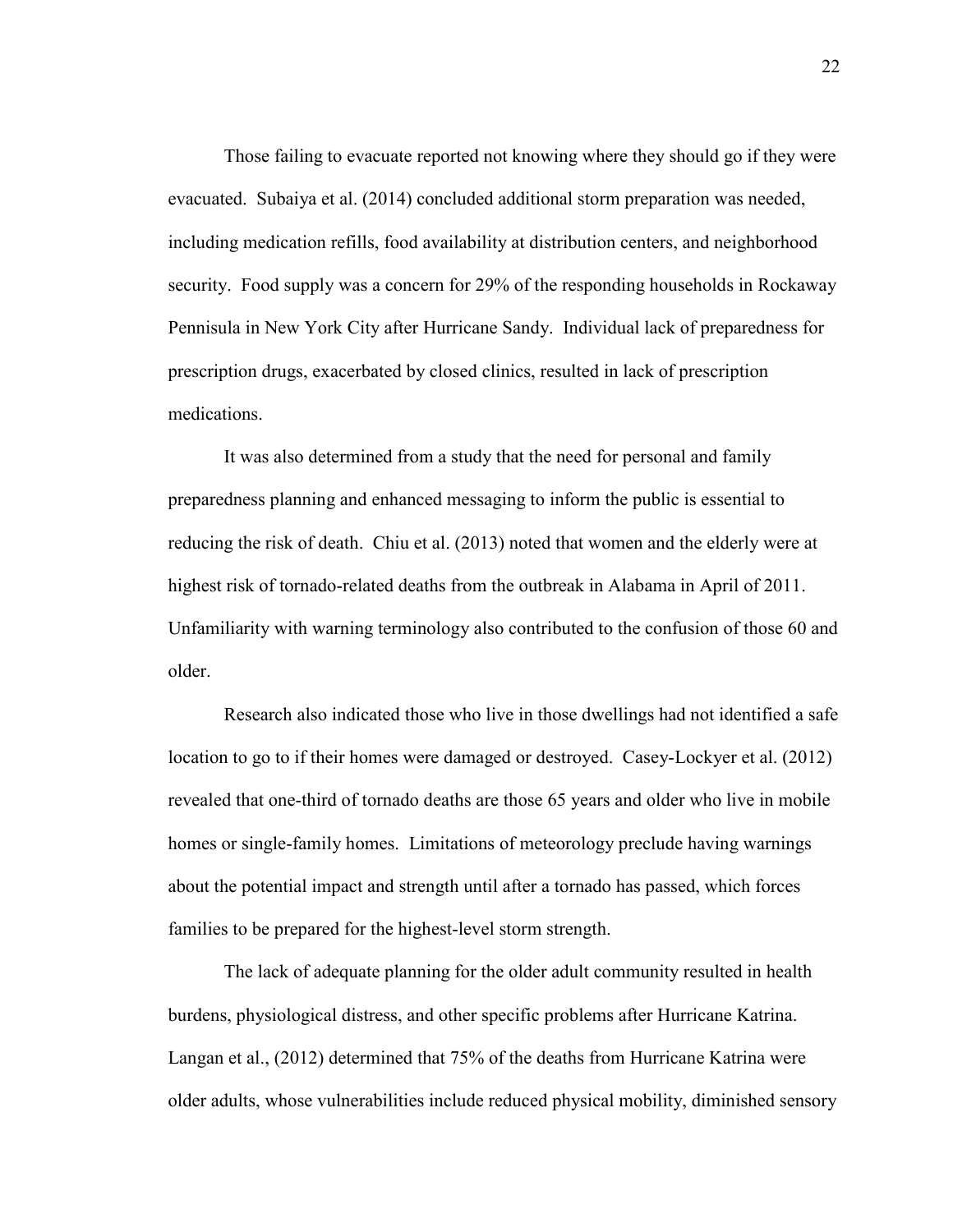ability, and chronic health issues that can prevent sufficient preparation for disasters. The focus of the Langan et al., (2012) research was to identify barriers to evacuation and recommendations to improve disaster preparation for older adults.

Severe flooding and power outages resulted in closed pharmacies in New Jersey. See (2013) stated that there was no plan for determining medication needs for residents of Hoboken, New Jersey, in the aftermath of Hurricane Sandy. Despite emergency plans, no contingencies existed to facilitate and assess medication needs within the community, specifically in senior citizen buildings.

Background and contextual factors were also significant variables in the locus of control theory (Rotter, 1966), which included high internal control where older adults prefer remaining in their own homes, rather than choosing options such as evacuation (Lindquist et al., 2016).

#### **Background and Context**

 Researchers suggested characteristics that are fundamental to influencing disaster preparedness included an increase in the number and kind of vulnerable populations, evacuation restrictions and use of available resources. The following provides more background information.

**Vulnerable populations**. Researchers suggested that aging plays a significant role in how a person reacts in a disaster. With aging comes concern for one's mental and physical abilities to adequately respond during a disaster (Langan et al., 2012 Tuohy et al., 2014). Durant (2011) stated the elderly population was more vulnerable to disasters because of diminished health conditions that may reduce physical and cognitive awareness. The magnitude of a disaster also dictates the severity of the impact upon the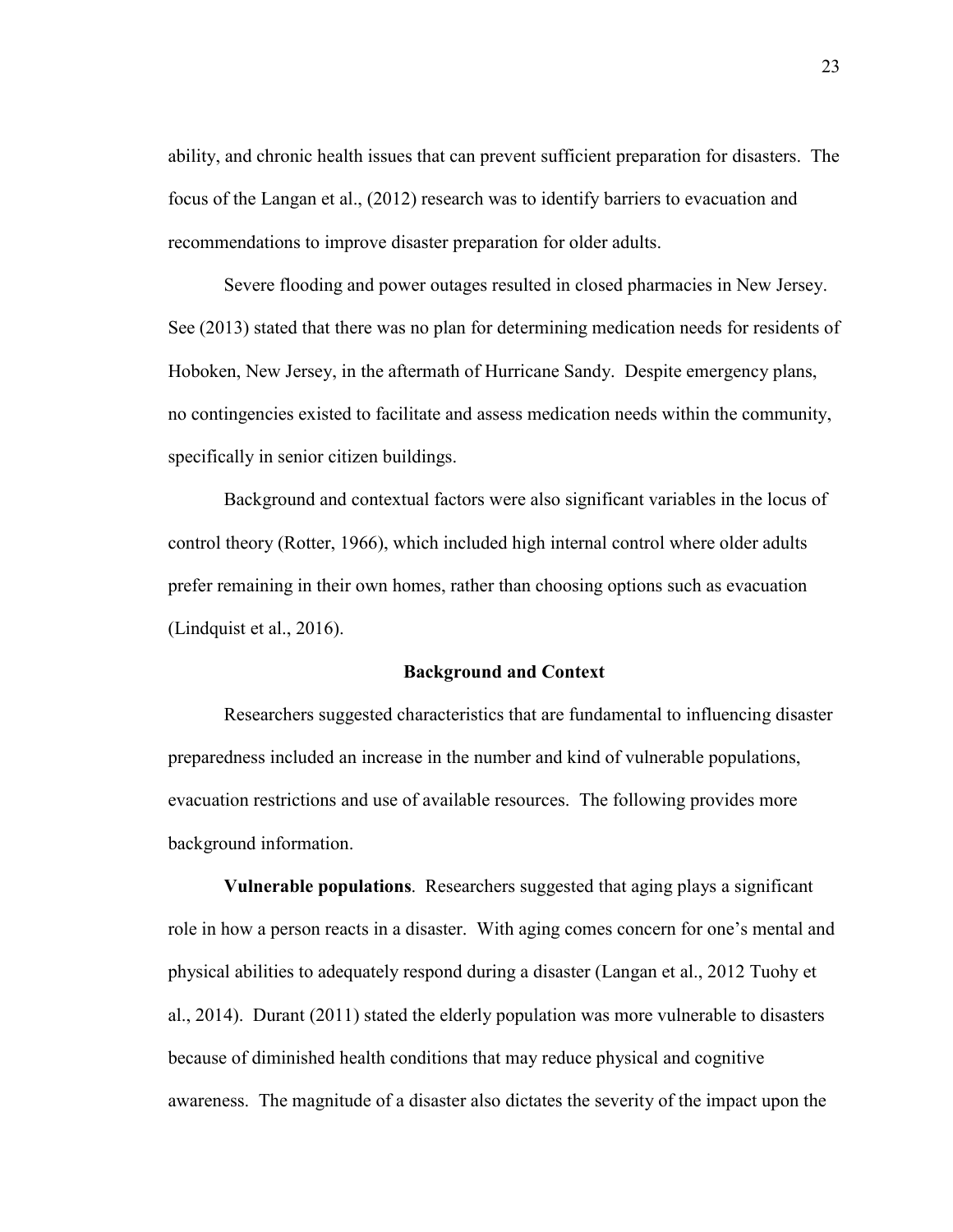elderly population, which may also have to contend with poverty, diminished cognitive capacity, and the reliance on others for basic needs. The results of many studies were the need for an increased understanding of the elderly.

The hearing-impaired may also be unable to hear warning sirens or announcements made by emergency teams. Diament (2014) indicated problems with emergency communication systems resulted in language that was confusing for those with intellectual and developmental disabilities. Such confusion decreases the possibility of successful survival outcomes after a natural disaster.

Greenberg (2013a) stated no assistance had been planned for older adults who had to leave New Orleans during and after Hurricane Katrina. Greenberg also noted a distinction between levels of risk for those between 65 to 74 years and those older than 75 years. During the hurricane, 538 older adults drowned, became dehydrated, had a stroke or heart attack, or lacked medical supplies.

**Evacuation concerns.** Researchers identified reasons individuals chose not to evacuate; lack of transportation, lack of money, ignorance of where to go, needing care for someone too sick to travel, wanting to protect their homes and possessions, or the hope the storm would not be as severe as predicted (Onuma et al.; 2016; Strang, 2014).

Thiede et al. (2013) identified factors that affected the decision of some residents to stay in New Orleans rather than be evacuated. Twenty-two percent of those 60 years old and older failed to evacuate due to socioeconomic status and race. The researchers also analyzed factors of transportation, money, and protecting home possessions of two distinct groups: those who chose not to evacuate and those who wanted to leave but were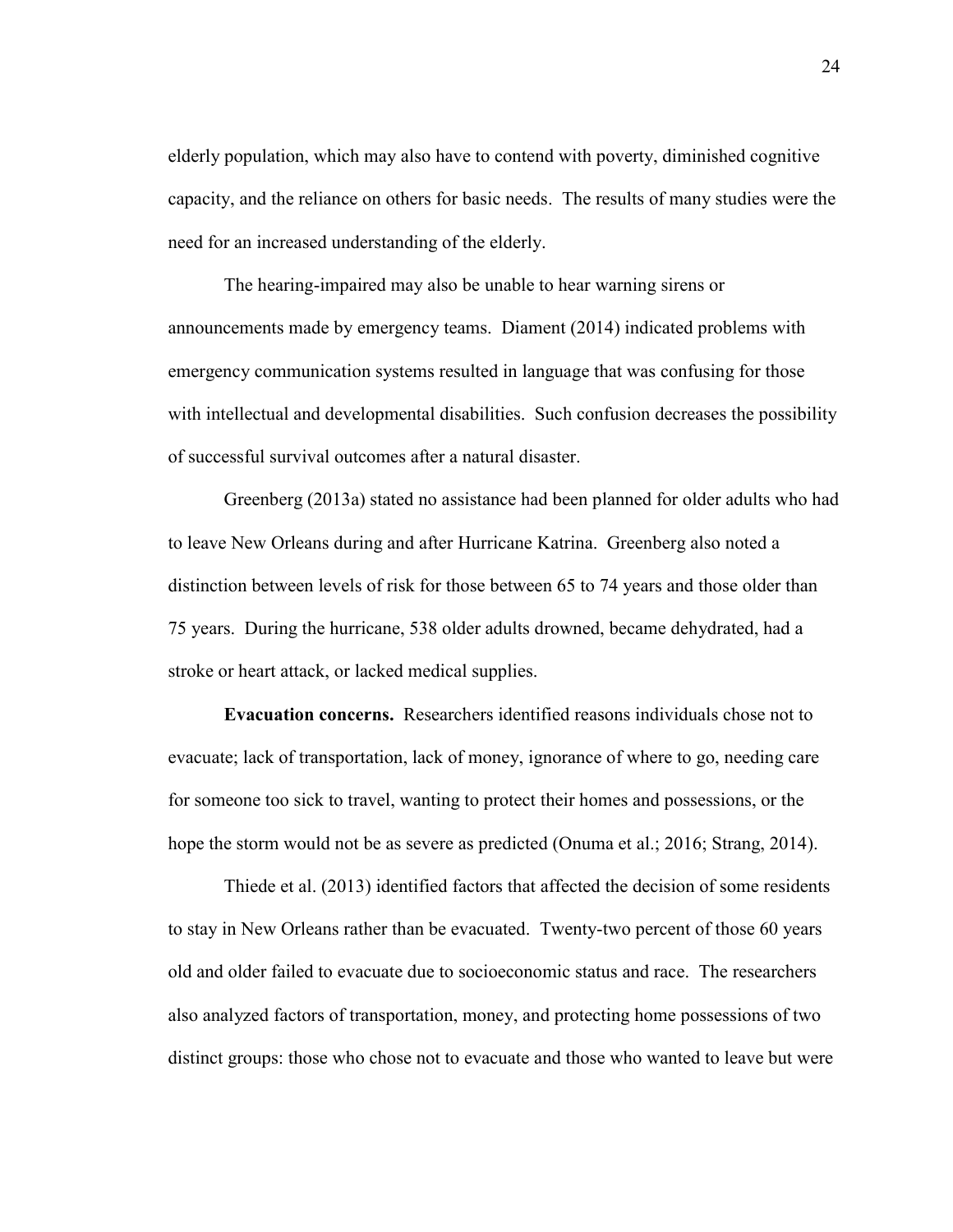unable to do so. Additional constraints were lack of local social networks and information on where to evacuate.

**Resource utilization.** Researchers indicated disaster information and programs to prepare populations for them are available, although; very few older adults participate in such programs. Low and middle-income neighborhoods with limited political clout found themselves dealing with inadequate resources and responses from FEMA and city agencies (Greenberg, 2013b).

Al-rousan et al. (2014) determined that only 34.3% of those 50 years and older in the United States had participated in an educational preparedness program or read materials about disaster preparedness. Seventy-five percent of those that died in Hurricane Katrina were 60 years of age and older. Many older adults in the study used electrically powered medical devices, suffered from hearing impairment, or had limited mobility and no access to transportation.

Individuals have shared responsibilities for protection and safety for their wellbeing and others before, during, and after a disaster. Donahue (2014) determined that people's preparedness choices also influence their safety and security during disasters. Many Americans continue to be ill-prepared for disasters, a factor that increases dependency upon government agencies for help and reduces the speed of repairing infrastructure and public utilities. Donahue also identified a correlation between a person's perceived risk assessment and his or her preparedness for disaster.

#### **Summary**

 Disaster preparedness is important particularly for vulnerable older adults. Many older adults sought ways to maximize their physical and mental well-being (Lin et al.,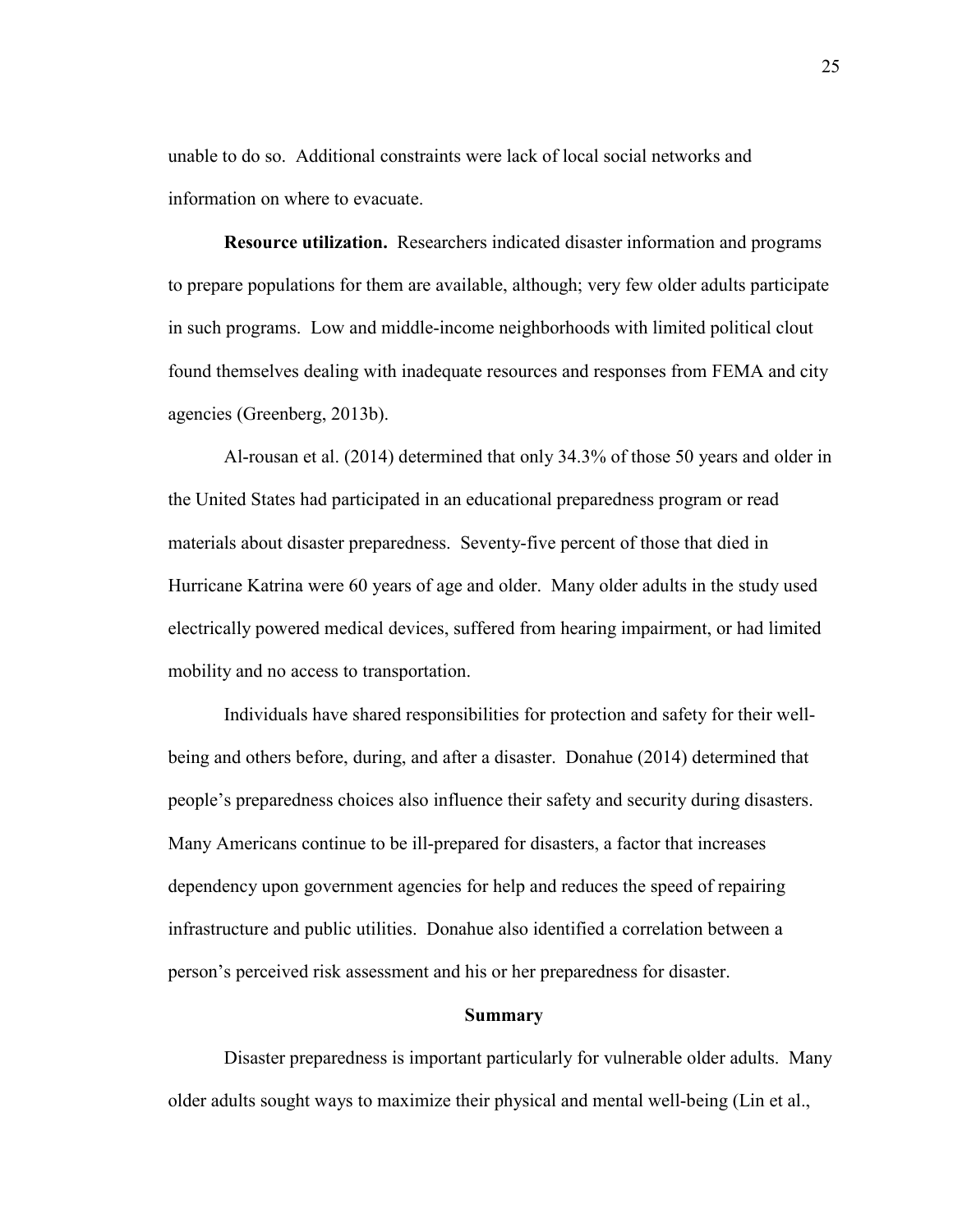2017) to remain independent and active as they age in their homes in the community. A continuous growth in the numbers of older adults and cognitive and physical aging impairments place this population in harm if unprepared for a disaster (Nix-Stevenson, 2013; Tuohy, Stephens, & Johnston, 2014).

In Chapter 2, examination of the literature on disaster preparedness, the aging population and cognitive and physical impairments that affect the well-being of that population were discussed. The literature also revealed that more natural disasters were occurring each year while the population of older adults with physical and mental limitations are increasing simultaneously.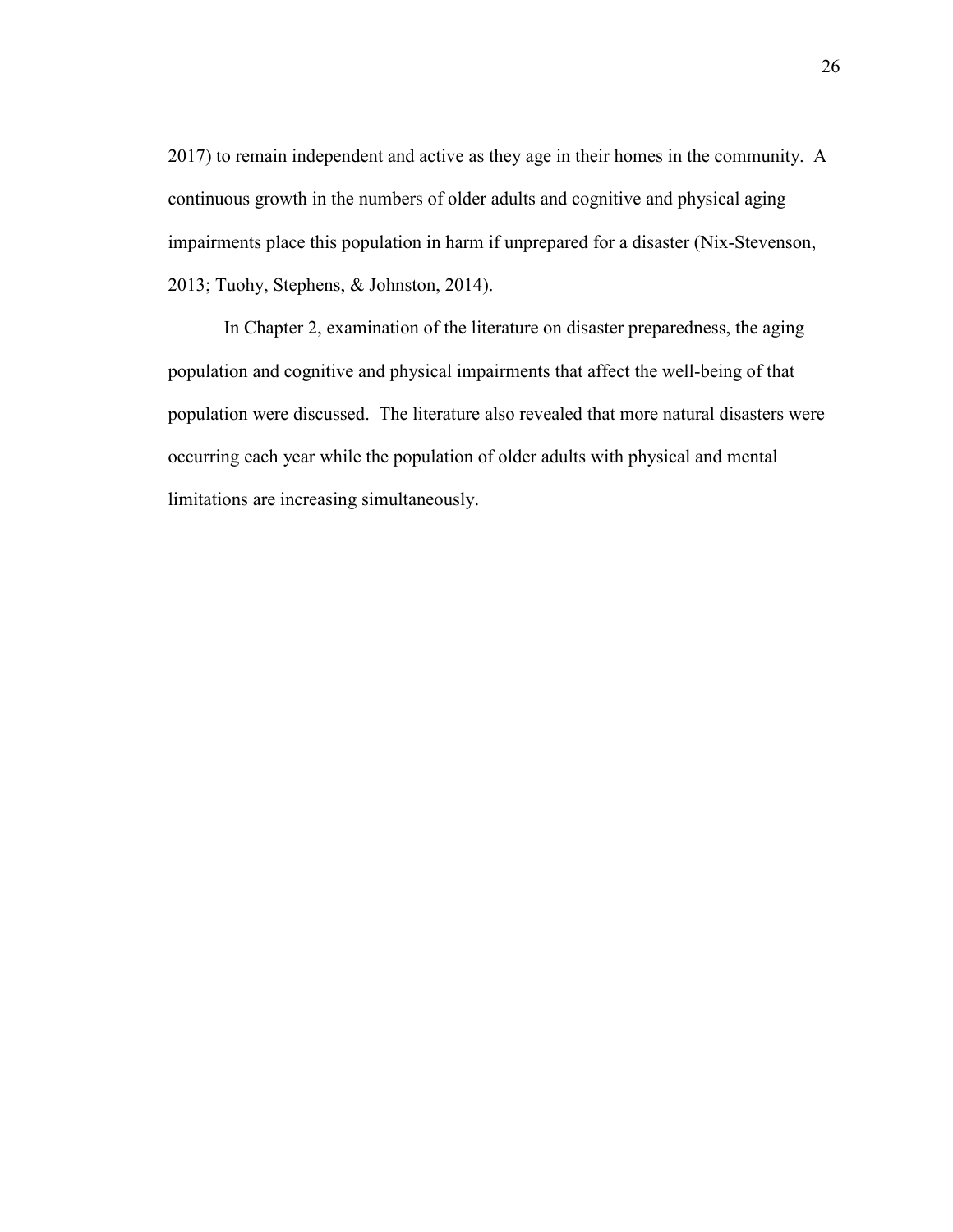#### Chapter 3: Research Method

#### **Purpose**

The purpose of this study was to learn how the level of preparedness relates to the spectrum of the locus of control (see Rotter, 1966). In this qualitative study, I sought to determine whether an individual's locus of control determines the level of preparedness for those between 65 to 80 years old. Additionally, I sought to identify other variables that might limit the preparedness of this population.

 In this chapter, I will outline and explain the research design, rationale behind the chosen design, data collection, instrumentation, procedure, participants, threats to validity, and data analysis. The research question will also be reexamined to defend the overall research design. The ethical issues and considerations in the research will also be presented and discussed.

## **Research Questions**

RQ1: What are the perceptions of the disaster preparedness of elders 65 to 80 who live independently in single-family homes and may have cognitive and physical impairments?

RQ2: How does current public policy conform to the perceptions of the participants identified in Research Question #1?

## **Research Design and Rationale**

 The research method selected for the study was qualitative case study. The qualitative research design was chosen instead of a quantitative design because few research studies are available on disaster preparedness for older adults who live alone in single-family homes. In qualitative research, the benefits of the intimate case study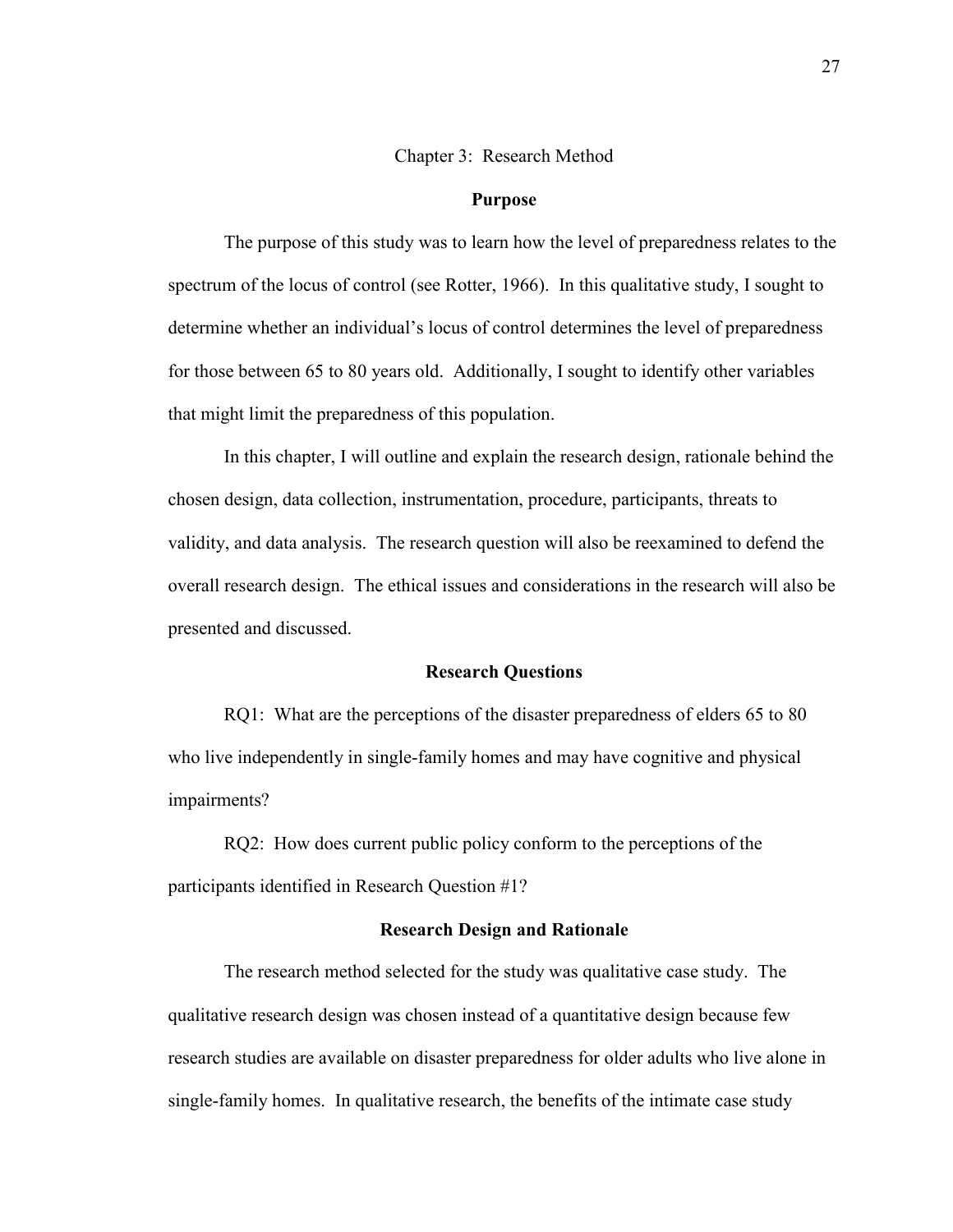design to acquire depth from the information, and, provide the opportunity for identifying meaningful themes (Yin, 2013). The case study design was more appropriate for this research to explore the issue in detail within a real-world context (see Yin, 2013). This design was deemed effective because there is a clear connection between the problem and the research questions. A representative sample of the population (Yin, 2013) was selected for analysis. The qualitative design was used to establish whether preparedness is related to internal or external locus of control variables. I also sought to learn which variables determine the spectrum of locus of control. Potential concerns relative to the case study design include a lack of structure and the difficulty to compare to other types of research (Yin, 2013). I considered alternative qualitative approaches; however, the purpose of the study and the research questions made a case study approach appropriate. A quantitative approach would not have been appropriate for this research study, as I wanted to find reasons for human behavior, which is information that cannot be quantified.

 This study was based on surveys in which I examined the variables that determine the existing internal and external loci of control. Having an internal locus enables a person to influence both events and the outcomes of events. While an external locus places a person's outcomes as uncontrollable with outside forces dictating the results of events.

## **Data Collection**

 Ten participants were the intended selection from each of the four Eastern counties impacted most by Hurricane Sandy. The counties were Monmouth, Middlesex, Ocean and Atlantic. A total sample size of 40 were intended, however, a total of 88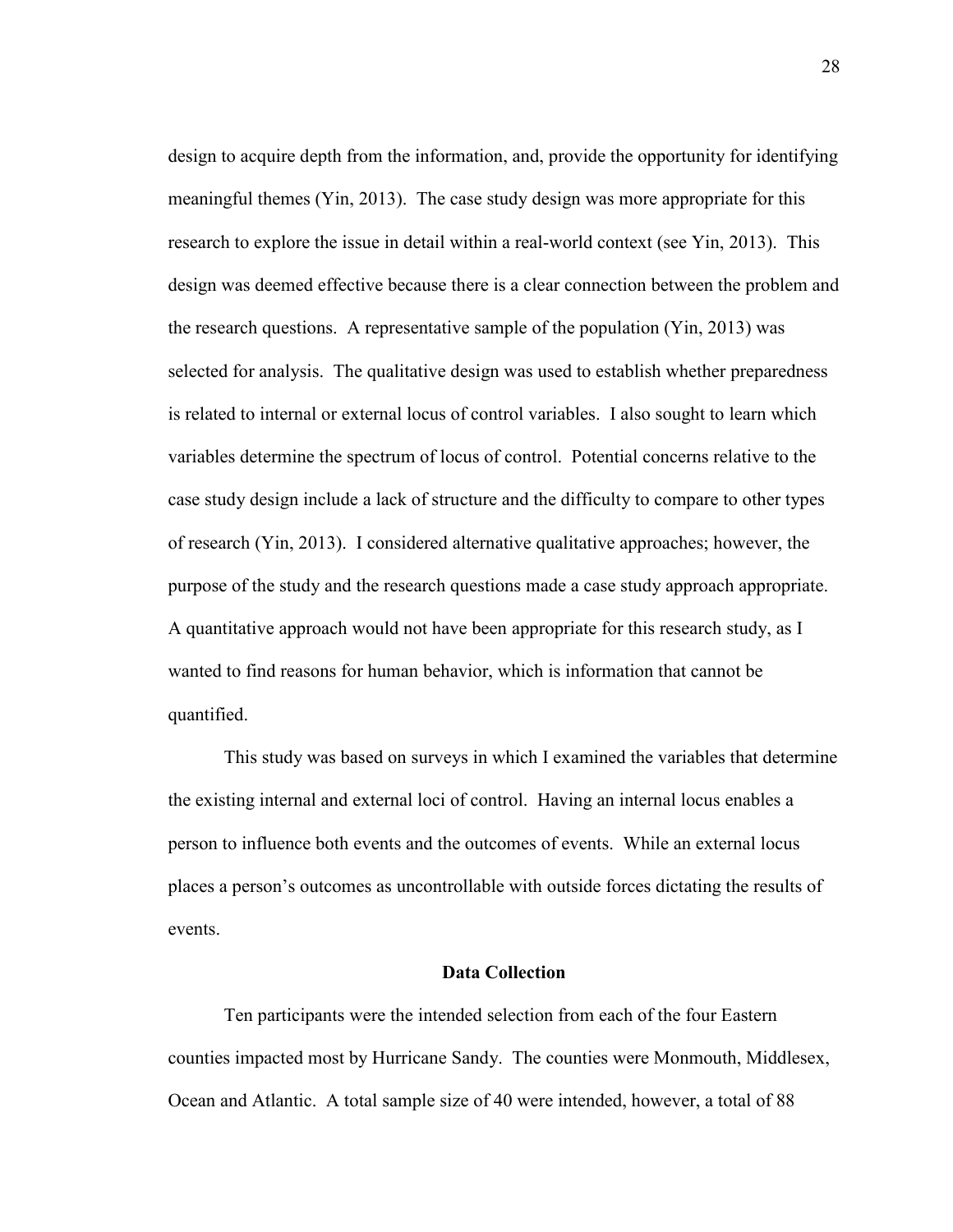qualified for the research study. There are no set rules for sample size in a qualitative research study (Robinson, 2014). Sample size requires consideration of the purpose of the study, reliability and available resources to the researcher (Robinson, 2014). However, too small of a sample size in a case study may compromise the ability to generalize the themes of the findings or may minimize the reliability of the research study (Yin, 2013).

 Surveys were included from those who qualified based upon the criteria of the research. Participants must have been between the ages of 65 to 80 and lived in a single family home on or near the New Jersey coast in 2012 during Hurricane Sandy. Participants should have also been present in New Jersey and were affected by Hurricane Sandy in 2012. The other criterion was between 65 to 80 year old during Hurricane Sandy; living in a single family home that was located in Monmouth, Middlesex, Ocean or Atlantic Counties of New Jersey. Although, only Monmouth, Middlesex and Ocean counties were included in the final study.

After approval by the University Research Review and the Institutional Review Board (IRB), data were collected and recorded.

In qualitative research, the benefits of the case study design to acquire depth from the information and provide the opportunity for identifying meaningful themes (Yin, 2013). Data were organized to ensure confidentiality and systematic handling to analyze the responses. Data were sorted to identify any themes or keywords (see Yin, 2013). Computer software will assist in maintaining credibility, reliability and validity of the study (Yin, 2013). Organizing data began by grouping all question responses to scan for shared themes or patterns for coding purposes.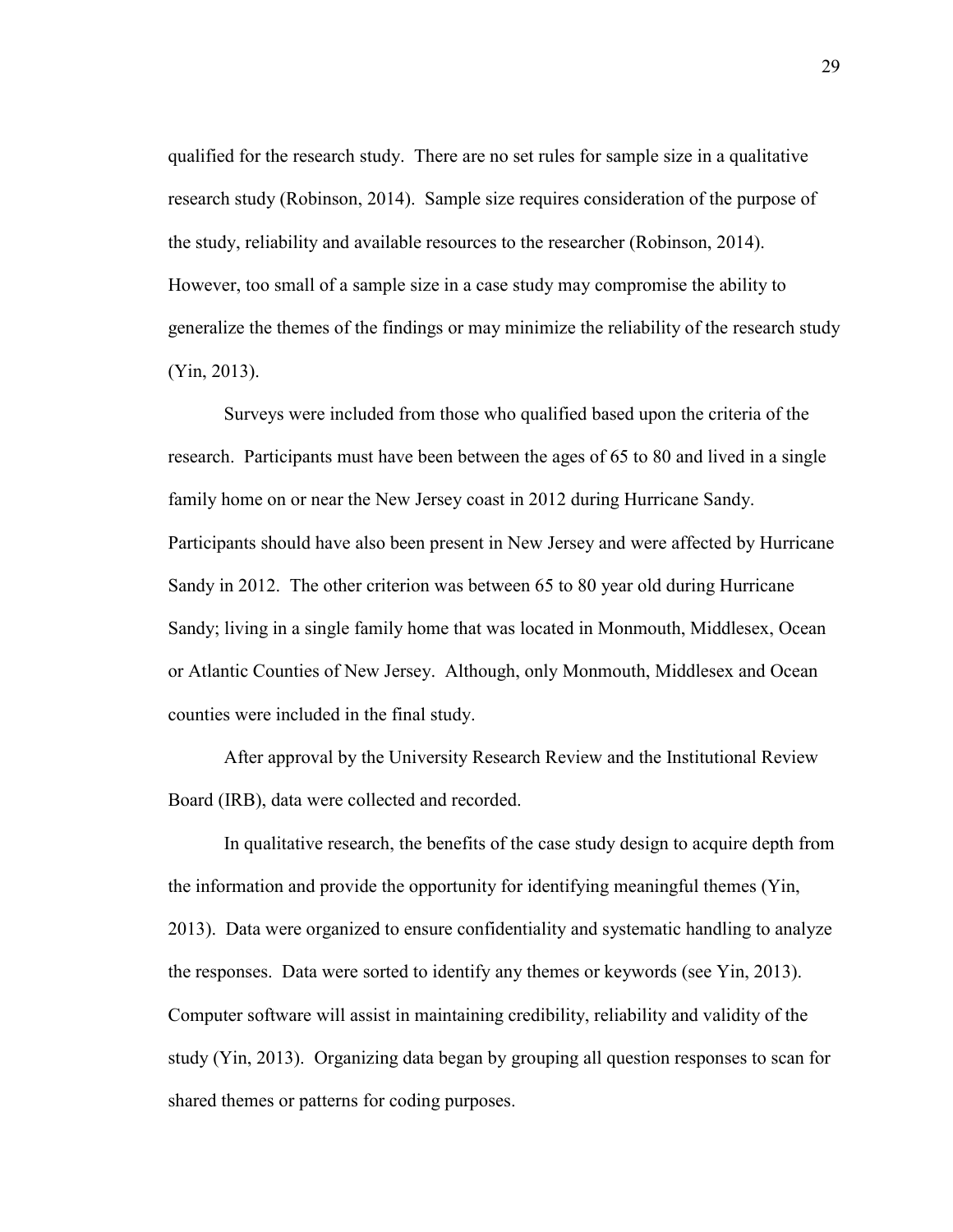Researchers must identify their role in the research collection process and their ability to maintain integrity of the qualitative process (Sanjari, Bahramnezhad, Fomani, Shoghi,  $\&$  Cheraghi, 2014). It is imperative to not influence the participants in the study when administering the questionnaire (Sanjari et al., 2014). My role as the researcher was to administer the questionnaire to the participants and review each completed questionnaire to insure no discrepancies occur. If participants were unable to read or write legible to complete the questionnaire, I would read and mark the questionnaire based upon the answers given by the participants.

## **Development of the Survey Instrument**

 A two-part survey instrument was given to each participant. Creation of survey instruments utilized best practices in addition to research questions by Al-rousan et al., (2014), Gowan, et al., (2015), and Strang (2014). Part I consist of 28 questions inquiring level of emergency preparedness assessing before, during and after Hurricane Sandy. Each question utilized clear language, directed to gather information about a specific idea per question. Part II consist of a 14 question demographic survey to obtain personal characteristics and level of health. This survey was used to collect data age, gender, grade level, health conditions and health limitations.

 Part I of the survey instrument consist of a series of open-ended and close-ended questions to determine variables of preparation and the level of preparation. The open ended questions assist in determining how they learned about Hurricane Sandy and the potential impact of the storm, whether they prepared, what type of preparation they made, how soon after hearing about the impending storm did they begin to prepare and whether or not they would prepare differently if they had to do it again. In addition, they were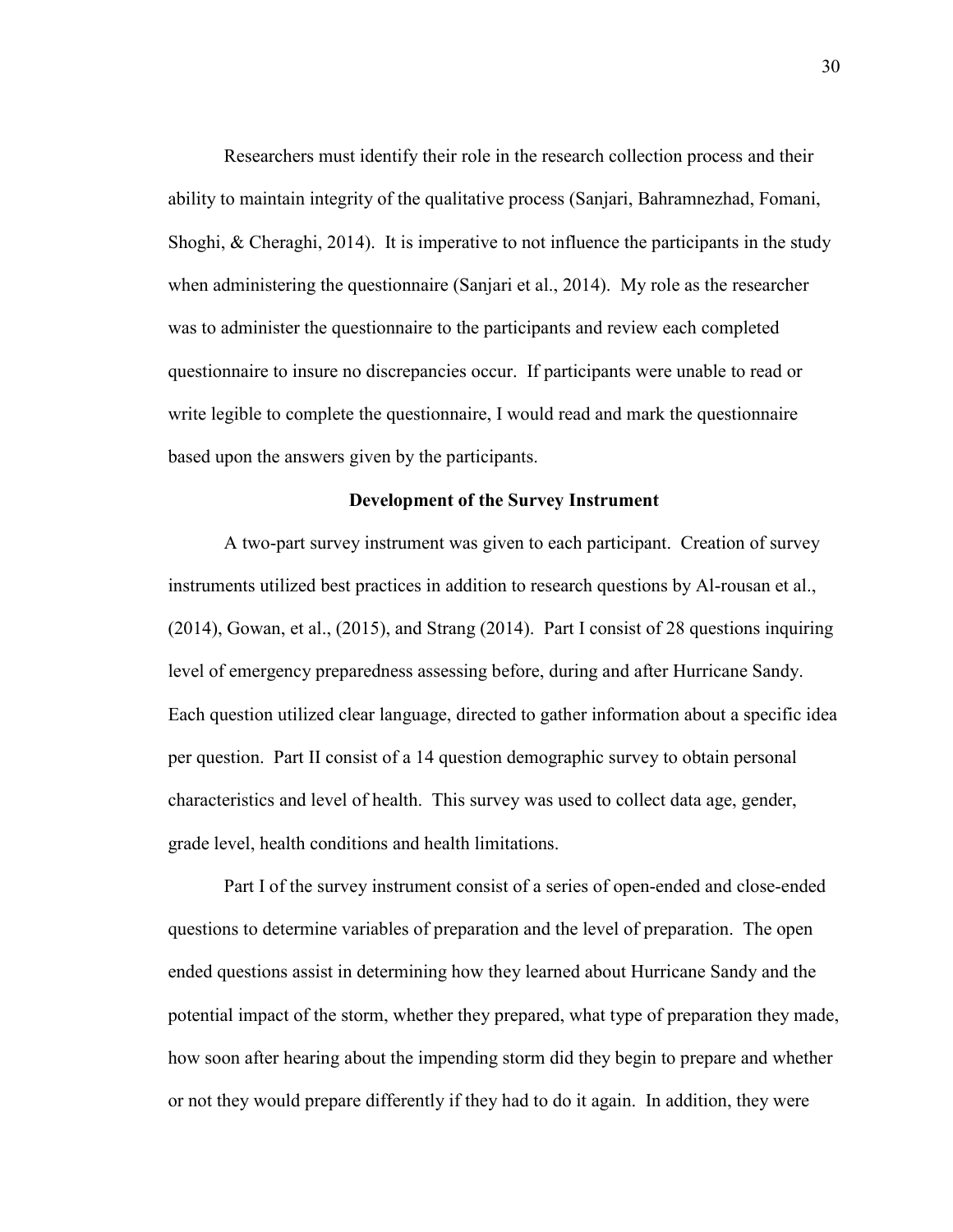asked if their health restricted their ability to prepare and what resources they had that helped them to survive. Their survey answers assisted me in determining whether they had an internal or external locus of control.

Part II consist of demographic questions such as age, gender, health conditions, city and county where they lived in 2012.

## **Distribution of the Survey**

Individuals were identified by visiting and speaking with individuals at local senior centers in Middlesex, Monmouth, Ocean and Atlantic counties. Although, only one senior center from Middlesex, Monmouth and Ocean counties agreed to participate. No senior center in Atlantic county agreed to participate. Surveys were included in the research study from participants that lived in single-family homes during 2012 Hurricane Sandy and met the age requirement. An anticipated average of 10 individuals from each county were expected to participate in the research study. Each of the counties selected were impacted differently and many had forced mandatory evacuation.

## **Participants**

 The participants selected were between 65-80 years of old in 2012 during Hurricane Sandy natural event and also lived in single-family homes on or near the New Jersey coast in 2012 during Hurricane Sandy. Participants were also present in New Jersey during Hurricane Sandy. Those individuals that chose to evacuate outside Middlesex, Monmouth, Ocean or Atlantic counties were not included in the research study.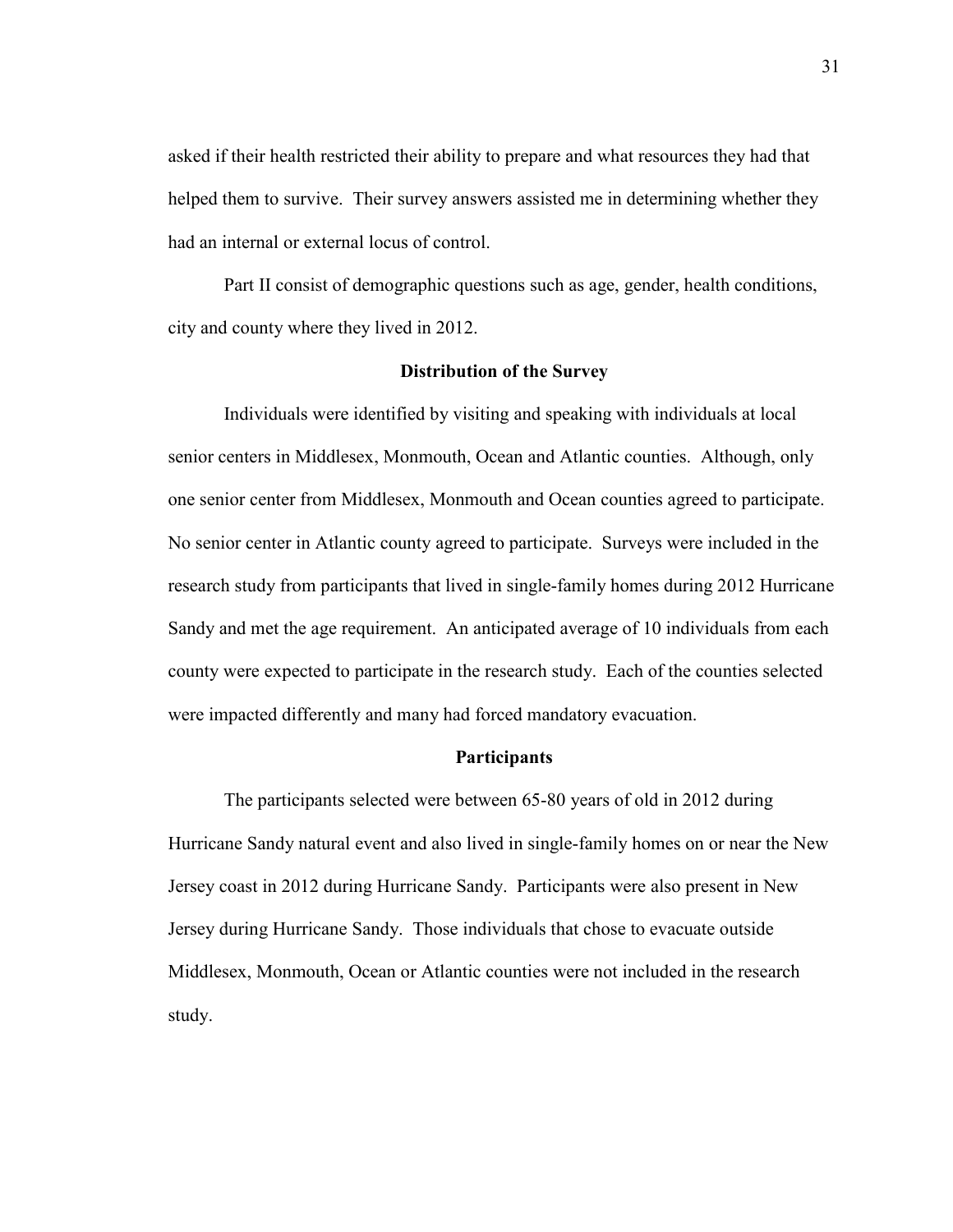## **Protection of Human Subjects**

Each senior center was contacted to secure approval of the executive director before distributing the survey packets. The data collection began after IRB approval was obtained on May 6th,  $2019$  (IRB  $#05-07-18-0385443$ ). The participants in the study were adults aged 65 to 80 who are in the vulnerable category of humans requiring a full board review and approval. Maintaining confidentiality and privacy of participants and securing informed consent were essential for the integrity of this study. Each participant received a consent form along with the 2-part survey in the packet and self-addressed stamped envelope. Those who voluntarily agreed to participate were asked to respond to the survey questions on their own time and return the survey with the self-addressed stamped envelope. All research data will be stored for 5 years in a secure place in my home and will be destroyed at the end of that period.

## **Data Analysis**

 I used a qualitative method employing case study to analyze the data from interviews (Yin, 2013). I also identified themes regarding why those 65 to 80 might fail to prepare for disasters. The data generated was theme-based and interval-based from Parts I and II. Data were sorted in order to identify any themes or keywords (Yin, 2013). Computer software assisted in maintaining credibility, reliability and validity of the study (Yin, 2013). Organizing data began by grouping all responses to scan for shared themes or patterns for coding purposes.

#### **Ethical Considerations**

 The confidentiality of participants was maintained by adhering to strict guidelines. Data integrity, confidentiality and ethical concerns of Protected Health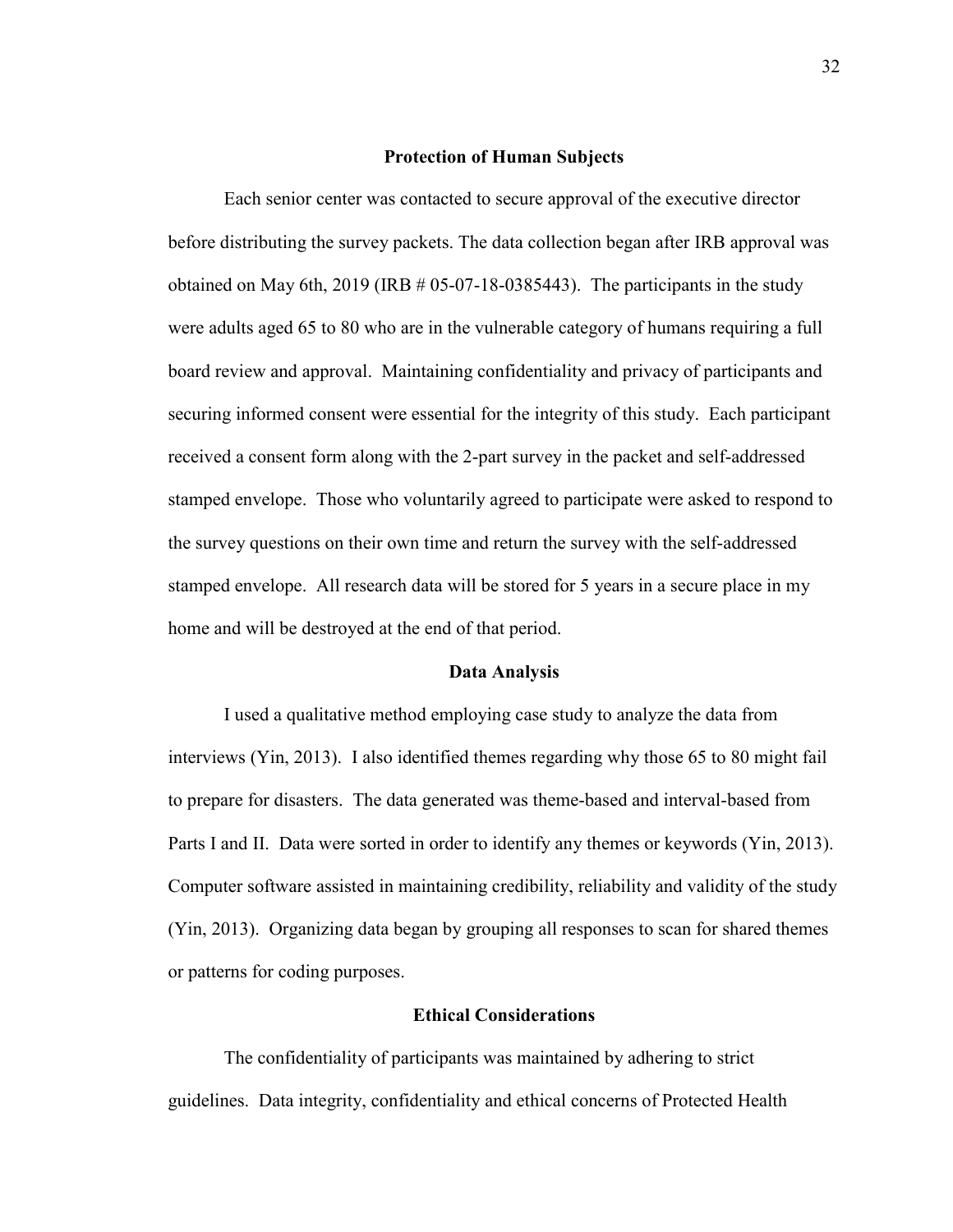Information and Informed Consent were reviewed prior to conducting this research. With regard to informed consent, Health and Human Services Policy for the Protection of Human Subjects specifies that: Approval from the IRB of Walden University was not exempted; therefore, IRB approval was received to conduct this research.

#### **Summary**

 In Chapter 3, I discussed the proposed research design, the criteria used for sample selection, and the proposed sampling method. This chapter also discussed distribution of the survey and participants needed for the study and the method of data analysis. The chapter concluded with the ethical procedures implemented for the purpose of protecting confidentiality as well as compliance with Walden University's IRB guidelines.

 In Chapter 4, I presented the data, data analysis, and the interpretation of the results of the data analyses.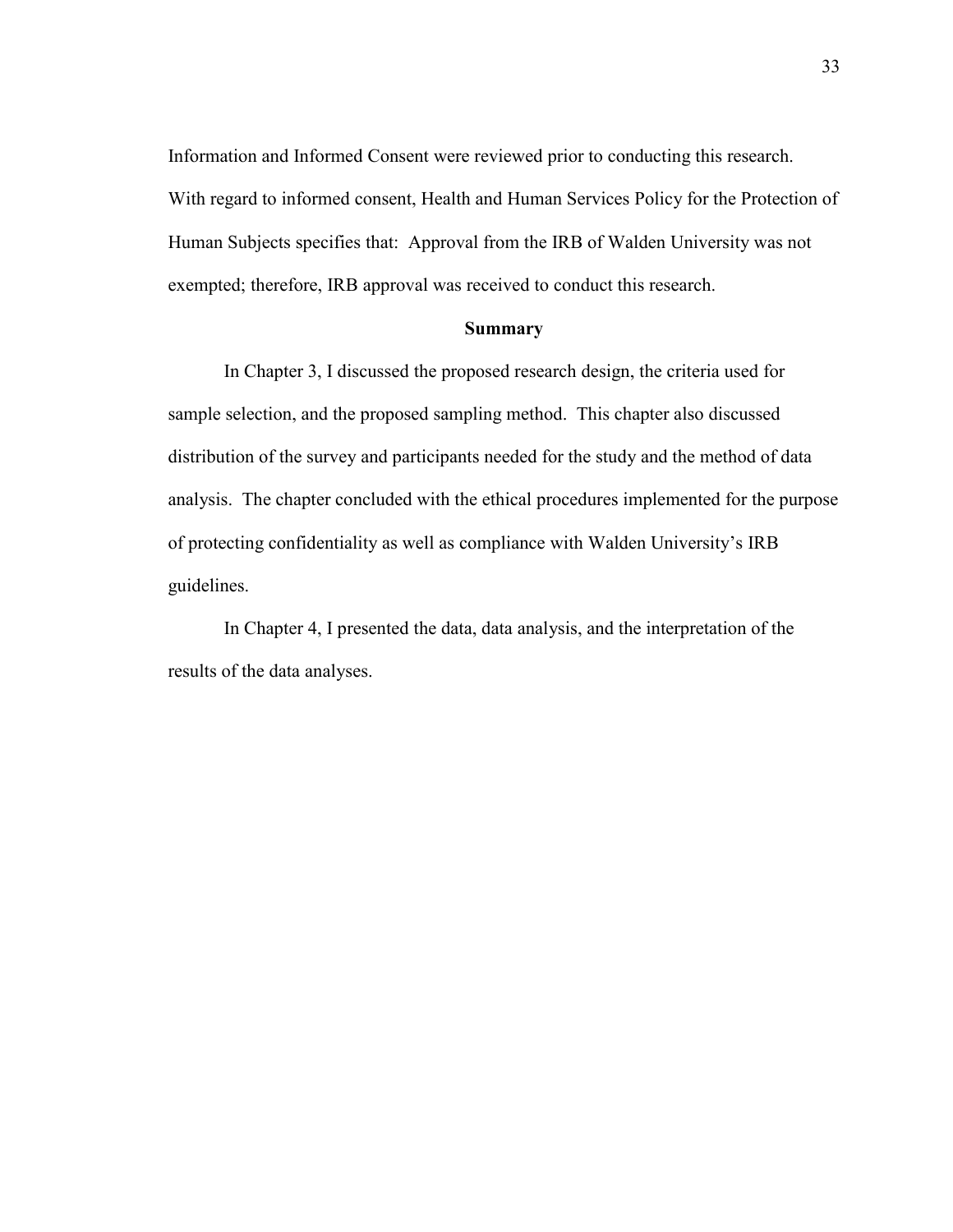## Chapter 4 – Results

## **Introduction**

 The purpose of this qualitative study was to learn how level of preparedness related to the locus of control of those living in areas not usually affected by natural disasters such as hurricanes. In this research, I also sought to determine whether locus of control determined the level of preparedness of a population between 65 and 80 years old who were living independently in single-family homes in Middlesex, Monmouth and Ocean counties in New Jersey during Hurricane Sandy in 2012.

 Participants were residents of local communities who survived the effects of Hurricane Sandy in 2012 that reached the coast of New Jersey. Many lost electrical power for longer than 2 days and were unable to communicate and receive messages from local authorities during and after the storm. Fifty-eight percent did not prepare or believed themselves to be always prepared for disasters with no extra preparation needed. Those who did prepare varied in their preparation from purchasing extra food and water, extra batteries for flashlights, and buying gasoline before they decided to evacuate, believing those were their best options for surviving the storm. It was not known whether the hurricane would create life-threatening situations and many believed it was unlikely to affect New Jersey because it is seldom affected by hurricanes.

I wanted to learn the perceptions of seniors who were affected by a natural disaster as preparation allows people to better manage the risks of anticipated disasters (Intergovernmental Panel on Climate Change, 2012). MacInnis et at. (2015) categorized preparation into six main areas, but only four are relevant to natural disasters: (a) reducing risk, (b) reducing vulnerability, (c) increasing resilience, and (d) increasing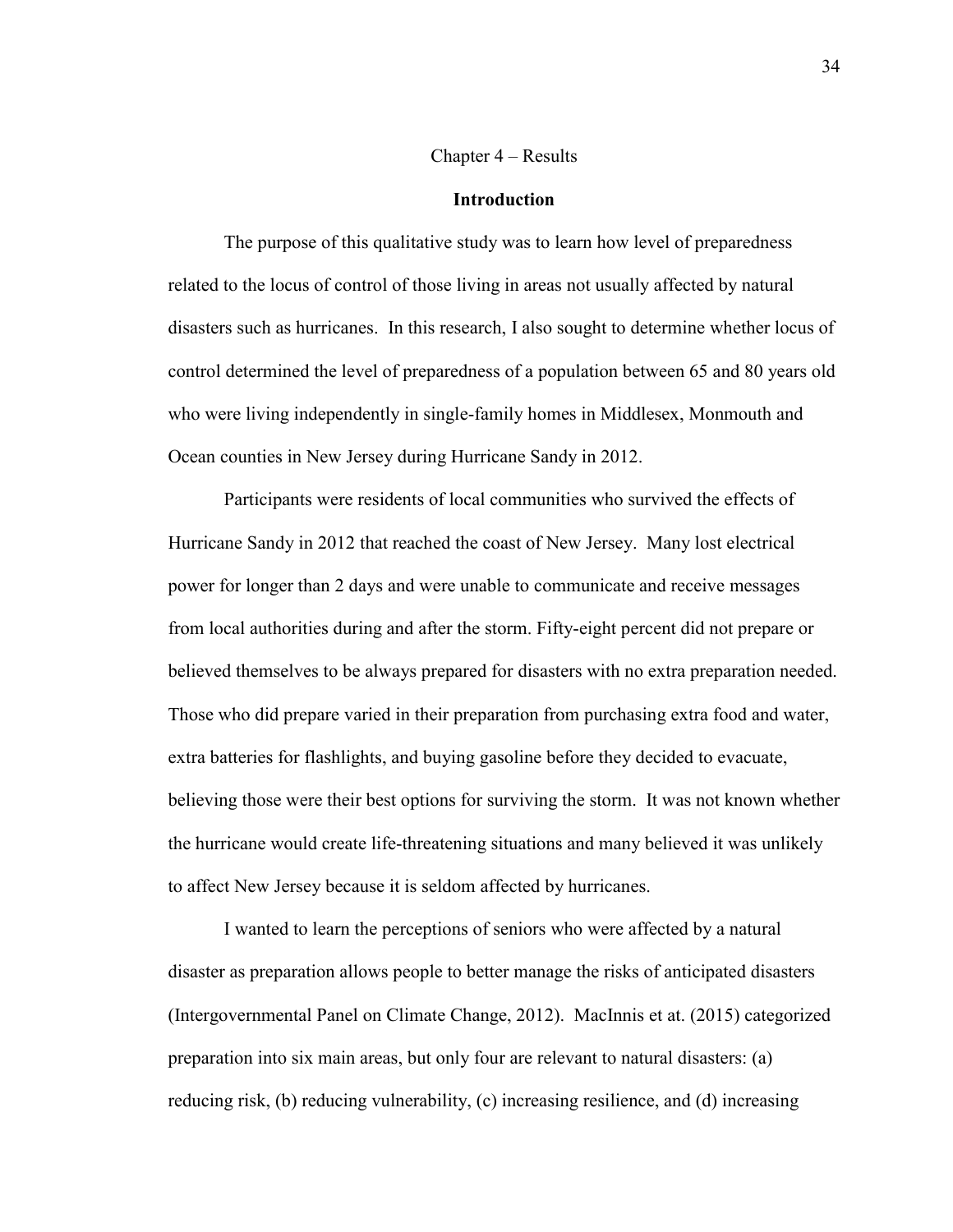readiness. Those who are prepared typically endure less property damage and physical harm by reducing their vulnerability (Curry, 2011)

 The following are the results of the study, including a summary of the settings used for data collection and the methods I used to record responses. The research questions focused on those between the age of 65 to 80 at the time the effects of Hurricane Sandy began, whether they prepared for the storm, whether they were prepared for emergency, and the current public policy for the elderly community. The research questions were as follows:

RQ1: What are the perceptions of the disaster preparedness of elders 65 to 80 who live independently in single-family homes and may have cognitive and physical impairments?

RQ2: How does current public policy conform to the perceptions of the participants identified in Research Question #1?

## **Research Setting**

 A total of 247 surveys were distributed with 51% completed to some degree and returned. Each participant received a consent form and survey to complete on their own time along with a self-addressed envelope to return the survey. One hundred twenty-six surveys were returned, although only 70% met the criteria of the research study. In all, 88 participants were included in the study with 84% in Middlesex County, 7% in Monmouth County; and 9% in Ocean County returning surveys.

I met potential participants at three senior centers, one in each county, and presented a brief summary of the information on the consent form that included the topic of the study, background information, voluntary nature of the study along with any risks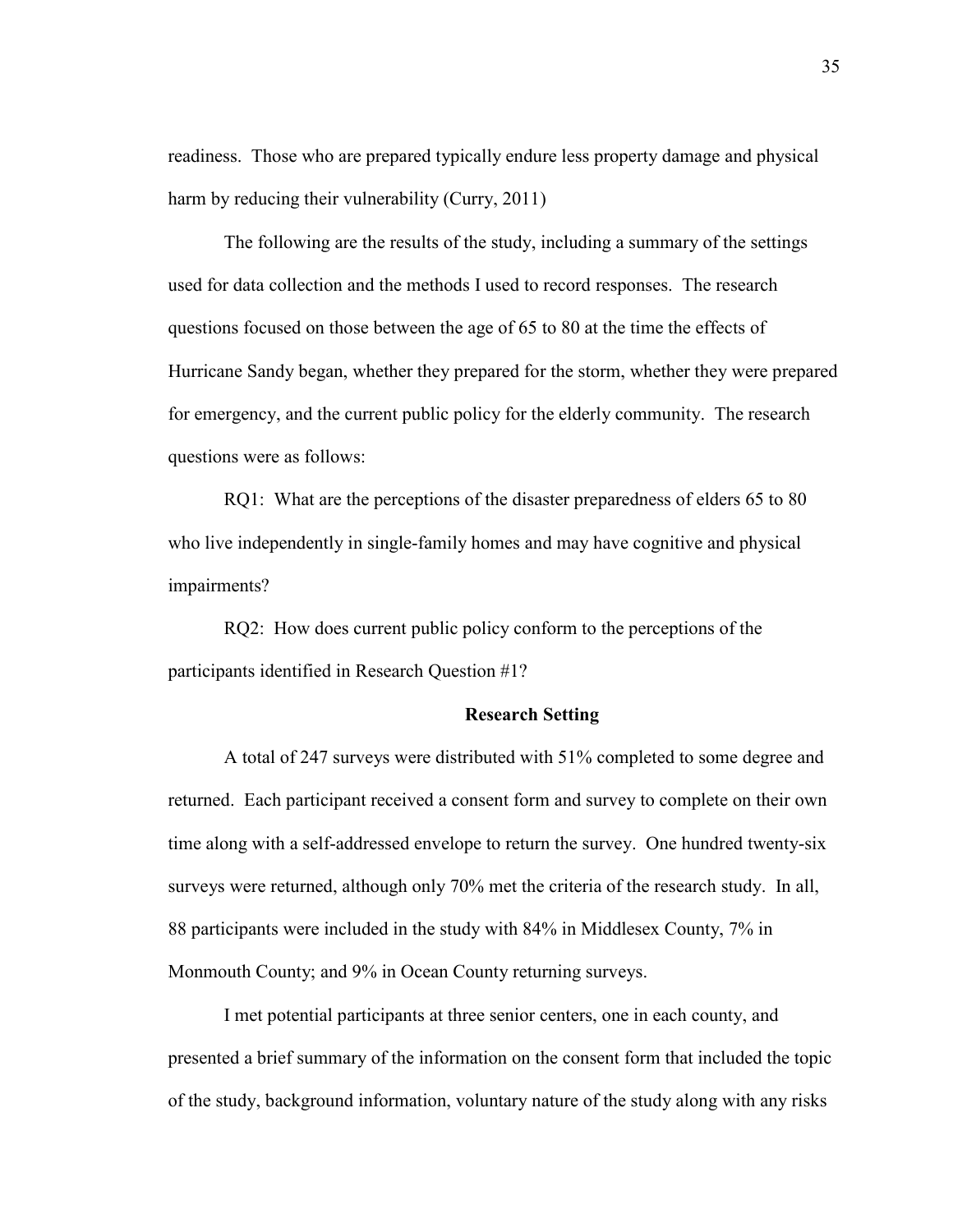and benefits of being in the study. I then distributed survey packets that included the consent form, survey questionnaire and self-addressed stamped envelope between May 18 and July 10, 2018, following receipt of the Walden University Institutional Review Board (IRB) approval (approval no.#  $05-07-18-0385443$ ) of the research on May 6th, 2018. The individuals that received the packets were those interested in contributing their personal experience before, during, and after Hurricane Sandy in 2012.

## **Demographics**

I distributed 247 surveys at the three senior centers, one in each county. There was extensive flooding in some areas, but none of the centers were located in flooded communities. One hundred and twenty-seven surveys were returned, but 39 did not meet the criteria and were excluded because they did not list age, were outside the age criteria or had not lived in a single-family home at the time of Hurricane Sandy. A total of 88 participants met the criteria for the research study: 74 from Middlesex County, 6 from Monmouth County and 8 from Ocean County. Middlesex County residents received very little flooding due to the population living more inland. Most were without electrical power for between a few hours to 14 days because of the high winds that downed power lines, poles and trees. A few participants did not lose electrical power but thought the hurricane warnings by local authorities and media were neither credible nor applicable to New Jersey. However, parts of Monmouth County had severe flooding caused by storm surges that caused major flooding of homes and high winds that caused electrical outages. Little electric power was available in Monmouth County after Hurricane Sandy, resulting in no lights, heat, refrigeration or hot water for an average of 4.5 days. Electrical power outages also resulted in a limited gasoline supply because many stations lacked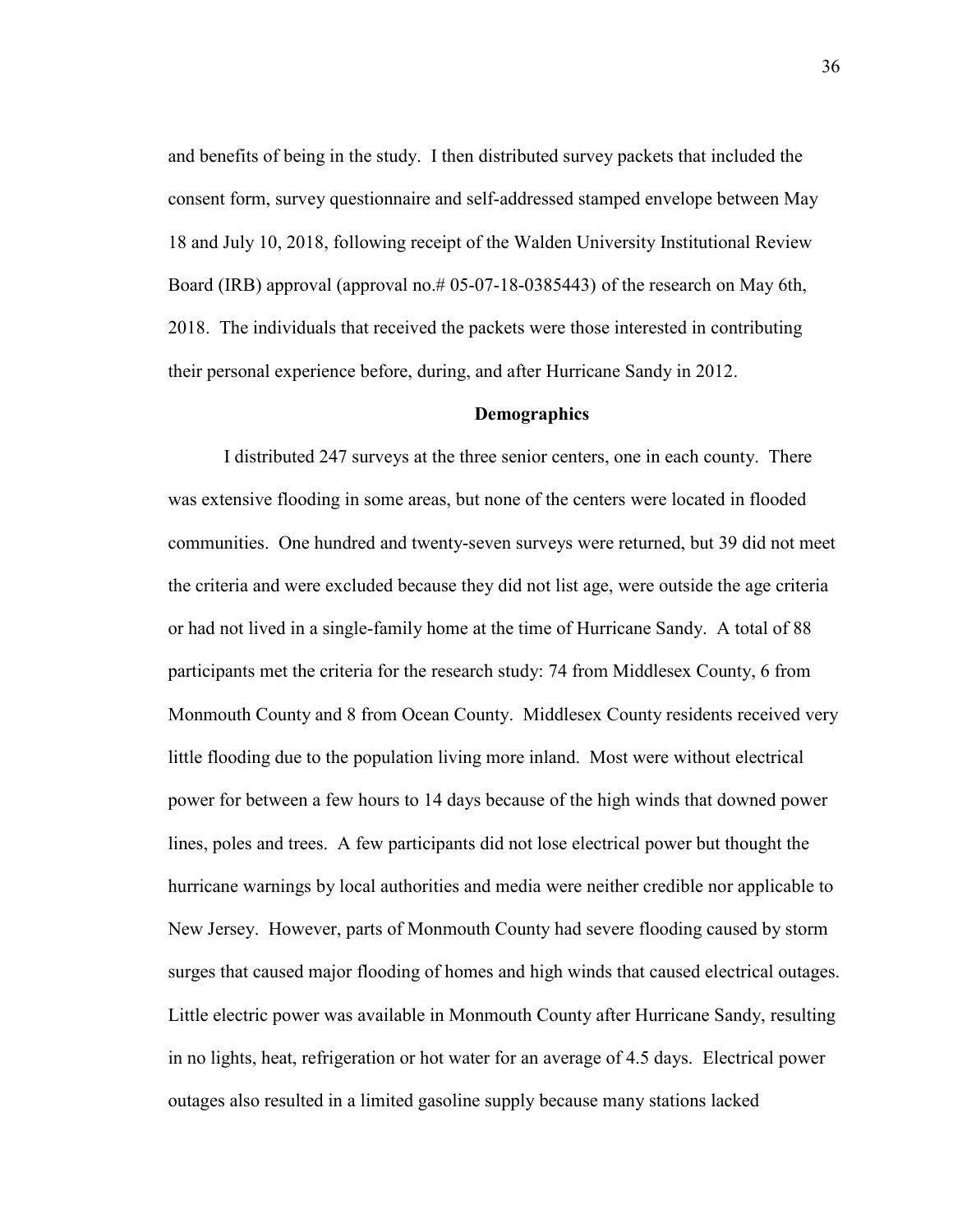generators to extract gas from tanks underground. As a result, no fuel was available in large areas of Monmouth County. Supermarkets and pharmacies were closed due to electrical outages, which resulted in no replenishing of nonperishable food items or medication refills. Ocean County had little to no flooding or electrical outages. However, in all three counties, cell towers collapsed from high winds resulting in limited communication with local authorities, family members, or emergency services.

Demographic data included females outnumbering males in completing the surveys by 4 to 1 with 33% married and 67% single, divorced or widowed. Eighty-three percent rated themselves as having good to excellent health during 2012. Seventeen percent rated themselves as having fair health, where none rated themselves as being in poor health.

## **Data Collection**

### **Time Frame for Data Collection**

 Data collection should be systematic when gathering information and measuring results (Yin, 2016). To follow the requisite protocols and ensure credibility, I pursued the following after receiving IRB approval for the study: (a) distributed the survey, (b) selected returned survey that met the research criteria, (c) ensured data accuracy when recording, (d) arranged and categorized the data, and (e) interpreted and reported the findings (see Yin, 2016).

 I met all purposes, intentions, and scope of the study. Moreover, I presented at agreed upon venues and distributed survey packets to all individuals wanting to provide information about their experience for the purpose of the research study. Only the returned surveys that met the criteria of the study were included in the results. Those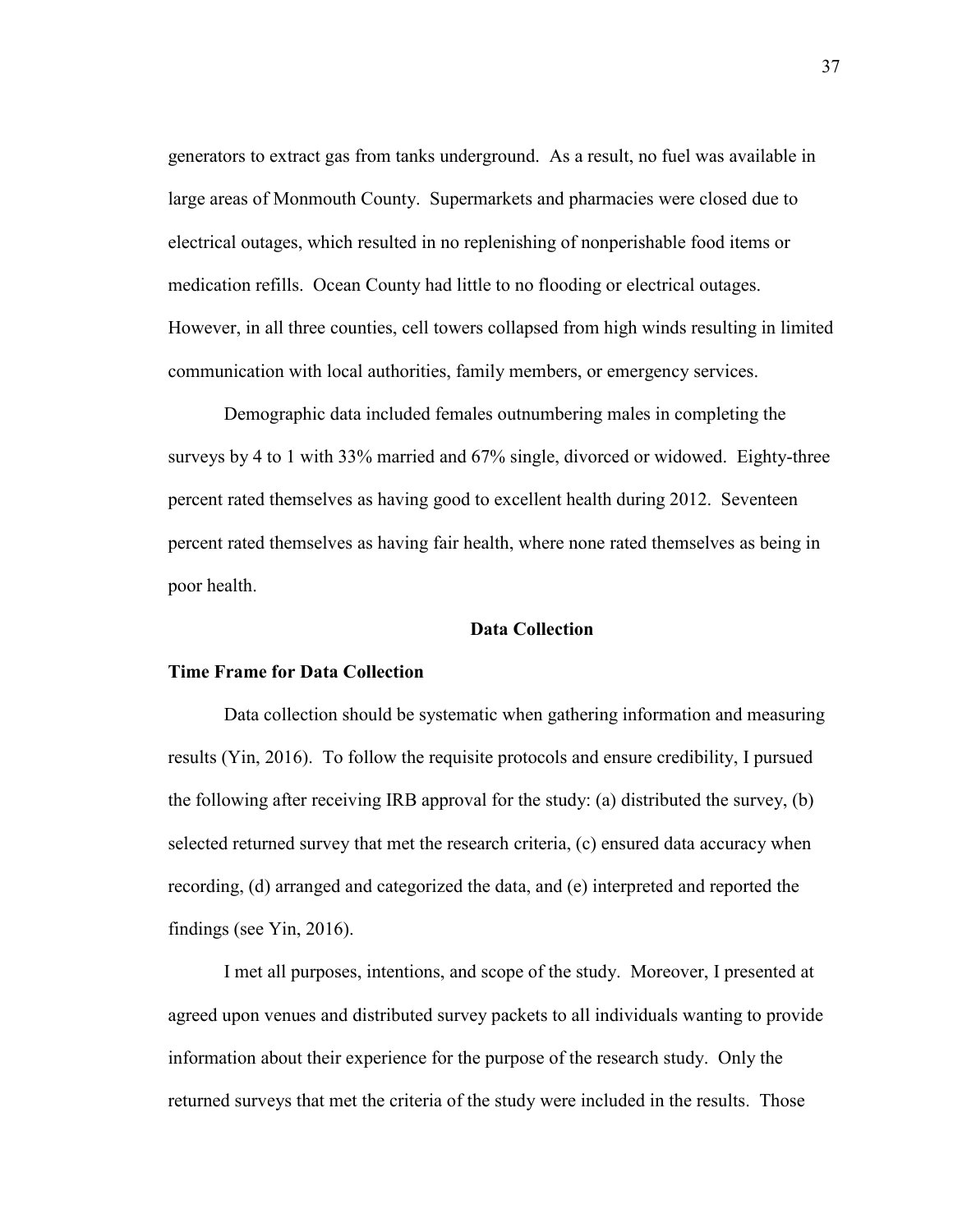who were included were between the ages of 60 to 85 in 2012 who had lived in single family housing in the three New Jersey counties during Hurricane Sandy. No names were on the surveys and there were no noticeable distinguishing marks on surveys. The self-addressed envelopes included the county where the senior center was located.

I made a brief presentation at each of the three local senior centers. The presentation reiterated the information that was listed on the consent form describing the focus of the research study, background, procedures, voluntary nature of the study and benefits of being in the study. Appendix A is a copy of the two-part survey.

## **Unknown Discrepancies in Data Collection**

 Data were compiled from the received surveys that met the criteria for the study. There was no way to verify if participants submitted more than one survey, but I was careful to give a single packet to each person requesting. Some were concerned they might not remember everything that transpired in 2012 and many surveys were not completed, but it is unknown if questions were intentionally not answered or accidentally skipped over. A few indicated vision problems might have prevented them from completing the written survey, but there was no option for those with vision impairment.

#### **Data Analysis**

 This section of the research come from analysis and interpretation of the data collected from the 88 surveys. Data used included only the surveys received from those who met all criteria of the research study. The analysis process occurred over a 3-week period, which included evaluation and interpretation of the closed-ended questions on the survey and hand-coding of open-ended questions. The open-ended questions were recorded by development of lists of statements, and repeated words or phrases that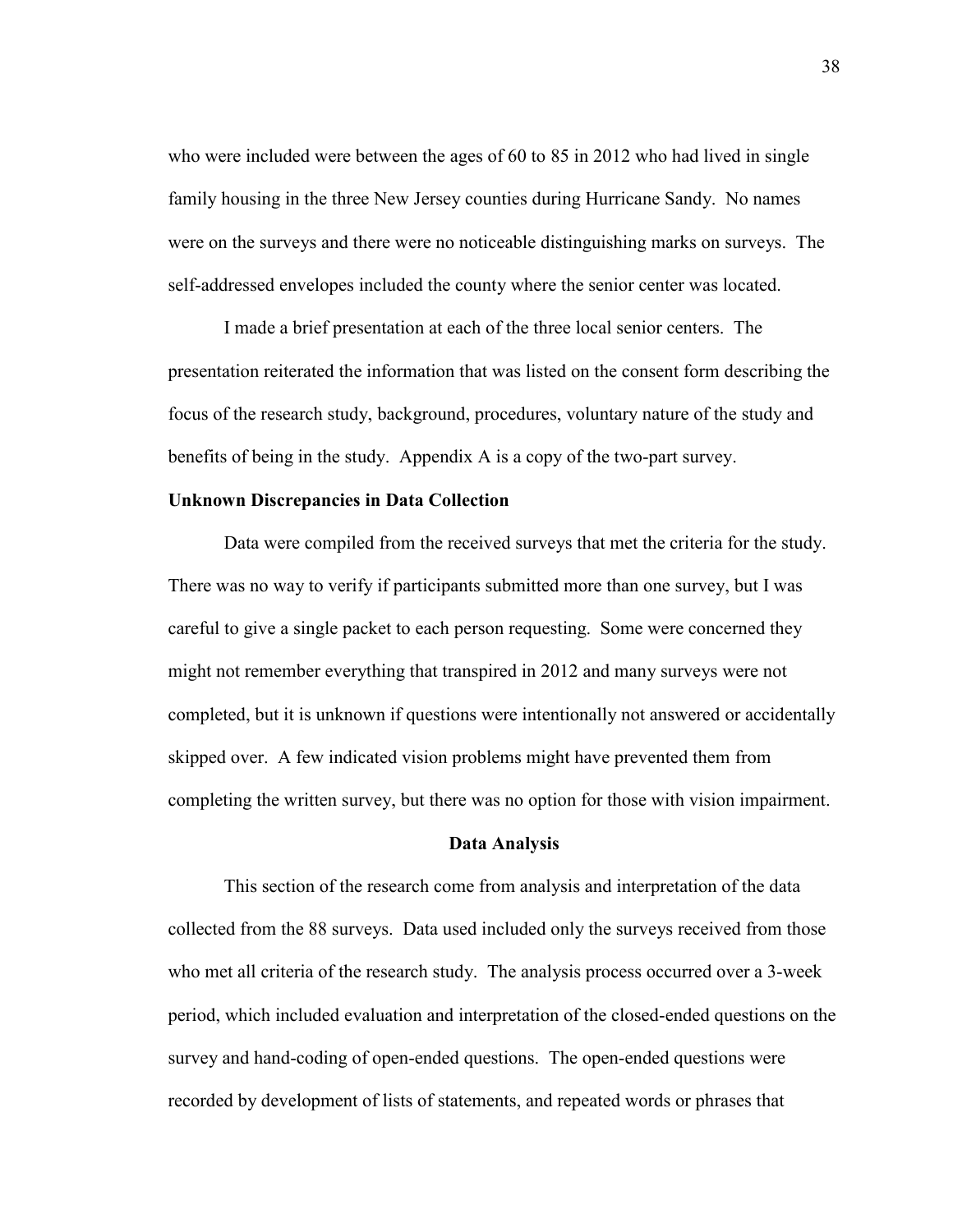emerged from each accepted survey. I used these hand-codes as nodes in NVivo, which provided the basis for queries in NVivo. The hand-coding process continued with the development of themes as identified in the next section.

For the purpose of the analysis, three key themes were extrapolated with the aid of NVivo qualitative software. These included (a) delayed acceptance, (b) defective instinct, and (c) unexpected effects of disasters.

With the first theme, I wanted to understand the sense of urgency and the person's ability to process the effects of an impending disaster. With the second theme, I wanted to understand the efficacy of strategies initiated because the disaster that could force some to evacuate and others to shelter in place. With the third theme, I wanted to understand the participants' resilience because disasters will likely drain many resources during the process of a prolonged community recovery. Problems are magnified for those who are older, as age increases vulnerability and reduces the ability to respond quickly. The problems outlined in the next section may affect anyone in the path of an impending storm or other emergency to some degree but are more serious in older people:

## **Themes and Key Concepts**

1. Delayed Acceptance Theme

Key Concepts

- (a) Not registering with the local authorities
- (b) Not thoroughly preparing for disaster
- (c) Inadequate preparation time
- (d) Dismissing local news warnings before, during and after disaster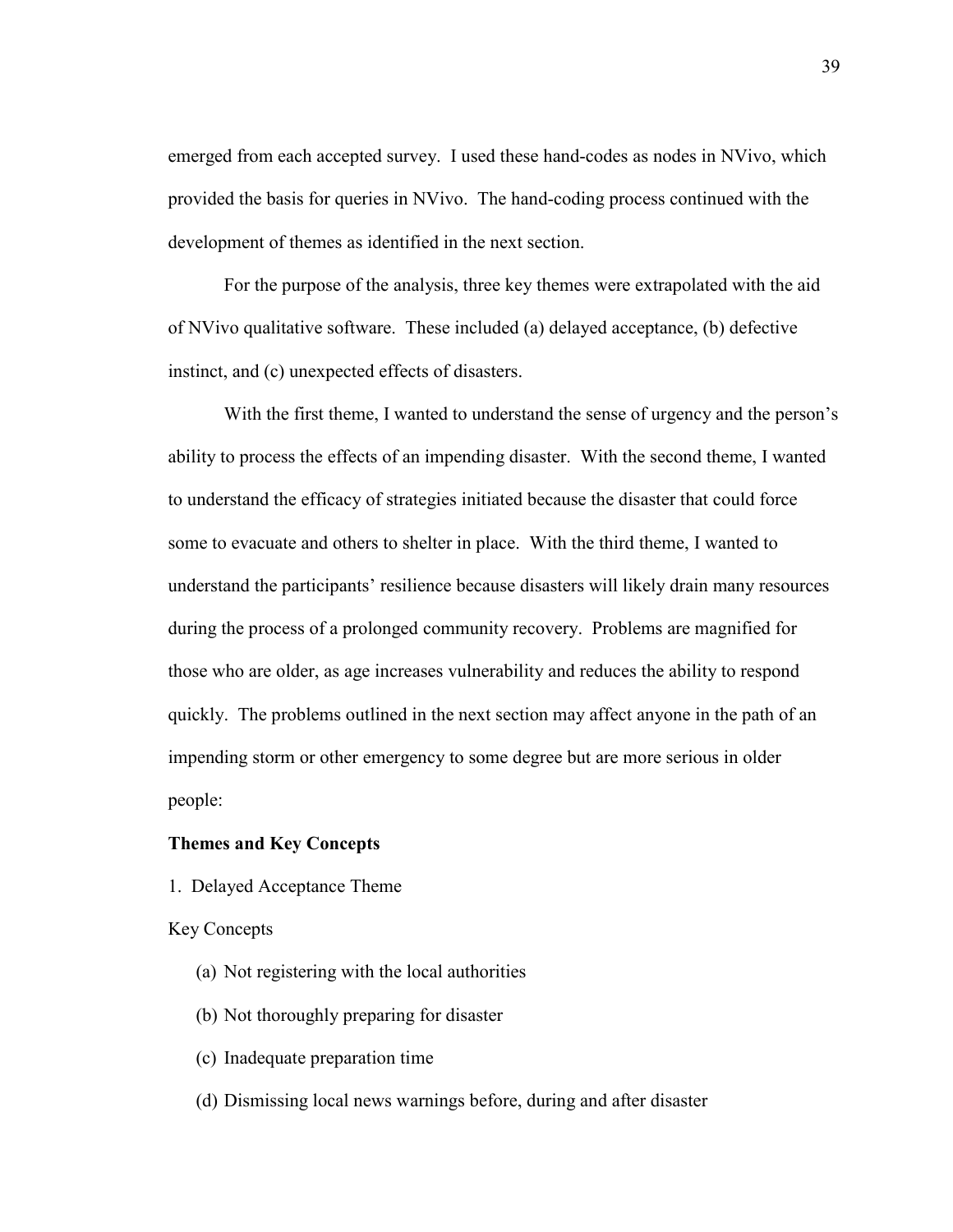- (e) Not attending disaster preparedness program prior to disaster
- (f) Not understanding resources offered at the senior centers
- 2. Defective Instinct Theme

Key Concepts

- (a) Not understanding the purpose of a written emergency evacuation plan
- (b) Not knowing the locations of the local shelters
- (c) Not understanding why local authorities requested evacuating certain areas
- (d) Not following the recommendation to evacuate
- 3. Unexpected Effects of Disasters Theme

Key Concepts

- (a) Not having communication means to hear details after the disaster
- (b) Not realizing electrical power could be lost
- (c) Not realizing that electrical power would not immediately be repaired
- (d) Not understanding drinking water could be contaminated
- (e) Not realizing supermarkets and pharmacies would not be available after the disaster

 Failure to address any of the themes increases both risk and vulnerability. To reduce risk, each of the concepts must be weighed according to health as well as with mobility, vision, and hearing to properly assess the seriousness of the situation. The goal is to reduce risk and vulnerability and increase resilience and readiness for the targeted population.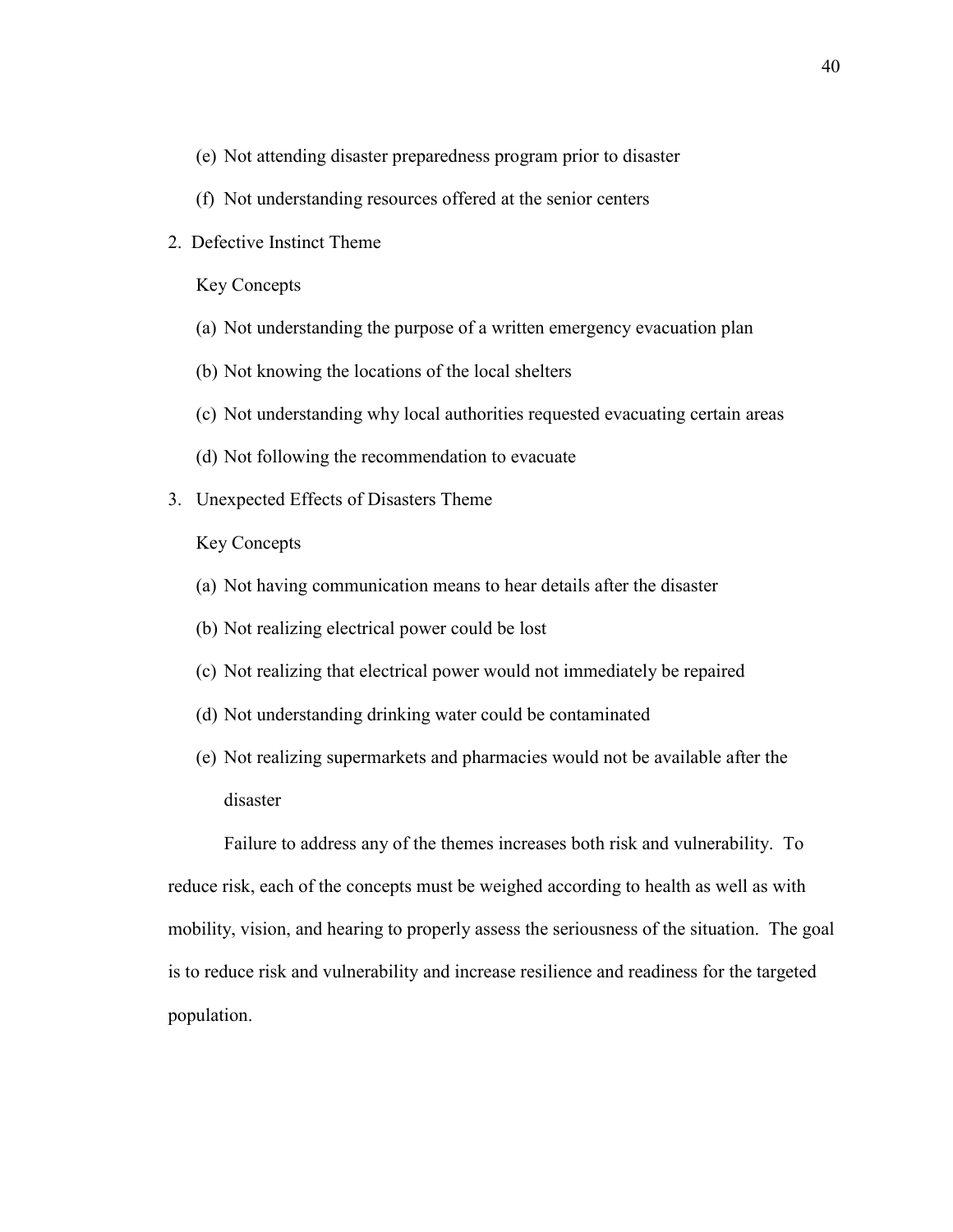### **Evidence of Trustworthiness**

## **Credibility**

 For the purpose of credibility, I secured IRB approval in May of 2018 and followed the Walden guidelines throughout the study. I also documented the consistency in the presentations to ensure accurate research information, distribution of data collection instruments, and the data analysis process (see Yin, 2016). I supported credibility by employing both hand-coding and NVivo computer software to analyze data.

## **Transferability**

 As described in Chapter 3, I used detailed data collection and analysis processes to ensure transferability. Selection of the sample included self-selection of participants to complete the survey instrument, but final selection was based upon specific criteria. Thorough descriptions of the selection process, research setting, and data collection also enhanced transferability.

## **Dependability**

 A dependable study requires accuracy and consistency (Hayes et al., 2016). I have declared and explained the extent to which I followed proper research practices and have given future researchers a prototype for repeated studies. I have also enhanced my own learning through the process of research, data collection, and the multiple phases of coding and theme development.

## **Confirmability**

 Patton (2002) argued that true objectivity is not attainable, so fairness in reporting research should be the aim, which requires a reasonable account for research bias. To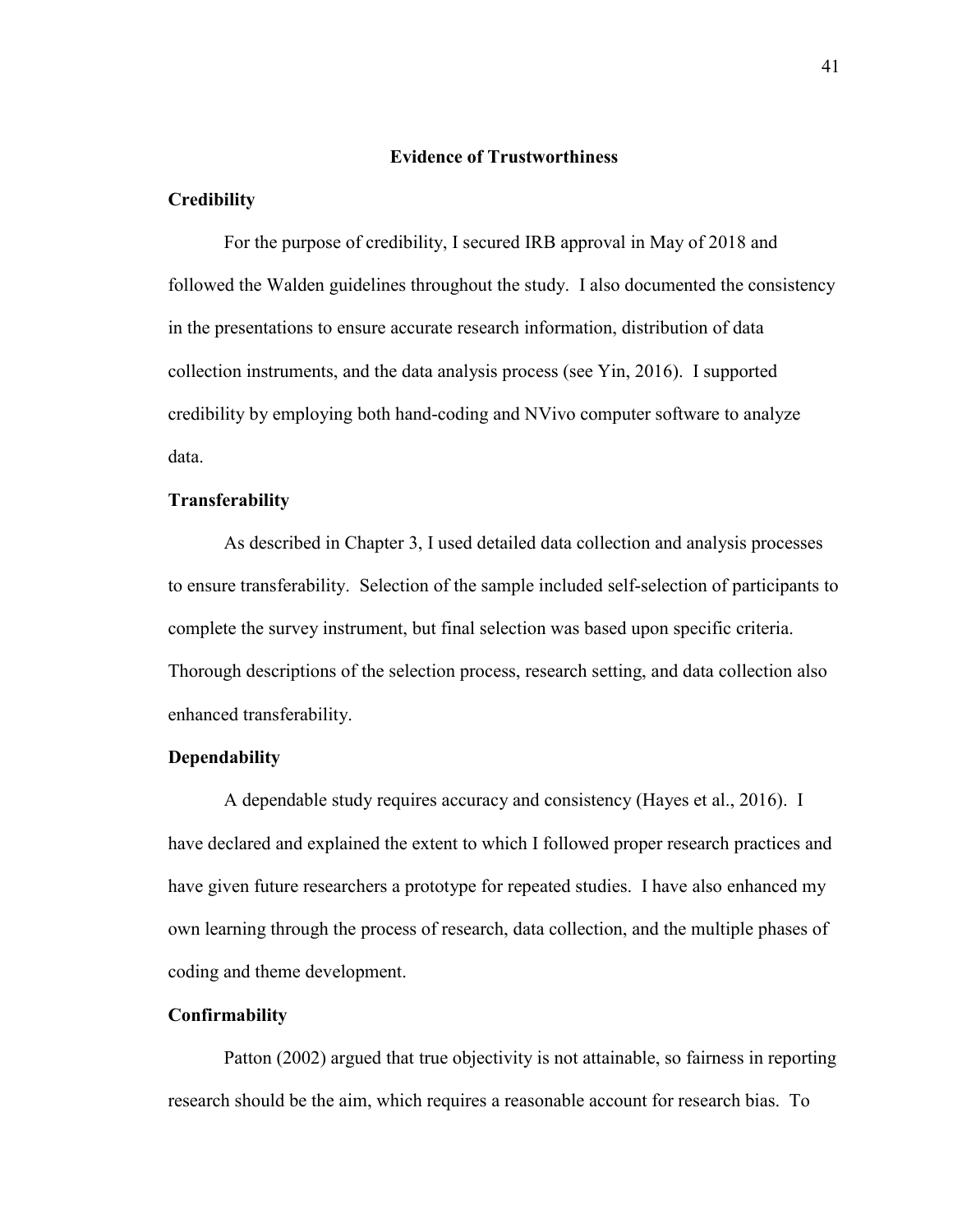reduce the impact of bias, each survey completed for this study was unidentified by another person and returned anonymously. I made the same brief presentation to residents at each of the three senior centers. In the presentation, I reiterated the information that was listed on the consent form describing the focus of the research study, background, procedures, voluntary nature of the study, and potential benefits of participating in the study.

## **Study Results**

 The purpose of this qualitative study was to learn how the level of preparedness related to the spectrum of the locus of control of those living in areas not usually affected by natural disasters such as hurricanes. The central research question for this study was, "What are the perceptions of the disaster preparedness of elders 65 to 80 who live independently in single-family homes and may have cognitive and physical impairments?" In this research study, I sought to determine whether an individual's locus of control determines the level of preparedness for those between 65 to 80 years old who were living independently in single-family homes in New Jersey during Hurricane Sandy in 2012.

 This study included 88 participants that met the research criteria. Following Yin's (2013) strategy, I organized the data by grouping all responses for shared themes for coding purposes. I considered how ideas were connected and grouped these into themes. I recorded the different ideas they conveyed and set them side by side for comparison.

 In this results section, the responses shared by the participants are shown as grouped into three main categories: (a) emergency preparedness, (b) evacuation planning,

42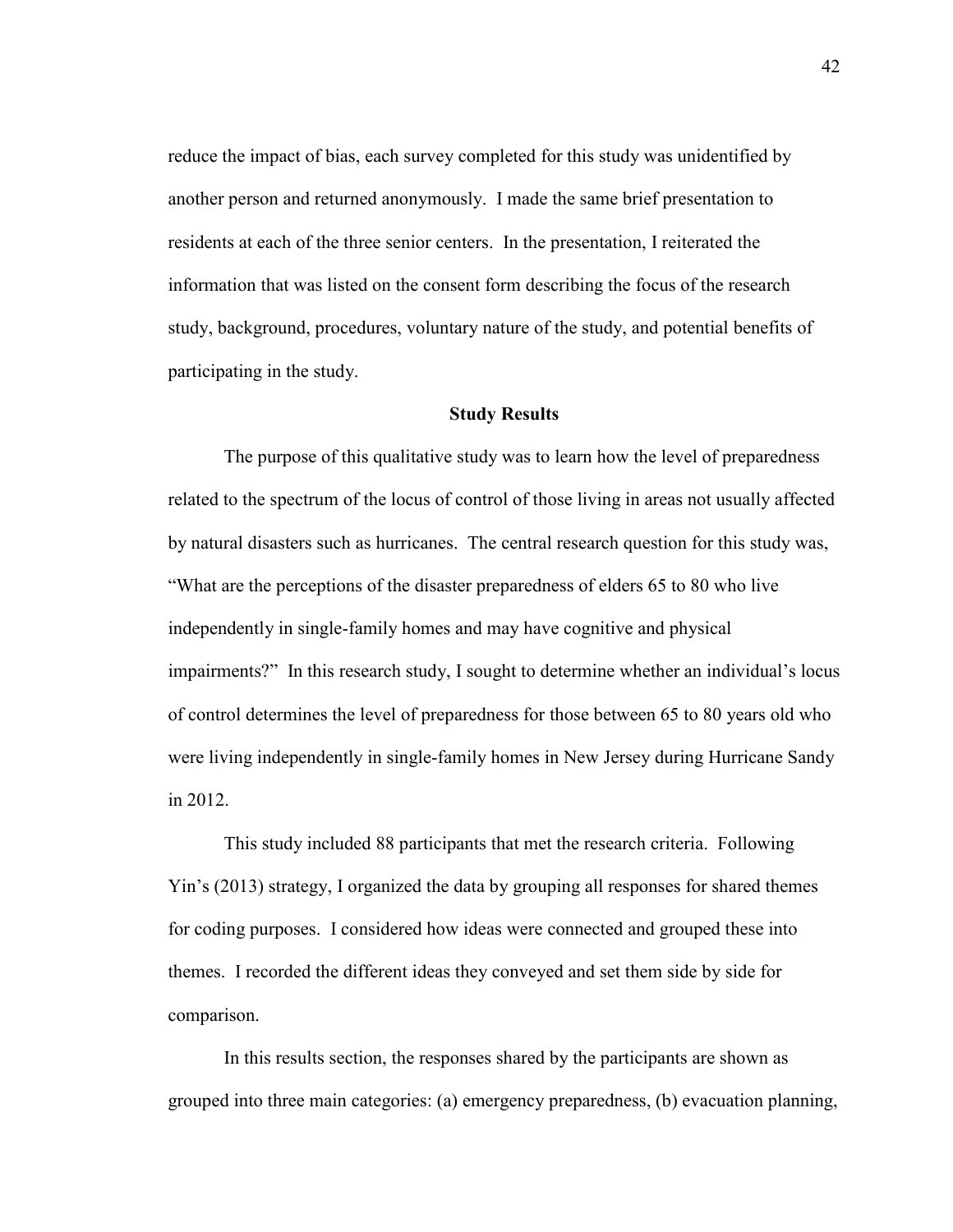and, (c) disaster aftermath. Each summary of results is followed by a brief description of the intent and an analysis that connects similar and meaningful data into more developed ideas that emerged along with the spectrum of the locus of control.

## **Results on Emergency Preparedness**

 The survey questions were designed to learn the respondents' assessment of the impending disaster and their perception of their readiness for it. This enabled me to understand their sense of urgency and their ability to process the potential consequences of the storm.

Table 1

*How Participants Heard About Hurricane Sandy* 

| Media Type | Participants | Percentage |
|------------|--------------|------------|
| Television | 84           | 65         |
| Newspapers | 19           | 14         |
| Radio      | 21           | 16         |
| Other      |              |            |

The purpose of this question was to determine whether all were aware of the hurricane. None lived off-grid or lacked regular interaction with his or her community. In asking this question, I was interested in understanding if they had heard the warnings of the impending danger of a hurricane approaching the coast of New Jersey. This question also identified how they received the news alerts.

All 88 participants confirmed receiving the news of the impending Hurricane Sandy from at least one media type. The three most popular frequent types of media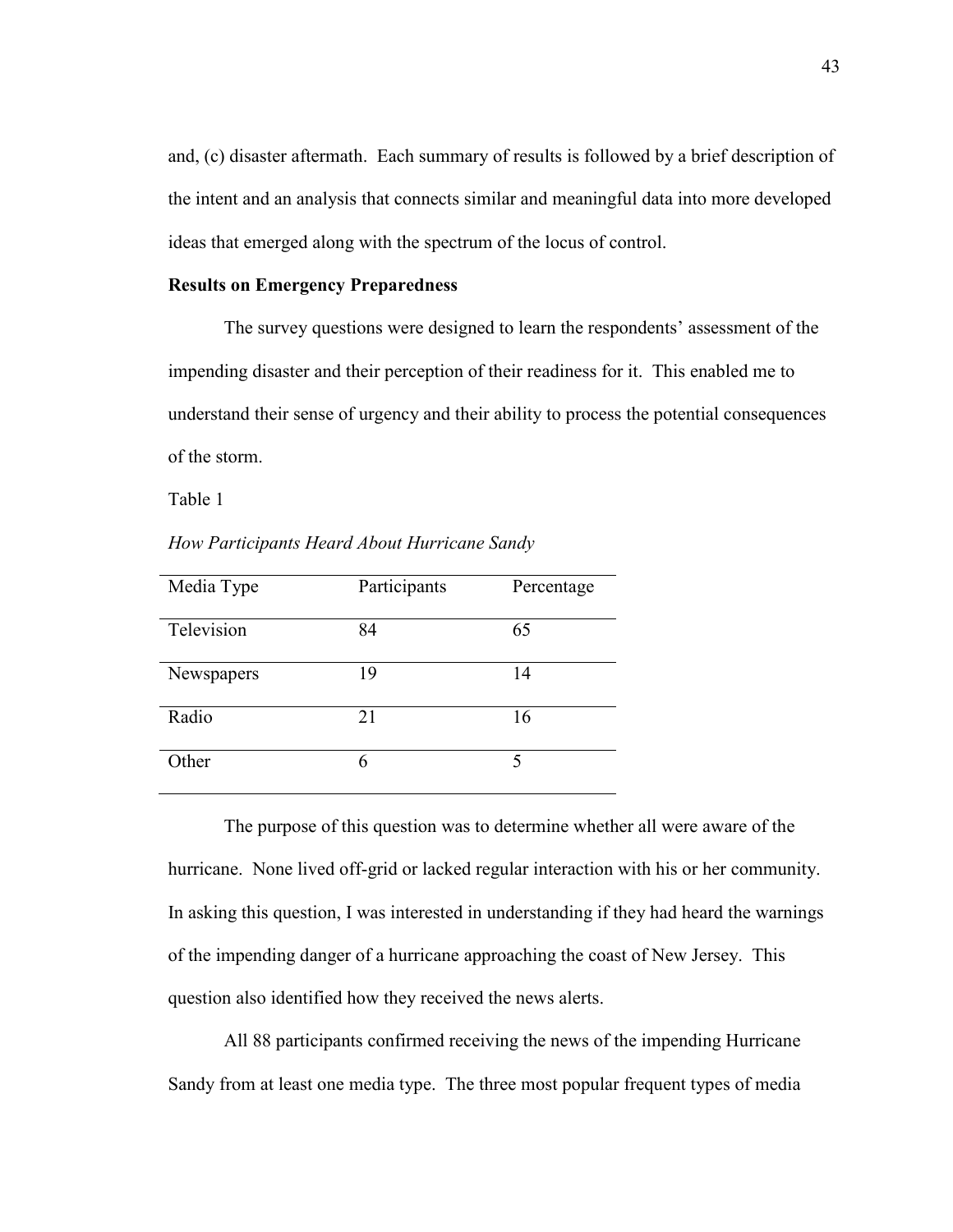were television, newspaper and radio, with 95% hearing the message from those sources. Each also knew that flooding and high winds would be part of the effects of the hurricane with 84% getting their information from television.

Question 6 pertained to how participants prepared for Hurricane Sandy (35 participants or 42% said they did prepare, and 49 participants or 58% said they did not). In asking this question, I was interested in understanding if the participants understood the media warnings of Hurricane Sandy and the possible implications for the New Jersey coast. All participants were aware of the hurricane, but not all were prepared for it.

Over half made no preparation for the hurricane in the belief that it would not occur or that someone else would handle preparations for them. Participants even appeared to have believed that abdicating responsibility for a potentially life-threatening situation could result in a positive outcome. Forty-two percent heeded the warnings and prepared at various levels. This group illustrated a high internal locus of control, understanding they needed to rely on their own abilities. Moreover, 58% utilized the external locus of control believing luck or fate would contribute to a positive outcome. Four did not answer this question.

Question 5: Did you register with the local police or emergency center for disaster help? Five participants  $(6\%)$  said that they did, whereas 82 participants  $(94\%)$ answered that they did not. The purpose of this question was to learn if those living in the wake of the storm would make local authorities aware of their presence in the community. In asking this question, I was also interested in knowing if they were aware they could register with the local police or emergency center. And, secondly, did they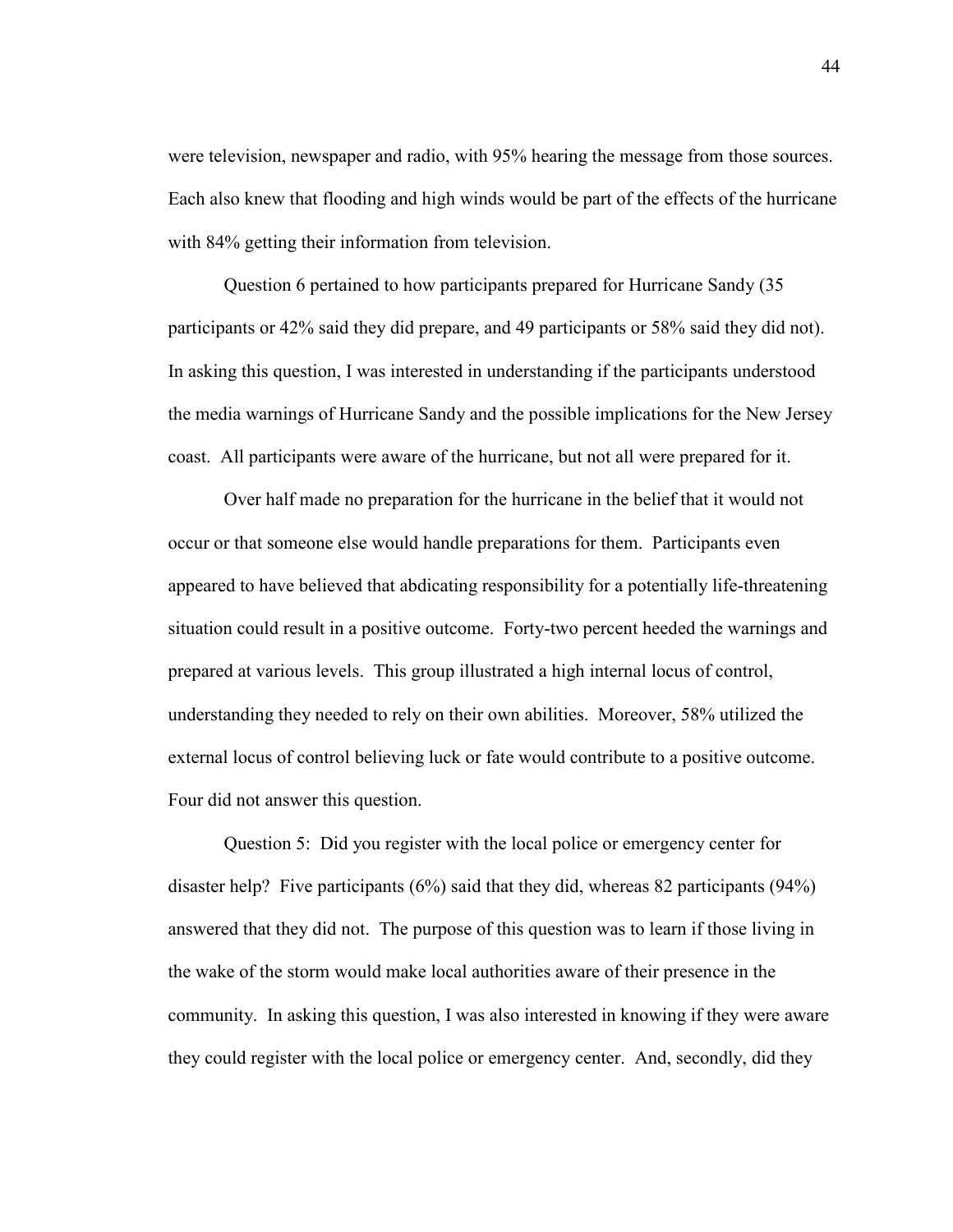register with local authorities in the event they might have needed assistance during or after the storm.

Ninety-four percent were not aware of the local police or emergency center registry for residents who may need assistance in an emergency. Those that were registered were less than 6% of total. One person did not answer the question. The number of participants who registered, by county are as follows: Middlesex (3), Monmouth (one), Ocean (one).

One participant registered the year she became wheelchair dependent in her home to inform the local authorities in case of an emergency. Another participant's son is a fireman who encouraged her to register when her husband died. Eighty-two exhibited external locus of control in the hope that fate would provide a positive outcome for their survival.

Table 2

## *Participants Prepared for Hurricane Sandy*

| Time                                   | Participants   | Percentage |
|----------------------------------------|----------------|------------|
| Same day                               | 29             | 36.0       |
| Following day                          | 14             | 17.5       |
| Day before Hurricane Sandy reaching NJ | 24             | 30.0       |
| Other: 2 days before                   | $\overline{2}$ | 2.5        |
| Other: Never                           | 11             | 14.0       |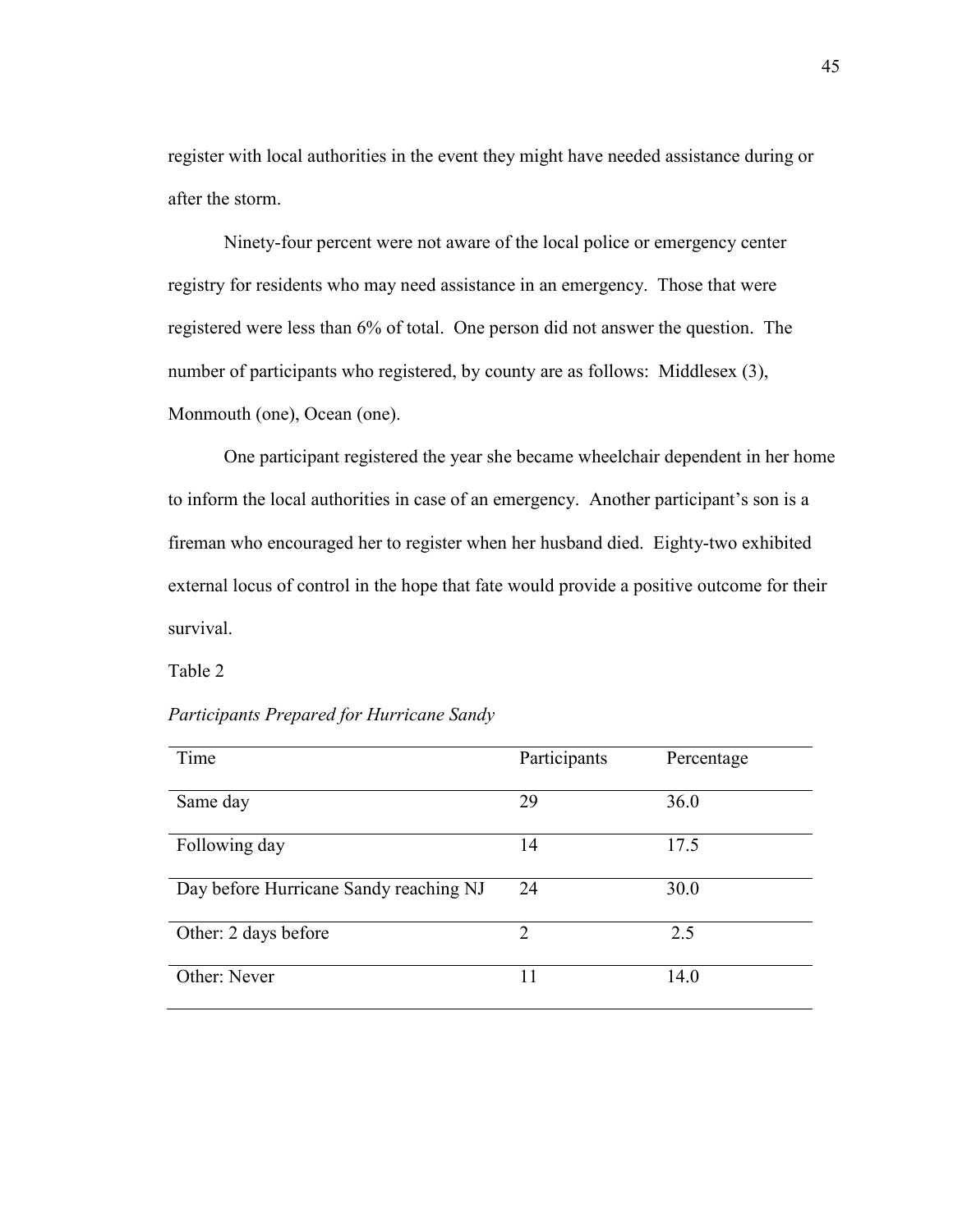The purpose of Question 7 was to expand on the question regarding preparation, remembering that only 35 of the 88 prepared. In this question, I was interested in knowing how soon before Sandy's anticipated landfall they decided to begin to prepare.

Warnings to prepare began 10 days before Hurricane Sandy reached the southern tip of New Jersey. Fifty-four percent of the respondents began preparing 9-10 days before the hurricane go to the coast of New Jersey. Almost 33% decided to prepare in some form one or two days before it reached New Jersey. Some felt that something as simple as moving garbage cans inside the garage was the only needed preparation. Those participants preparing at the last moment encountered bare grocery shelves and little available gasoline for their vehicles. Fourteen percent chose not to prepare or believed they were always prepared for any disaster. The majority exhibited external locus of control, leaving the outcome to luck and fate. Eight did not answer this question.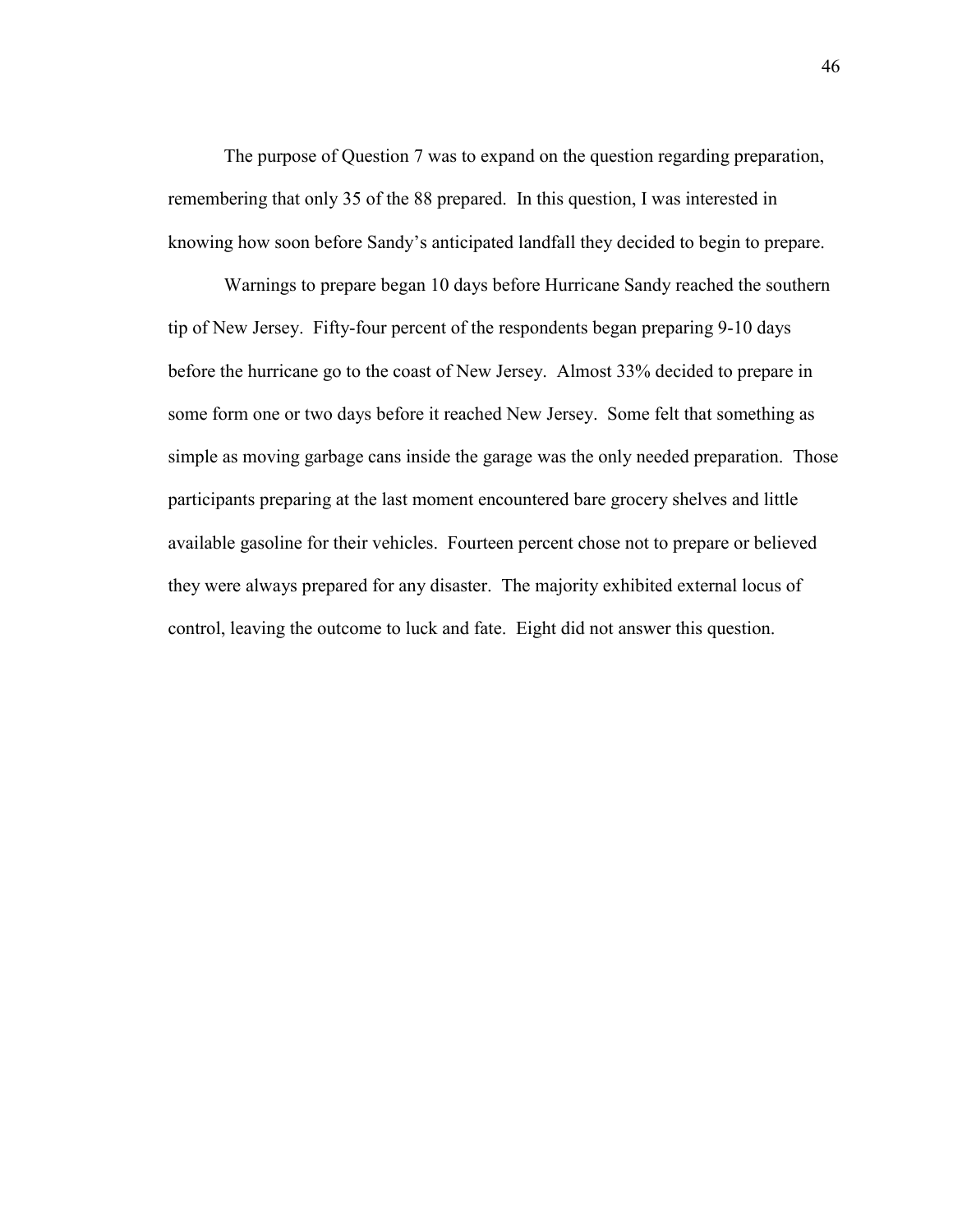## Table 3

# *How Participants Prepared for Hurricane Sandy*

| Results                                            | Participants   | Percentage     |
|----------------------------------------------------|----------------|----------------|
| I am always prepared; no extra preparation needed, | 21             | 12             |
| Purchased additional food,                         | 43             | 25             |
| Picked-up medication,                              | 18             | 10             |
| Filled bath tub with water,                        | 12             | $\overline{7}$ |
| Purchased additional water,                        | 43             | 25             |
| Packed emergency bag or to-go bag                  | 12             | $\overline{7}$ |
| Prepared home (i.e., boards, sand bags, etc.)      | 6              | 3              |
| Left for safer inland location                     | $\tau$         | $\overline{4}$ |
| Other: Purchased other emergency supplies          | 5              | 3              |
| Other: Evacuated                                   | $\overline{2}$ | 1              |
| Other: Did not prepare                             | 5              | 3              |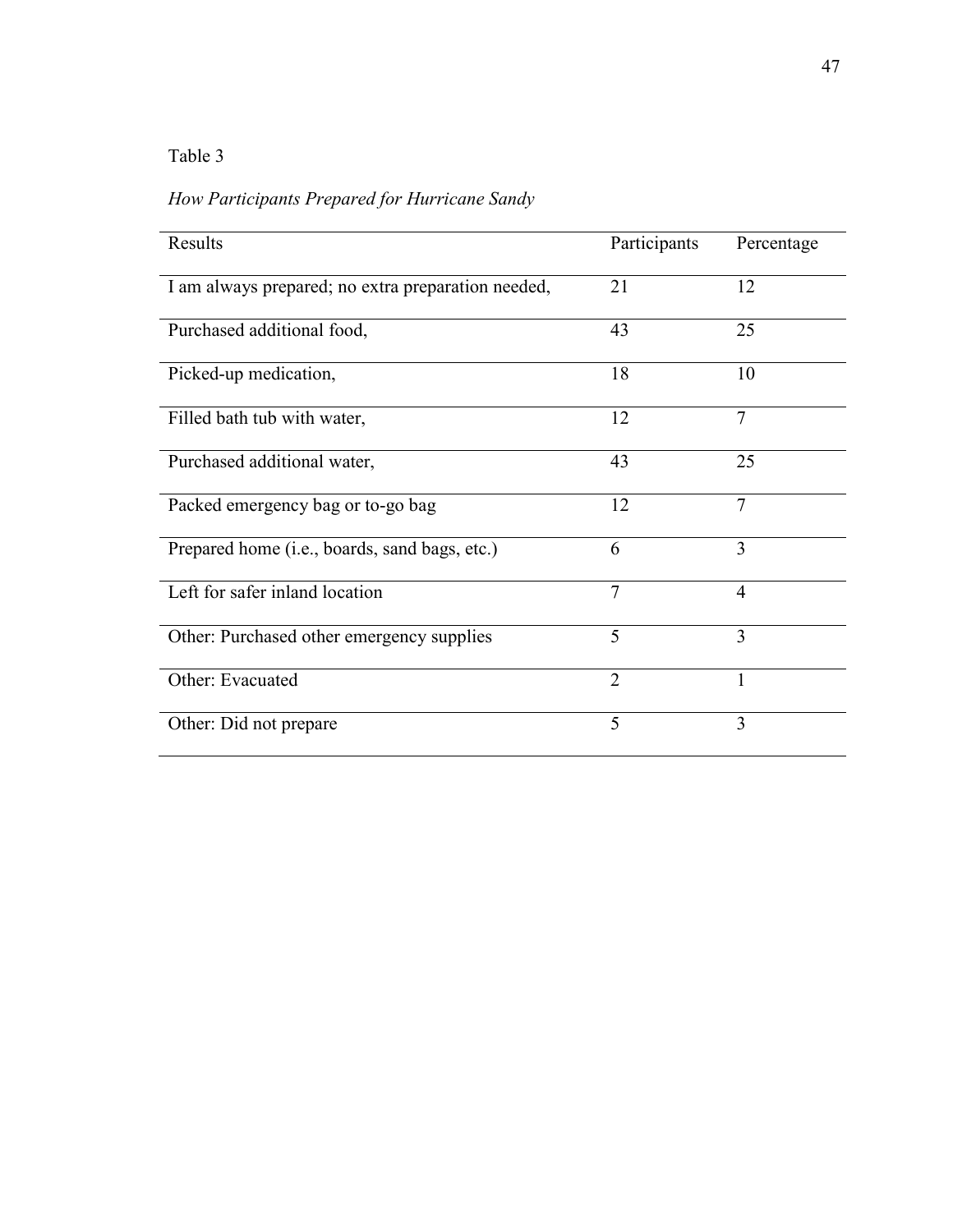The answers shown in Table 3 illustrate how participants had prepared. In asking this question, I was interested in understanding their level of preparation for the expected hurricane. This question allowed for choosing all that applied during their preparation with degree of preparation ranging from the minimum of placing their garbage cans inside the garage to purchasing water and packing an emergency or to-go bag in the event it might be necessary to evacuate at a moment's notice.

Only 15% said no preparation was needed and/or chose not to prepare prior to Hurricane Sandy's impact. Forty-three seemed to believe that purchasing additional food and water was the only preparation they needed. Participants related hurricane preparation with other weather warnings that did not associate power outages with high winds. Most exhibited external locus of control because needs beyond the food and water would be left to luck or fate.

Question 9: Did health reasons restrict you from preparing for Hurricane Sandy? Three participants (4%) said *yes*, and 81 participants (96%) said *no*. The purpose of this question was to determine if those that failed to prepare were unable to prepare because of physical limitations. In asking this question, I was interested in understanding why 49 chose not to prepare as indicated in Question 6, although 43 had chosen to prepare as early as 9-10 days prior to the anticipated impact.

Ninety-six percent stated health reasons did not restrict them from preparing and eliminated the possibly that health reasons prevented their preparing. Eighty-three percent self-rated themselves as having good to excellent health during 2012, with 17% self-rated themselves as having fair health, and none rating themselves as having poor health. One participant chose to evacuate because of being wheelchair bound and another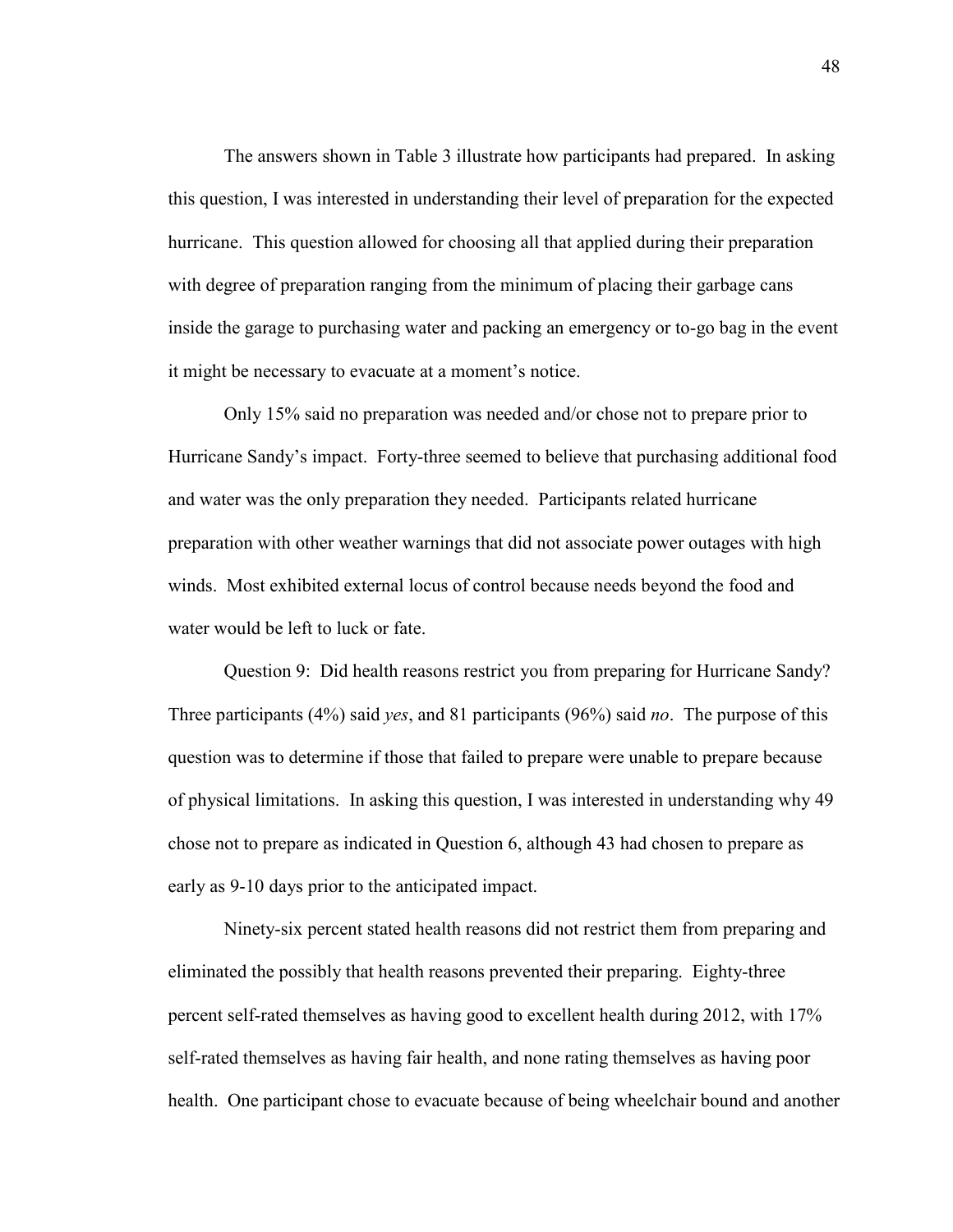because of concerns about evacuating during the night. Both of them understood their limitations and chose a plan to promote safety. Four did not answer this question.

Question 20 pertained to whether participants lost power during the hurricane. Sixty-two (70%) said yes, 20 (23%) said no, and six (7%) were unknown. The power outage ranged from 1 hour to 14 days. In asking this question, I was interested in understanding if they lost power anytime during the storm. If so, the importance of preparation as identified in Table 3 became more pertinent to reduce risk. The purpose of this question was to determine how long was the power outage.

Of the 62 who lost power during the storm, outages ranged from an hour to 14 days depending upon how damaged electrical lines were in the community. One participant became overly concerned because her insulin required refrigeration. Others were concerned not having capabilities of a television or radio to monitor the storm, particularly if flooding occurred. Of those whose length of power loss was unknown, the storm may have made landfall while they were sleeping and was restored before they awoke.

The results that 36 (58%) of the 62 who lost power did not prepare meant that 36 participants had drastically reduced their chance of survival. While 26 (42%) lost power, but were prepared. As mentioned earlier, no question was asked regarding available funds to purchase extra items to prepare. These participants exhibited an external locus of control, leaving the outcome to chance because they did not prepare.

I asked participants if they were able to receive news communications during the hurricane because I was interested in learning if the participant who lost power during the hurricane, were able to hear news alerts. Sixty-seven (79%) participants said *yes*, and 18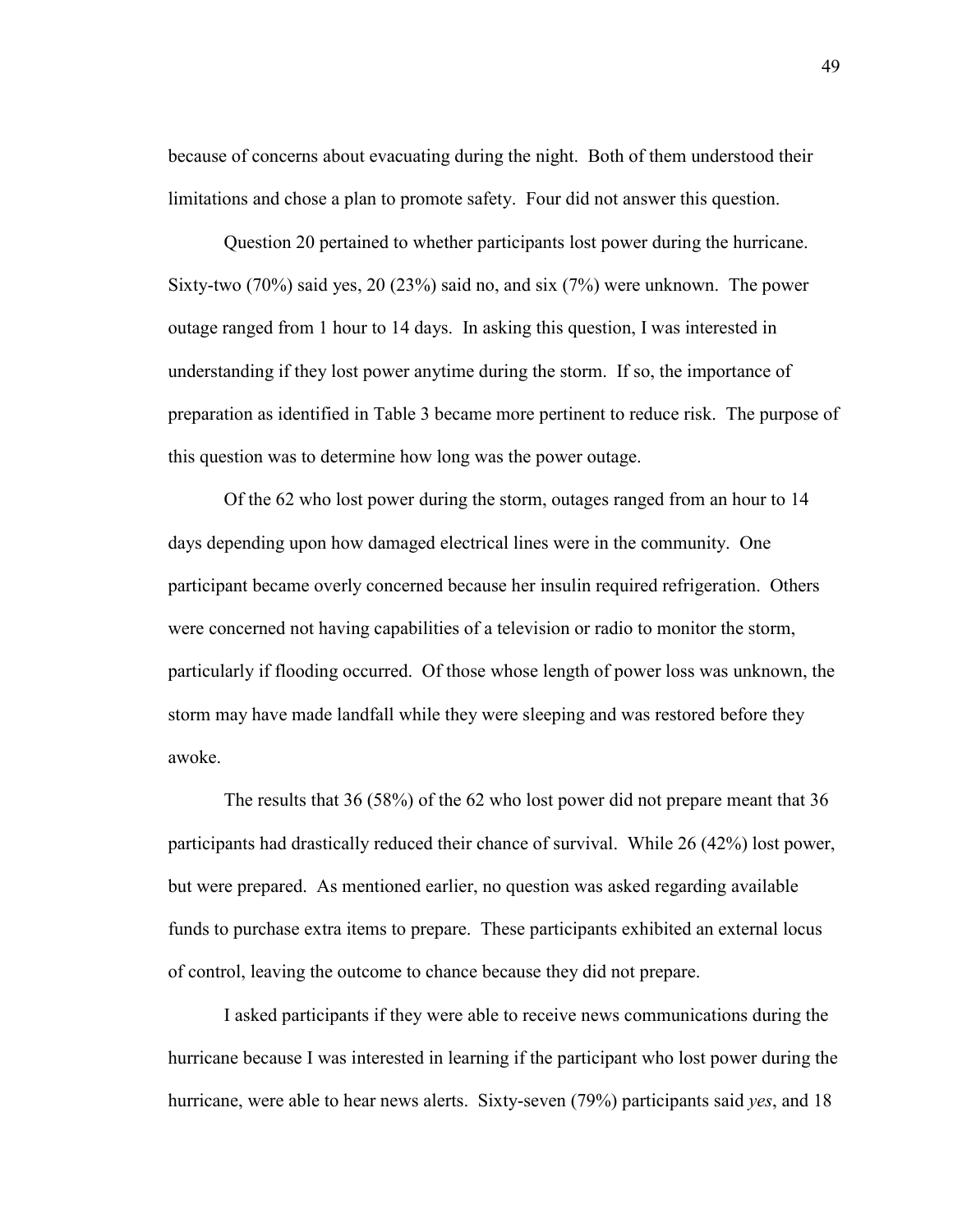(21%) participants said *no*. The purpose of asking this question is to identify those that rely on television alerts but were unable to receive alerts due to power outage. Only those who had an alternative option, such as a battery-operated radio, were able to hear news alerts during the power outage.

Only 21% were not able to receive news communications during the Hurricane. One town issued an alert to boil water before consumption; however, those not able to receive news communications during the hurricane may not have known this. Three did not answer the question.

The purpose of asking whether participants participated in a disaster preparedness program was to determine how many sought to attend a disaster preparedness program. In asking this question, I was interested in understanding if any individuals ever attended a disaster preparedness program since severe weather changes continue to occur due to climate change. Three weeks after Hurricane Sandy, the Northeastern United States had an unexpected ice storm, and there was still no heat in many homes, rationed gasoline, and limited food at grocery stores.

Eighty-nine percent or 65 participants never participated in a disaster preparedness program, many did not know how to prepare an emergency bag or other steps to take to prepare for an emergency. Only eight participants (11%) said they participated in a disaster preparedness program. Perhaps because few replied that they were in poor health, only 4% mentioned ways to manage their health needs with a healthcare professional. Strangely, since the question required only a straightforward yes or no, it was unclear the reason 15 did not answer this question. Most exhibited external locus of control failing to proactively participate in a disaster preparedness program.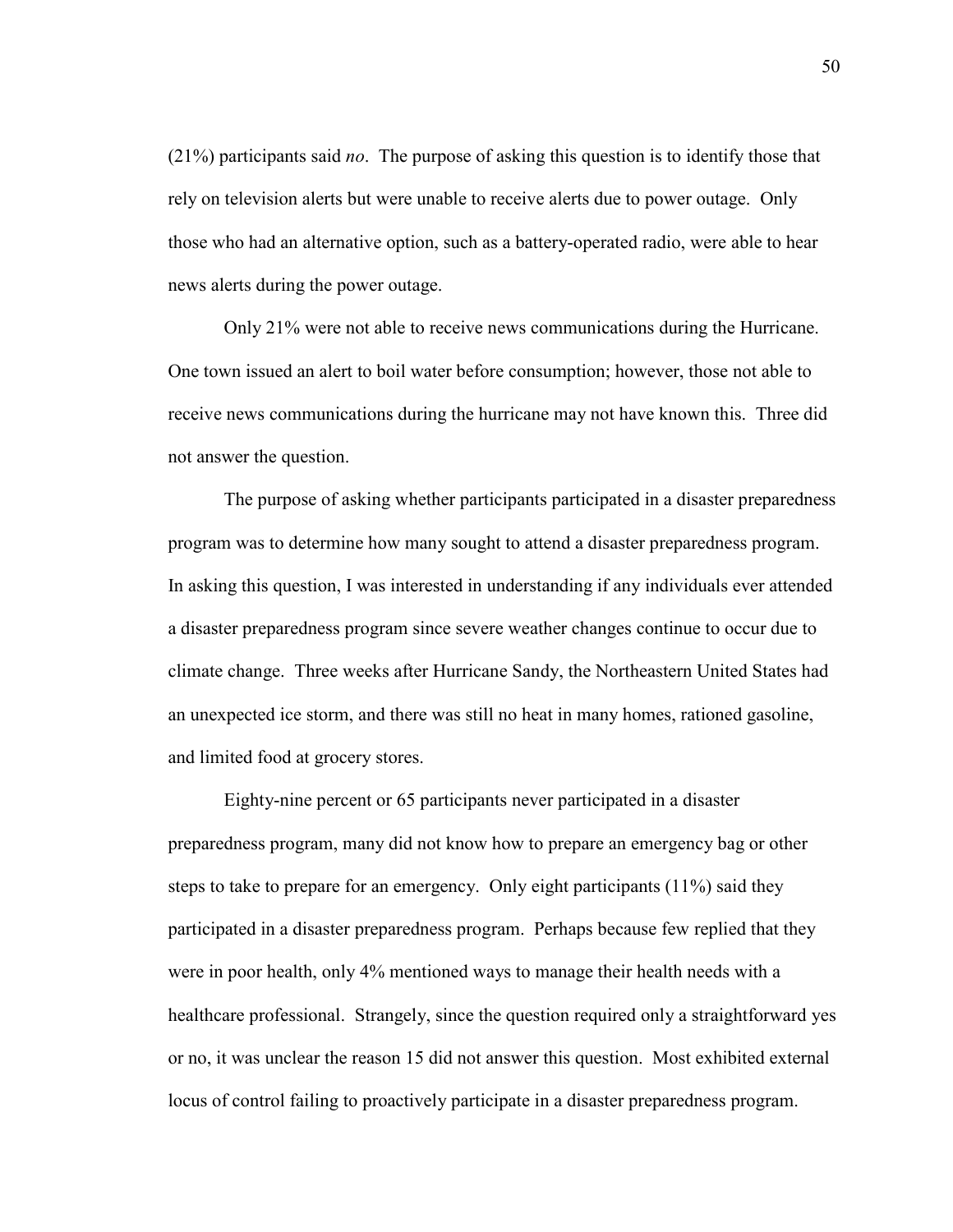## **Result Tables – Evacuation Planning**

 Each of the following survey questions was designed to evaluate the ability to evacuate quickly if required. The following section includes the number of participants who answered each question. I wanted to understand the efficacy of strategies initiated since the natural disaster could require some to evacuate and others to shelter in place.

 Question 2: Did you have a written emergency plan for Hurricane Sandy? Three participants (3%) said *yes*, and 84 participants (97%) said *no*. In asking this question, I wanted to know if any one had created a written emergency evacuation plan prior to the impending hurricane or within the few days prior to it. A written plan is best when an emergency such as flooding occurs. This plan would identify necessary items to gather for a to-go bag, emergency supplies, where the local shelters were, and whether to shelter in place rather than evacuate.

Ninety-seven percent of the 87 who answered this question did not have a written emergency evacuation plan even though they lived in single-family homes within the community. Most participants indicated that they lived alone and were single, widowed, or divorced. External locus of control was manifested by their not choosing to have developed an emergency evacuation plan prior to Hurricane Sandy reaching New Jersey. One did not answer the question.

Question 3 also addressed the evacuation process by determining if participants knew where local shelters were set up. In asking this question, I wanted to know if participants had planned for other housing if flooding occurred or if mandatory evacuation was required before Hurricane Sandy reached New Jersey.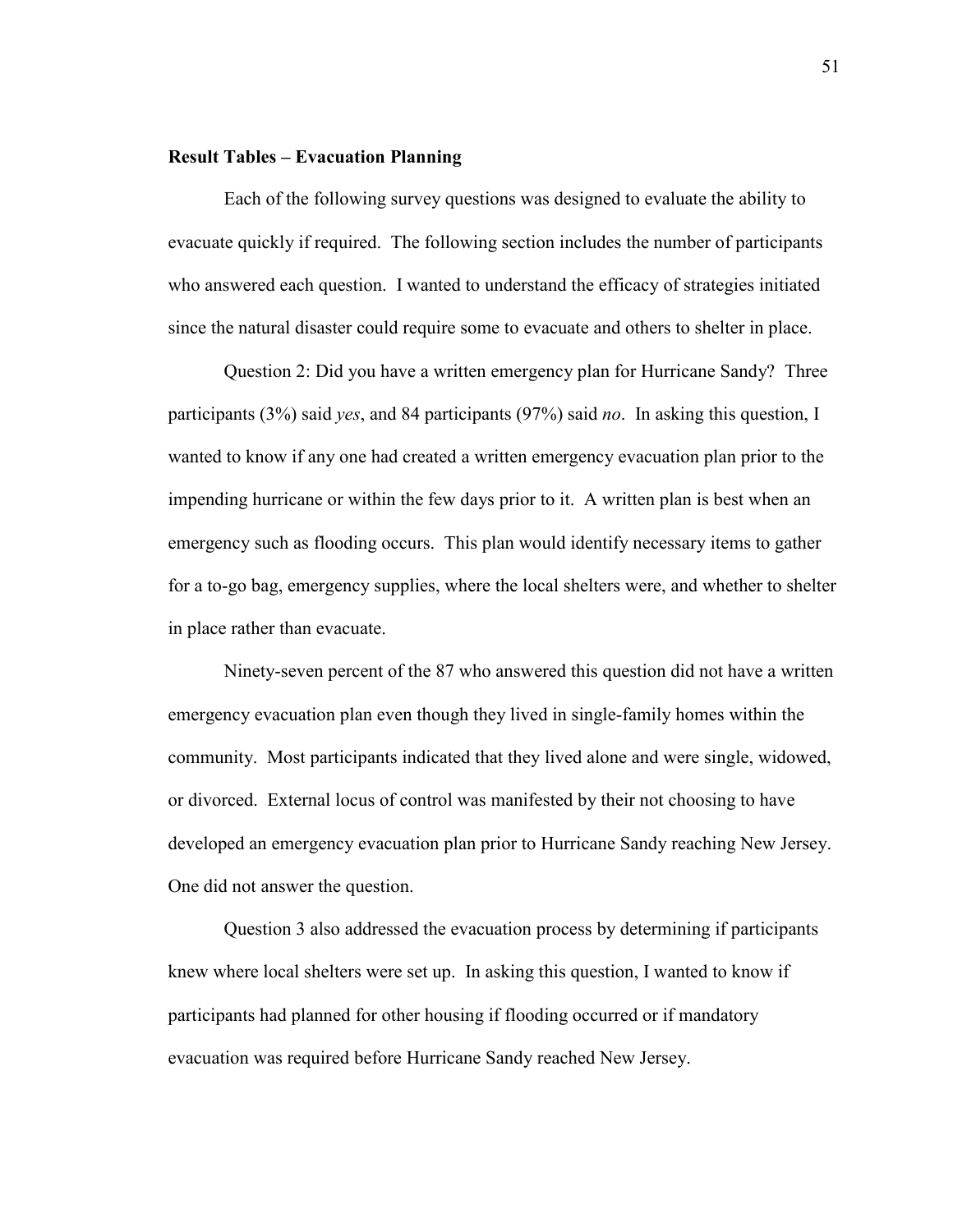Fifty-one percent of those who answered this question (44 participants) did not know where local shelters were located in the community, whereas 43 participants (49%) said that they did. I hoped to discover whether those that attend senior center events regularly knew the location of local shelters, as senior centers presented its regular attendees with information about preparation and shelter locations prior to the approach of the hurricane. Over half of the regular senior center attendees must not have attended the information session about preparing for Hurricane Sandy's approach, which may have caused them not to know about emergency community resources.

 Only 49% knew where the community shelters were, with those that knew having heard about them from the following sources:

- 1. Robo calls from local authorities to cell phone;
- 2. Information from the senior centers;
- 3. Newspapers listing the locations of the shelters;
- 4. Local police knocking on doors within community;
- 5. Radio and television stations reporting location information;
- 6. Word of mouth from friends and neighbors; and,
- 7. Internet postings on social media.

The many different sources that informed about shelter locations and services were designed to reach as many individuals as possible. The majority of the participants exhibited external locus of control because they chose not to plan for emergency shelter if forced evacuation was necessary. One did not answer this question.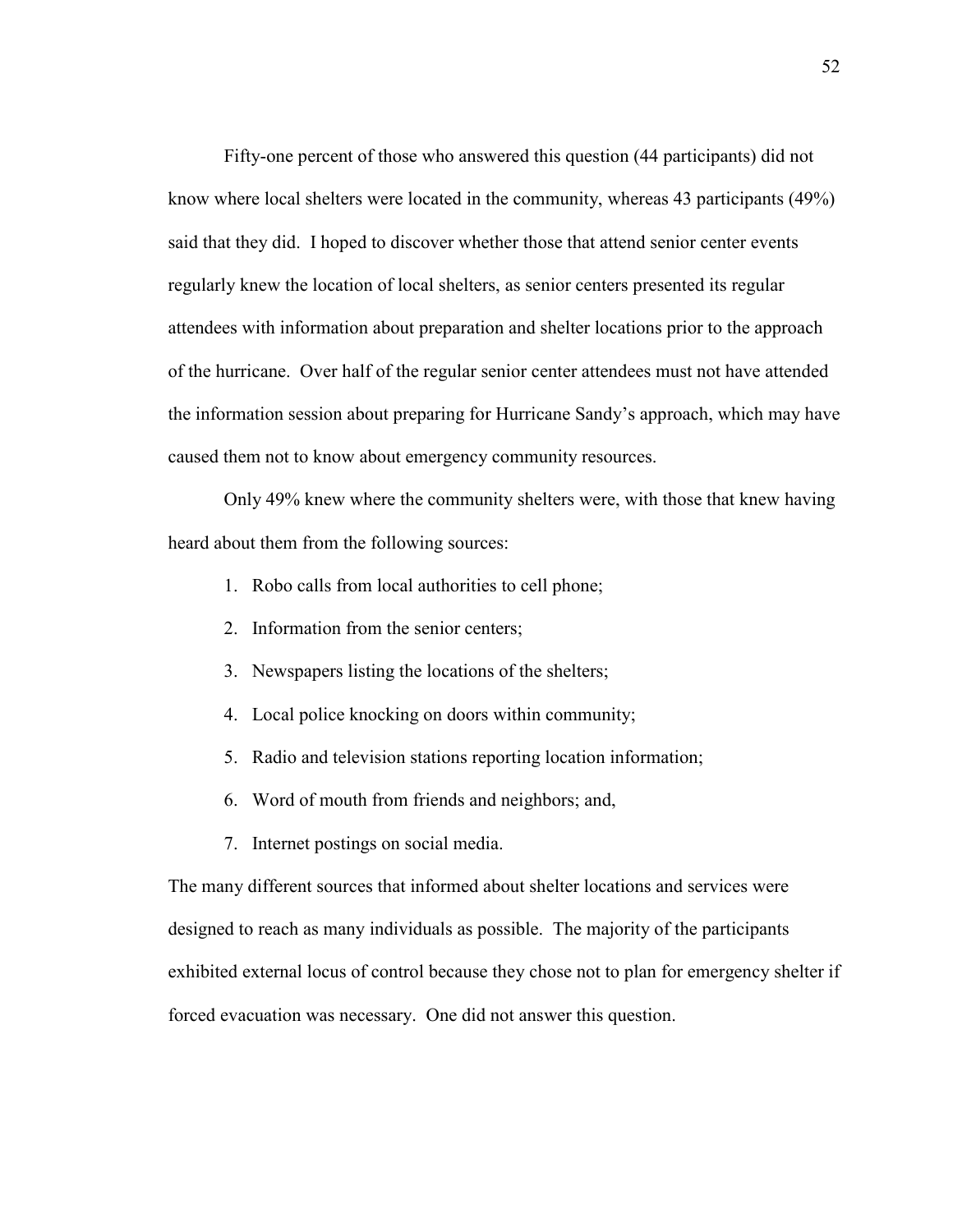## Table 4

| Results              | Participants | Percentage |
|----------------------|--------------|------------|
| <b>Local Shelter</b> | 29           | 28         |
| Friends              | 20           | 19         |
| Family               | 44           | 43         |
| Hotel                | 8            | 8          |
| Other                | 2            | 2          |

*Where Participants Would Evacuate* 

 Question 17 was designed to learn where respondents would go if forced to evacuate. In asking this question, I wanted to know if participants had additional resources to assist them during an emergency.

Many had a variety of places to choose from if it had been necessary to leave their homes, but 10% lacked other options to assist them or would not have felt comfortable in a shelter because of their physical limitations or having a pet. Because shelters did not accept pets, some remained in their homes with their animals despite the warnings. Forty-three percent stated family and nineteen percent stated friends would accept them. However, 28% stated they would go to the local shelter.

Question 14 was designed to learn if limitations would prevent immediately evacuating. In asking this question, I was interested in understanding if the participants were able to perform an emergency evacuation without assistance. In cases of flooding warnings, those who judged themselves unable to immediately leave unassisted were in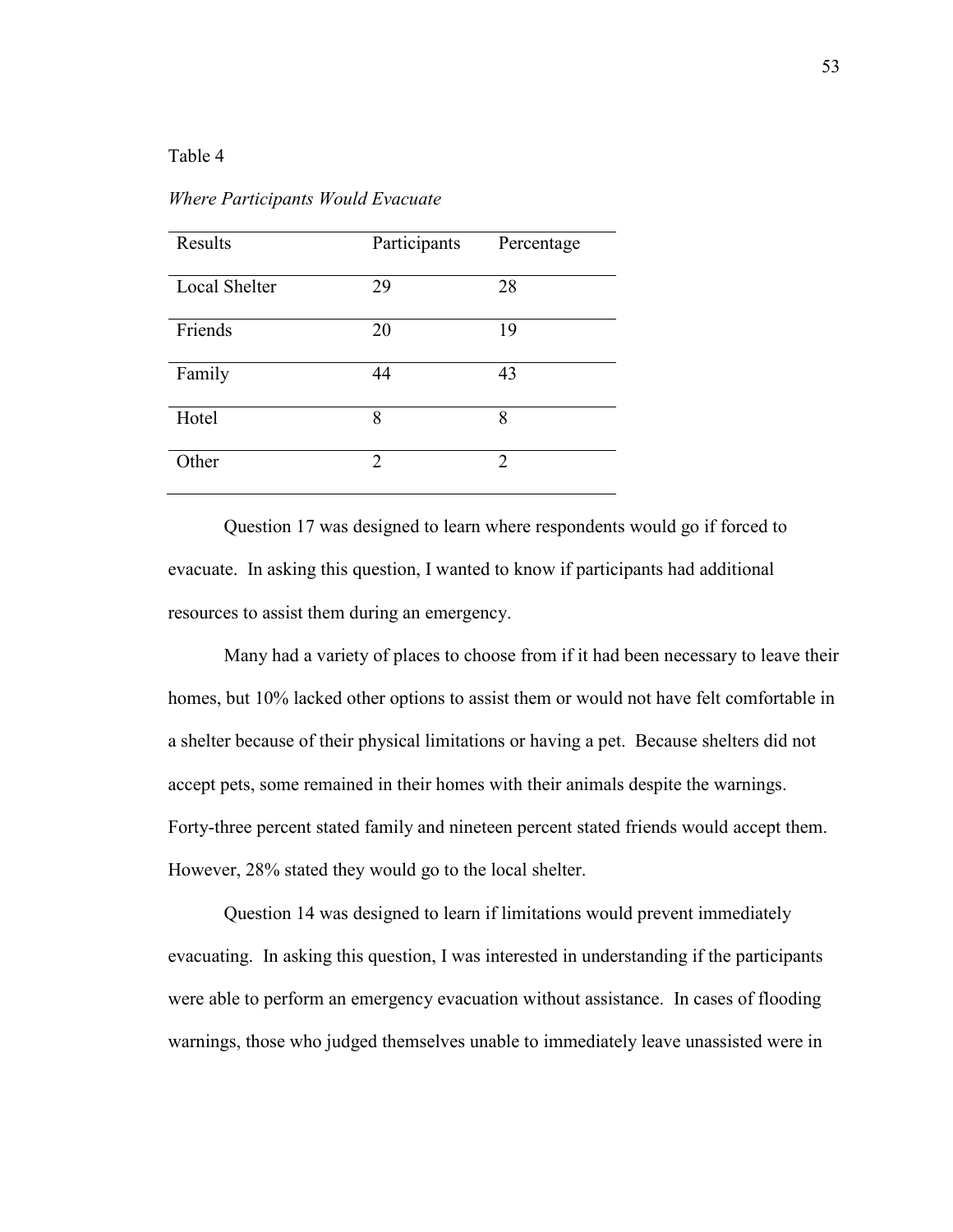danger of losing their lives and endangering the lives of anyone who might have to go into the area to assist with an evacuation.

Forty-eight percent (42 participants) stated they would need help to evacuate at a moment's notice, whereas over a quarter stated transportation could come from family members predominantly their children or friends, neighbors, church members, or community resources like the police or fire department. Twenty-seven percent (24 participants) stated they did not believe they could undertake an emergency evacuation without the help of another person. Twenty-five percent (22 participants) did not answer this question.

In Ocean County, 38% would not have been able to make an emergency evacuation without help. One, however, had chosen to evacuate prior to the impact of Hurricane Sandy because of anticipated high tide. In Monmouth County, 17% would not have been able to perform an emergency evacuation without help. In Middlesex County, 26% said they would not be able to evacuate without help.

 If those needing assistance were not registered with local police or emergency services, their chances of survival would be significantly reduced. Those who chose to stay in their homes without someone to assist them in an evacuation exhibited external locus of control because they chose not to plan for an emergency.

 This question is a follow-up to participants being able to evacuate. In asking this question, I was interested in understanding if the respondents believed they could have evacuated at night, particularly in the rain. Those that knew they could not evacuate at a moments notice would risk their lives if flooding occurred.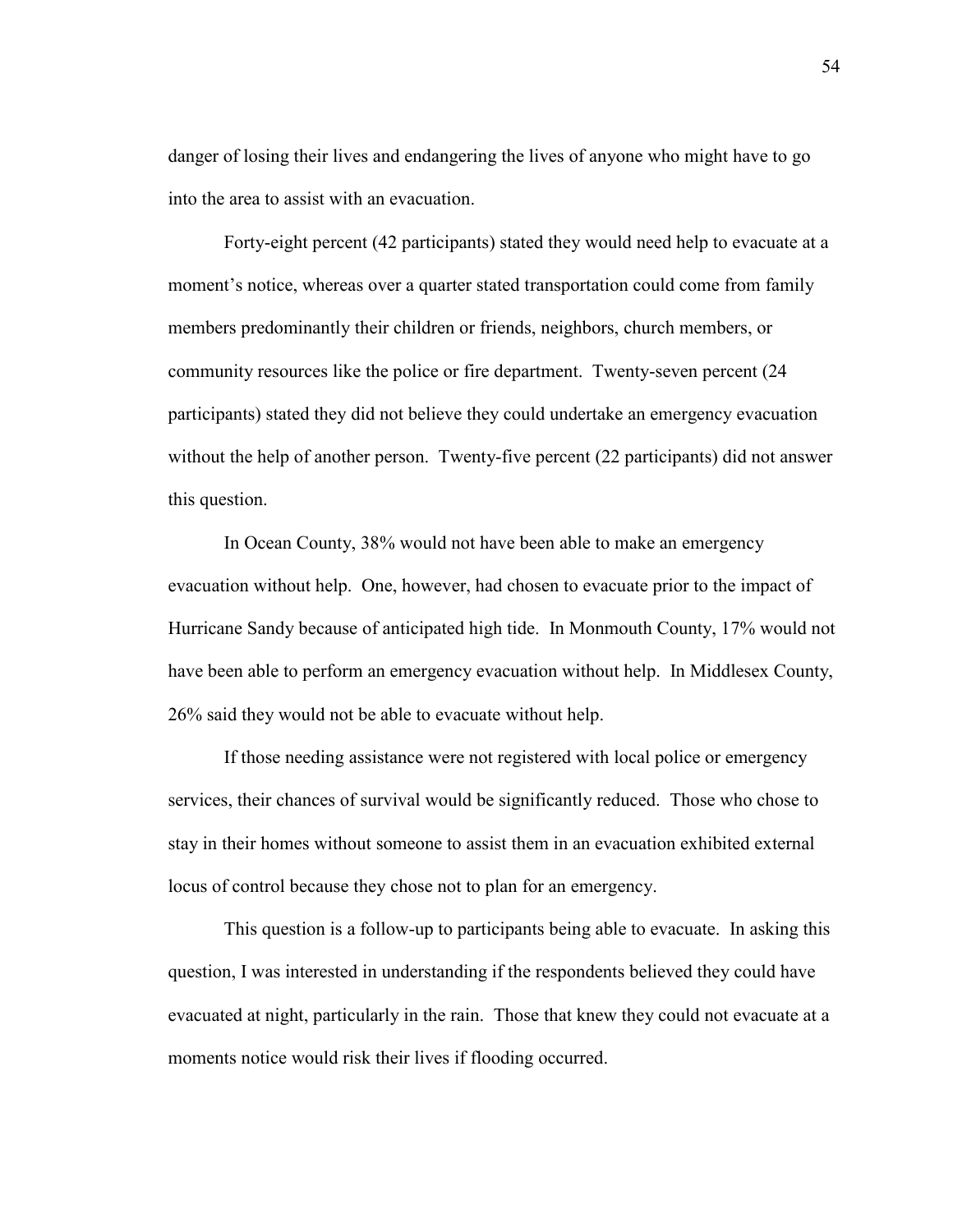Forty-three percent (35 participants) of the 82 that answered this question believed themselves incapable of driving in a rainstorm at night, and 47 participants (57%) said that they could. A few stated restrictions that prevented them from driving at night. Some stated health restrictions that included wheelchair or cane usage that restricted mobility and vision limitations while others stated self-restrictions for safety reasons. The 35 that could not drive through a rainstorm at night exhibited external locus of control because they chose not to evacuate before the disaster or to move with family or friends who would be able to assist with an evacuation. Six did not answer this question.

In asking this Question 11, I was interested in understanding if the participants received recommendations from local authorities to evacuate prior to Hurricane Sandy reaching New Jersey. Not many lived in a potential flood zone or were told to evacuate.

Ten percent (eight participants) stated they were told to evacuate due to possible flooding, whereas 70 participants (90%) said they were not told. Only a few heeded the warning and evacuated. One stated, "I would feel better in a home that is handicap ready rather than going to a shelter or hotel that would not be as convenient." Another stated, "I won't leave my cats behind." External locus of control was exhibited in those who left it up to fate or luck to determine their survival if flooding occurred. Ten did not answer this question.

I was also interested in learning if mandatory evacuation was imposed anytime during or after Hurricane Sandy due to flooding or unsafe dwellings.

Only seven participants were forced to evacuate their homes due to flooding in their community that impacted their chances of survival. Five were forced to evacuate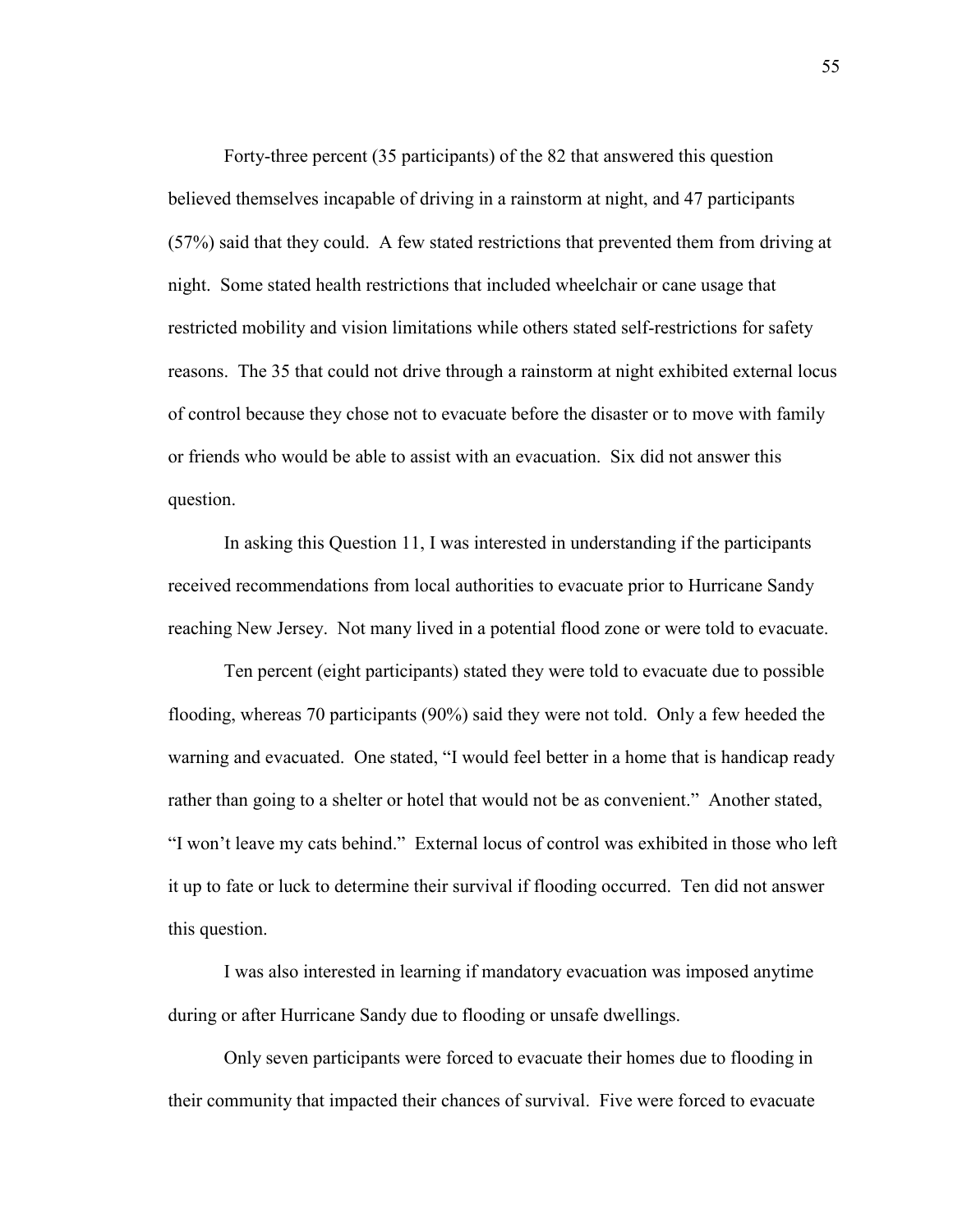during the hurricane and two were evacuated after the hurricane passed. The five that were evacuated during the storm were able to drive in the rainstorm, and three of the five had not prepared. The two that evacuated afterwards could not drive and were not prepared. A strong external locus of control existed with those who evacuated during or afterwards. Nine did not answer the question regarding evacuating *during* the hurricane and 18 did not answer the question regarding evacuating *after* the hurricane.

## **Results on Disaster Aftermath**

 Each of the following survey questions was designed to evaluate the elders' ability to sustain living or resilience without electrical power and communications. I wanted to understand the resilience of the elders since natural disasters drain many resources in the process of a community returning to normal.

The purpose of this question was to assess if participants were able to receive news alerts since many encountered power outages. In asking this question, I was interested in understanding if the participants were prepared to obtain news alerts after Hurricane Sandy. The ability to hear news alerts is imperative during the hurricane.

Eighty-nine percent of those who answered this question (71 participants) were able to receive news communications after Hurricane Sandy. However, 11% (nine participants) were not able to receive new communications nor had any way of receiving news alerts. One utilized the car radio to listen to news alerts. Another with no access to news alerts realized after the power returned that the tap water was contaminated. Leaving news communications to fate or luck instead of preparing for power outages displayed external locus of control in these participants. Eight did not answer this question.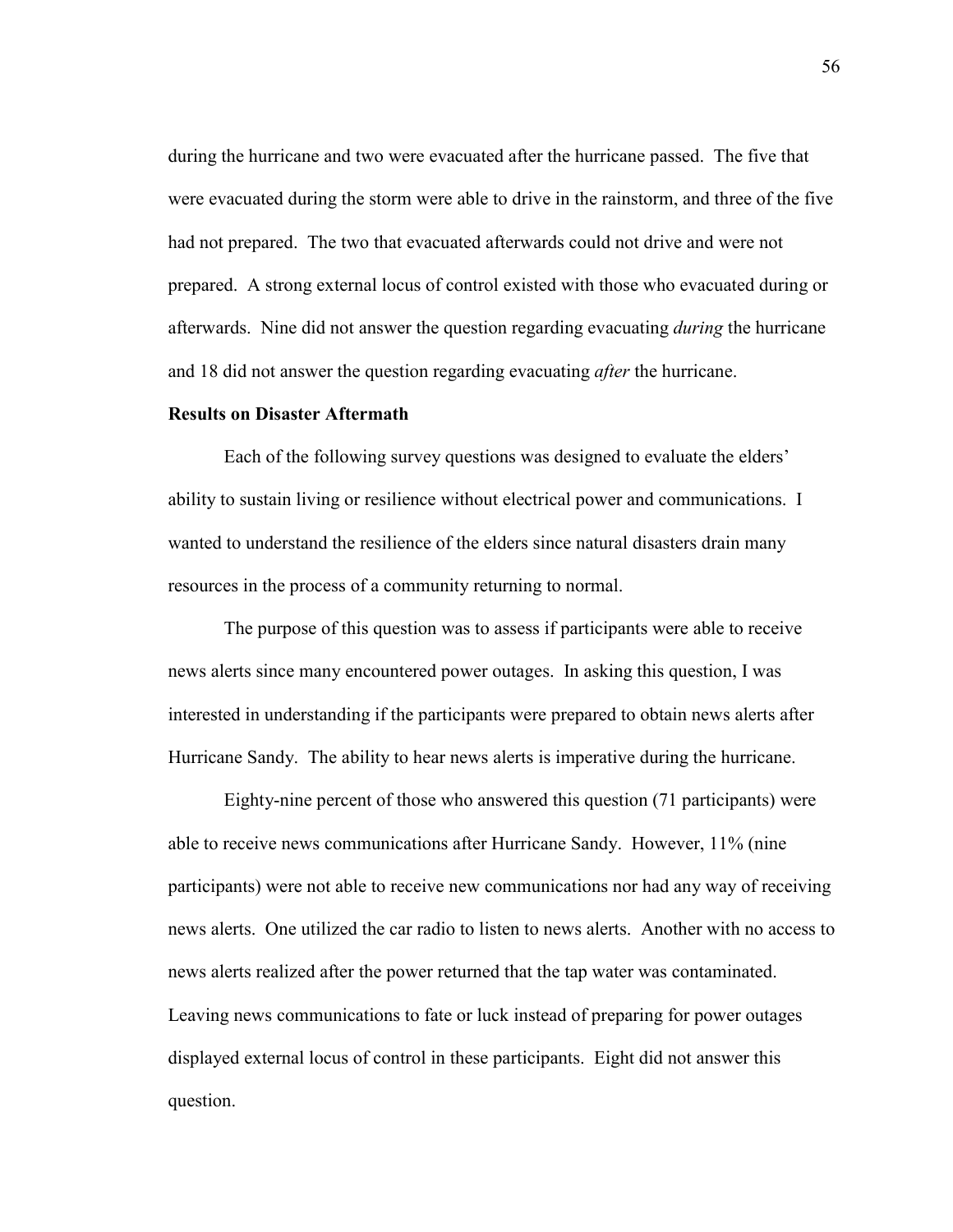## Table 5

| Power Outage          | Participants   | Percentage |
|-----------------------|----------------|------------|
| 1 to 5 hours          | 7              | 11         |
| 6 to 12 hours         | $\overline{2}$ | 3          |
| 1 to 3 days           | 21             | 34         |
| 4 to 7 days           | 14             | 23         |
| 8 to 10 days          | 7              | 11         |
| Longer than 10 days   | $\overline{2}$ | 3          |
| Did not indicate time | 9              | 15         |

## *Length of Power Outage*

 As indicated earlier, 62 participants in the survey lost power at sometime during the hurricane. The shortest amount was 1 hour, while the longest was 14 days. However, when electricity is out, it is not always possible to know the length of time in hours without a battery-operated timepiece. The largest number of participants was without power from 1 to 3 days.

A total of 71% of the respondents, lost electrical power due to high winds and flooding from Hurricane Sandy striking the coast of New Jersey. The biggest concern was refrigeration and the need to charge cell phones for communication with family, friends and emergency services. Failure to have a battery-operated radio resulted in not all people receiving consistent emergency alerts, such the warning to boil water before using it for drinking or cooking. One who prepared by purchasing extra water and canned food felt prepared until she realized that she needed a manual can opener.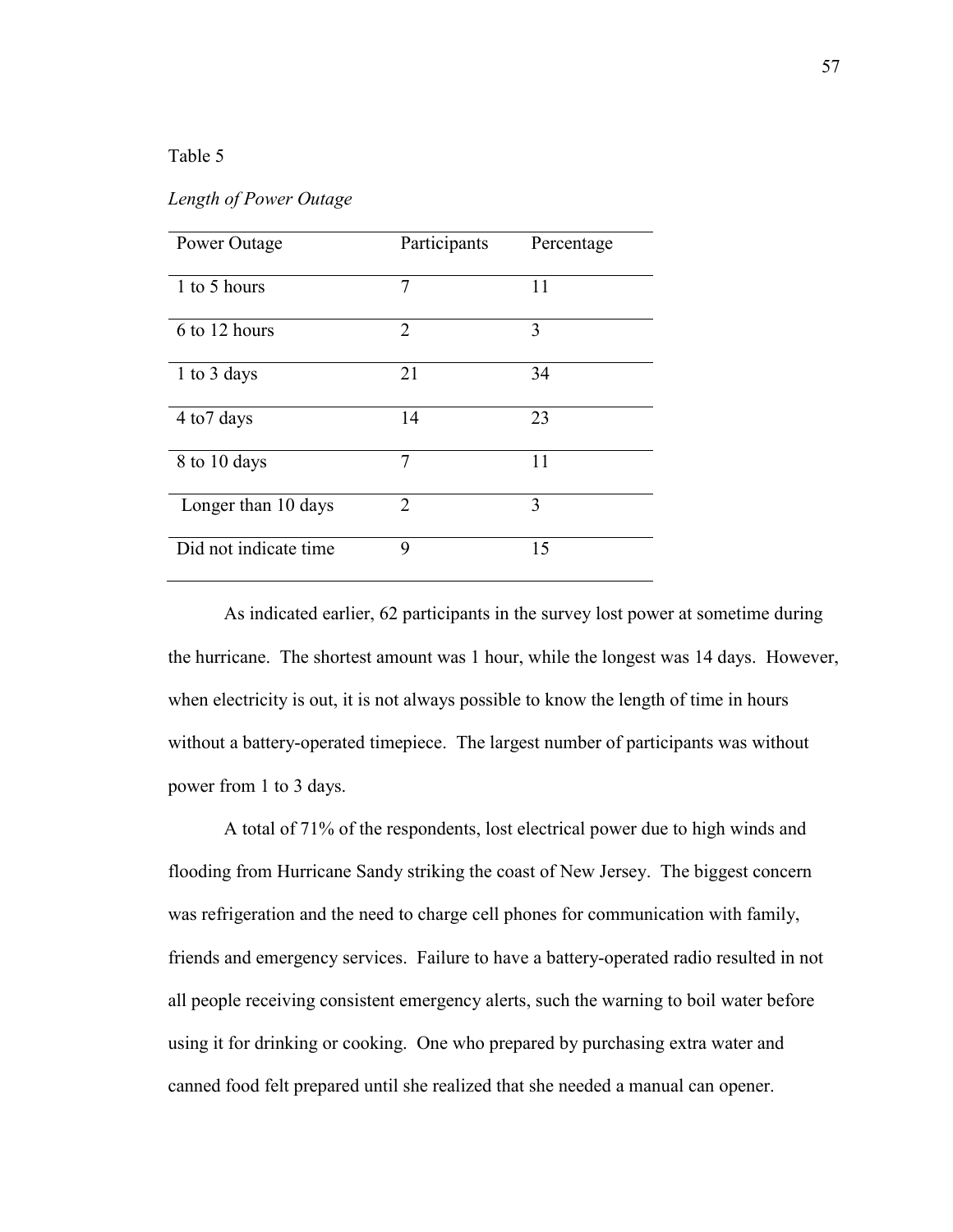Proper planning for a disaster such as Hurricane Sandy is essential because of the likelihood of power outages. Disruption in communications, closing of grocery stores, pharmacies, gas stations, and banks; causes of food spoilage and water contamination; and use of medical devices all occur because of unexpected power outages. Leaving survival to chance, luck or fate – whatever label you ascribe to the attitude as described in external locus of control is likely to produce serious consequences.

## **Evaluation of Findings**

A few authors (Yin 2016) indicated that evaluating findings of a study strengthen both an understanding and the importance of the data collected. The target population was between the ages of 65 to 85 in 2012 during Hurricane Sandy, six years later, they were between the ages of 71 to 91, but most vividly remembered how they prepared and what occurred during the event. Fifty-eight percent did not prepare for Hurricane Sandy. Eighty-nine percent stated they had never participated in a disaster preparedness program. Only 11% felt prepared and equipped to handle the impending disaster, but only 3% had a written emergency evacuation plan.

This study was framed around one key theory: the locus of control (Rotter 1954), which addresses two spectrums: internal and external. Internal locus of control indicates the person has a sense of control over outcomes resulting from behavior and that each person is the master of his or her own fate. External locus of control directs one's belief that outcomes and consequences in life are uncontrollable, and that outside forces dictate the results of events and situations (Rotter, 1966).

Research indicates that having an external locus of control as opposed to an internal locus of control is a protective factor for elders. Several factors can influence an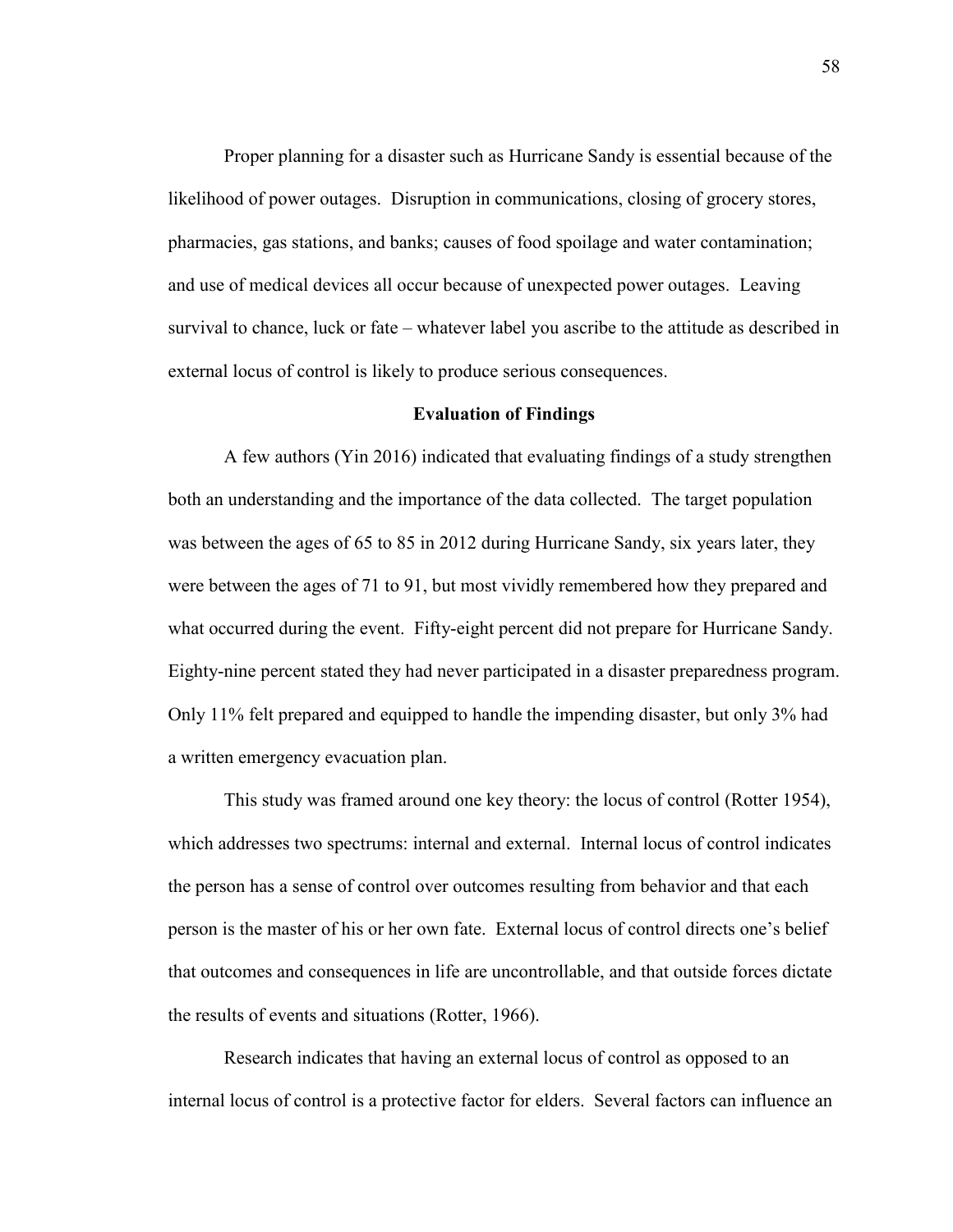elder's locus of control and whether they gravitate toward the internal or external end of the spectrum. Data indicated that external locus of control drove factors that elders failed to prepare for the impending hurricane, lacked an emergency plan to shelter-in-place did not know the locations of local shelters, and had not registered with local authorities for assistance that would be required during or after the hurricane.

Those who lost electricity more than one day accepted the situation and "did what I needed to do to survive" stated one participant. Seventy-seven percent stated they would prepare the same way if another disaster occurred. However, because 14% did not lose power longer than 12 hours, they thought that justified their not needing to prepare. Moreover, there was no way they could have known they would have power through the storm, a factor that seemed to diminish the sense of their reasoning. There was also a correlation between changes in the way they prepared and the number of days they had been without electrical power. Those that lost power for a longer time said they would prepare better if another disaster threatened their homes. Their suggestions are listed below in their own words.

#### **Future Changes in Preparation**

- 1. Prepare a to-go bag.
- 2. Have more water.
- 3. Find a pet friendly shelter.
- 4. Be better prepared.
- 5. Buy extra food and be prepared to evacuate.
- 6. Identify more information resources.
- 7. Purchase more flashlights, candles, water and non-refrigerated foods.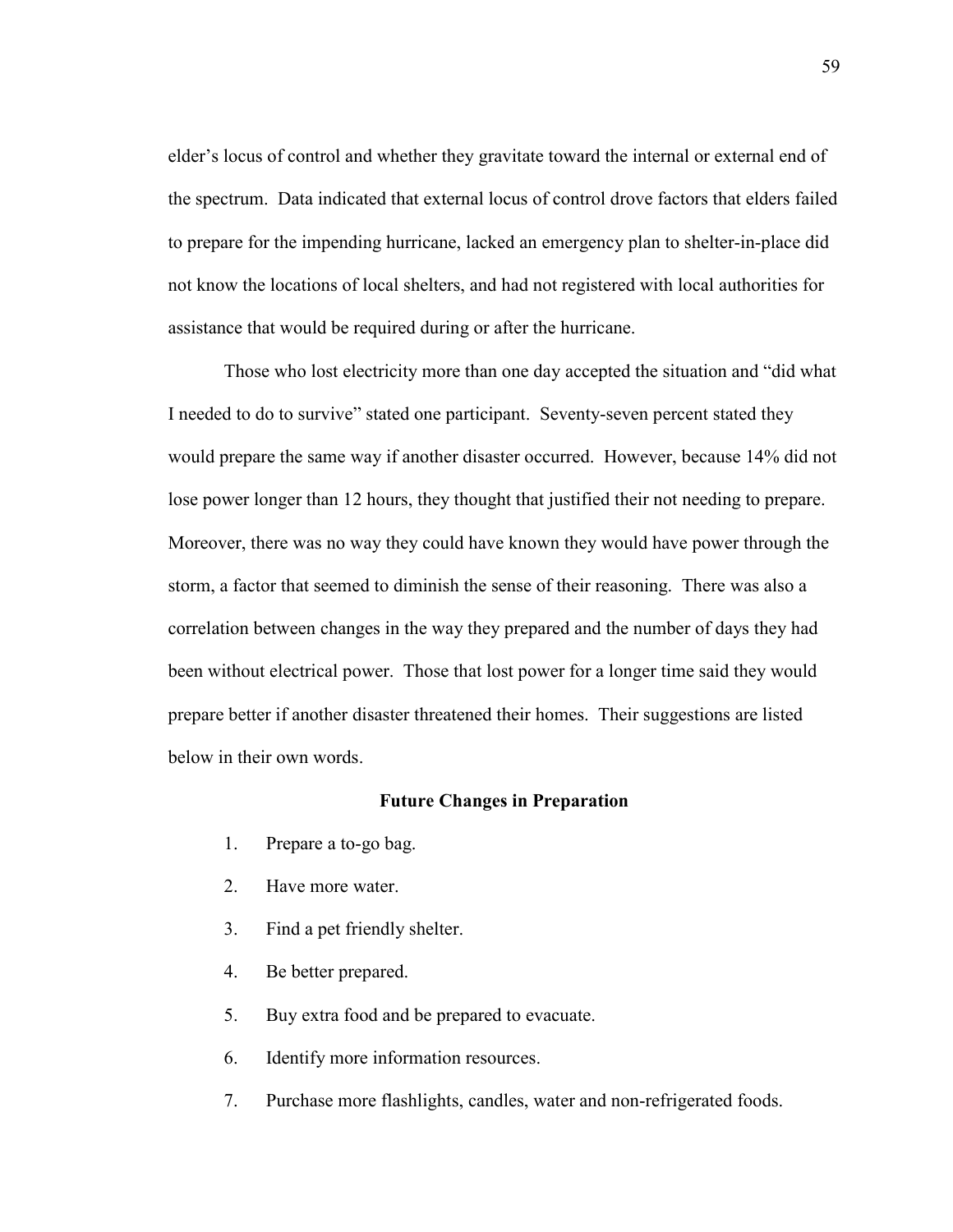- 8. Coordinate transportation early.
- 9. Have more information about preparation.
- 10. Have battery-operated radio to hear emergency information did not find out about contaminated water.
- 11. Implement preparation instructions.
- 12. Purchase a manual can opener.
- 13. Pay more attention to the seriousness of the storm.
- 14. Leave the area before the storm hits.
- 15. Home is handicap assessable, no change, concerned shelter would not be easy.
- 16. Buy more food.
- 17. Prepare better for emergency evacuation.

A few stated they did not take the warnings seriously because weather conditions such as hurricanes seldom impact New Jersey. Only one said the experience of living through Hurricane Floyd in 1997 encouraged her to attend a disaster preparedness program.

## **Public Policy**

Changes in New Jersey public policy since Hurricane Sandy have been enacted to address gaps in disaster preparation for areas not prone to disasters. After Hurricane Sandy, the following policies, were proposed to solve the problems of filling stations inability to pump gasoline without power, closed grocery stores, lack of emergency public transportation, homes in low lying areas, downed power lines, need for a central registry to maintain contact between citizens and public safety agencies, solutions to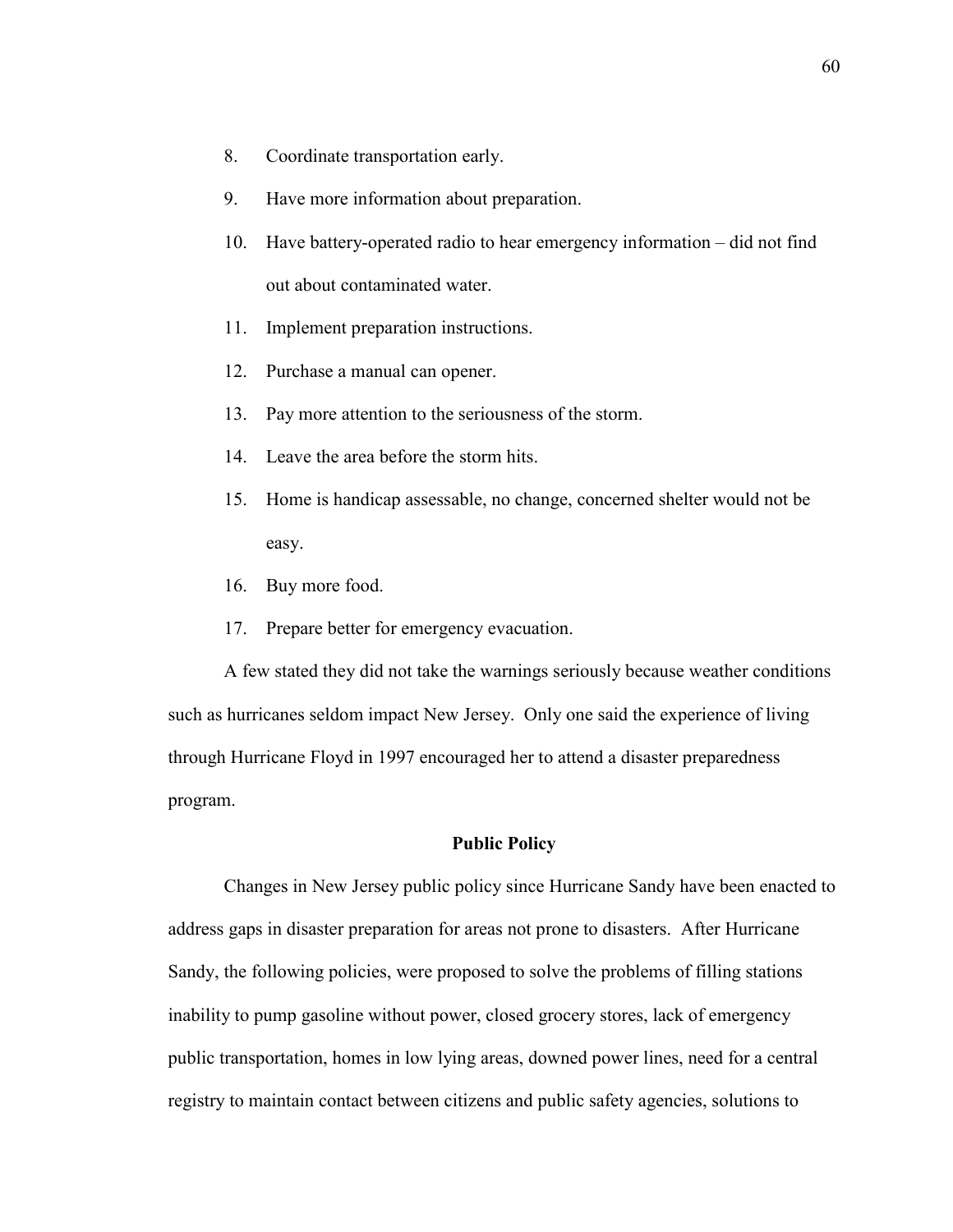problems such as looting, burglary and theft were proposed to support communities and provide additional safety. Many additional policies were proposed, however, I only selected policies that were relevant to older adults living in single-family homes. Each of the policies was focused on developing resilience and options for individuals during a disaster.

# **New Jersey State Legislature Bills**

 The legislature proposed new bills after Hurricane Sandy to help provide solutions to many problems faced by the population under the study in the event of another disaster such as that storm. Among other services and laws, these provided the following applicable to older adults living in single-family homes:

- A2930/S1919 "Blue Acres Floodplain Protection and Home Elevation Bond Act of 2013", authorizes bonds for \$100 million, and appropriates \$5,000.
- A3445/S1804 Permits pet owners to board public transportation with domesticated animals during emergency evacuation *(passed 2014)*
- S1730/A1199 Requires electric distribution lines be located underground in areas affected by severe weather or natural disasters.
- S2351/A3647 Makes looting during a state of emergency an aggravating circumstance in sentencing.
- S2356/A3487 Establishes mandatory penalties for committing burglary and theft during a state of emergency.
- S2357/A3486 Requires newly constructed grocery stores to have generators.
- S2361 Requires gas stations to install generators.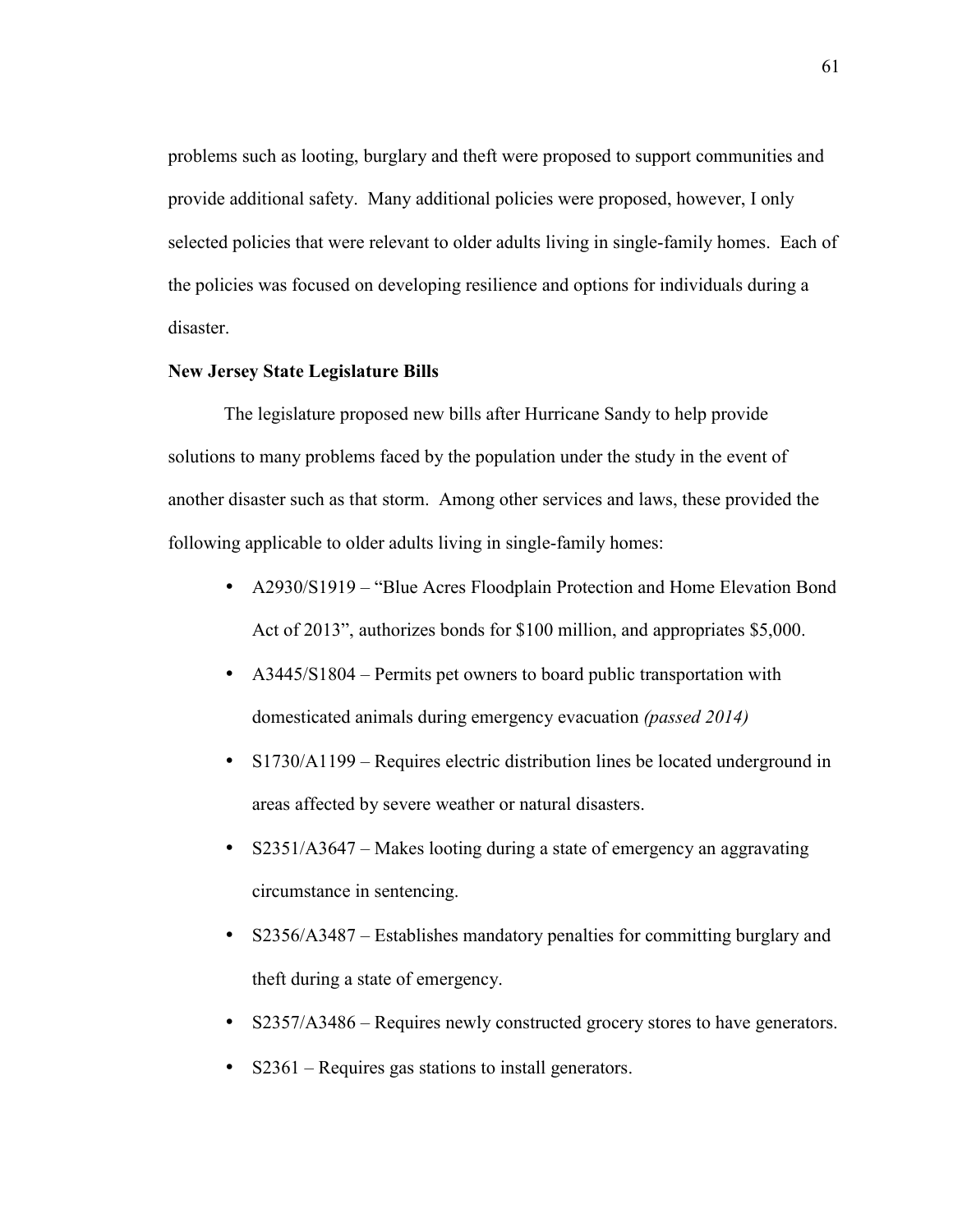• S2436/A3784 – Establishes central registry of residents with special needs for use during emergencies.

## **Protection**

 Local police were concerned with individuals attempting to take advantage of communities by looting and robbing when homeowners evacuate due to severe weather or a disaster. Legislation was proposed to provide peace of mind for homeowners to address looting during a state of emergency as an aggravating circumstance in sentencing. Legislation also established mandatory penalties for committing burglary and theft during a state of emergency. These measures are designed to have thieves think twice before participating in a criminal act. No participants mentioned a fear of looting or robbery during evacuation.

 Another legislature bill establishes a central registry of residents with special needs for use during emergencies. This registry will aid local agencies in knowing which residents within the community may need extra assistance during emergencies. Also, during emergency evacuation, pet owners will be permitted to board public transportation with their domesticated animals. This would encourage the elderly to evacuate because they will be permitted to bring their pets with them during evacuation.

### **Rebuilding**

 The rebuilding phase focus on planning and preparation for the next disaster. Legislation was proposed to relocate electric distribution lines underground in areas affected by severe weather or natural disasters. This would prevent those lines from being damaged in the next disaster. Many grocery stores and gas stations did not have generators that reduced resources in the community for residents. Grocery stores could

62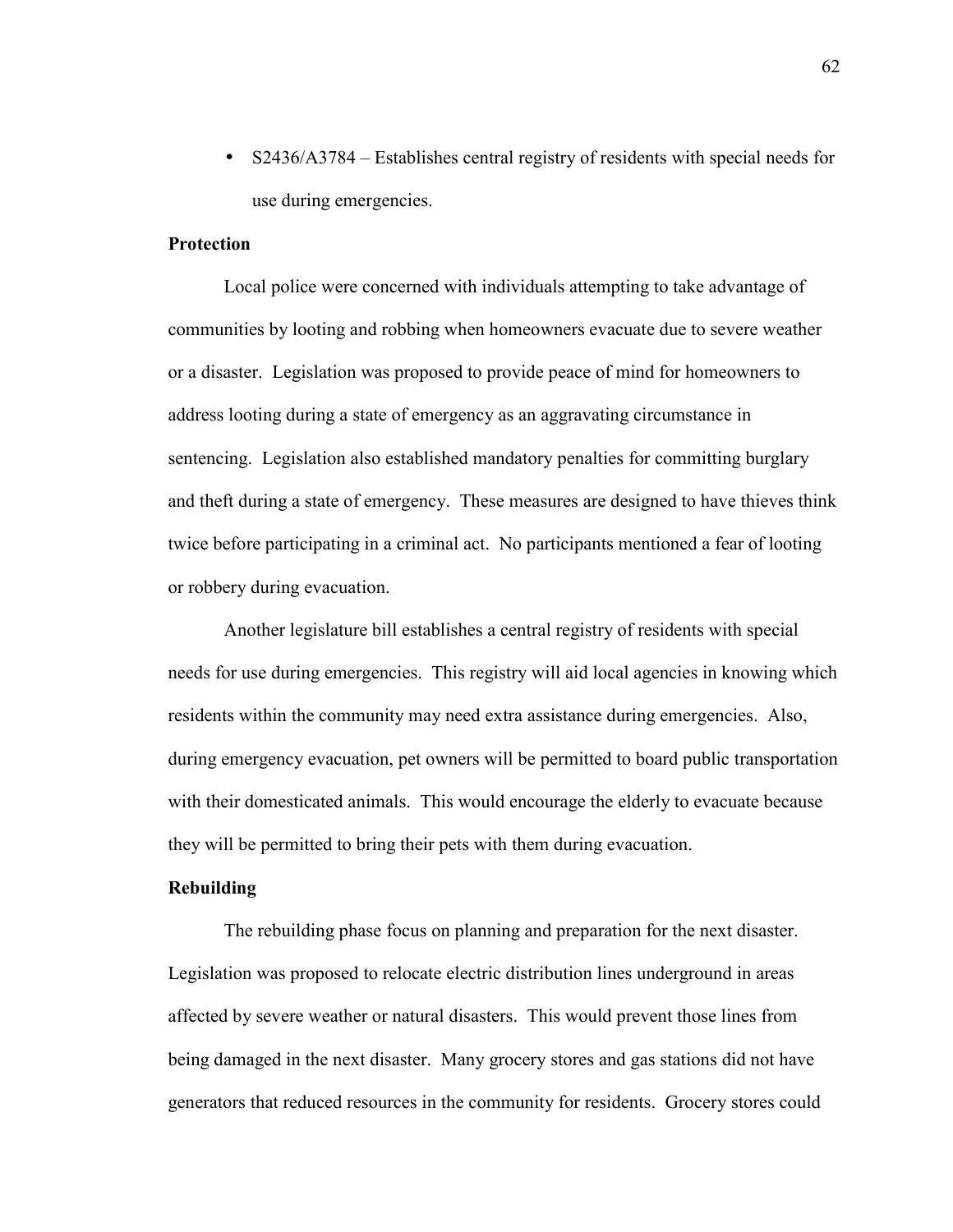not open or receive new groceries because they lacked electrical power. The same occurred with gas stations that had gas, but were unable to pump the gas out of tanks without electrical power. Legislature bills were proposed for newly constructed grocery stores to have generators and requiring gas stations to install generators.

Finally, The "Blue Acres Floodplain Protection and Home Elevation Bond Act of 2013", authorizes bonds for \$100 million, and appropriates \$5,000 for expenses allows cities to purchase homes flooded in 2012 and demolish the flooded home to create community land. Those homeowners that wish to rebuild are required to elevate the property as required based upon FEMA flood zone requirements. The \$25,000 to \$75,000 cost of elevating a home is not financially feasible to many elders.

#### **Summary**

In response to the research questions for this study, I analyzed 88 surveys that met the criteria of the research study. Three counties included in this research were Middlesex, Monmouth & Ocean. I sought to determine the perceptions of disaster preparedness of elders 65 to 80 who live independently in single-family homes and may have cognitive and physical impairments. Next, I sought to analyze how current public policy conform to the perceptions of the participants identified in RQ1. In this chapter, I presented a qualitative study to learn how the level of preparedness related to the spectrum of the locus of control in areas not prone to natural disasters.

The central research question for this study was, "What are the perceptions of disaster preparedness of elders 65 to 80 who live independently in single-family homes and may have cognitive and physical impairments?" Participant perceptions about disaster preparedness were grouped into three key themes from the data collected. These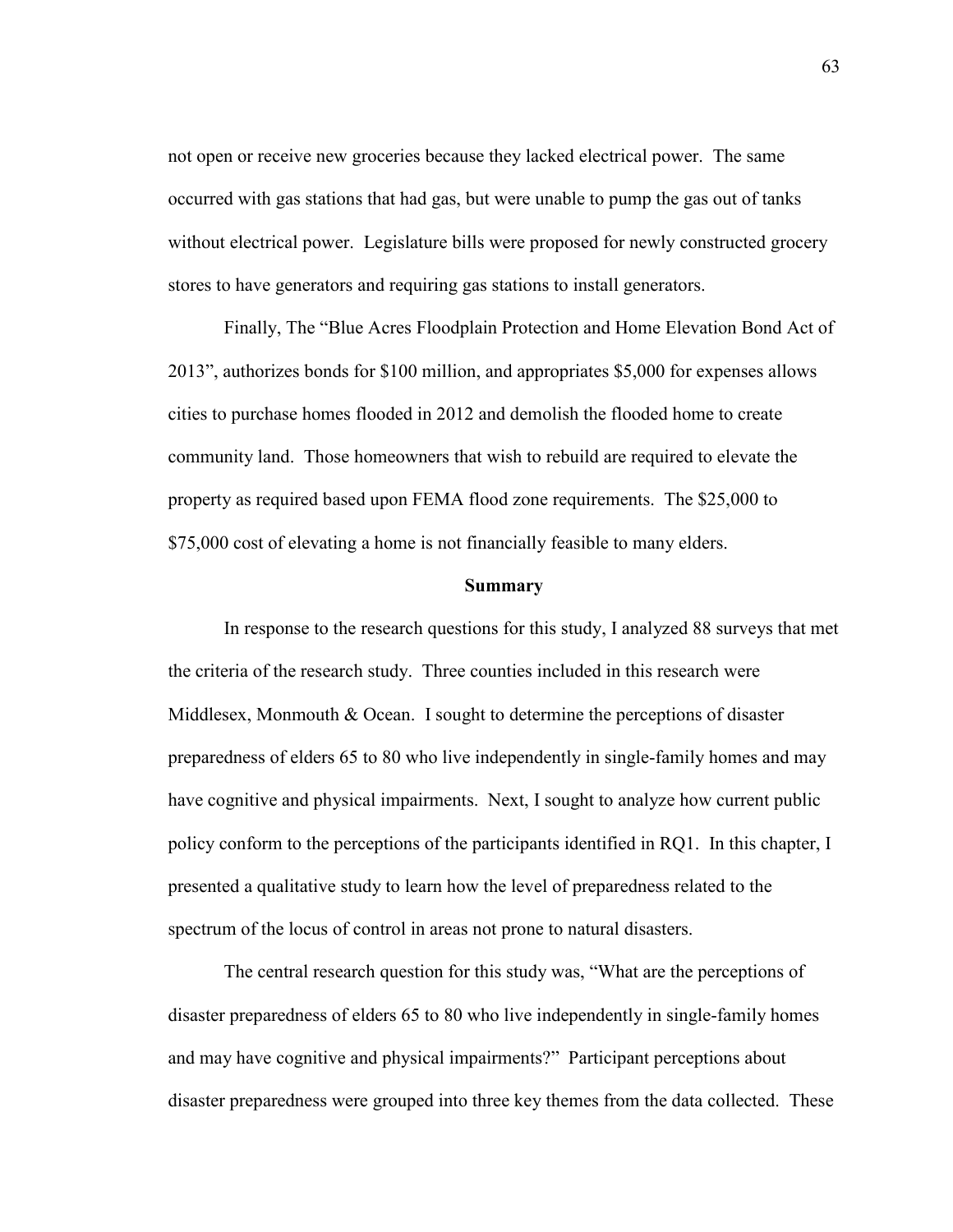include: (a) delayed acceptance, (b) defective instinct, and, (c) unexpected effects of disasters. These perceptions are consistent with others who have not lived through disasters.

 Many respondents exhibited a high external locus of control based upon their preparation for Hurricane Sandy. Those that did not prepare for an extended power loss let chance determine the outcome of the condition. Those who experienced extended power outages realized that that condition caused severe hardships and the need for external assistance and support. Such hardships included not eating everyday, others cooked on their outside grill, coats were worn inside their home around the clock and blankets were layered at night while sleeping in their clothes. The purpose of preparing for a disaster is to reduce risk and vulnerability and increase resiliency and readiness. There is a distinct correlation between proper preparation and minimizing physical harm.

 In Chapter 5, I provided a summary of why I performed this research and further interpret the results. I also included implications for social change, and suggest recommendations for future research.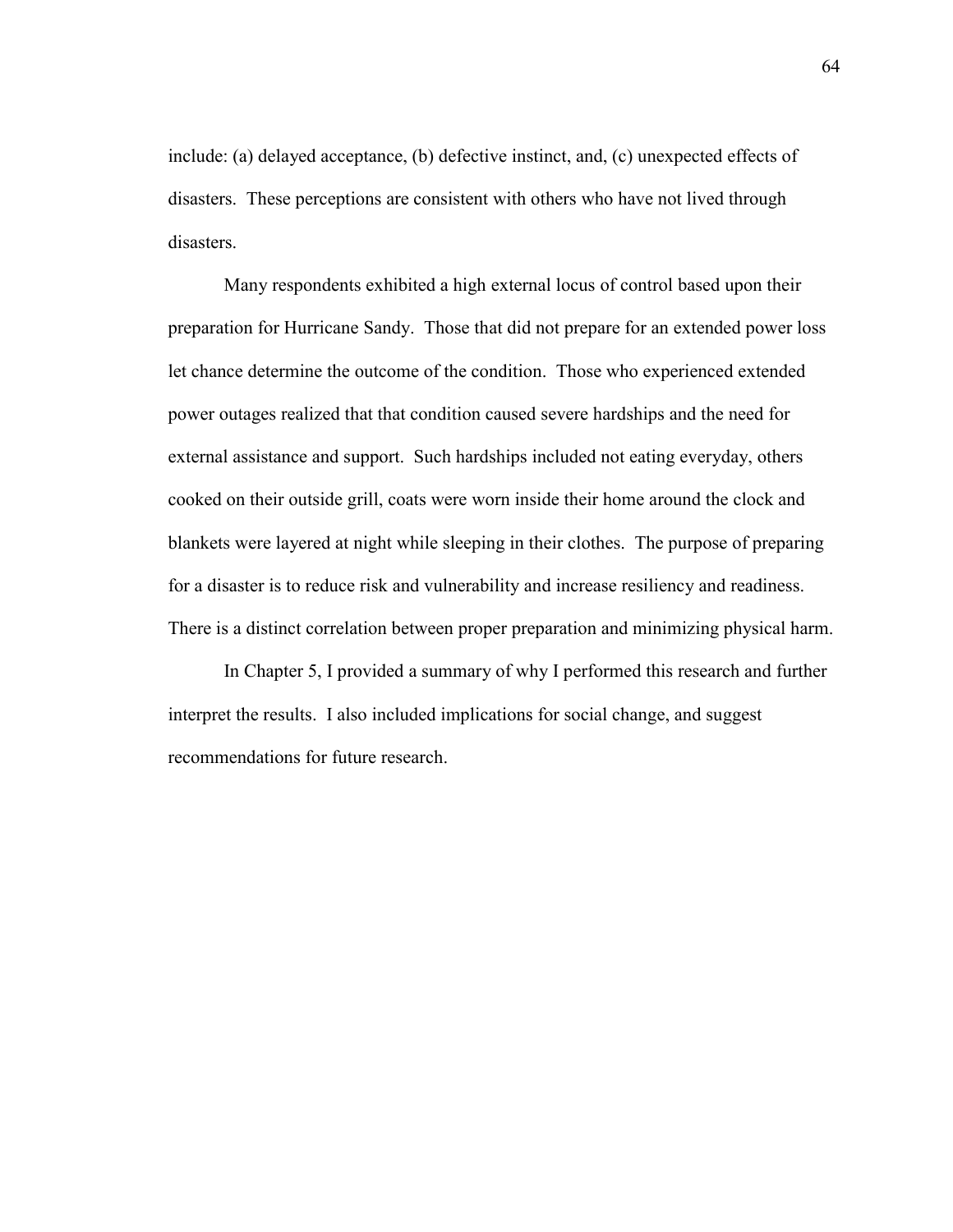Chapter 5: Discussion, Recommendations, and Conclusion

## **Introduction**

 In this final chapter, I will provide a summary of why I performed this research. Disaster preparedness continues to be a concern of those living in areas that are likely to suffer from natural disasters associated with weather, particularly older citizens living alone who lack the ability to provide for their own care in the event of an emergency. Natural disasters are likely to increase in frequency and magnitude because of global climate change, and surviving them further limited without adequate preparation.

In many cases, aging affects a person's ability to react quickly to emergency situations such as disasters. The purpose of this qualitative study was to learn how level of preparedness related to the spectrum of the locus of control (Rotter, 1966) of those affected by Hurricane Sandy in 2012. I asked a series of questions to explore the perceptions of disaster preparedness of those aged 65 to 80 who lived independently in single-family homes and may have had cognitive and physical impairments. The population was identified from a group that regularly meets at a senior center that serves three counties in New Jersey.

 I conducted this qualitative case study to discover the level of preparation and factors that might limit preparation. In Chapter 4, I analyzed the collected data from 88 questionnaires and learned the essential understanding of participants regarding disaster preparation. I provided the results for each pertinent question from the questionnaire and identified three main themes that emerged from the data. All three themes addressed specific gaps in reducing risk and vulnerability and increasing resilience and readiness.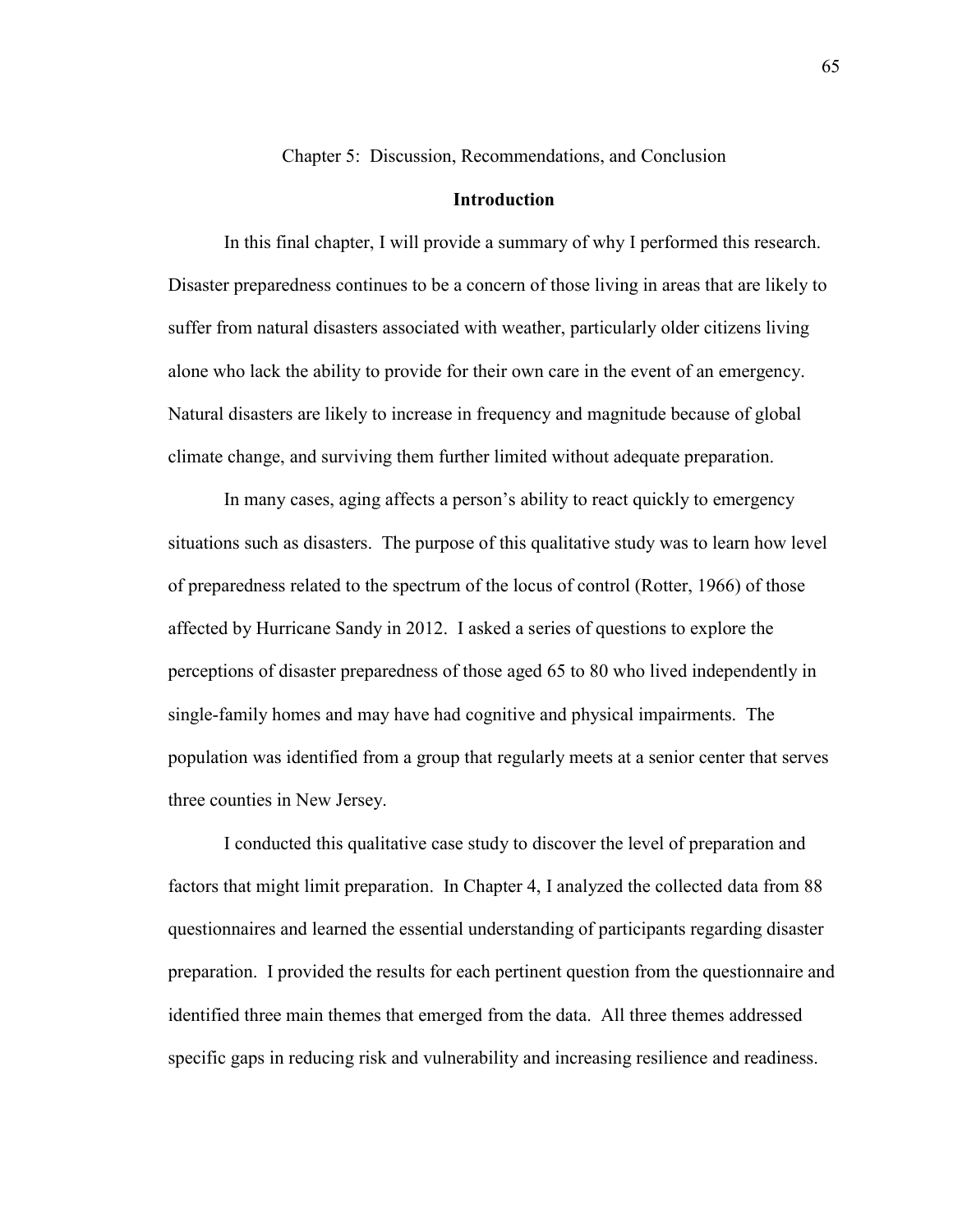In the three themes, I showed how the participants were able to connect key concepts to the listed themes.

 In this chapter, I will present the interpretations of the data collected from the participants and will present the way the themes regarding disaster preparation matched the locus of control theory. I will also include the limitations of this study and recommendations for further research. Finally, I will describe the potential of positive social change.

#### **Interpretation of the Results**

 The findings of this study are consistent with some of the literature describing disaster preparation among older adults. However, this study provides new findings showing the level of disaster preparedness related to the locus of control as a new factor for preparation. In this study, three themes emerged from the participants describing the factors lacking in survival skills. The themes consisted of (a) delayed acceptance, (b) defective instinct, and, (c) unexpected effects of disasters.

#### **Connection to Locus of Control**

The locus of control is a key variable in a person's determination and perseverance and is likely to affect the level of preparedness for disasters (Halpert and Hill, 2011). The locus of control theory (Rotter, 1966) is effective for predicting disaster preparedness and identifying effective and efficient strategies for increasing survival, resiliency and recovery, and improving the quality of a potential victim's life during and after a disaster (Al-rousan et al., 2014; Tuohy, et al., 2014). The theory may also lead to recommendations for preparation that could reduce fear and confusion. Understanding preparedness behavior through the theory of locus of control helps explain how a strong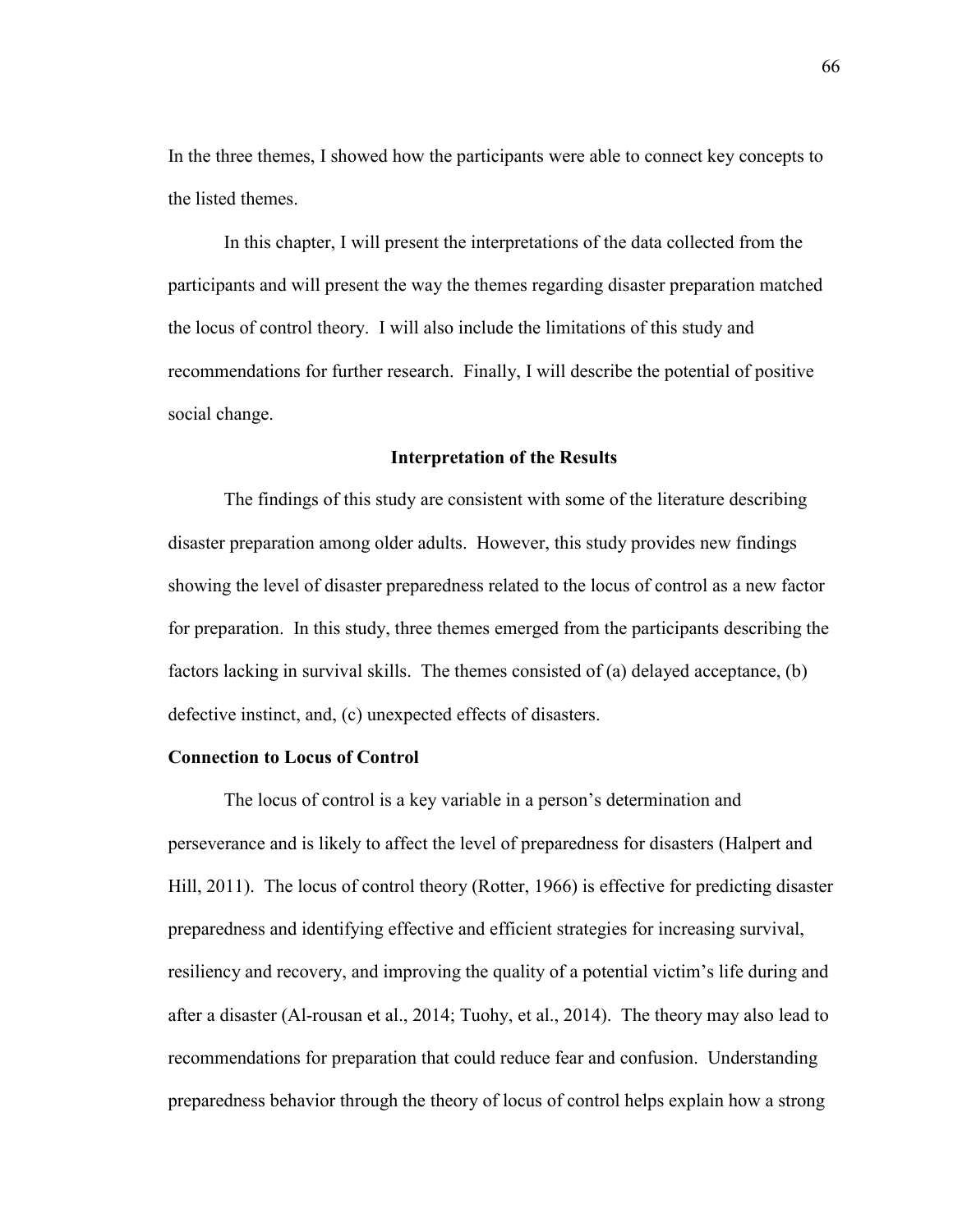external locus of control before the storm shifts a person's perception while experiencing hardship in surviving the storm. If people are prepared for the potential negative consequences of any emergency, they are more likely to survive or suffer less from its consequences.

Those with high internal locus of control believe they are in control of the situation, but the belief alone will not keep them safe during a disaster, as the effects of the disaster cannot be contained or controlled. Those with a high internal locus of control believe they can control the outcome of a situation by manipulating their behavior and not the variables of the situation (Halpert  $\&$  Hill, 2011). However it is better to seek safety until the disaster ends, as the effects of a hurricane, wildfire, or other unexpected and potentially devastating events are beyond human control.

Those with a high external locus of control believe external forces such as fate, luck, or their birth sign will control the outcome of their situation or destiny (Rotter, 1966). Having a high external locus of control indicates a person lacks control of a situation that is driven by external forces such as nature or luck, forces they believe are beyond anyone's control. Their thinking is that no preparation can alter the inevitable, so they may be less prepared even though it can alter outcomes. Those who believe in luck hope they will have the good fortune to be spared and leave it in the hands of fate or nature.

## **Locus of Control Theory and Delayed Acceptance**

I sought to understand the preparedness of older adults in handling the kind of disaster they had never experienced in New Jersey, and as a result, did not know what the effects of the storm might be. Preparedness has been shown to have a significant and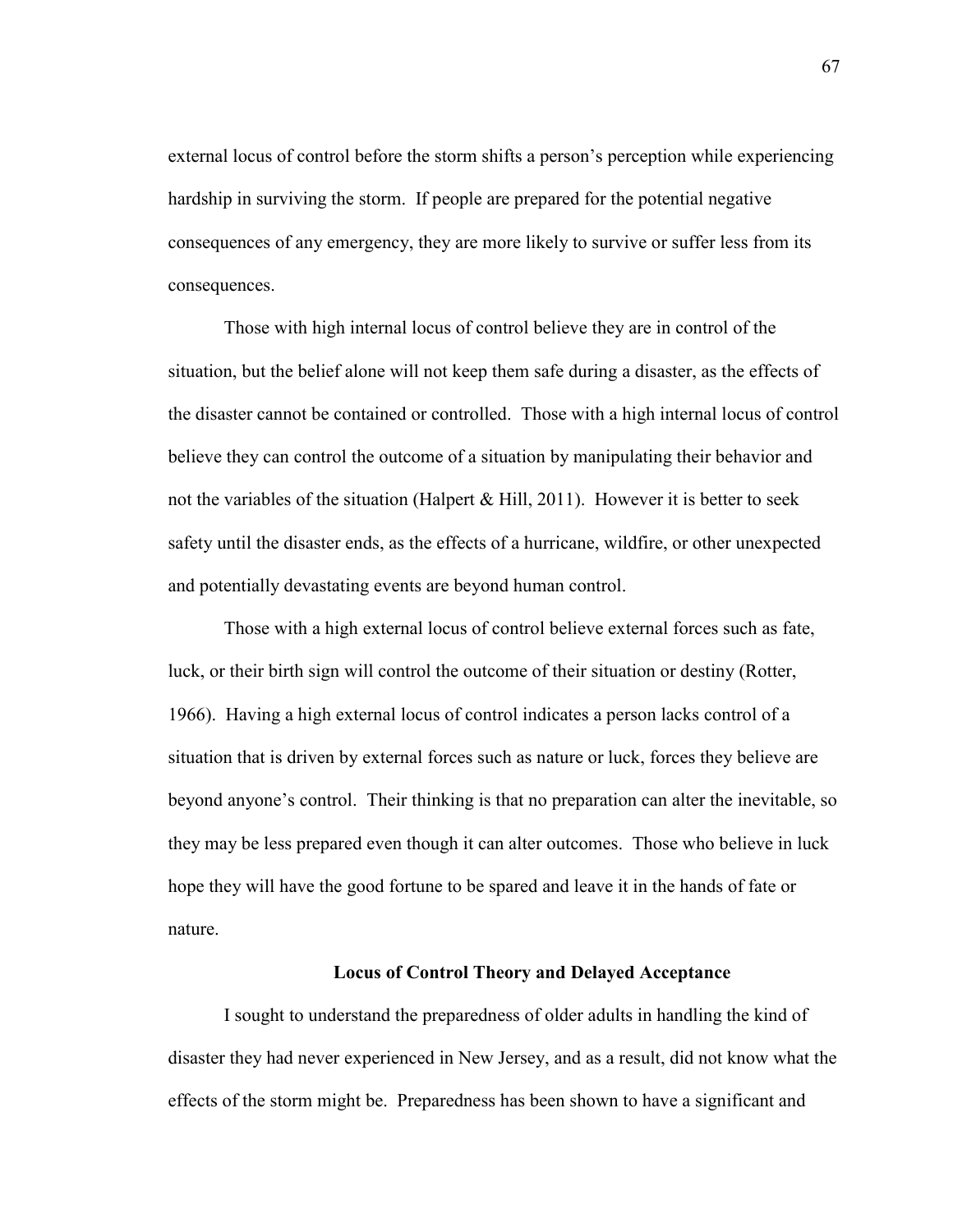positive influence on human survival and follow-up, as it suggests people are realistic and informed about imminent and potential after effects (Al-rousan et al., 2014). I hoped to understand the sense of urgency and the older individuals' ability to process an impending disaster. Most were consistent in presenting a delayed acceptance of the it, but many did not undertake measures that might have minimized risk and vulnerability. A strong level of external locus of control weighed on their not being prepared to shelter in place. For those living in a single family dwelling, isolation can add to the effects of the frightening aspects of a storm. Although no participants indicated lack of finances influenced their delayed acceptance that the hurricane was approaching or lacked the means to escape, they still seemed not to accept the potential for the worst-case scenario of being without power, food, heat, water that was safe to drink, or the means to drive away from home to safety.

#### **Locus of Control Theory and Defective Instinct**

I wanted to learn potential strategies that could be initiated at the time of evacuation. Older adult vulnerabilities include reduced physical mobility and diminished sensory ability (Langan et al., 2012). Defective instinct is not realizing the need to evacuate prior to a pending disaster and denying their physical or cognitive limitations that would prevent them from evacuating independently.

Flooding, compromised shelter, or an unsafe environment force people to evacuate to a safe location without being ready to leave their homes. Evacuation during a storm required additional assessment variables to ensure safety. Unplanned evacuations or "deciding what to do as you go along" can be more life threatening than staying in a home without power, food, or water or a compromised home structure. Flash floods,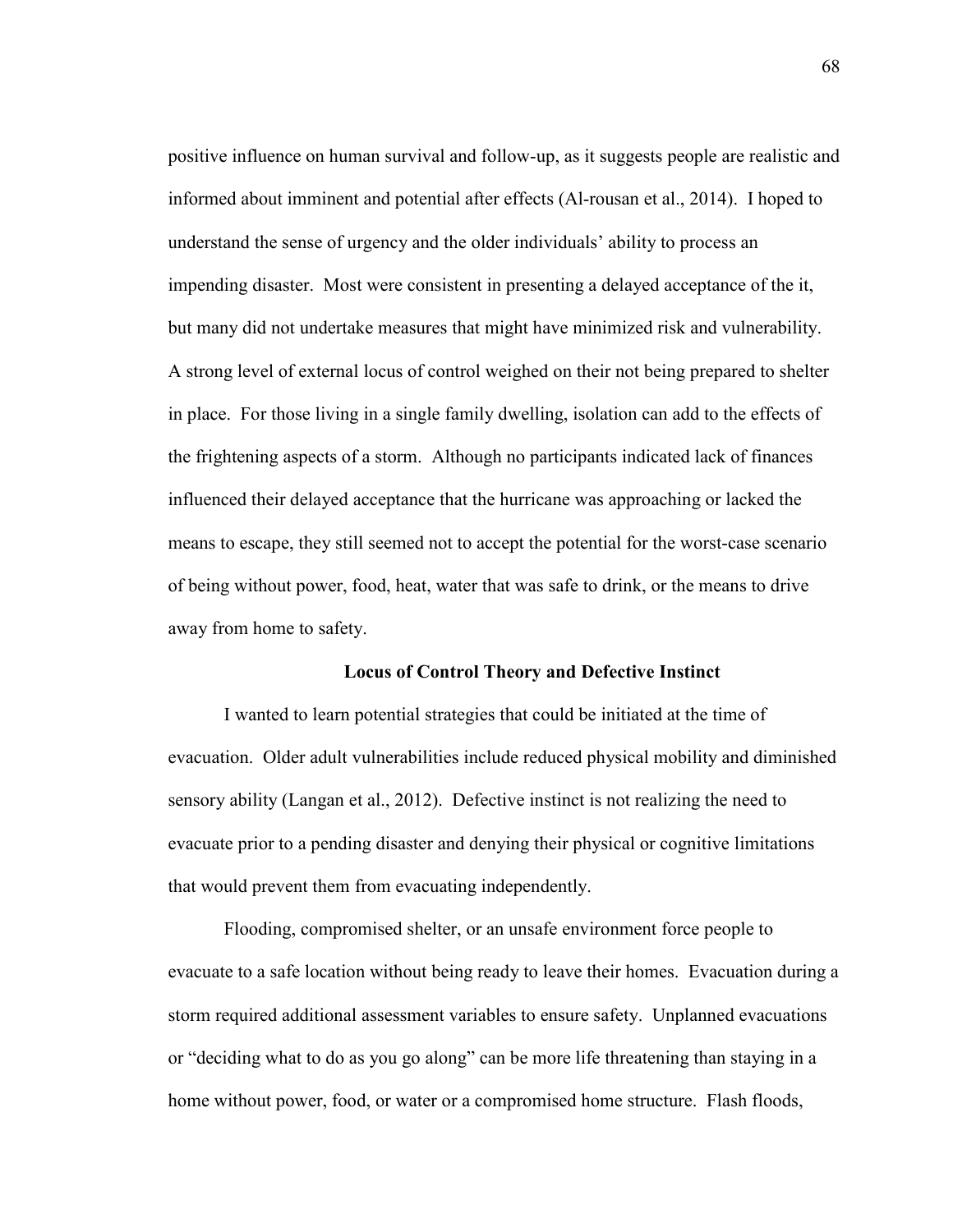ocean surges or falling trees could strand individuals in compromised situations and turn deadly fast. Here, a strong level of external locus of control weighed heavily in the areas of failing to be proactive rather than reactive. Although no participants indicated fear of looting or robbery after evacuating influenced the delayed acceptance that the hurricane was approaching in retrospect many were probably frightened of these events occurring.

## **Locus of Control Theory and Unexpected Effects of Disasters**

My intent and emphasis was to clearly identify the duration, situation, and effects on participants after the disaster. Unexpected results after a disaster may sideline regularly scheduled plans. I also wanted to understand the resilience of the population, since any emergency may drain resources in the process of a community returning to normal. The strong level of external locus of control was manifested during power outages that forced individuals to face what they had never expected to experience. While locus of control is generally stable, it can change from experiences such as aging and knowing and accepting one's limitations (Ahlin & Antunes, 2015).

#### **Limitations of the Study**

In this study, I explored the perceptions of disaster preparedness of elders 65 to 80 who live independently in single-family homes and may have cognitive and physical impairments. I limited myself to the subjective understandings and experiences of the participants. The experiences explored were designated to this particular context. Additional research is needed in regard to the larger expression of disaster preparation.

 There were also several limitations in regard to context. The first limitation was that the study included more people from Middlesex County than the other two counties: Monmouth and Ocean. A much larger group in Middlesex County felt empowered to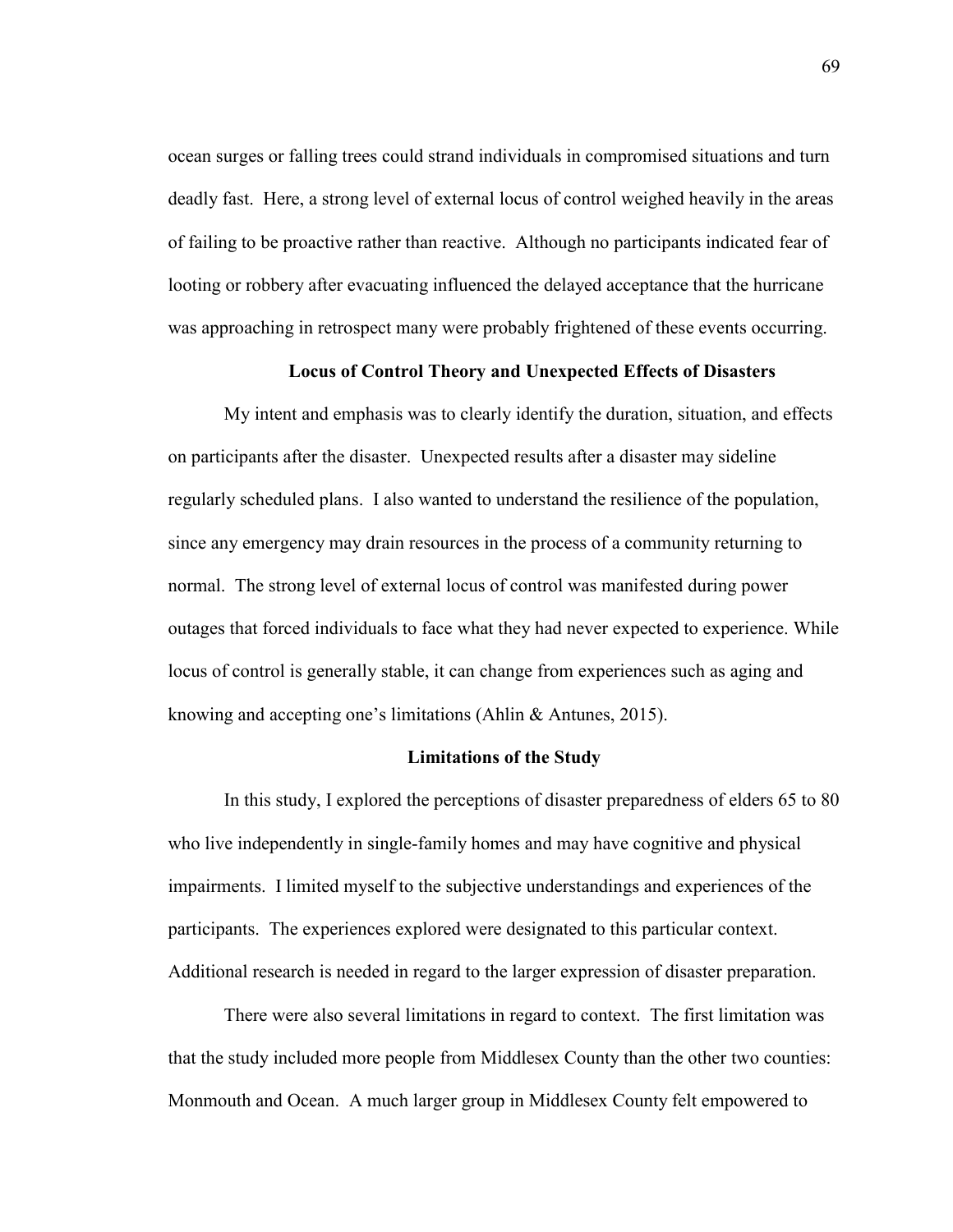share their experiences of Hurricane Sandy and assist in contributing to future disaster preparation for the aging population. The second limitation was not having participants that had lived in the flooded communities during Hurricane Sandy. The third limitation was that many senior centers were not able to schedule me to present to the elders until 2019, which limited this research study to only three sites. The final limitation was the survey instrument, as I failed to include questions that asked about whether they had the finances to prepare for the disaster and if they did not fear death. As many in this age group may not have believed they would live past their 70s, they might have thought death would be a welcomed relief from the struggles of their lives.

## **Recommendations**

 Significant openings for future research exist as a result of this topic. The setting might be in apartment complexes rather than single-family residences, and the population may have cognitive and physical impairments. An extended analysis could further analyze emergency preparation perceptions, if the perceptions of those living in this setting had similar perceptions about personal disaster preparedness. If the results are not consistent across this housing variable, this inconsistency might prompt the development of a more accurate assessment tool to ascertain perceptions of disaster preparedness regardless of dwelling type.

 The findings of the current study could help offices of emergency management to develop programs that would teach an aging population how to prepare for an emergency by including the following in its instruction: (a) the need for disaster preparation, (b) the types of potential disasters (natural and man-made), (c) how to prepare to shelter in place, and, (d) how to undertake thorough evacuation planning.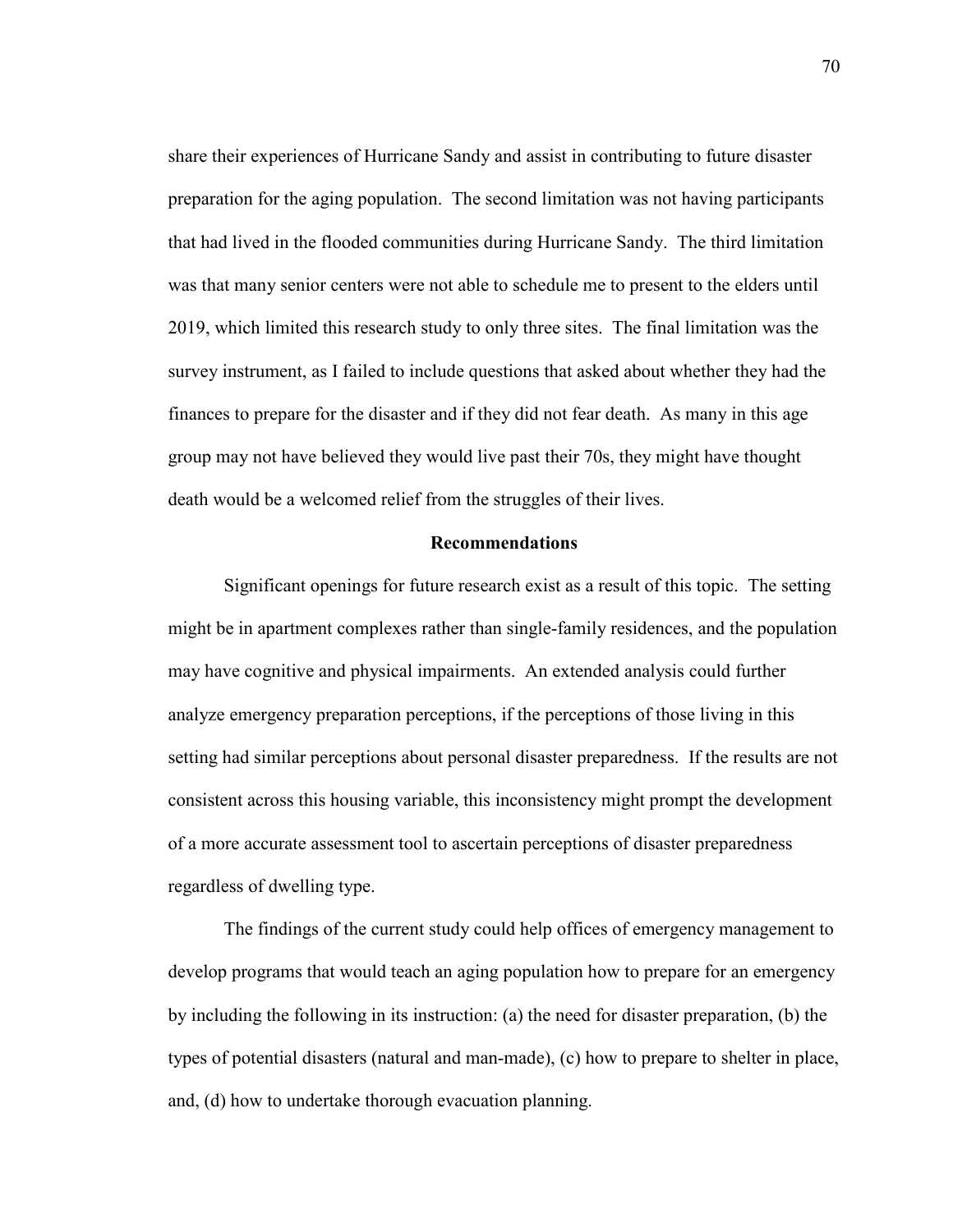#### **Social Change**

 This research revealed the need for emergency preparedness education for older adults in many geographic areas, particularly those living in areas that rarely experience natural disasters, as many have begun to experience emergencies that had never occurred where they live. This recommendation arises from the fact that those prepared for a disaster should have increased survival and resiliency as well as a shorter recovery time from its effects. This research illustrates for emergency management agencies that a large sector of the older adult community does not live in senior housing. The participants in this research study were active in their local senior center; however, not all older adults have a connection to an agency that exists to support them and their interests and needs.

The implications for social change include the fact that offices of emergency management must continually promote an increased level of preparedness, resiliency, survival, and reduced recovery time in the community during non-disaster times. Moreover, utilizing the results of this research study to design educational programs to change the strong external locus of control exhibited by the participants in this study.

#### **Conclusion**

In the United States in recent years, natural disasters such as snowstorms, ice storms, floods, tornadoes, hurricanes and earthquakes have been increasing in frequency and magnitude as a result of climate change (Ellenwood, Dilling, & Milford, 2012; Field, 2012). According to the U.S. Census Bureau, the elderly population is expected to continue to grow as a percentage of the population, a factor that should compel all levels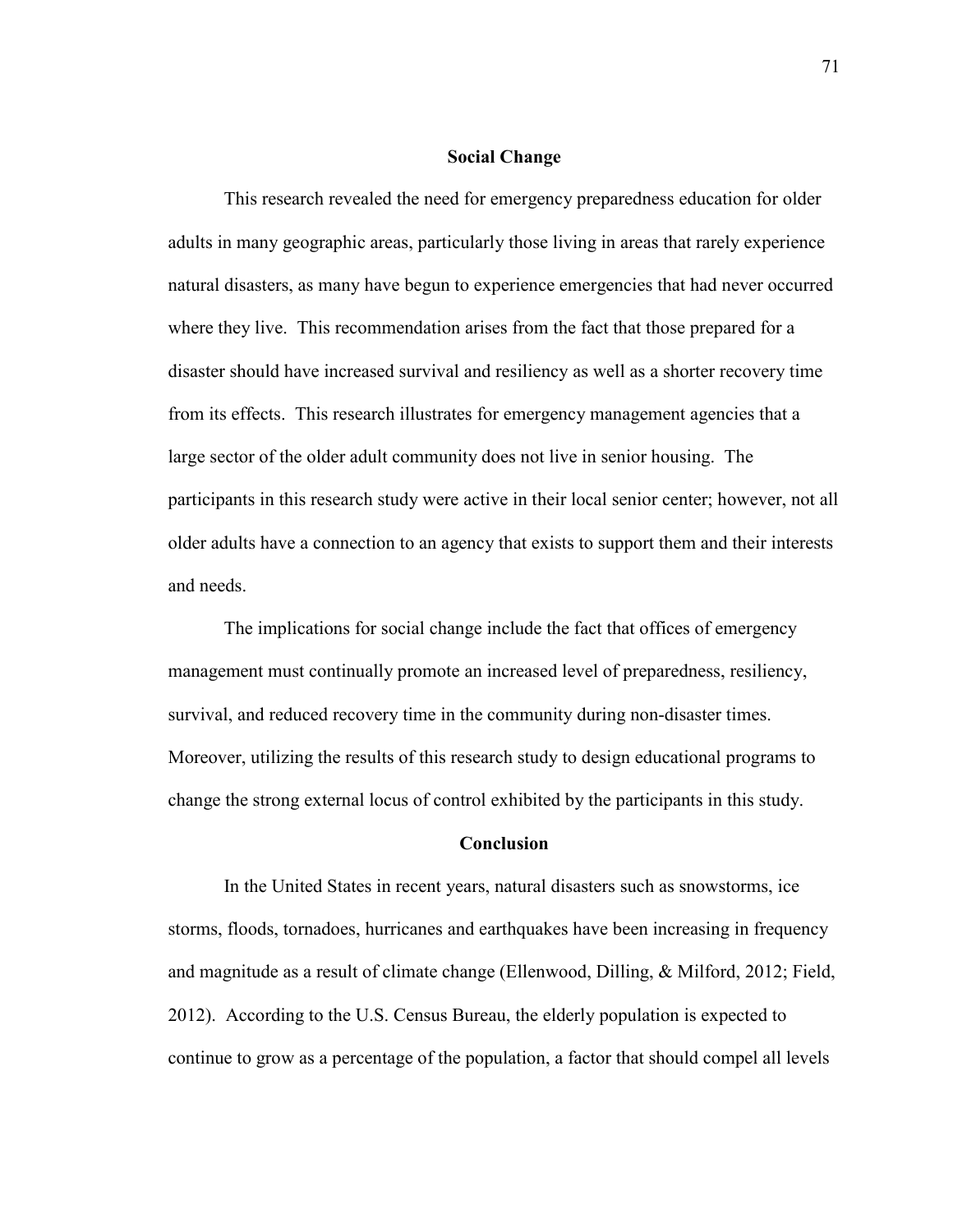of government to recognize the need to provide more federal, state, and local resources for this population (Onder & Schlunk, 2015).

Modern assumptions about physical and cognitive impairments affecting disaster preparation exist within the locus of control theory (Rotter, 1954) and there continues to be a search for ways to continue to reduce the risk factors and vulnerability of the older population. At the same time, there is a need to increase the resilience and readiness of that population so they may be safe despite their increased vulnerability to misfortune (Curry, 2011).

Local and state authorities will need to provide additional resources for older adults that live in single-family housing. As the largest U.S. population group continues to age, remain independent, and chooses to age in their own homes, there will be increasing numbers of those living outside of care facilities. This will propel the driving factors of disaster preparedness toward resiliency, survival and recovery. This group manifests a strong external locus of control that can be attributed to luck, chance, fate, or elements outside of their ability to control. These factors can render people powerless and hopeless in challenging and adverse situations (Ahlin, 2014; Mirowsky & Ross, 1990). Perhaps there needs to be a study of disaster preparedness from a different perspective, and to look past the reasons these people had such a strong external locus of control reduces the magnitude and significance of the negative outside forces in one's life.

 Unless local and state authorities follow several practical approaches, older adults' chances of changing the locus of control spectrum from high external to low external or internal are highly unlikely. Local and state authorities should create learning

72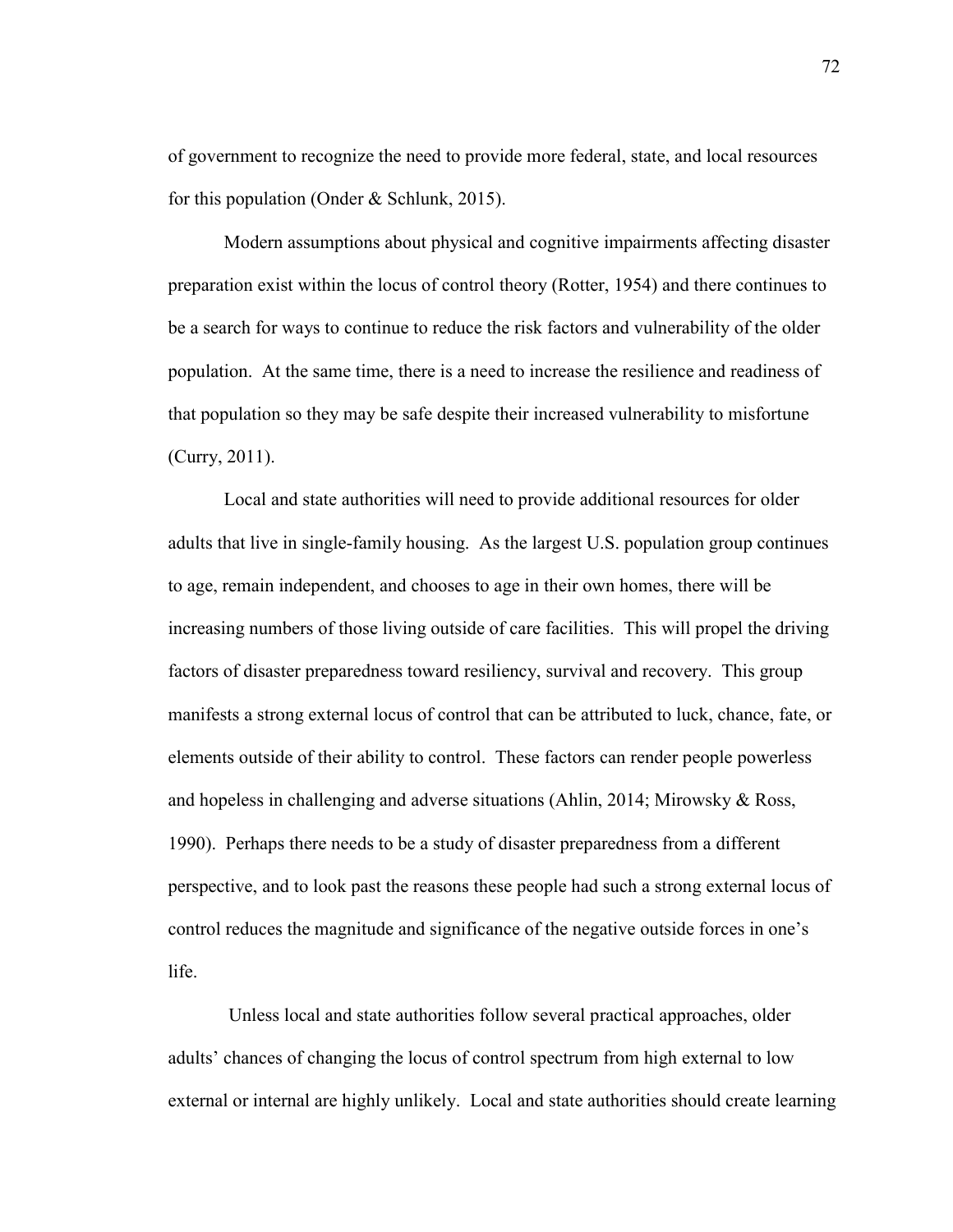opportunities to teach this population to heed and prepare for impending disasters now rather than when there is a broadcast that a disaster is imminent. Doing so could contribute to positive social change by reducing the instances of emergencies in which older adults are stranded in their homes without food or power.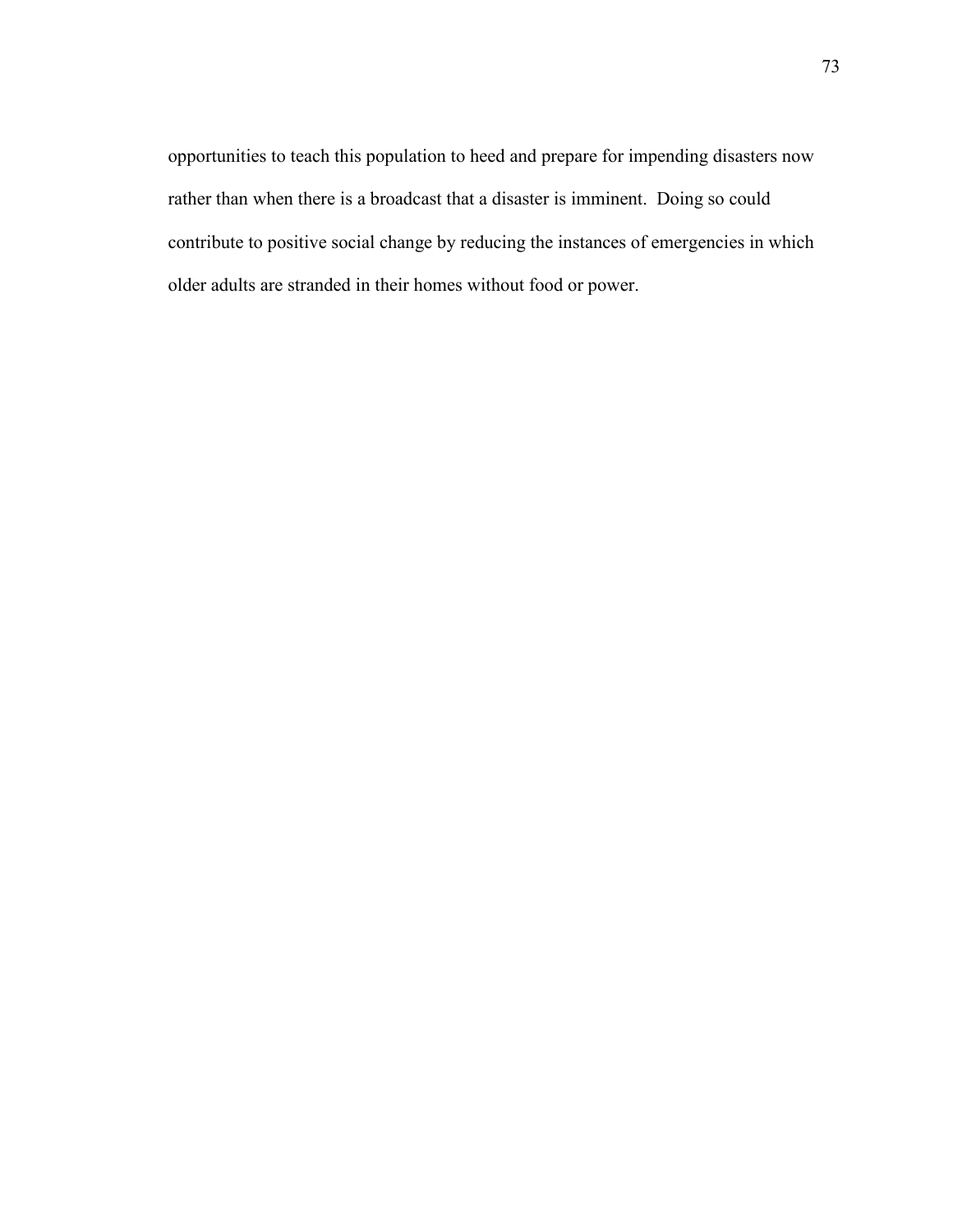#### **References**

- Ahlin, E. M. (2014). Locus of control redux: Adolescents' choice to refrain from violence. *Journal of Interpersonal Violence*, 29(14), 2695-2717. doi:10.1177/0886260513520505
- Ahlin, E. M. & Antunes, M. (2015). Locus of control orientation: Parents, peers, and place. *J. Youth Adolescence*, *44*:1803-1818. doi 10.1007/s10964-015-0253-9
- Al Khayyal, H., El Geneidy, M., & El Shazly, S. A. M. (2016). Elders' knowledge about risk factors of coronary heart disease, their perceived risk, and adopted preventive behaviors. *Journal of Education and Practice, 7*(10). https://iiste.org/Journals/index.php/JEP
- Al-rousan, T., Rubenstein, L., & Wallace, R. (2014). Preparedness for natural disasters among older US adults: A nationwide survey. *American Journal of Public Health, 104*(3), 506-11. doi:10.2105/AJPH.2013.301559

Alzheimer's Association, (n.d.). Retrieved from www.alz.org

Baby Boomers Retire, (n.d.). Retrieved from www.pewresearch.org

- Bandura, A. (1977). Self-efficacy: toward a unifying theory of behavioral change. *Psychological review*, *84*(2), 191. doi:10.1037/0033-295X.84.2.191
- Casey-Lockyer, M., Donald, C. M., Moulder, J., Aderhold, D., Harris, D., Woodall, G., & Chiu, C. (2012). Tornado-related fatalities--five states, southeastern United States, April 25-28, 2011. *MMWR: Morbidity & Mortality Weekly Report, 61*(28), 529- 533. Retrieved from www.cdc.gov
- Castro-Monteiro, E., Forjaz, M. J., Ayala, A., Rodriguez-Blazquez, C., Fernandez-Mayoralas, G., Diaz-Redondo. A., & Martinez-Martin, P. (2014) Change and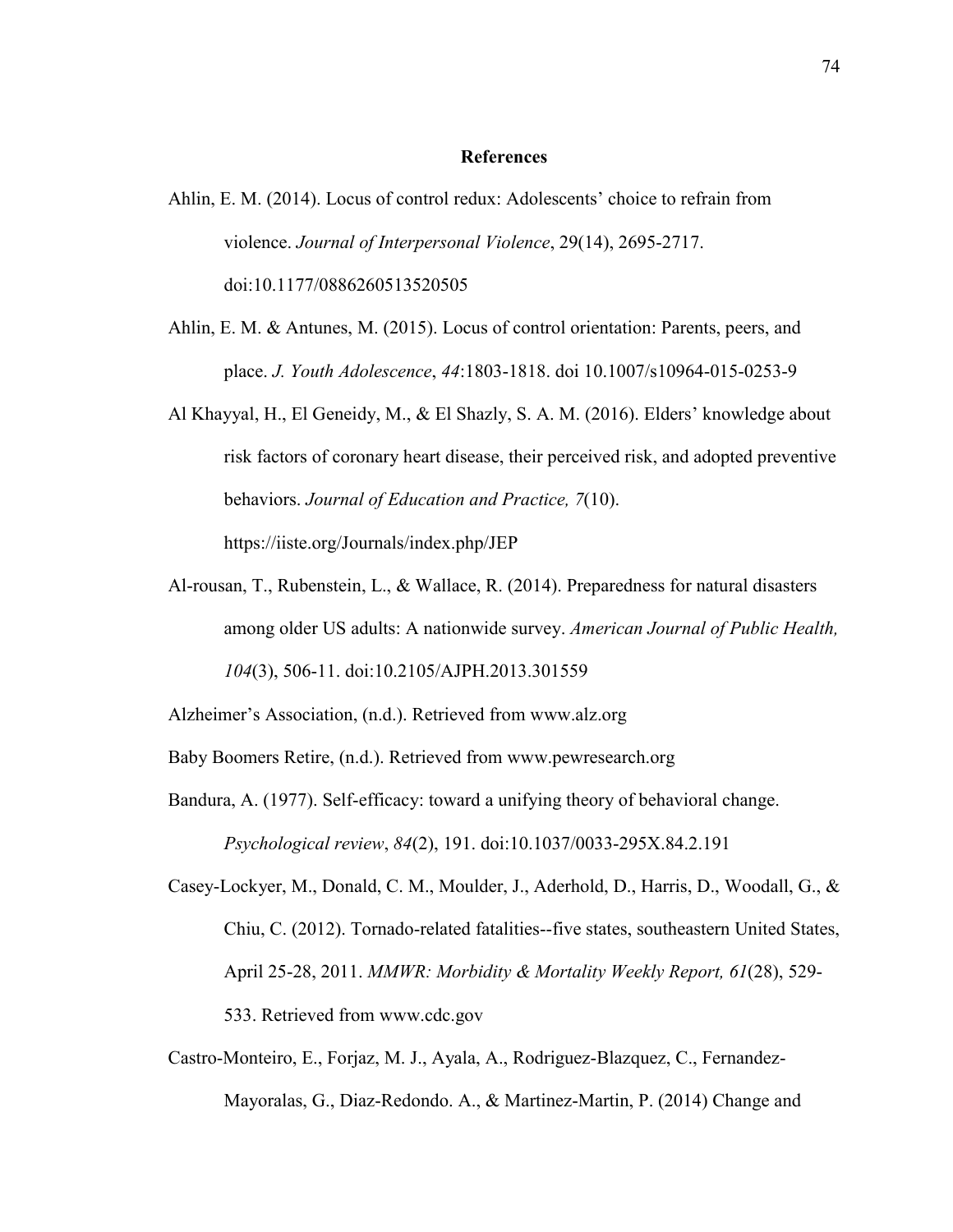predictors of quality of life in institutionalized older adults with dementia. *Quality of Life Research, 23*(9i), 2595-2601. doi:10.1007/s11136-014-0706-8

- Center for Disease Control and Prevention, (2013). Deaths associated with Hurricane Sandy – October-November 2012. Retrieved from www.cdc.gov
- Chiu, C., Schnall, A., Metzlufft, C., Noe, R., Wolkin, A., Spears, J., & Vagi, S. (2013). Mortality from a tornado outbreak, Alabama, April 27, 2011. *American Journal of Public Health, 103*(8), e52-e58. doi:10.2105/AJPH.2013.301291
- Crick, N. R., & Dodge, K. A. (1994). A review and reformulation of social informationprocessing mechanism in children's social adjustment. *Psychological Bulletin, 115*(1), 74-101. doi:10.1037//0033-2902.115.1.74
- Curry, G. D. (2011). Synergistic protection: the roadmap for improving citizen disaster preparedness response. *Society and Business Review, 6*(2), 121-130. doi: 10.1108/17465681111143948

Department of Homeland Security. (n.d.). National Response Plan. Retrieved from www.dhs.gov

- Department of Homeland Security. (2016). The Stafford Act as amended and emergency management-related provisions of the Homeland Security Act as amended. Retrieved from www.fema.gov
- Diament, M. (2014, May 30). In emergencies, people with disabilities are often an afterthought. *Disability Scoop*. Retrieved from http://www.disabilityscoop.com
- Donahue, A. K. (2014). Risky business: Willingness to pay for disaster preparedness. *Public Budgeting & Finance, 34*(4), 100-119. doi:10.1111/pbaf.12051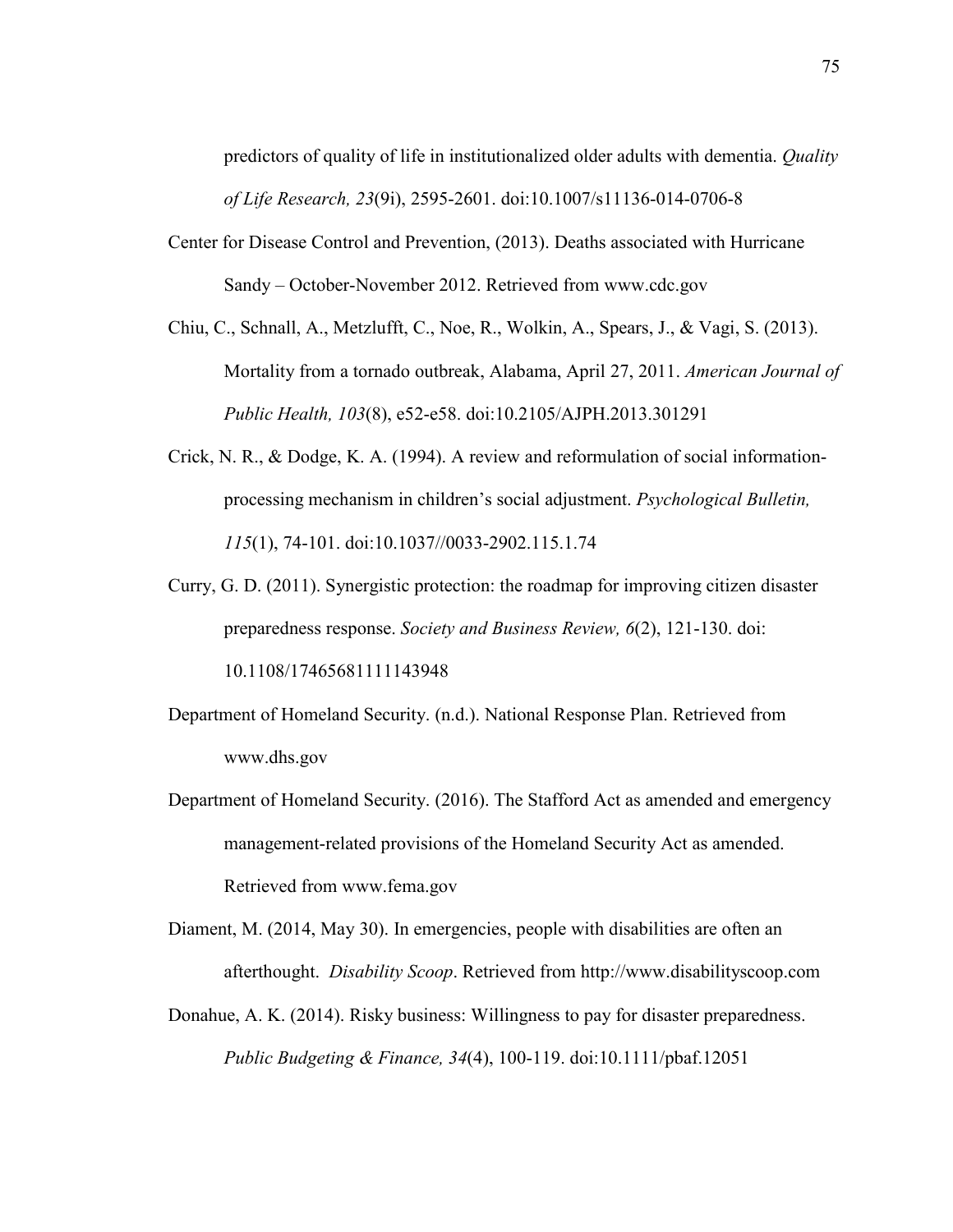- Ducharme, J. K. & Geldmacher, D. S. (2011). Family quality of life in dementia: a qualitative approach to family-identified care priorities. *Quality of Life Research, 20*(8), 1331-1335. doi:10.1007/s11136-011-9852-4
- Dunsky, A., Yahalom, T., Arnon, M., & Lidor, R. (2017). The use of step aerobics and the stability ball to improve balance and quality of life in community-dwelling older adults-a randomized exploratory study. *Archives of Gerontology and Geriatrics, 71*, 66-74. doi:10.1016/j.archger.2017.03.003
- Durant, T. J. (2011). The utility of vulnerability and social capital theories in studying the impact of Hurricane Katina on the elderly. *Journal of Family Issues, 32*(10), 1285-1302. doi:10.1177/0192513X11412491
- Dye, C. J., Williams, J. E., Kemper, K. A., McGuire, F. A., & Aybar-Damali, B. (2012). Impacting mediators of change for physical activity among elderly food stamp recipients*. Educational Gerontology, 38*(11), 788-798. doi:

10.1080/03601277.2011.645444

- Ellenwood, M. S., Dilling, L., & Milford, J .B. (2012). Managing United States public lands in response to climate change: A view from the ground up. *Environmental Management, 49*(5), 954-67. doi: 10.1007/s00267-012-9829-2
- Federal Emergency Management Agency. (2012). Mitigation assessment team report: Hurricane Sandy in New Jersey and New York. Retrieved from www.FEMA.gov.
- Federal Emergency Management Agency. (2013). Hurricane Sandy FEMA After-Action Report. Retrieved from www.FEMA.gov.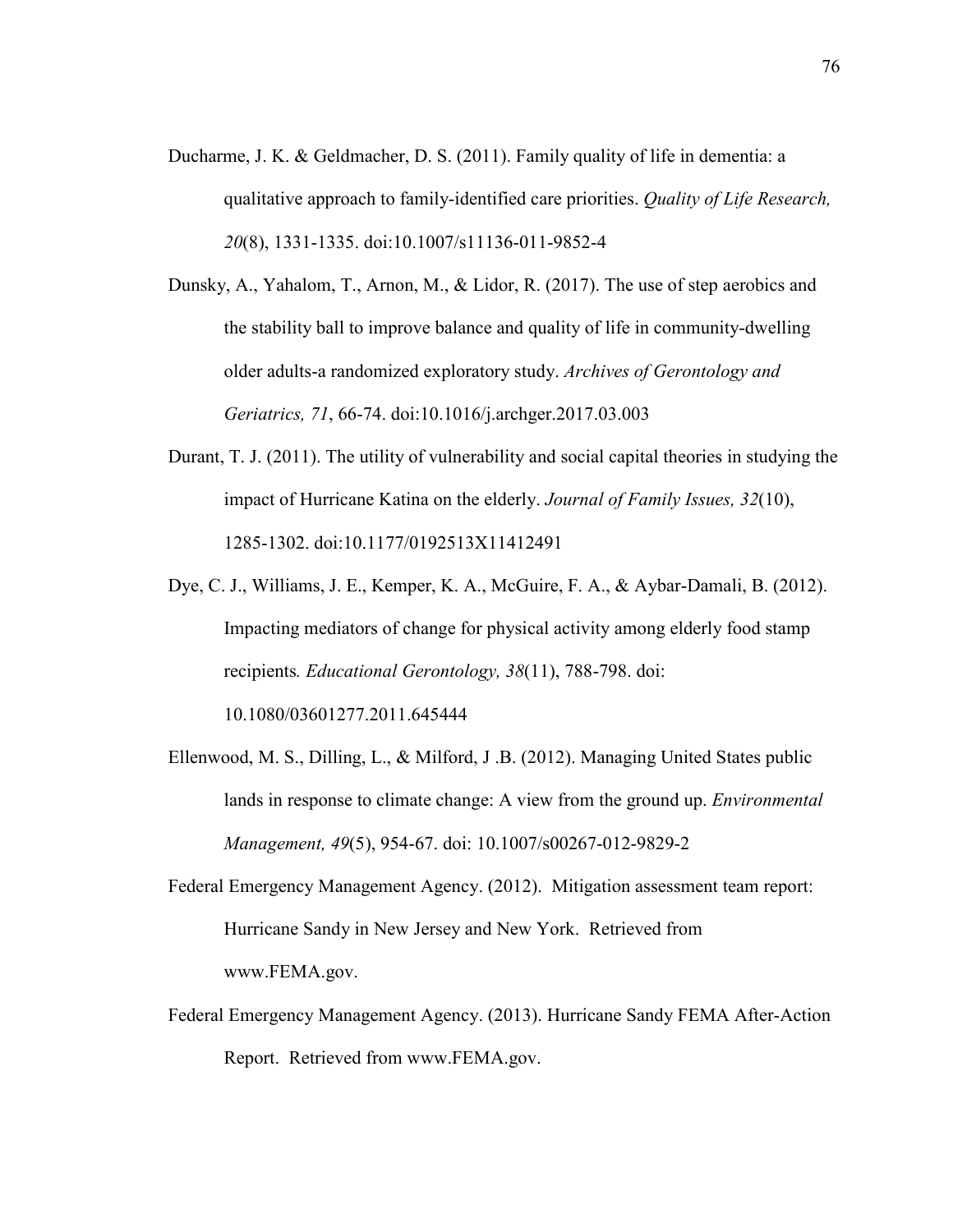- Field, C. B. (Ed.). (2012). *Managing the risks of extreme events and disasters to advance climate change adaptation: special report of the intergovernmental panel on climate change*. New York: Cambridge University Press.
- Greenberg, M. (2013a). We need risk communication and perception research focused on flood risks for senior citizens. *Risk Analysis: An International Journal*, *33*(1), 52- 53. doi:10.1111/j.1539-6924.2012.01940.x
- Greenberg, M (2013b). The disaster inside the disaster: Hurricane Sandy and post-crisis redevelopment. *New Labor Forum*, 23(1), 44-52. doi:10.1177/1095796013513239
- Godfrey, A. (2017). Wearables for independent living in older adults: Gait and falls. *Maturitas 100*, 16-26*.* doi:10.1016/j.maturitas.2017.03.317
- Gowan, M. E., Kirk, R. C., & Sloan, J. A. (2014). Building resiliency: A cross-sectional study examining relationships among health-related quality of life, well-being, and disaster preparedness. *Health and Quality of Life Outcomes, 12*(1), 85. doi:10.1186/1477-7525-12-85
- Gowan, M. E., Sloan, J. A., & Kirk, R. C. (2015). Prepared for what? Addressing the disaster readiness gap beyond preparedness for survival. *BMC Public Health, 15*(1), 1139. doi:10.1186/s12889-015-2440-8
- Halpert, R., & Hill, R. (2011). *The locus of control construct's various means of measurement: A researcher's guide to some of the more commonly used locus of control scales*. Beach Haven, NJ: Will to Power Press.
- Hamwi, A., Rutherford, B., Boles, J., & Madupalli, R. (2014). Understanding effects of salesperson locus of control. *Journal of Business and Industrial Marketing, 29*(1), 1-10. doi:10.1108/JBIM-11-2010-0139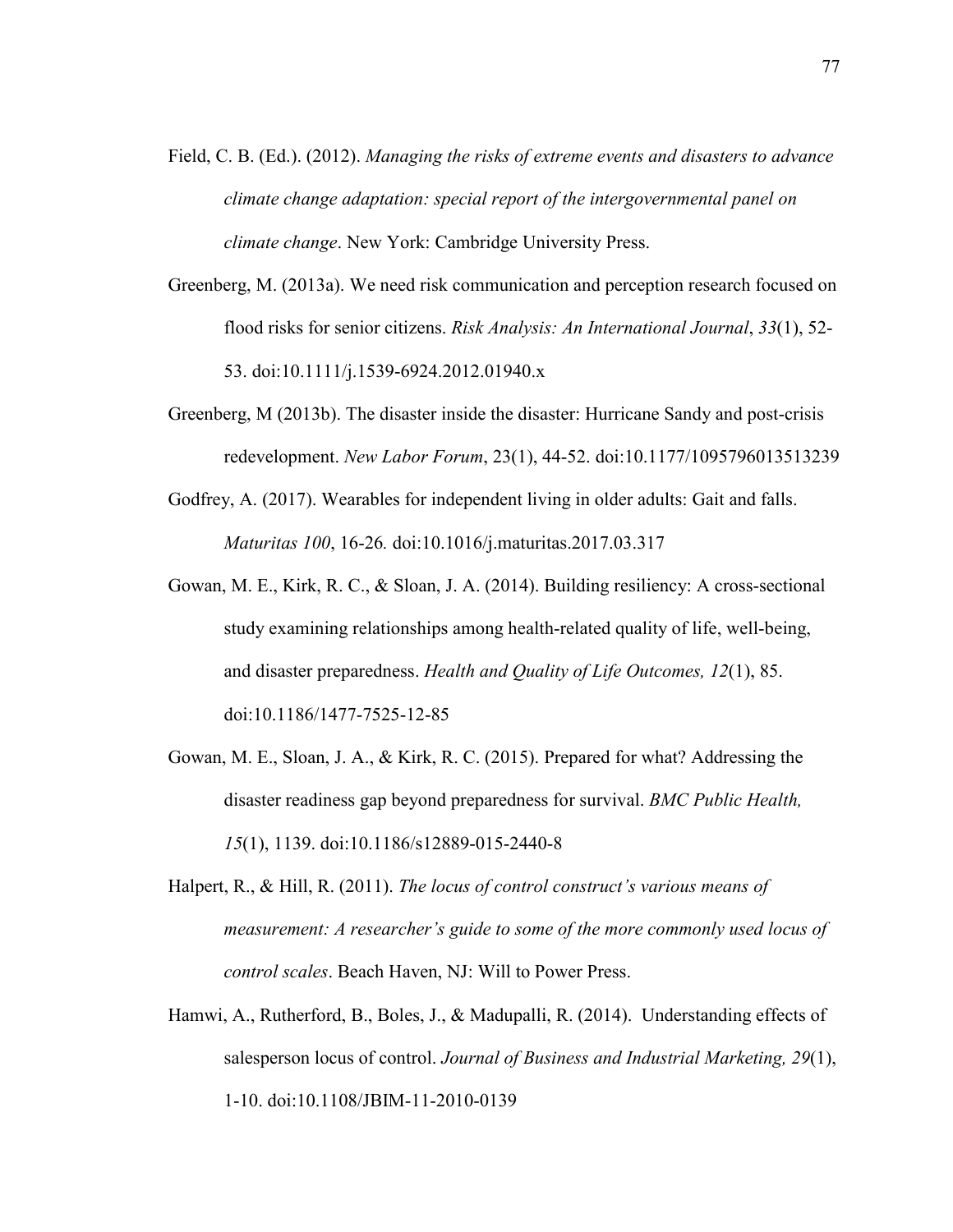- Heldman, C. (2011, August). Hurricane Katrina and the demographic of death. *Social Images*. Retrieved from: http://thesocietypages.org
- International Federation of Red Cross and Red Crescent Societies, (n.d.). Retrieved from www.ifrc.org.
- Intergovernmental Panel of Climate Change, (2012). *Special report of the intergovernmental panel of climate change*. Retrieved from www.ipcc.ch.
- Kamo, Y., Henderson, T. L., & Roberto, K. A. (2011). Displaced older adults' reactions to and coping with the aftermath of Hurricane Katrina. *Journal of Family Issues, 32*(100) 1346-1370. doi: 10.1177/0192513X11412495
- Langan, J. C., & Palmer, J. L. (2012). Listening to and learning from older adult Hurricane Katrina survivors. *Public Health Nursing, 29*(2), 126-135. doi:10.1111/j.1525-1446.2011.00996.x
- Langer, N. (2012). Who moved my cheese? Adjusting to age-related changes. *Educational Gerontology, 38*(7), 459-464. doi:10.1080/03601277.2011.559860
- Lassman, D., Hartman, M., Washington, B., Andrews, K., & Catlin, A. (2014). US health spending trends by age and gender: Selected years 2002-10. *Health Affairs 33*(5), 815-822. doi:10.1377/hlthaff.2013.1224
- Lazarus, R. S., & Folkman, S. (1984). Coping and adaptation. *The handbook of behavioral medicine*, 282-325. New York: Guilford.
- Lin, Y. H., McLain, A. C., Probst, J. C., Bennett, K. J., Qureshi, Z. P., & Eberth, J. M. (2017). Health-related quality of life among adults 65 years and older in the United States, 2011-2012: A multilevel small area estimation approach. *Annals of Epidemiology, 27*(1), 52-58. doi:10.1016/j.annepidem.2016.09.016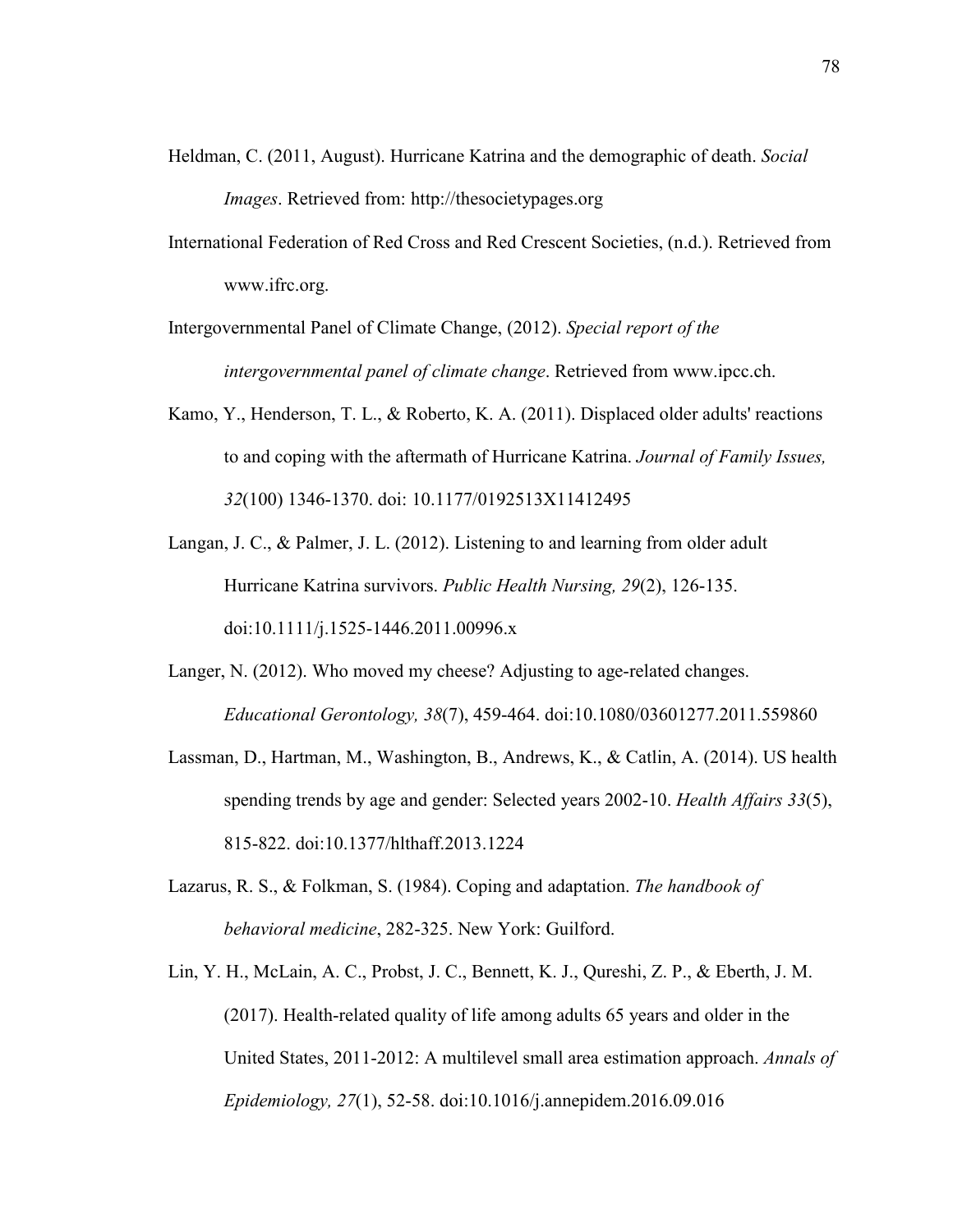- Lindquist, L. A., Ramirez-Zohfeld, V., Sunkara, P., Forcucci, C., Campbell, D., Mitzen, P., Cameron, K. A. (2016). Advanced life events (ALEs) that impede aging-inplace among seniors. *Archives of Gerontology and Geriatrics, 64*, May-June, 90- 95. doi:10.1016/j.archger.2016.01.004
- Liu, Z., Smith, W. J., & Safi, A. S. (2014). Rancher and farmer perceptions of climate change in Nevada, USA. *Climate Change, 122*(1-2), 313-327. doi:10.1007/s10584-013-0979-x
- MacInnis, B., Krosnick, J. A., Abeles, A., Caldwell, M. R., Prahler, E., & Dunne, D. D. (2015). The American public's preference for preparation for the possible effects of global warming: impact of communication strategies. *Climate Change, 128*(1- 2), 17-33. doi:10.1007/s10584-014-1286-x
- Mirowsky, J. & Ross, C. E. (1990). Control or defense? Depression and the sense of control over good and bad outcomes. *Journal of Health and Social Behavior, 31*(1), 71-86. doi:10.2307/2137046
- Naser-Hall, E. (2013). The disposable class: Ensuring poverty consciousness in natural disaster preparedness. *DePaul Journal for Social Justice, 7*(1), 55-86. www.via.library.depaul.edu/jsj/

National Hurricane Center. (n.d.). Hurricane Isaac. Retrieved from www.nhc.noaa.gov. National Response Plan (n.d.). Retrieved from www.dhs.gov.

Nirupama, N., Popper, T., & Quirke, A. (2015). Role of social resilience in mitigating disasters. *International Journal of Disaster, 6*(3), 363-377. doi:10.1108/ijdrbe-09- 2013-0039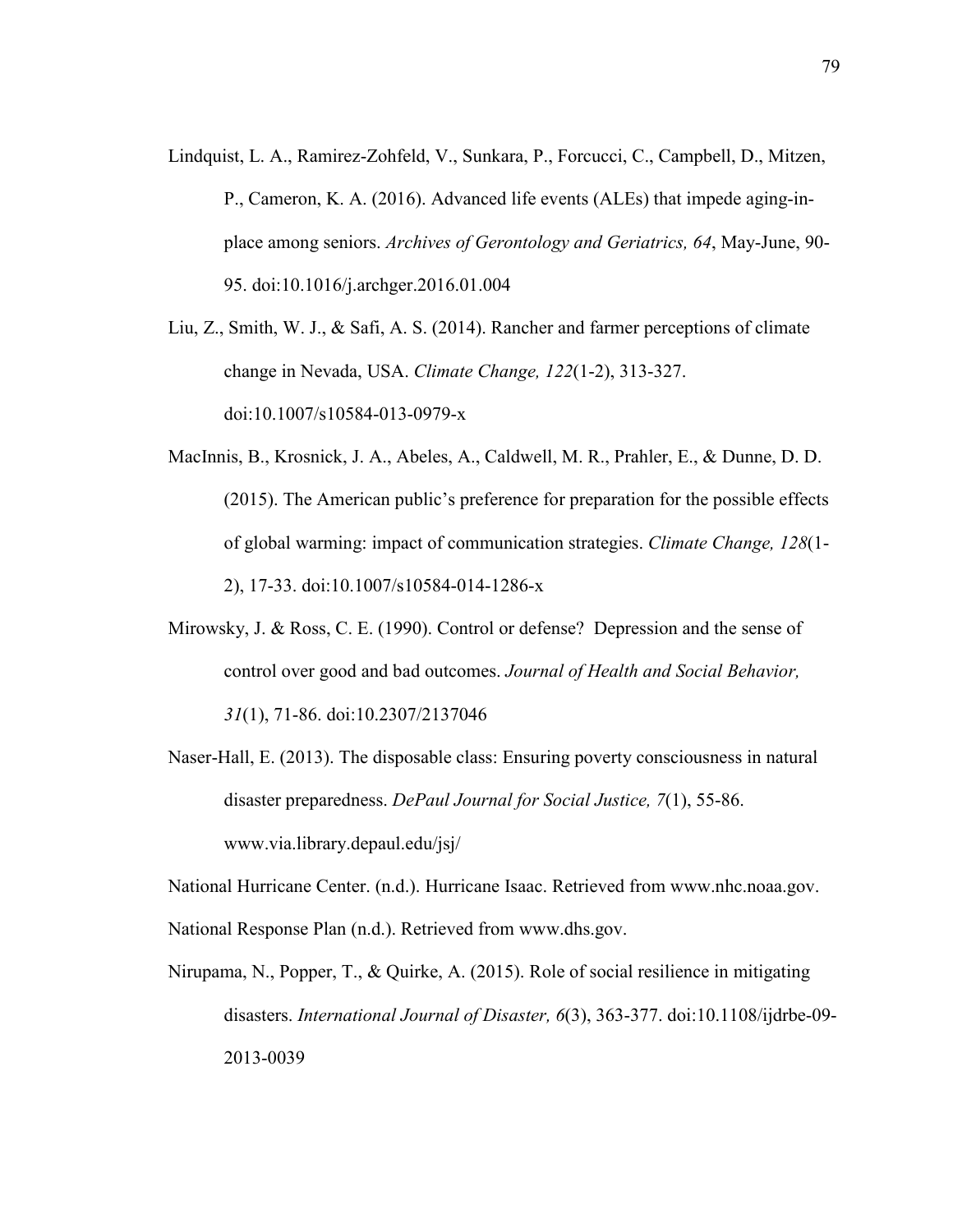- Nix-Stevenson, D. (July-September, 2013). Human responses to natural disaster. *SAGE Open*, 1-12. doi: 10.1177/2158244013489684
- O'Brien, N. (January-February, 2003). *Emergency preparedness for older people.* New York City: International Longevity Center-USA.
- Onder, A. S. & Schlunk, H. (2015). State taxes, tax exemptions, and elderly migration. *The Journal of Regional Analysis and Policy, 45*(1), 47-67. www.jrap-journal.org
- Onuma, H., Shin, K. J., & Managi, S. (2016). Reduction of future disaster damages by learning from disaster experiences. *Natural Hazards*, 1-18. doi:10.1007/s11069- 017-2825-3
- Palanisamy, P. (2015). Locus of control as a predictor of job satisfaction among the employees of textile industry. *Journal of Organization and Human Behavior, 4*(4). doi:10.21863/johb/2015.4.4.019
- Pande, V., Gillespie, J., & Stapleton, A. (2016*). Elderly Prisoners and Medicare. Journal of Leadership, Accountability and Ethics, 13*(1), 11-29. www.nabusinesspress.com/JLAE/jlaescholar.html
- Presidential Policy Directive/PPD-8. (2011). National Preparedness. Retrieved from http://www.dhs.gov/xlibrary/assets/
- Robinson, O. C. (2014). Sampling in interview-based qualitative research: A theoretical and practical guide. *Qualitative Research In Psychology, 11*(1), 25-41. doi:10.1080/14780887.2013.801543
- Rotter, J. B. (1966). Generalized expectancies for internal versus external control of reinforcement. *Psychological Monographs*, *80*(1), 1-28. doi:10.1037/h0092976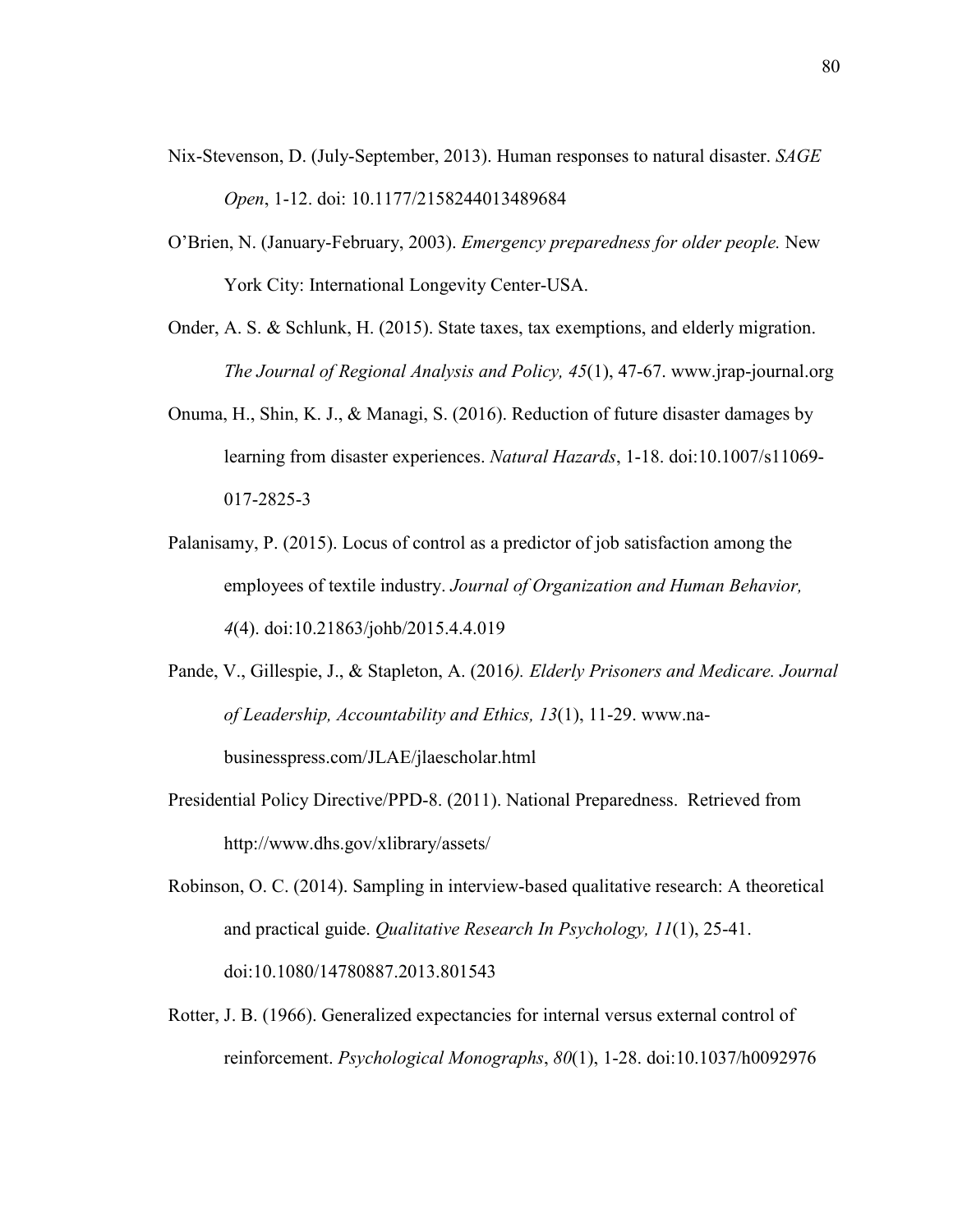- Sanjari, M., Bahramnezhad, F., Khoshnava Fomani, F., Shoghi, M., & Ali Cheraghi, M. (2014). Ethical challenges of researchers in qualitative studies: The necessity to develop a specific guideline. *Journal of Medical Ethics & History of Medicine, 7*(14), 1-6. www.ncbi.nlm.nih.gov
- Sawada, Y. & Takasaki, Y. (2017). Natural disaster, poverty, and development: An introduction. *World Development, 94*, 2-15. doi:10.1016/j.worlddev.2016.12.035
- See, S. (2013). Rediscovering community—reflections after hurricane Sandy. *Annals of Family Medicine, 11*(6), 571-573. doi:10.1370/afm.1585
- Shrira, A., Palgi, Y., Hamama-Raz, Y., Goodwin, R., & Ben-Ezra, M. (2014). Previous exposure to the World Trade Center terrorist attack and posttraumatic symptoms among older adults following Hurricane Sandy. *Psychiatry: Interpersonal and Biological Processes, 77*(4), 374-385. doi:10.1521/psyc.2014.77.4.374
- Strang, K. D. (2013). Assessing natural disaster survivor evacuation attitudes to inform social policy. *International Journal of Sociology and Social Policy, 34*(7/8), 485- 510. doi:10.1108/IJSSP-04-2013-0040
- Subaiya, S., Moussavi, C., Velasquez, A., & Stillman, J. (2014). A rapid needs assessment of the Rockaway Peninsula in New York City after hurricane Sandy and the relationship of socioeconomic status to recovery. *American Journal of Public Health, 104*(4), 632-638. doi:10.2105.AJPH.2013.301668
- Tuohy, R. & Stephens, C. (2012). Older adults' narratives about a flood disaster: Resilience, coherence, and personal identity. *Journal of Aging Studies, 26*(1) 26- 34. doi:10.1016/j.jaging.2011.06.002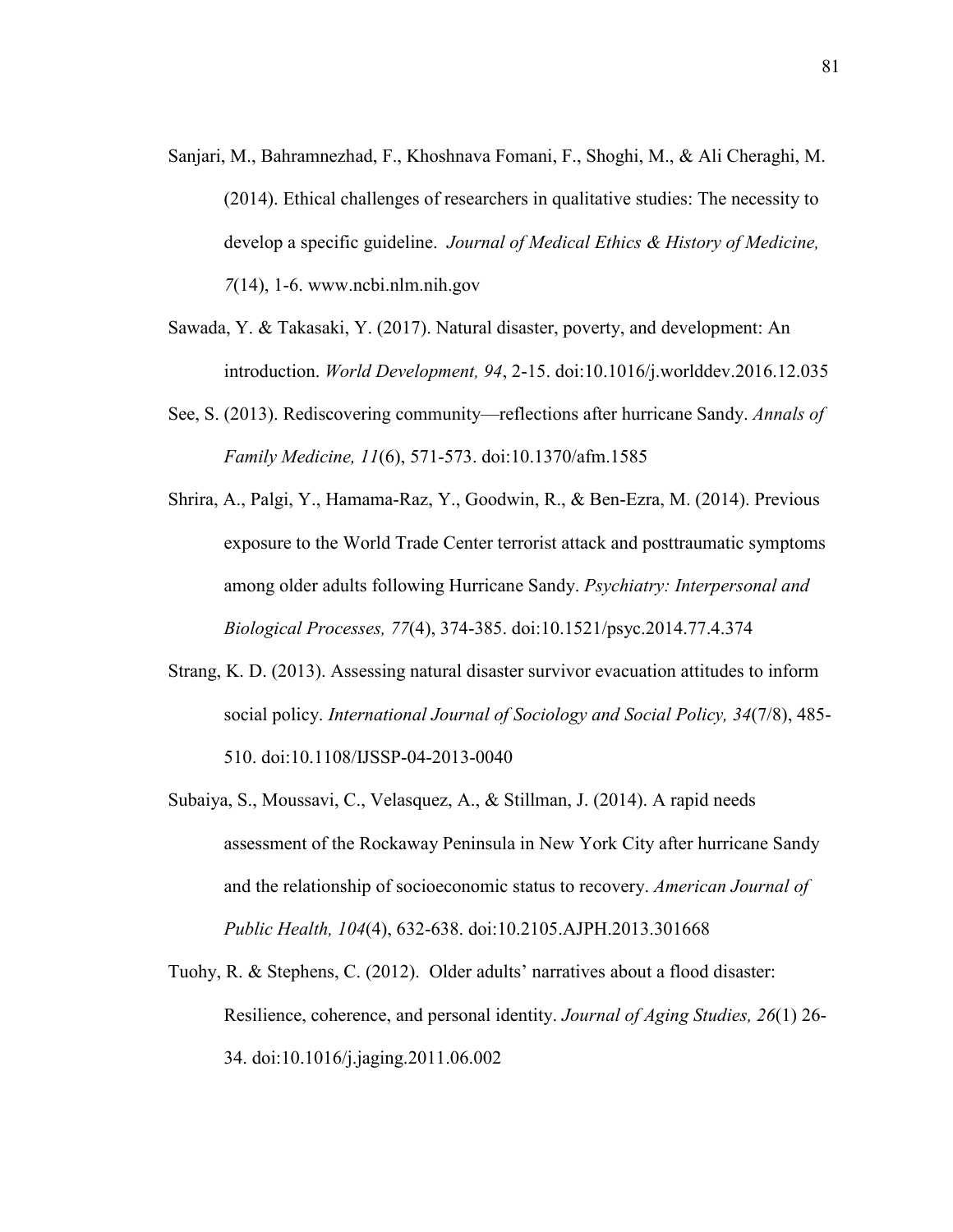Tuohy, R., Stephens, C., & Johnston, D. (2014). Qualitative research can improve understandings about disaster preparedness for independent older adults in the community. *Disaster Prevention and Management*, *23*(3), 296-308. doi:10.1108/DPM-01-2013-0006

Thiede, B. C., & Brown, D. L. (2013). Hurricane Katrina: Who stayed and why? *Population Research and Policy Review, 32*(6), 803-824. doi:http://dx.doi.org/10.1007/s11113-013-9302-9

- United States of America-disaster statistics. (n.d.) Retrieved from www.preventionweb.net
- Wistow, J., Dominelli, L., Oven, K., Dunn, C., & Curtis, S. (2015). The role of formal and informal networks in supporting older people's care during extreme weather events. *Policy & Politics*, *43*(1), 119-135. doi:10.1332/030557312X655855
- Yin, R. K. (2013). *Case study research: Design and methods*. Los Angeles: Sage publications.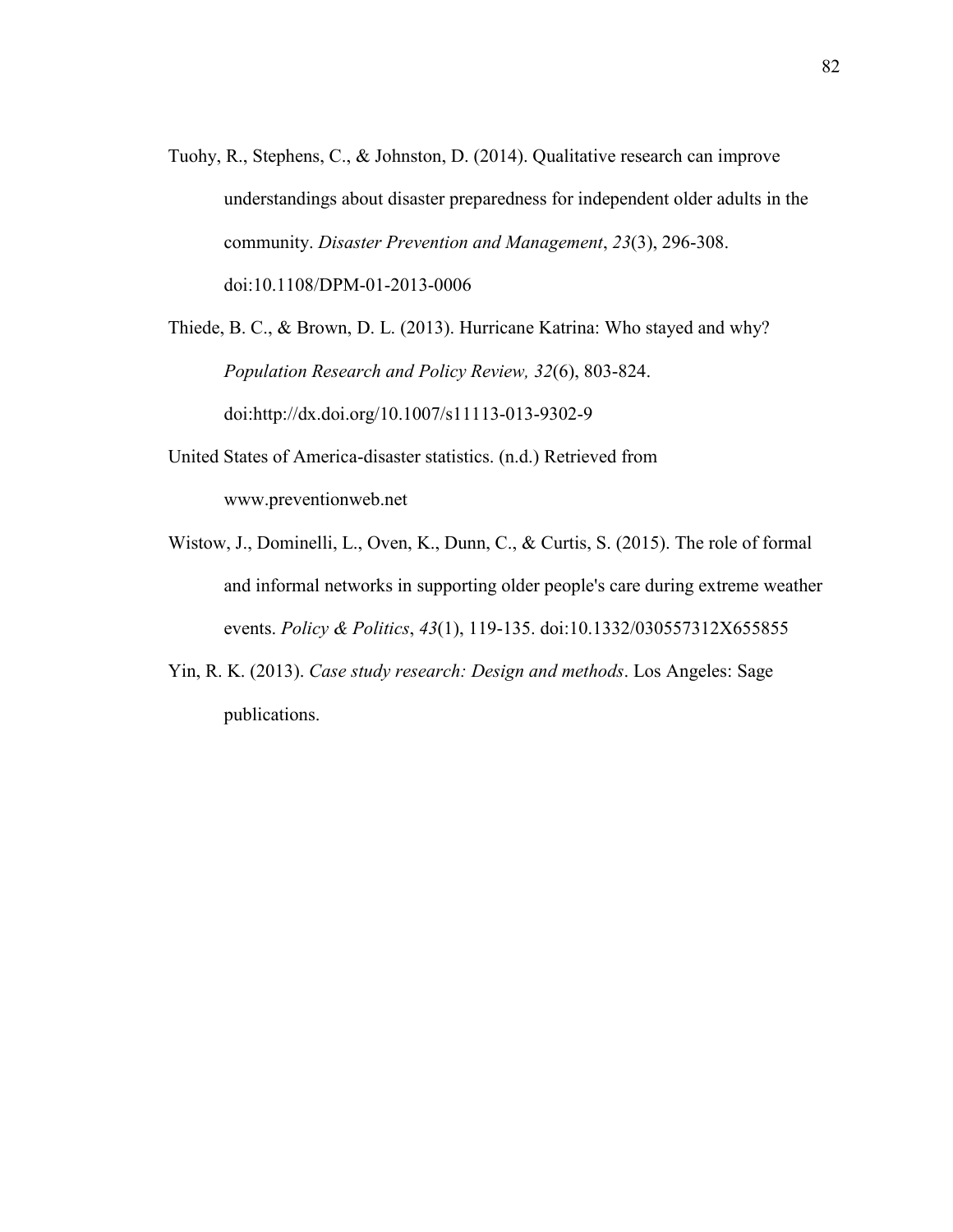# Appendix A: Survey

# General Questions

1. Gender: \_\_\_ Male \_\_\_ Female

2. Age: \_\_\_\_\_\_

3. Marital Status: Married Single Divorced

\_\_\_ Separated \_\_\_ Widowed

- 4. Self-reported race/ethnicity:
	- \_\_\_ White, non-Hispanic
	- Black, non-Hispanic
	- **Hispanic**
	- \_\_\_ Asian
	- \_\_\_ Other

5. What is the highest level of education completed or the highest degree you have received?

- Less Than high school
- \_\_\_ Completed some high school
- \_\_\_ High school graduate or GED
- \_\_\_ Completed some college, but no degree
- \_\_\_ Completed college
- \_\_\_ Completed some graduate school, but no degree
- \_\_\_ Completed graduate school
- 6. Where did you live at the time of Hurricane Sandy in 2012? City?

\_\_\_ Single Family home -- \_\_\_\_\_\_\_\_\_\_\_\_\_\_\_\_\_\_\_\_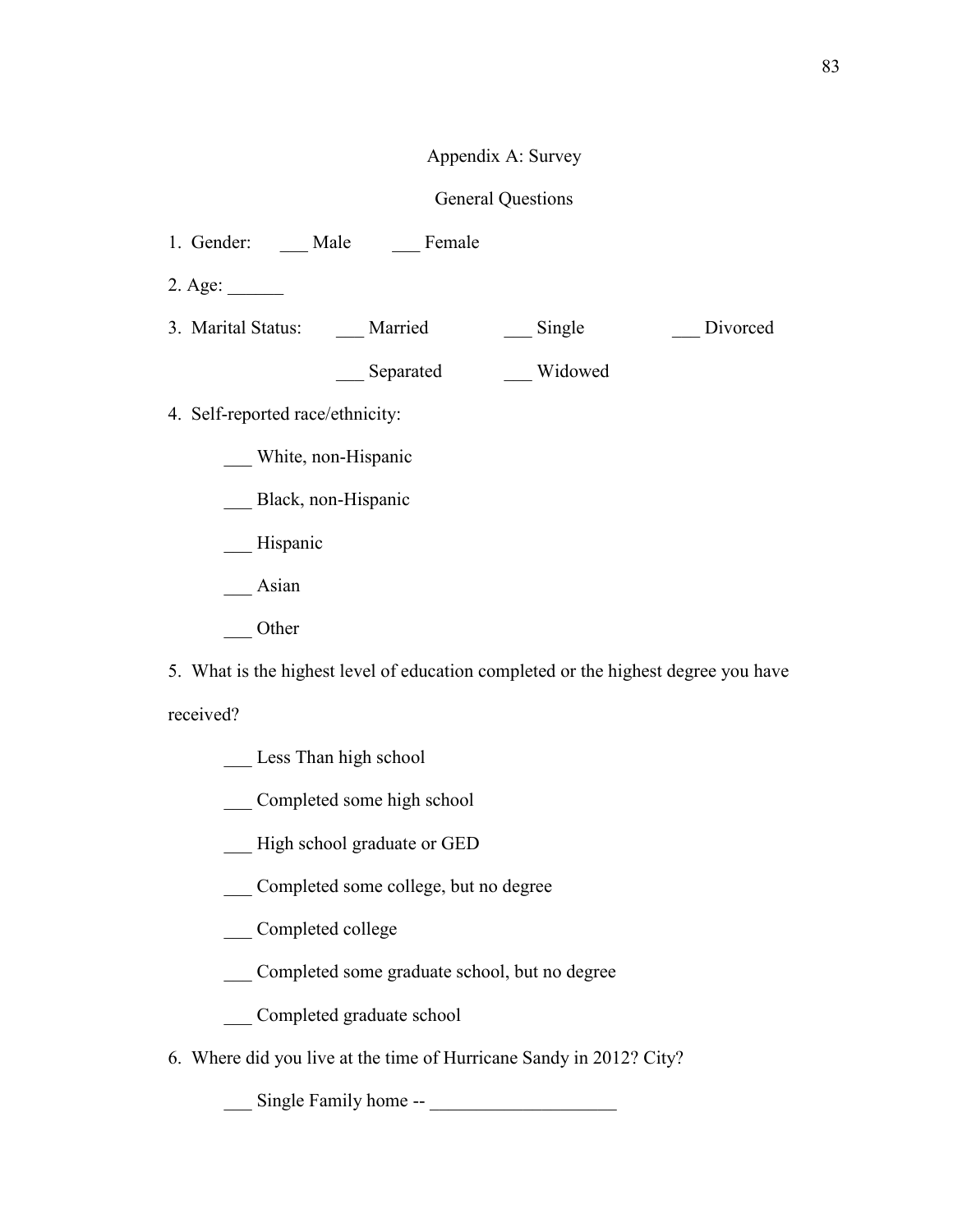\_\_\_ Townhome/Condo -- \_\_\_\_\_\_\_\_\_\_\_\_\_\_\_\_\_\_\_\_\_

\_\_\_ Apartment -- \_\_\_\_\_\_\_\_\_\_\_\_\_\_\_\_\_\_\_\_\_\_\_\_\_

 $\Box$  Other --  $\Box$ 

7. Health condition in 2012?

- Excellent
- \_\_\_ Good
- \_\_\_ Fair
- \_\_\_ Poor

8. Have you been diagnosed with any of the following? (circle all that applies)

ALS or Lou Gehrig's

Alzheimer's disease

Cancer

COPD

Diabetes

Emphysema

Heart disease

Hypertension

Lupus

Multiple scelerosis

**Osteoporosis** 

Parkinson's disease

Rheumatoid Arthritis

Stroke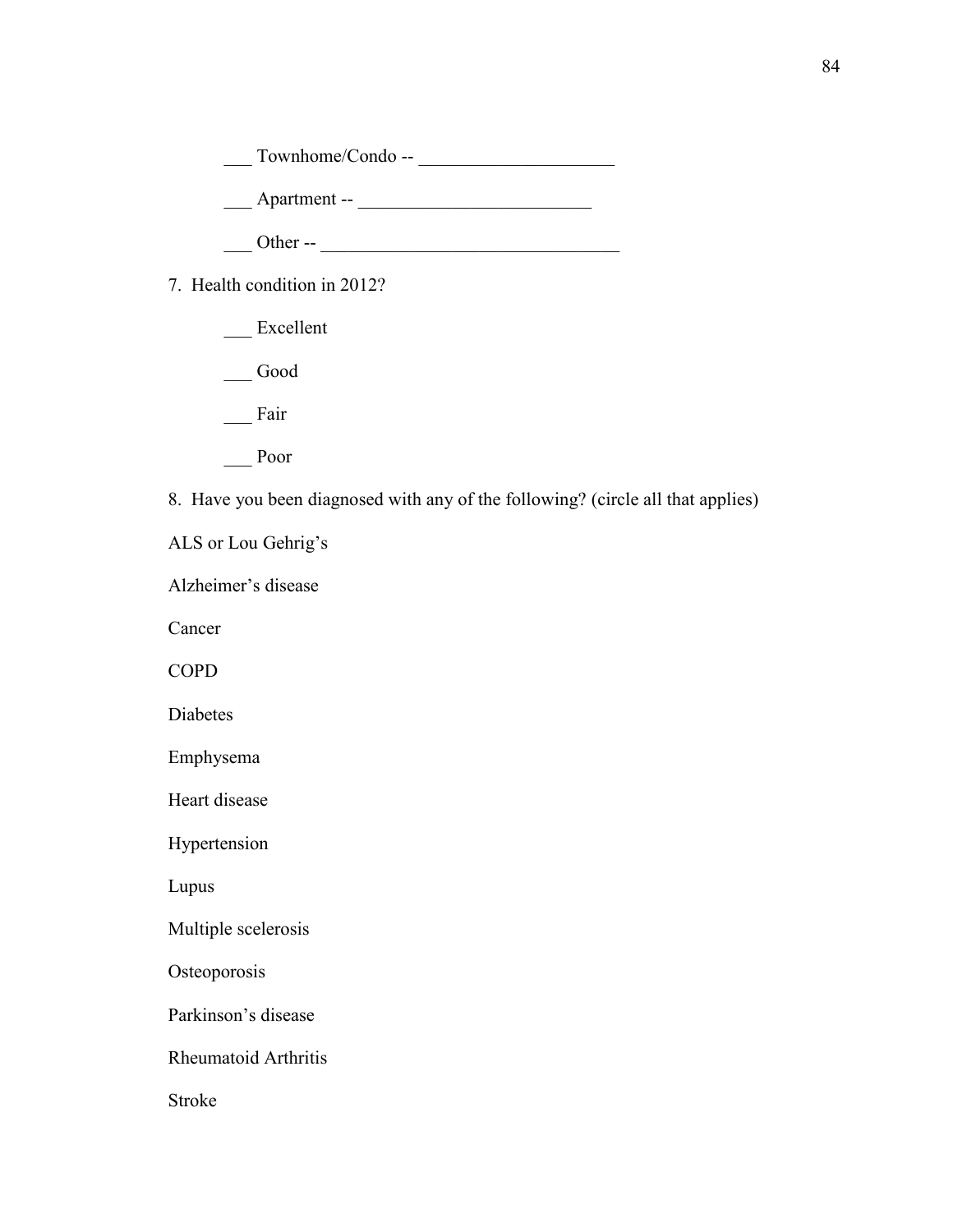Other \_\_\_\_\_\_\_\_\_\_\_\_\_\_\_\_\_\_\_\_\_\_\_\_\_

| 9. Do you use a cane, walker or wheelchair? | Yes.       | Nο |     |
|---------------------------------------------|------------|----|-----|
| 10. Do you use a hearing aide?              | <b>Yes</b> |    | No. |
| 11. Do you have problems with your sight?   | <b>Yes</b> |    | No. |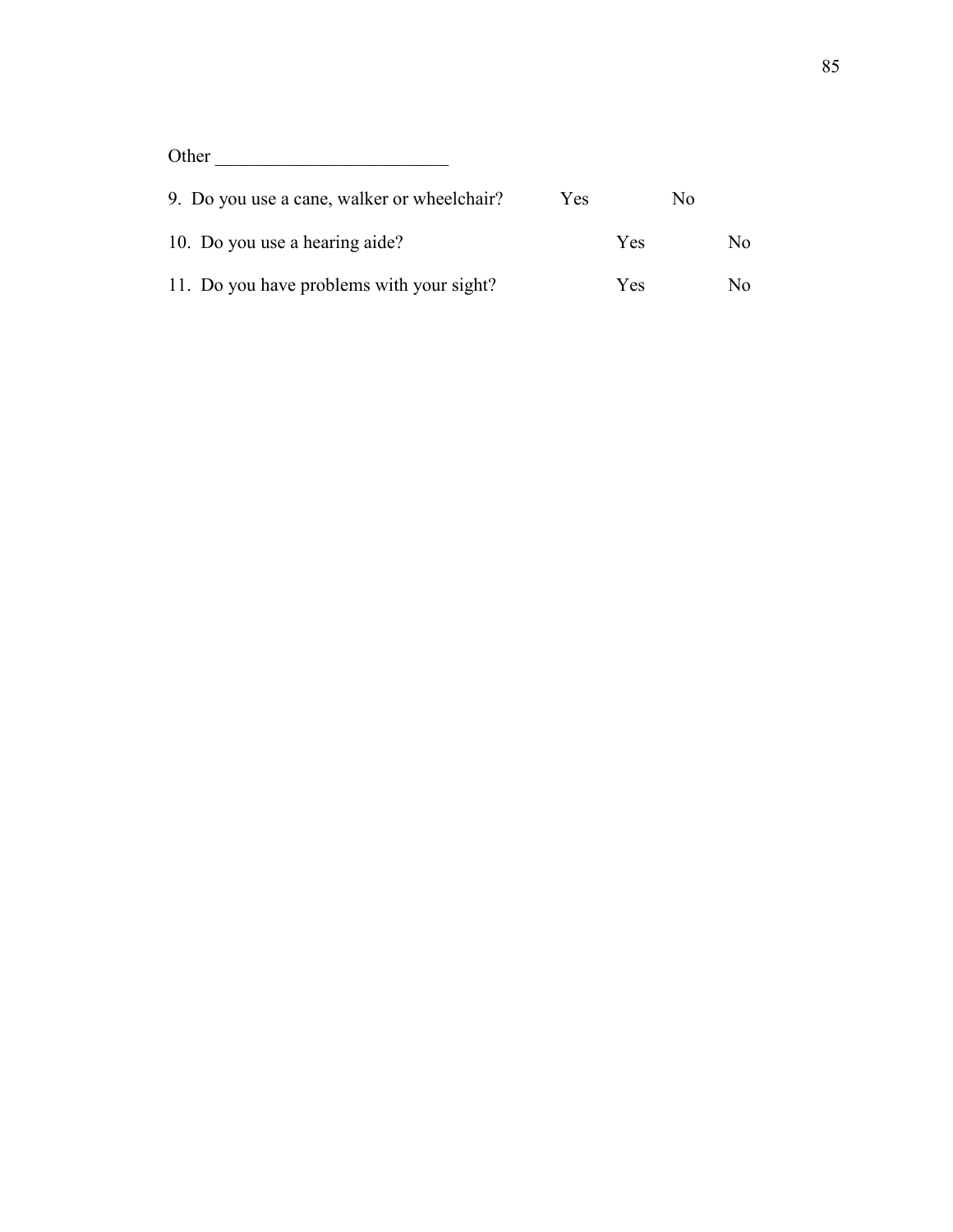## Disaster Preparedness/Hurricane Sandy

1. How did you hear of the impending Hurricane Sandy?

TV Newspapers Radio Other

2. Did you have a written emergency evacuation plan for Hurricane Sandy?

Yes No

3. Did you know where the local shelters set-up in the community during Hurricane Sandy?

Yes No

4. How did you know about the shelters?

5. Did you register with the local police or emergency center for disaster help?

 $\_$  , and the contribution of the contribution of  $\mathcal{L}_\mathcal{A}$  , and the contribution of  $\mathcal{L}_\mathcal{A}$ 

Yes No

6. Did you prepare for Hurricane Sandy?

Yes No

# 7. How soon after hearing about Hurricane Sandy did you begin to prepare?

\_\_\_ Same day

\_\_\_ Following day

\_\_\_ Day before Hurricane Sandy reaching NJ

\_\_\_ Other: \_\_\_\_\_\_\_\_\_\_\_\_\_\_\_\_\_\_\_\_\_\_\_\_

8. How did you prepared for Hurricane Sandy? (select all that apply)

\_\_\_ I am always prepared, no extra preparation needed

\_\_\_ Purchase additional food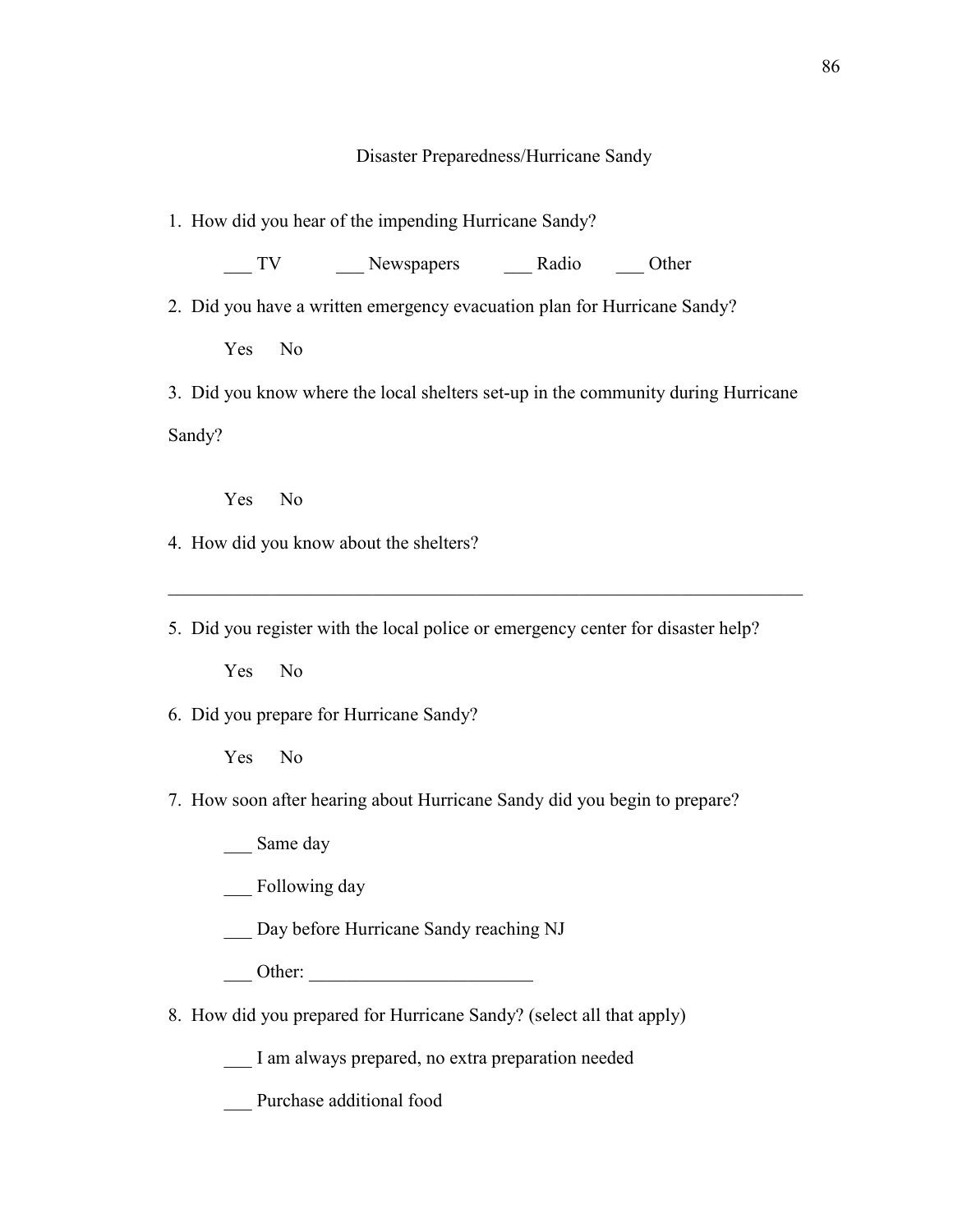|  | Pick-up medication |
|--|--------------------|
|  |                    |

\_\_\_ Fill bath tub with water

\_\_\_ Purchase additional water

\_\_\_ Pack an emergency bag or to-go bag

Prepare home (i.e., boards, sand bags, etc.)

Leave for safer inland location

\_\_\_ Other: \_\_\_\_\_\_\_\_\_\_\_\_\_\_\_\_\_\_\_\_\_\_\_\_\_

9. Did health reasons restrict you from preparing for Hurricane Sandy? If so, Explain.

Yes No

10. Which of the community services do you receive? (check all that apply)

 $\_$  , and the set of the set of the set of the set of the set of the set of the set of the set of the set of the set of the set of the set of the set of the set of the set of the set of the set of the set of the set of th

 $\_$  , and the set of the set of the set of the set of the set of the set of the set of the set of the set of the set of the set of the set of the set of the set of the set of the set of the set of the set of the set of th

| Meals on Wheels   | Transportation | Therapy (PT or OT)              |
|-------------------|----------------|---------------------------------|
| Bathing/Showering | Dressing       | Mobility (walking/transferring) |
| Meal preparation  | Other:         |                                 |

11. Did local emergency departments recommend leaving the area prior to Hurricane Sandy reaching NJ?

Yes No

12. Were you informed to evacuate anytime during or after Hurricane Sandy?

During: Yes No After: Yes No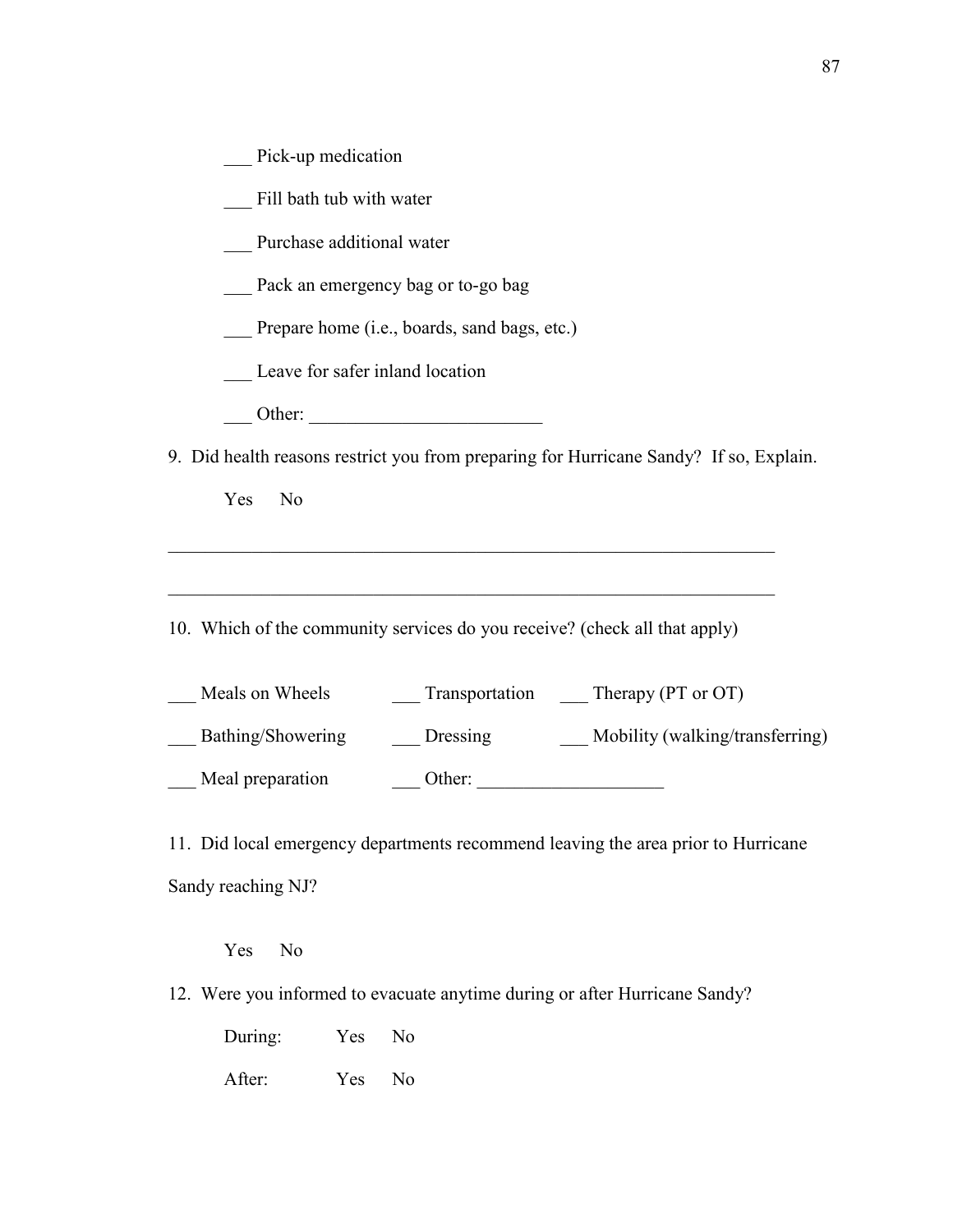Why?

13. Were you able to receive news communications during the Hurricane?

Yes No

14. Could you have performed an emergency evacuation without the help of another person?

15. Could you have driven through a rainstorm at nighttime? If no, what limits your ability?

 $\_$  , and the set of the set of the set of the set of the set of the set of the set of the set of the set of the set of the set of the set of the set of the set of the set of the set of the set of the set of the set of th

Yes No

16. If you are unable to drive, could you have secured transportation to evacuate in case of a disaster? If yes, how?

 $Yes, \_\_$ 

No

17. If you evacuated, where would you go?

\_\_\_\_ Local Shelter

Friends

\_\_\_\_ Family

\_\_\_\_ Hotel

Other  $\Box$ 

18. Were you able to receive news communications after the Hurricane?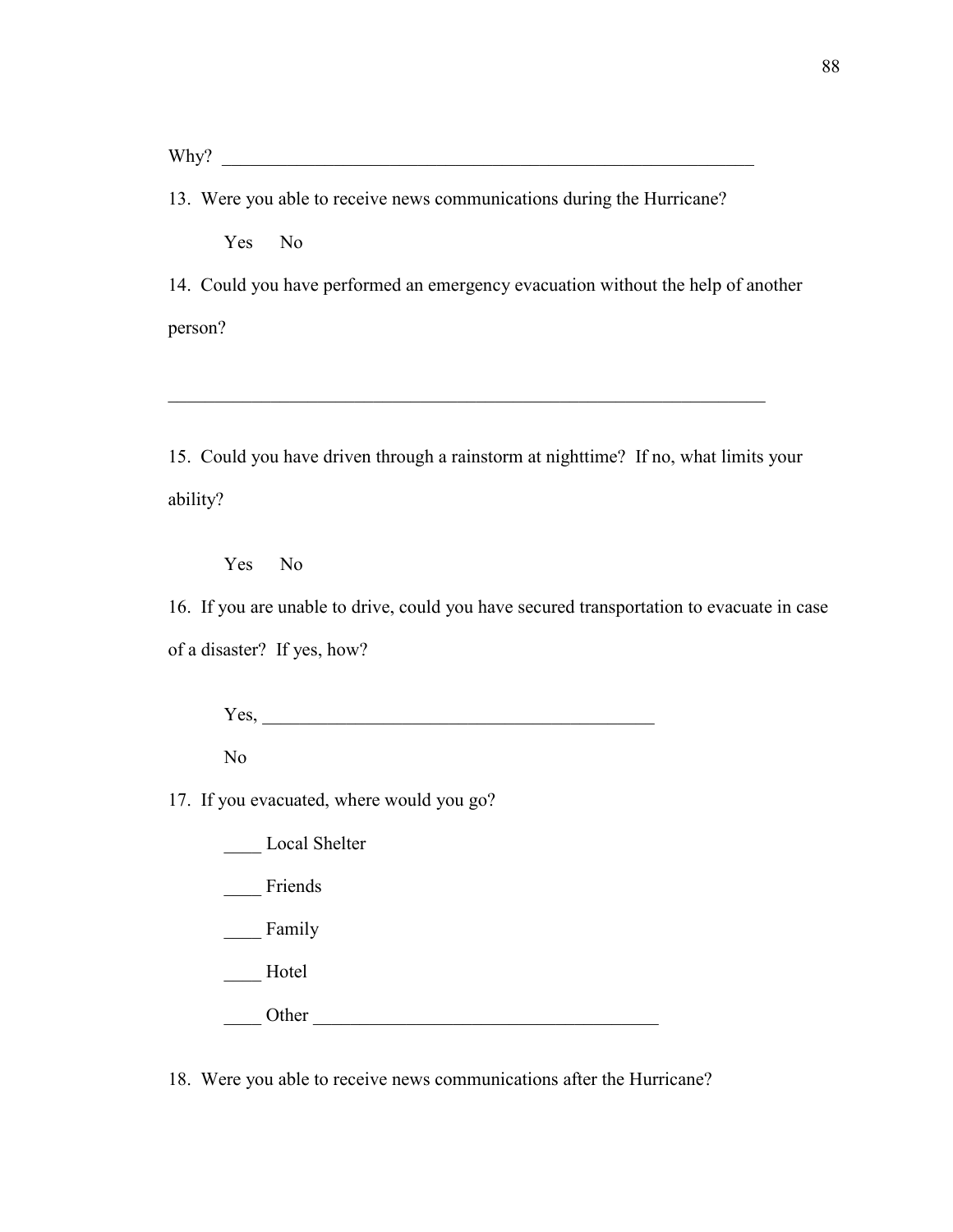Yes No

19. Does your home have multiple exits in case of blockage?

Yes, how many?

No

20. Did you lose electrical power at any time during the Hurricane?

Yes No

If yes, how long?  $\Box$ 

21. Have you participated in a disaster preparedness program? If yes, where and when?

 $Yes, \_\_\_\_\_$ , year  $\_\_\_\_\_$ 

No

22. Would you change the way you prepared if you could do it again? If so, how? If not, Why?

 $\_$  , and the contribution of the contribution of  $\mathcal{L}_\mathcal{A}$  , and the contribution of  $\mathcal{L}_\mathcal{A}$ 

23. Has your doctor or other health professionals discussed what to do in case of natural disaster?

 $\mathcal{L}_\text{max} = \mathcal{L}_\text{max} = \mathcal{L}_\text{max} = \mathcal{L}_\text{max} = \mathcal{L}_\text{max} = \mathcal{L}_\text{max} = \mathcal{L}_\text{max} = \mathcal{L}_\text{max} = \mathcal{L}_\text{max} = \mathcal{L}_\text{max} = \mathcal{L}_\text{max} = \mathcal{L}_\text{max} = \mathcal{L}_\text{max} = \mathcal{L}_\text{max} = \mathcal{L}_\text{max} = \mathcal{L}_\text{max} = \mathcal{L}_\text{max} = \mathcal{L}_\text{max} = \mathcal{$ 

Yes No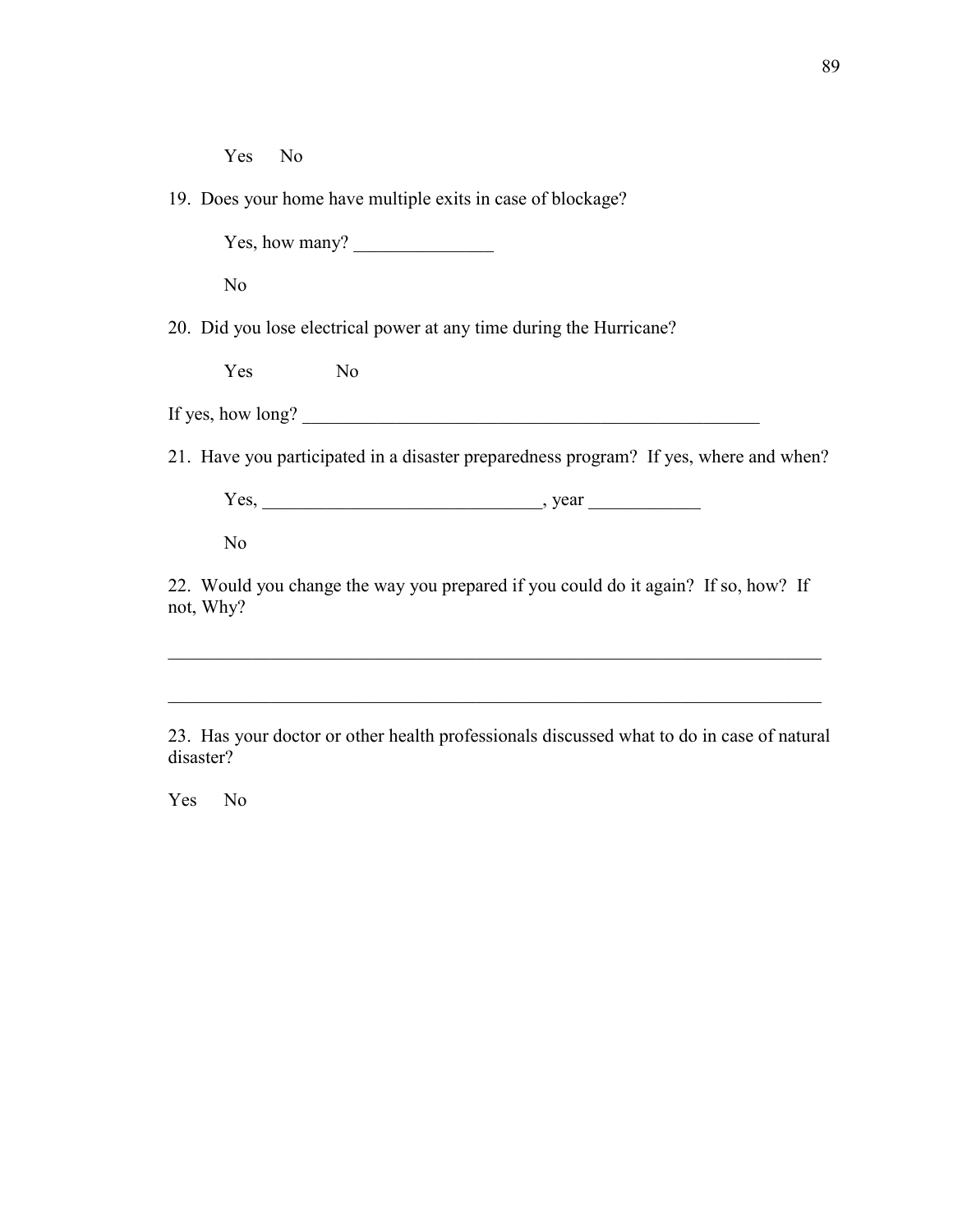## Appendix B: Survey Results

1. Gender: 19 Male 69 Female

2. Age: (between 71 to 91)

- 3. Marital Status: 29 Married <u>9</u> Single 2 <u>8</u> Divorced  $\underline{0}$  Separated  $\underline{42}$  Widowed
- 4. Self-reported race/ethnicity:
	- 79 White, non-Hispanic
	- 3 Black, non-Hispanic
	- 2 Hispanic
	- 2 Asian
	- 2 Other

5. What is the highest level of education completed or the highest degree you have received?

- \_\_8\_\_ Less Than high school
- \_12\_\_ Completed some high school
- \_40\_\_ High school graduate or GED
- 13\_ Completed some college, but no degree

10 Completed college

- \_\_3\_ Completed some graduate school, but no degree
- \_\_5\_ Completed graduate school
- 6. Where did you live at the time of Hurricane Sandy in 2012? City?
	- X Single Family home -- Required Research Criteria
	- $\frac{\text{SUSY}}{\text{SUSY}}$  Townhome/Condo --  $\frac{\text{SUSY}}{\text{SUSY}}$
	- $\frac{1}{2}$  Apartment --
	- $\Box$  Other --  $\Box$
- 7. Health condition in 2012?
	- 22 Excellent
	- $\underline{51}$  Good
	- $15$  Fair
	- \_\_0\_ Poor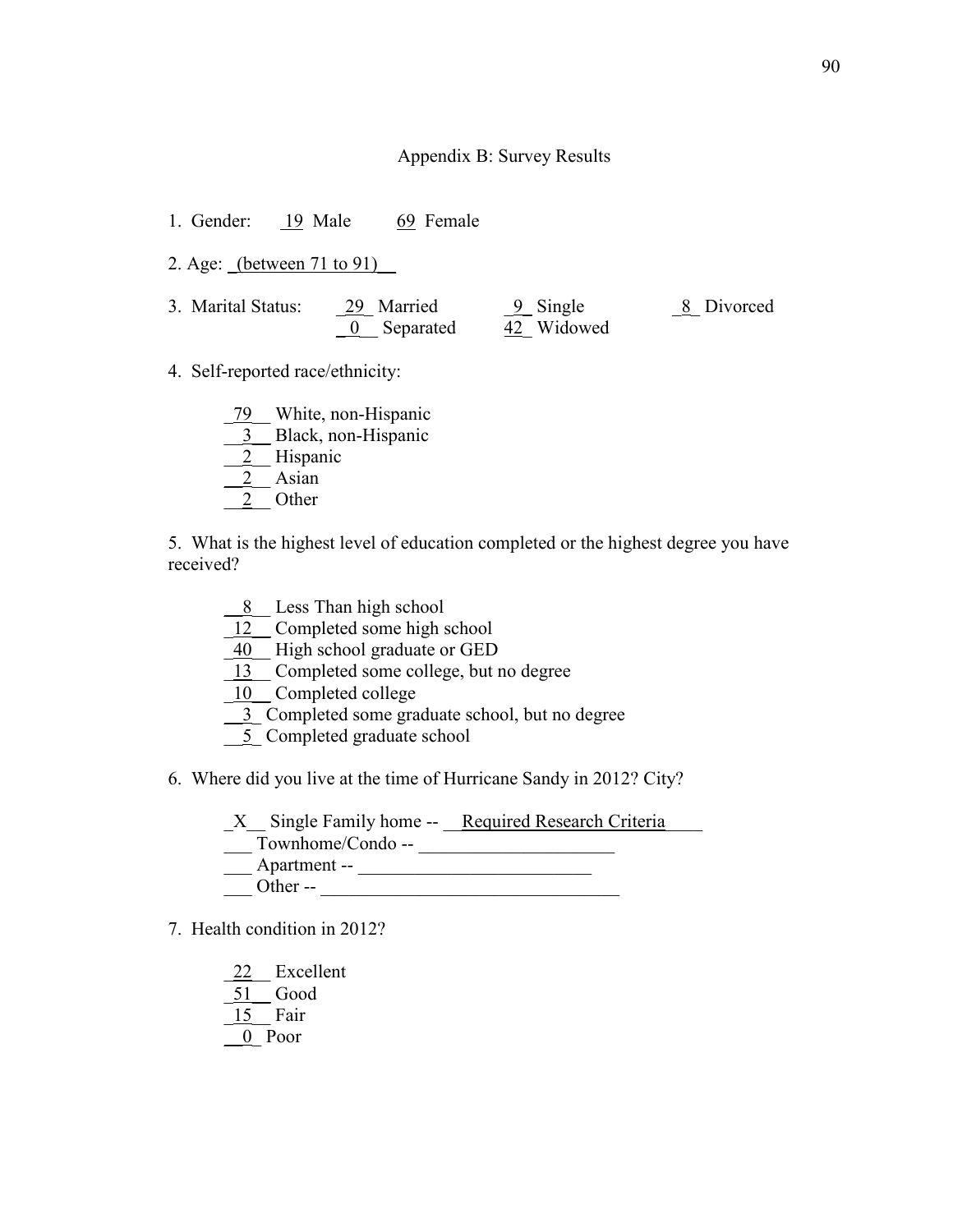8. Have you been diagnosed with any of the following? (circle all that applies) ALS or Lou Gehrig's Alzheimer's disease Cancer (qty: 15) COPD (qty: 7) Diabetes (qty: 17) Emphysema Heart disease (qty: 10) Hypertension (qty: 38) Lupus Multiple sclerosis (qty: 1) Osteoporosis (qty: 10) Parkinson's disease Rheumatoid Arthritis (qty: 12) Stroke (qty: 5) Other  $\frac{(qty: 6)}{2}$ 9. Do you use a cane, walker or wheelchair?  $17$  Yes  $71$  No

| $\lambda$ . Do you use a cane, wanter or wheelenging. The rest |               | 71110         |
|----------------------------------------------------------------|---------------|---------------|
| 10. Do you use a hearing aide?                                 | 17 Yes        | 71 No         |
| 11. Do you have problems with your sight?                      | <u>21</u> Yes | <u>-65</u> No |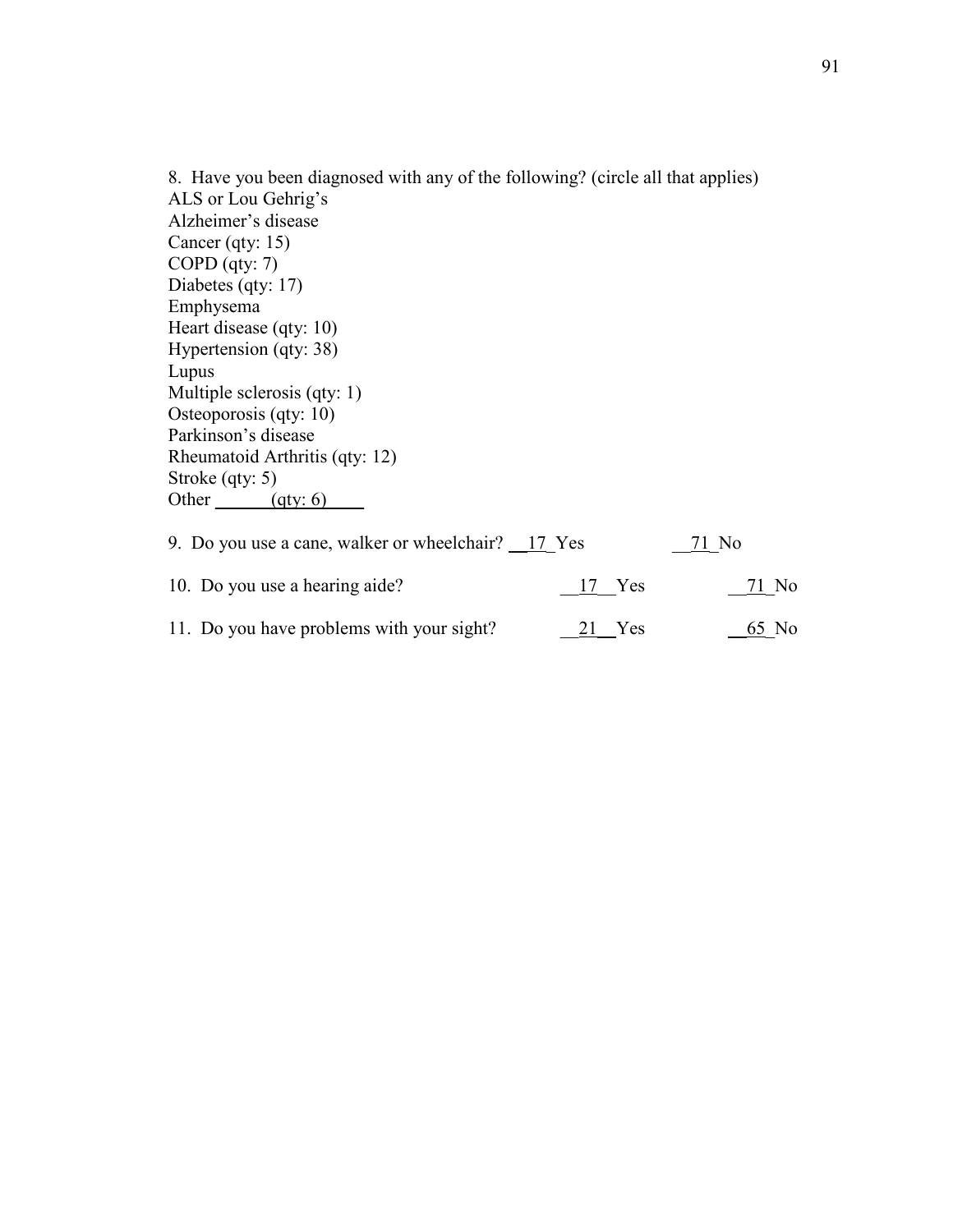Disaster Preparedness/Hurricane Sandy

1. How did you hear of the impending Hurricane Sandy?

| Media Type | Participants | Percentage |
|------------|--------------|------------|
| Television |              |            |
| Newspapers |              |            |
| Radio      |              |            |
| )ther      |              |            |

2. Did you have a written emergency evacuation plan for Hurricane Sandy?

Yes (three participants, or  $3\%$ )

No (84 participants, or 97%)

3. Did you know where the local shelters set-up in the community during Hurricane Sandy?

Yes (43 participants, or 49%)

No (44 participants, or 51%)

- 4. How did you know about the shelters?
	- Robo calls from local authorities to cell phone
	- Information from senior centers
	- Shelters listed in local newspaper
	- Communication by local police knocking on doors in community
	- Information from local media: radio and television stations
	- Word of mouth from friends and neighbors
	- I-pad postings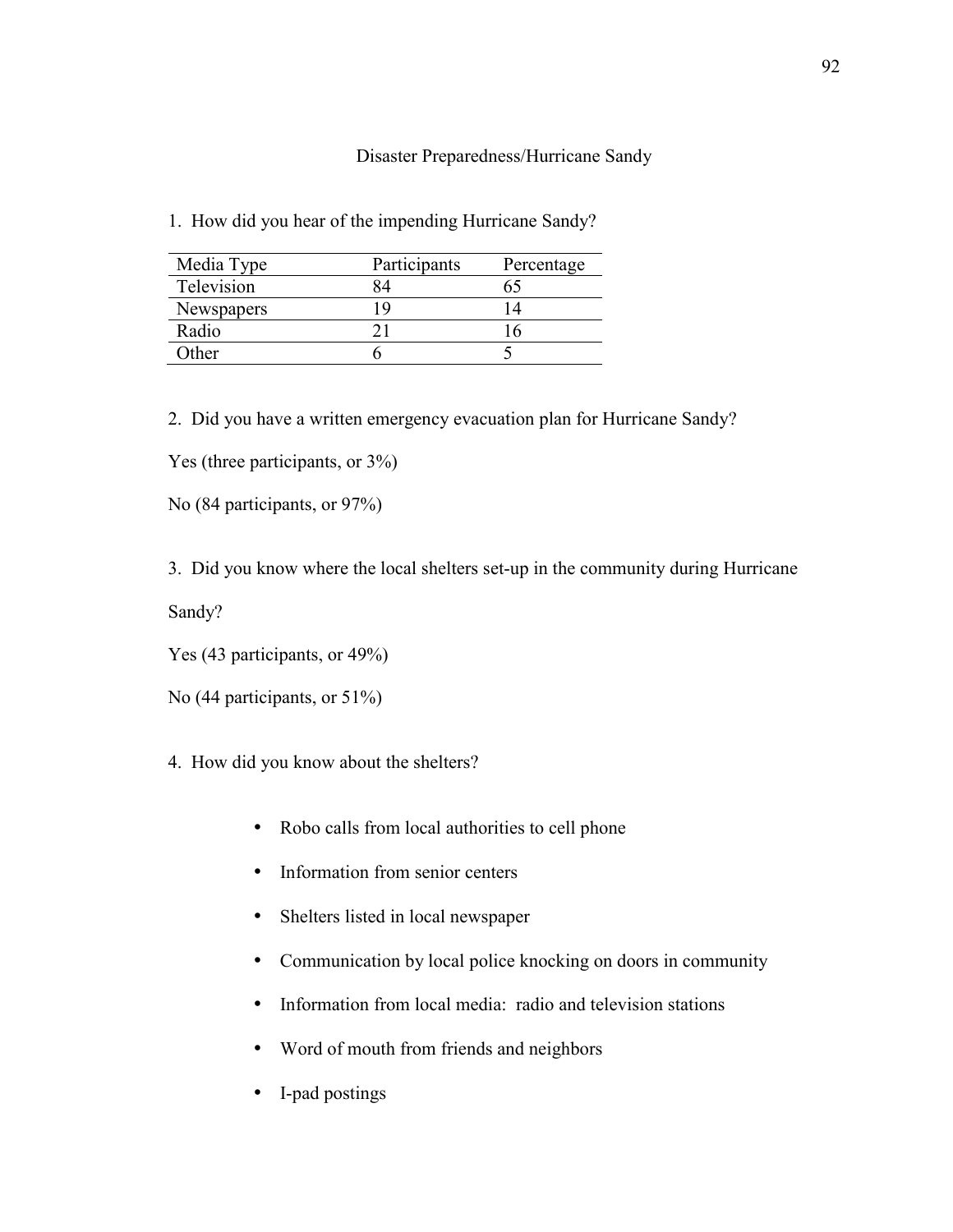5. Did you register with the local police or emergency center for disaster help?

Yes (five participants, or  $6\%$ )

No (82 participants, or 94%)

6. Did you prepare for Hurricane Sandy?

Yes (35 participants, or 42%)

No (49 participants, or 58%)

7. How soon after hearing about Hurricane Sandy did you begin to prepare?

| Results                                | Participants | Percentage |
|----------------------------------------|--------------|------------|
|                                        |              |            |
| Same day                               | 29           | 36.0       |
| Following day                          | 14           | 17.5       |
| Day before Hurricane Sandy reaching NJ | 24           | 30.0       |
| Other: Never                           |              | 14.0       |
| Other: 2 days before                   |              | 25         |

# 8. How did you prepared for Hurricane Sandy? (select all that apply)

| Results                                      | Participants | Percentage |
|----------------------------------------------|--------------|------------|
|                                              |              |            |
| I am always prepared, no extra preparation   | 21           | 12         |
| needed                                       |              |            |
| Purchase additional food                     | 43           | 25         |
| Pick-up medication                           | 18           | 10         |
| Fill bath tub with water                     | 12           | 7          |
| Purchase additional water                    | 43           | 25         |
| Pack an emergency bag or to-go bag           | 12           |            |
| Prepare home (i.e., boards, sand bags, etc.) | 6            | 3          |
| Leave for safer inland location              |              |            |
| Other: Purchase other emergency supplies     |              | 3          |
| Other: Evacuate                              | ↑            |            |
| Other: Did not prepare                       |              | 3          |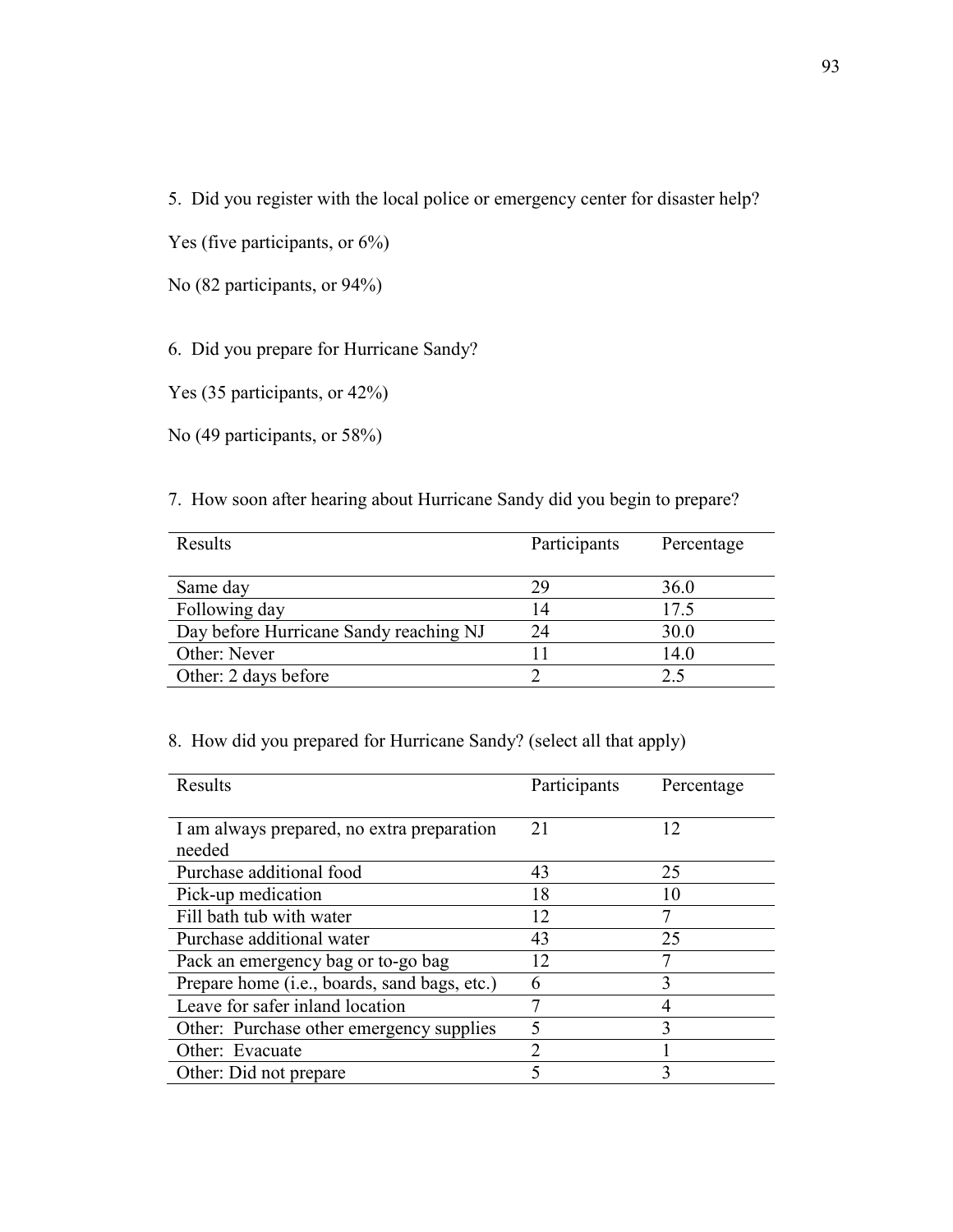9. Did health reasons restrict you from preparing for Hurricane Sandy? If so, Explain.

Yes (three participants, or  $4\%$ )

No (81 participants, or 96%)

10. Which of the community services do you receive? (check all that apply)

| Results                         | Participants | Percentage |
|---------------------------------|--------------|------------|
|                                 |              |            |
| Meals on Wheels                 |              | 29         |
| Bathing/Showering               |              |            |
| Meal preparation                |              |            |
| Transportation                  |              | 64         |
| Dressing                        |              |            |
| Therapy (PT or OT)              |              |            |
| Mobility (walking/transferring) |              |            |
| Other:                          |              |            |

11. Did local emergency departments recommend leaving the area prior to Hurricane

Sandy reaching NJ?

Yes (eight participants, or 10%)

No (70 participants, or 90%)

12. Were you informed to evacuate anytime during or after Hurricane Sandy?

During:

Yes (five participants, or  $6\%$ )

No (74 participants, or 94%)

After:

Yes (two participants, or 3%)

No (68 participants, or 97%)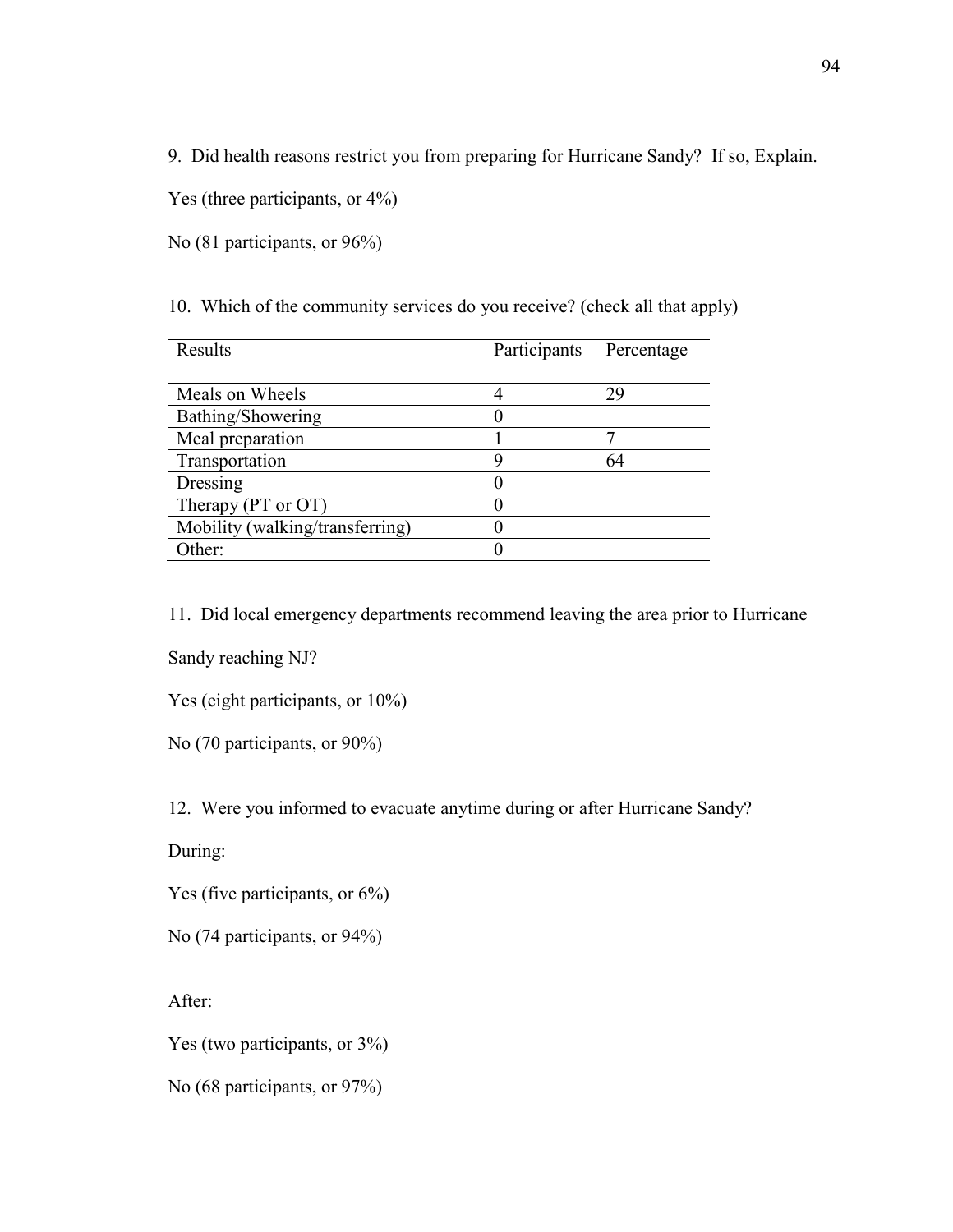13. Were you able to receive news communications during the Hurricane?

Yes (67 participants, or 79%)

No (18 participants, or 21%)

14. Could you have performed an emergency evacuation without the help of another person?

Yes (42 participants, or 48%)

No (24 participants, or 27%)

No answer (22 participants, or 25%)

15. Could you have driven through a rainstorm at nighttime? If no, what limits your ability?

Yes (47 participants, or 57%)

No (35 participants, or 43%)

16. If you are unable to drive, could you have secured transportation to evacuate in case

of a disaster? If yes, how?

Yes (29 participants, or 54%)

No (25 participants, or 46%)

17. If you evacuated, where would you go?

| Results       | Participants | Percentage |
|---------------|--------------|------------|
| Local Shelter |              | 28         |
| Friends       |              | 19         |
| Family        |              |            |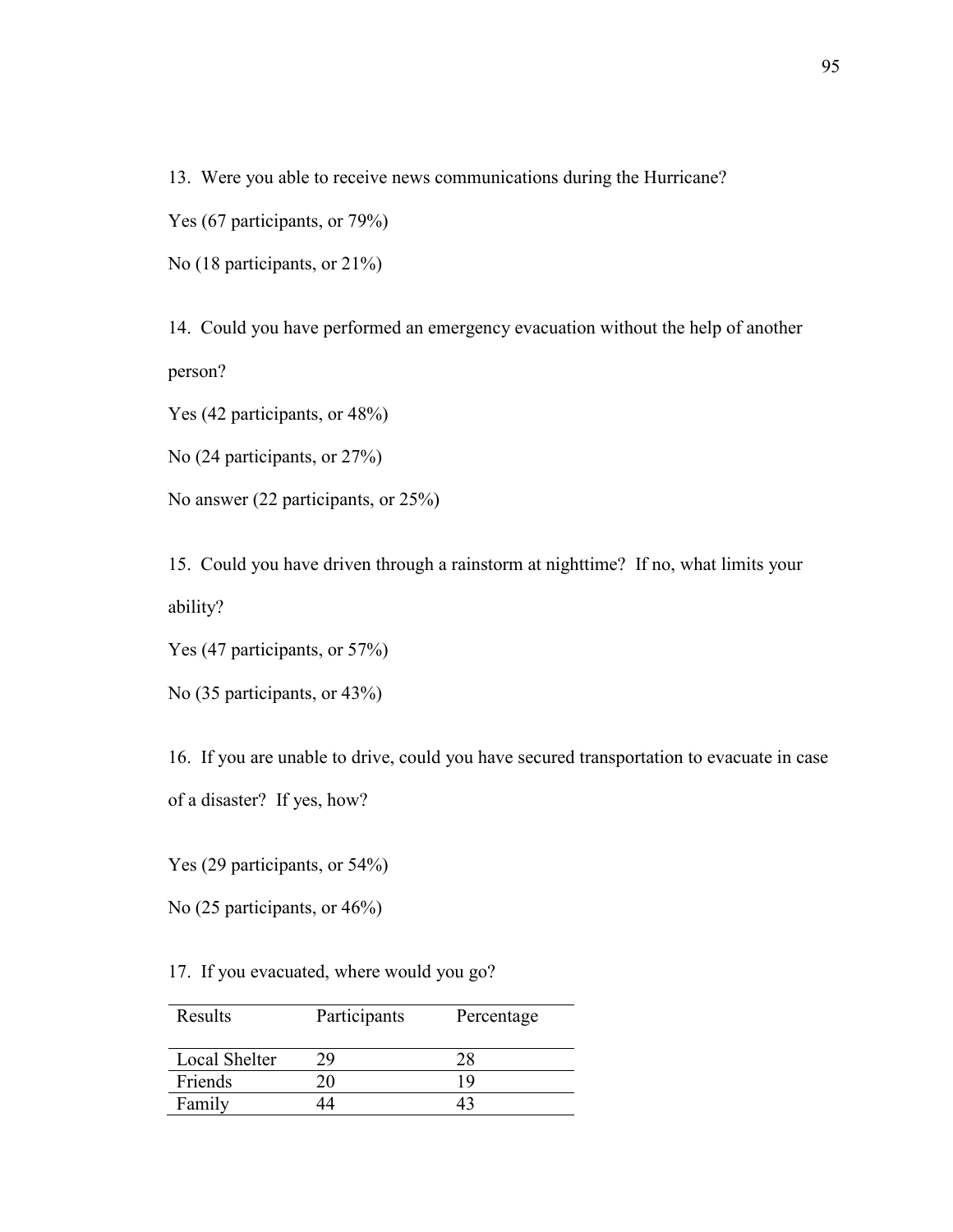| Hotel |  |  |
|-------|--|--|
| Other |  |  |

18. Were you able to receive news communications after the Hurricane?

Yes (71 participants, or 89%)

No (nine participants, or  $11\%$ )

19. Does your home have multiple exits in case of blockage?

Average exits  $= 2.5$ 

20. Did you lose electrical power at any time during the Hurricane?

Yes (62 participants, or 70%)

No (20 participants, or 23%)

Unknown (six participants, or 7%)

If yes, how long? Range: few hours to eleven days

21. Have you participated in a disaster preparedness program? If yes, where and when?

Yes (eight participants, or  $11\%$ )

No (65 participants, or 89%)

22. Would you change the way you prepared if you could do it again? If so, how? If not, Why?

- Prepare a to-go bag
- Needed more water
- Find a pet friendly shelter